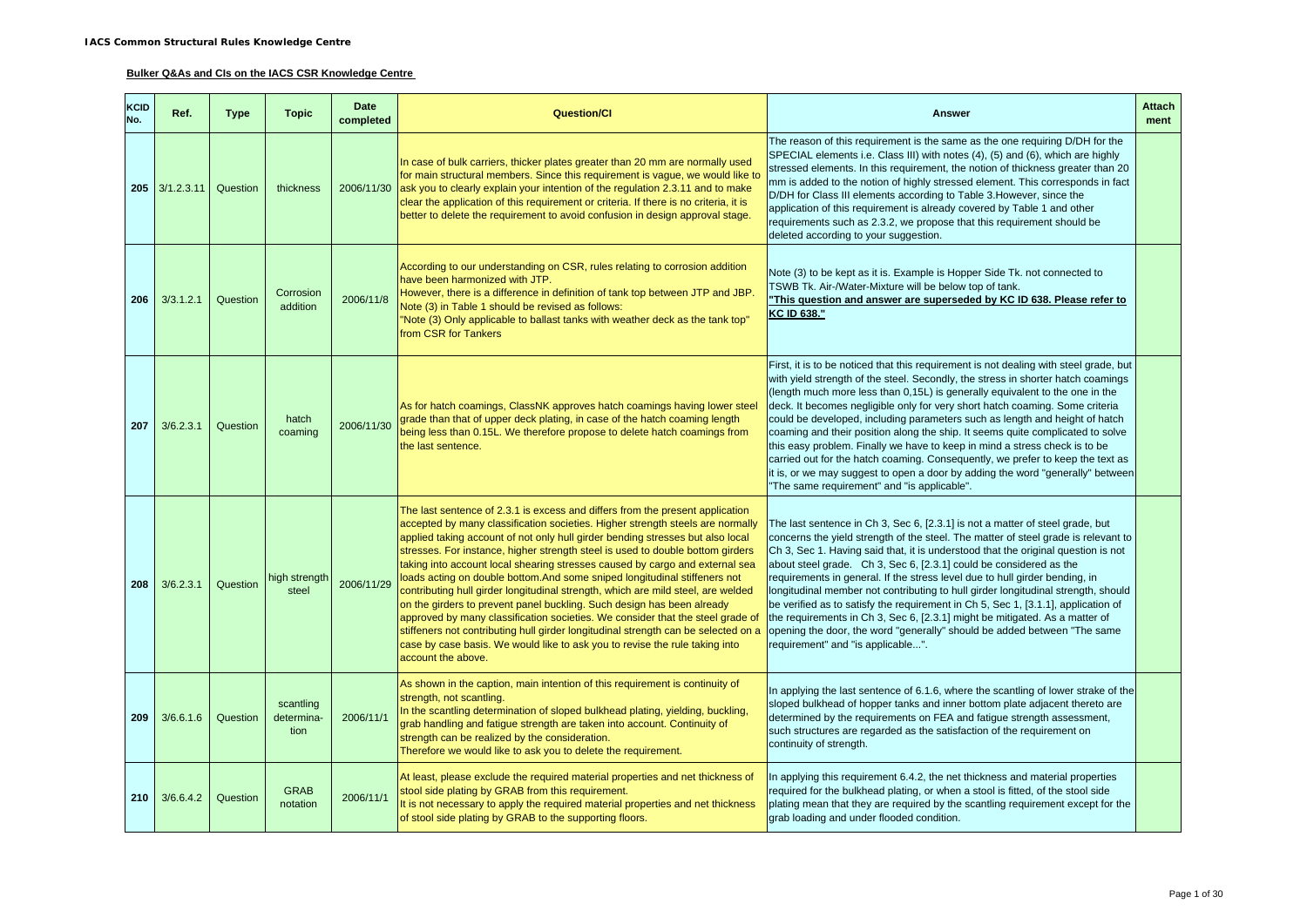| <b>KCID</b><br>No. | Ref.      | <b>Type</b> | <b>Topic</b>                          | <b>Date</b><br>completed | <b>Question/Cl</b>                                                                                                                                                                                                                                                                                                                                                                                             | <b>Answer</b>                                                                                                                                                                                                                                                                                                                                                                                                                                                                                                                                                                                                                                                                                                                                                                                                                                                                                                                                                                                                                                                                                                                                                                                                                                                                                                                                                                              | <b>Attach</b><br>ment |
|--------------------|-----------|-------------|---------------------------------------|--------------------------|----------------------------------------------------------------------------------------------------------------------------------------------------------------------------------------------------------------------------------------------------------------------------------------------------------------------------------------------------------------------------------------------------------------|--------------------------------------------------------------------------------------------------------------------------------------------------------------------------------------------------------------------------------------------------------------------------------------------------------------------------------------------------------------------------------------------------------------------------------------------------------------------------------------------------------------------------------------------------------------------------------------------------------------------------------------------------------------------------------------------------------------------------------------------------------------------------------------------------------------------------------------------------------------------------------------------------------------------------------------------------------------------------------------------------------------------------------------------------------------------------------------------------------------------------------------------------------------------------------------------------------------------------------------------------------------------------------------------------------------------------------------------------------------------------------------------|-----------------------|
| 211                | 3/6.9.6.3 | Question    | extent of<br>insert plate             | 2006/11/1                | The extent of insert plate is larger than that of present designs. Since the<br>stress concentration occurs in way of corner radius, we consider that the<br>requirement should be reconsidered taking account of your experience. Please<br>permit us to determine the extent of insert plate taking into account FEA<br>results.                                                                             | The following sentence should be added at the end of requirement 9.6.3: "For<br>ships having length L of 150m and above, the extent of insert plate may be<br>determined by the results of a direct strength assessment, including buckling<br>check and of a fatigue assessment of hatch corners."                                                                                                                                                                                                                                                                                                                                                                                                                                                                                                                                                                                                                                                                                                                                                                                                                                                                                                                                                                                                                                                                                        |                       |
| 243                | 3/3.1.2   | Question    | Corrosion<br>addition<br>determinatio | 2006/11/22               | Corrosion addition determination For ships equal to and larger than 150m in<br>length, corrosion addition for lower stool of 5.2m is very large compared with<br>that for sloped plating of hopper tank of 3.7m. Corrosion addition for lower<br>stool should be the same as that for sloped plating of hopper tank.                                                                                           | The corrosion additions are set according to the results estimated by<br>probabilistic carrion model which are calibrated by huge amount of thickness<br>measurement data. Therefore, the value specified in Table 1 of Chapter 3 is<br>considered appropriate.                                                                                                                                                                                                                                                                                                                                                                                                                                                                                                                                                                                                                                                                                                                                                                                                                                                                                                                                                                                                                                                                                                                            |                       |
| 244                | 3/6.6.1.2 | Question    | longi framing<br>system               |                          | Framing system; For ships larger than 120m in length, longitudinal framing<br>system is required for bottom, double bottom and sloped bulkheads of hopper<br>2006/11/22 tanks in cargo hold. For fore and aft parts of cargo hold, however, it may be<br>difficult to apply this system because of abrupt change of hull form there. So<br>please add 'in general' to allow transverse system for these parts. | The word "in general" has been deleted from the text as far as practicable in<br>order to eliminate the vague expression. Furthermore, from structural<br>continuity point of view, the same framing system is desirable to adopt in<br>whole length of cargo hold region. However, as you pointed out, we can<br>understand that it may be difficult to apply the longitudinal framing system to<br>fore part and aft parts of cargo hold because of abrupt change of hull<br>form. Where it is difficult for the longitudinal system to apply to fore and aft<br>parts of cargo hold region due to its hull form, the Society may accept on a<br>case by case basis the changing the framing system. for such parts subject to<br>provide an appropriate bracket or other arrangements to provide structural<br>continuity in way of changes in the framing system.                                                                                                                                                                                                                                                                                                                                                                                                                                                                                                                      |                       |
| 245                | 3/6.9.5.2 | Editiorial  | hatch end<br>beams                    | 2006/11/30               | Hatch supporting structure Hatch end beams are required to be aligned with<br>transverse web frames in topside tanks. Partial transverse web or large<br>bracket that is sufficient to transfer load should be considered as an alternative<br>to transverse web. They are normal structural arrangement of existing vessels.                                                                                  | SOLAS XII Regulation 6.5.2 says, "effective continuity between the side shell<br>structure and the rest of the hull structure shall be assured," Although the<br>application of this regulation is limited to bulk carriers of 150m in length and<br>upwards carrying solid bulk cargoes having density of 1,000 kg/m3 and above,<br>it is considered that the intention of this regulation is applicable to all ships.<br>From the structural continuity point of view, the second paragraph of Ch 3 Sec<br>6 [9.2.4] (topside tank structure) of CSR for Bulk Carriers says "Where a<br>double side primary supporting member is fitted outside of plane of the topside<br>tank web frame, a large bracket is to be fitted in line with."<br>In addition to the side structure, to alter the large bracket in order to ensure the<br>structural continuity between the hatch end beams and topside tank web frame<br>seems to overdo.<br>However, in oder to clarify whether the partial transverse web or large bracket<br>provided in the top side tank in line with hatch end beam is acceptable instead<br>of providing the ordinary transverse web, for clarification, we will consider a<br>rule correction with addition of the following text:<br>"Alternatively, the appropriate supporting structures shall be provided in top<br>side tanks in line with the hatch end beam." |                       |
| 246                | 3/6.9.5.3 | Editiorial  | hatch<br>supporting<br>structure      | 2006/11/28               | Hatch supporting structure The face plate of hatch coamings and longitudinal<br>deck girders are required to be effectively connected. On the other hand, the<br>face plate of hatch end beam is normally tapered at end. Please explain<br>concrete requirements of 9.5.3.                                                                                                                                    | In order to clarify this requirement, we will consider a rule correction as follows:<br>At hatchway corners, the face plate of hatch deck girders or their extension<br>parts and the face plates of hatch end beams on both ends are to be<br>effectively connected so as to maintain the continuity in strength.                                                                                                                                                                                                                                                                                                                                                                                                                                                                                                                                                                                                                                                                                                                                                                                                                                                                                                                                                                                                                                                                         |                       |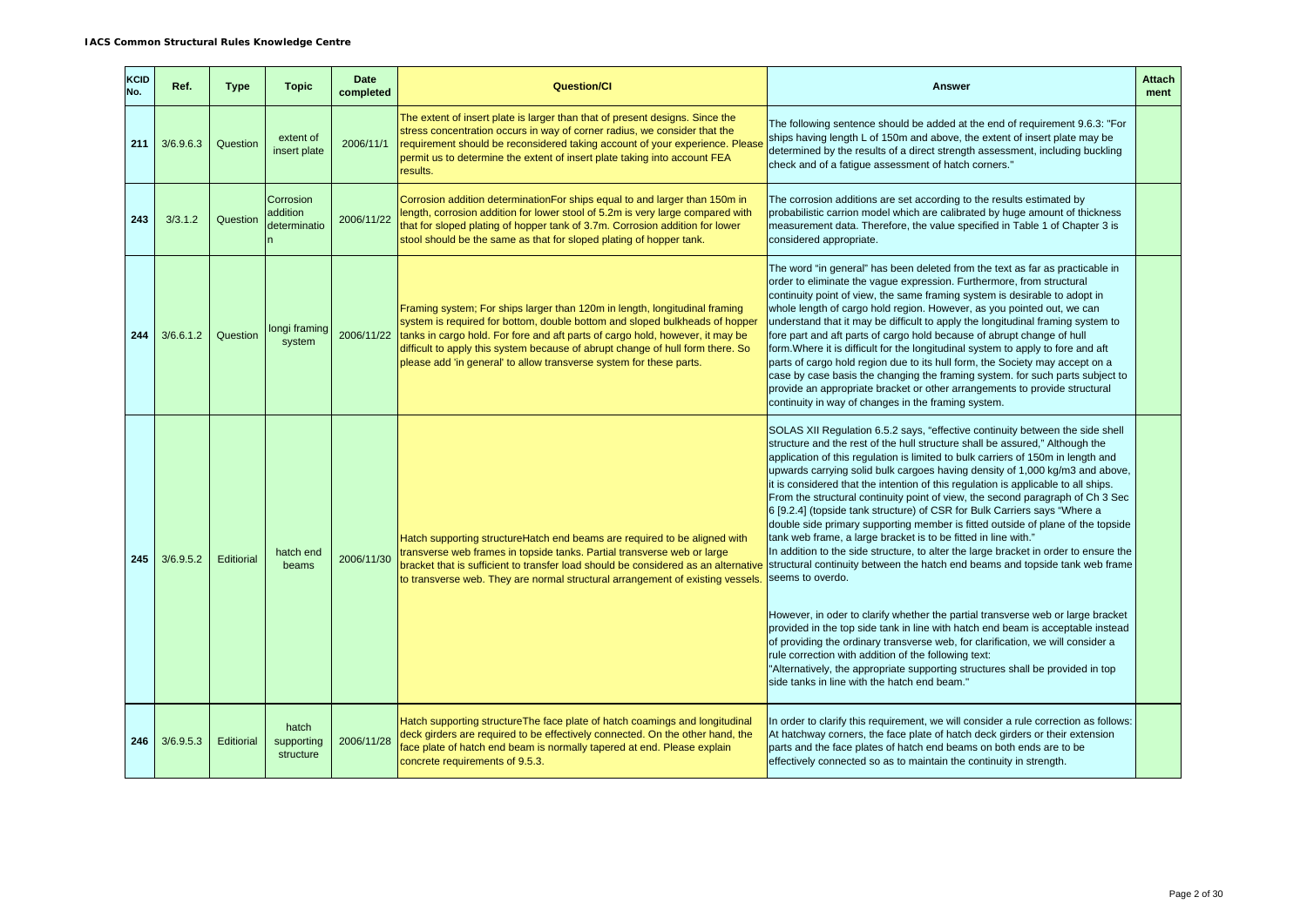| KCID<br>No. | Ref.                       | <b>Type</b> | <b>Topic</b>                                                     | <b>Date</b><br>completed | <b>Question/Cl</b>                                                                                                                                                                                                                                                                                                                                                                                                                                                                                                                                                                                                                                                                                                                                                                                                                                                                                                                                                                                                                                                                                         | <b>Answer</b>                                                                                                                                                                                                                                                                                                                                                | <b>Attach</b><br>ment |
|-------------|----------------------------|-------------|------------------------------------------------------------------|--------------------------|------------------------------------------------------------------------------------------------------------------------------------------------------------------------------------------------------------------------------------------------------------------------------------------------------------------------------------------------------------------------------------------------------------------------------------------------------------------------------------------------------------------------------------------------------------------------------------------------------------------------------------------------------------------------------------------------------------------------------------------------------------------------------------------------------------------------------------------------------------------------------------------------------------------------------------------------------------------------------------------------------------------------------------------------------------------------------------------------------------|--------------------------------------------------------------------------------------------------------------------------------------------------------------------------------------------------------------------------------------------------------------------------------------------------------------------------------------------------------------|-----------------------|
|             | $247 \mid 3/6.10.4.1 \mid$ | Question    | <b>UR S18</b>                                                    |                          | Lower and upper stools of corrugated bulkheads Lower and upper stools are<br>required for corrugated watertight bulkheads of ships equal to and larger than<br>150m in length. According to UR s18, stools are not required for ships less<br>2006/11/10 than 190m in length. In view of the fact that many existing ships having<br>corrugated watertight bulkheads without stools less than 190m in length have<br>been operated with successful results, we request this requirement be<br>modified so as to be the same as UR S18.                                                                                                                                                                                                                                                                                                                                                                                                                                                                                                                                                                     | The issue is under consideration by IACS.                                                                                                                                                                                                                                                                                                                    |                       |
| 273         | 3/6.10.4.1                 | Question    | corrugated<br><b>BHD</b>                                         | 2006/11/23               | Lower stool with bottom width not less than 2.5 times mean depth of<br>corrugation is required for L>=150m bulkers instead of L>=190m as defined in<br>IACS UR S18. We think this contradiction to be corrected as editorial error in<br>the corrigendum. If it is difficult to add new item in the corrigendum, IACS<br>should take it in the next earliest chance. As you know, most of Handy class<br>bulkers and also significant number of Handy max. bulkers with length betweer<br>150m < L 190m have corrugated bulkheads without lower stool and/or with<br>rectangular lower stool which bottom width is same as corrugation depth. If the<br>defined lower stools are installed for those vessels, necessary hold clear lengtl<br>about 27m for these class bulkers to load 2 rows of 40 feet length product such<br>as pipes, etc. can not obtained. The economical loss to the shipping industry<br>by the lower stool requirement is seemed tremendously big. Huge number of<br>safely operating bulkers without required lower stools prove the safeness and<br>propriety of this proposal. | The corrected text in the next Corrigenda should be: "For ships of 190 m of<br>length and above, the transverse vertically corrugated watertight bulkheads are<br>to be fitted with a lower stool, and generally with an upper stool is fittedbelow<br>the deck. For ships less than 190 m in length, corrugations may extend from<br>inner bottom to deck." |                       |
| 274         | 3/6.10.4.8                 | Question    | <b>Upper stool</b>                                               | 2006/11/22               | We think that "The stool top" is correct(This comment is not for your summary<br>but for original rule).                                                                                                                                                                                                                                                                                                                                                                                                                                                                                                                                                                                                                                                                                                                                                                                                                                                                                                                                                                                                   | The right wording should be "stool top of non-rectangular stools". This<br>requirement comes from UR S18 (18.4.1.(b)).                                                                                                                                                                                                                                       |                       |
| 275         | 3/6.10.4.1                 | Question    | Corrugated<br><b>BHD</b>                                         |                          | Lower and upper stools are required for corrugated watertight bulkheads of<br>ships equal to and larger than 150m in length. According to UR S18, stools are<br>not required for ships less that 190m in length. Since there are many existing<br>2006/11/23 ships having corrugated watertight bulkheads without stools less thabn 190m<br>in length and they have successful experiences, please amend as shown<br>below:"In ships less than 190m in length, corrugations may extend from the<br>inner botton to the deck."                                                                                                                                                                                                                                                                                                                                                                                                                                                                                                                                                                              | The corrected text in the next Corrigenda should be: "For ships of 190 m of<br>length and above, the transverse vertically corrugated watertight bulkheads are<br>to be fitted with a lower stool, and generally with an upper stool is fittedbelow<br>the deck. For ships less than 190 m in length, corrugations may extend from<br>inner bottom to deck." |                       |
| 316         | 3/5.1.2.2                  | CI          | Application of<br><b>CSR vs IMO</b><br>PSCS(SOLA<br>$S II-1/3-2$ | 2006/12/7                | For ships contracted for construction on or after the date of IMO adoption of<br>the amended SOLAS regulation II-1/3-2, by which an IMO "Performance<br>standard for protective coatings for ballast tanks and void spaces" will be made<br>mandatory, the coatings of internal spaces subject to the amended SOLAS<br>regulation are to satisfy the requirements of the IMO performance standard.                                                                                                                                                                                                                                                                                                                                                                                                                                                                                                                                                                                                                                                                                                         | Interpreation: This is the date of adoption by IMO MSC 82(Maritime Safety<br>Committee 82nd session) of the resolution amending the SOLAS regulation II-<br>$1/3 - 2$ .<br>(Note:<br>(1) The date of adoption is 8 December 2006;<br>$(2)$ IMO PSPC = IMO Resolution MSC.215 $(82)$ ;<br>$(3)$ SOLAS II-1, Part A-1, Reg.3-2 = IMO Resolution MSC.216(82))   |                       |
| 322         | 3/6.6.1.3                  | Question    | <b>FEA</b>                                                       | 2007/1/4                 | The text reads: "Unless otherwise specified, the height of double bottom is not<br>to be less than B/20 or 2m whichever is the lesser." Does this require that the<br>double bottom height in way of cargo holds is not to be less than B/20 or 2m<br>whichever is the lesser IN ANY CASE? For instance, even if the strength of<br>double bottom structures is verified by FEA, is this requirement to be<br>maintained?                                                                                                                                                                                                                                                                                                                                                                                                                                                                                                                                                                                                                                                                                  | Yes, this requirement is mandatory. The double bottom height in way of cargo<br>holds is not to be less than B/20 or 2m whichever is the lesser in any case.                                                                                                                                                                                                 |                       |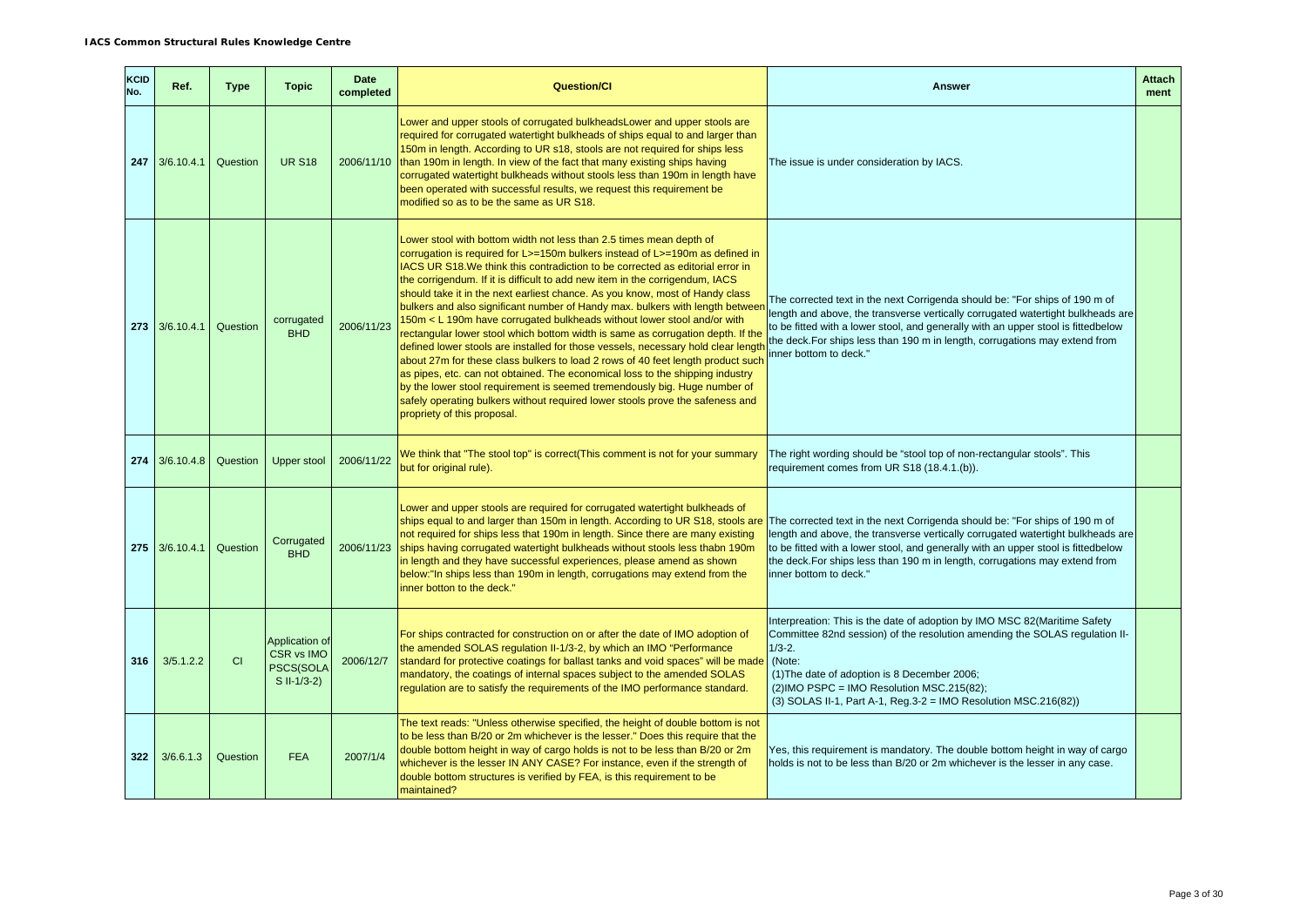| <b>KCID</b><br>No. | Ref.      | <b>Type</b> | <b>Topic</b>  | Date<br>completed | <b>Question/Cl</b>                                                                                                                                                                                                                                                                                                                                                                                                                                                                                                                                                                                                                                                                                                                                                                                                                                                                                                                                  | <b>Answer</b>                                                                                                                                                                                                                                                                                                                                                                                                                                                                                                                                 | <b>Attach</b><br>ment |
|--------------------|-----------|-------------|---------------|-------------------|-----------------------------------------------------------------------------------------------------------------------------------------------------------------------------------------------------------------------------------------------------------------------------------------------------------------------------------------------------------------------------------------------------------------------------------------------------------------------------------------------------------------------------------------------------------------------------------------------------------------------------------------------------------------------------------------------------------------------------------------------------------------------------------------------------------------------------------------------------------------------------------------------------------------------------------------------------|-----------------------------------------------------------------------------------------------------------------------------------------------------------------------------------------------------------------------------------------------------------------------------------------------------------------------------------------------------------------------------------------------------------------------------------------------------------------------------------------------------------------------------------------------|-----------------------|
| 328                | 3/6.5.2.1 | Question    | brackets      | 2007/3/23         | The net thickness of web stiffeners and brackets are not to be less than the<br>minimum net thickness of primary members on which they are fitted.<br>The situation is the following one: for capesize with usual length of 275m, tmin<br>net is 10mm. Thus tgross is ranging from 13 to 14mm due to tc of about 3 to<br>4mm.<br>For primary members of wider height such as Top side frames and hopper<br>tank frames, web stiffening are made of angles instead of flat bars. Usual<br>angles or T shape sections have web thickness not exceeding 12mm and the<br>current requirement can't be complied with.<br>Additionally, there are two requirements which are applicable at C6.S2. 4.1.1<br>and 4.1.2.<br>Our request:<br>Alter the formula in C3.S6 5.2.1 to limit the tgross thickness to 12mm or<br>restreint its field of application to only flat bars or disregard C3S6 5.2.1 should<br>C6.S2, 4.1.1 and/ or 4.1.2, been satisfied.? | We agree with you that the requirement asking that "the net thickness of web<br>stiffeners and brackets are not to be less than the minimum net thickness of<br>primary members on which they are fitted" seems quite severe.<br>Our interpretation is that "the net thickness of web stiffeners and brackets are<br>not to be less than the minimum net thickness defined in Ch 6, Sec 2, [2.2.1]",<br>i.e. the minimum thickness of ordinary stiffeners (3 + 0.015 L2).<br>We will consider the Rule Change according to our interpretation |                       |
| 329                | Ch 3/3    | Question    | cargo hold    | 2007/1/12         | Corrosion deduction on cross deck beams between hatches:<br>As per corrosion deduction table - Dry bulk cargo hold area with other<br>members in upper part - the corrosion margin is 1.8mm on each side, i.e. 4.5<br>mm in total. Such corrosion margin for deck beams seems too severe.<br>Is use of this corrosion margin mandatory or may an alternative be used?                                                                                                                                                                                                                                                                                                                                                                                                                                                                                                                                                                               | CSR doesn't allow to use an alternative for corrosion addition table. The<br>corrosion additions are to be considered as being mandatory.                                                                                                                                                                                                                                                                                                                                                                                                     |                       |
| 330                | 3/6.6.4.2 | Question    | <b>UR S18</b> | 2007/1/12         | The net thickness and material properties of the supporting floors and pipe<br>tunnel beams are to be not less than those required for the bulkhead plating or,<br>when a stool is fitted, of the stool side plating.<br>This requirement is similar to that of UR18 in case where there is no lower<br>stool. CSR extends it to the case where a lower stool is arranged. This<br>extension could lead to up to +4mm for floors underneath deep tank stools on<br>capesize bulkers whereas all assessments show that it is not necessary.<br>Is this requirement possible to excuse when FEM calculation is satisfied? It<br>should be cancelled, at least for L>150m for which FE is mandatory.                                                                                                                                                                                                                                                   | In general CSR doesn't allow alternative analysis. Alternative analysis such as<br>direct calculation could be allowed in some cases for ships greater than 150 m<br>in length. However, it is a general question for the totality of CSR (oil or bulk)<br>and it should be discussed as a general matter.                                                                                                                                                                                                                                    |                       |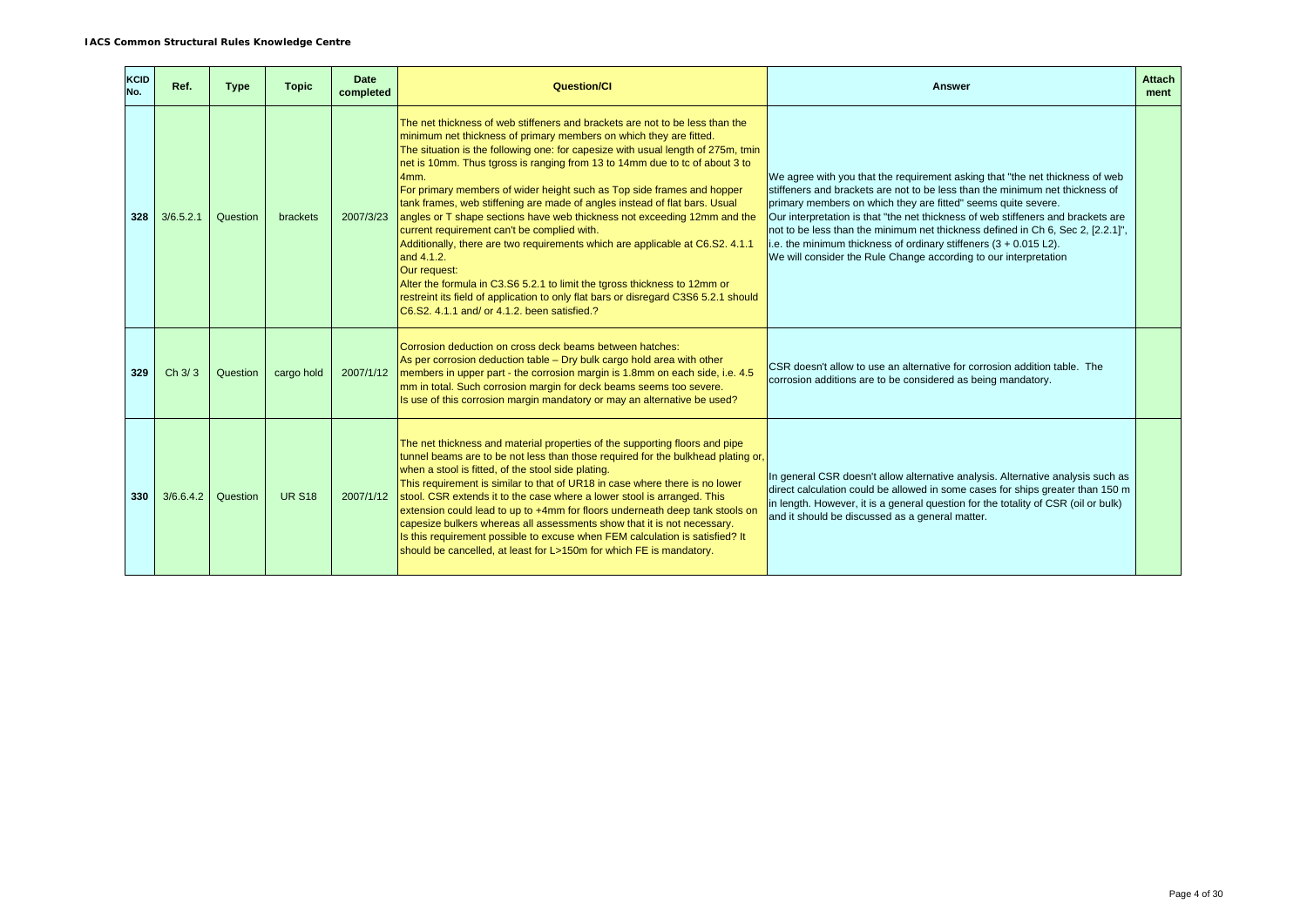| <b>KCID</b><br>No. | Ref.                                     | <b>Type</b> | <b>Topic</b>            | <b>Date</b><br>completed | <b>Question/CI</b>                                                                                                                                                                                                                                                                                                                                                                                                                                                                                                                                                                                                                                                                                                                                                                                                                                                                                                                                                                                                                                                                                                                                            | <b>Answer</b>                                                                                                                                                                                                                                                                                                                                                                                                                                                                                                                                                                                                                                                                                                                                                                                                                                                                                                                                                                                                                                                                                                                                                                                                                                                                                                                                                                                                             | <b>Attach</b><br>ment |
|--------------------|------------------------------------------|-------------|-------------------------|--------------------------|---------------------------------------------------------------------------------------------------------------------------------------------------------------------------------------------------------------------------------------------------------------------------------------------------------------------------------------------------------------------------------------------------------------------------------------------------------------------------------------------------------------------------------------------------------------------------------------------------------------------------------------------------------------------------------------------------------------------------------------------------------------------------------------------------------------------------------------------------------------------------------------------------------------------------------------------------------------------------------------------------------------------------------------------------------------------------------------------------------------------------------------------------------------|---------------------------------------------------------------------------------------------------------------------------------------------------------------------------------------------------------------------------------------------------------------------------------------------------------------------------------------------------------------------------------------------------------------------------------------------------------------------------------------------------------------------------------------------------------------------------------------------------------------------------------------------------------------------------------------------------------------------------------------------------------------------------------------------------------------------------------------------------------------------------------------------------------------------------------------------------------------------------------------------------------------------------------------------------------------------------------------------------------------------------------------------------------------------------------------------------------------------------------------------------------------------------------------------------------------------------------------------------------------------------------------------------------------------------|-----------------------|
| 333<br>attc        | 3/6.5.2<br>6/2.2.2<br>6/2.2.3<br>6/4.1.5 | Question    | Web<br><b>Stiffener</b> | 2006/12/18               | Web stiffeners of primary supporting members:<br>$(1)$ Because there is no definition for "primary supporting member", the<br>meaning of "web stiffener of primary supporting member" itself is unidentified.<br>Please clarify the definition of "primary supporting members".<br>$(2)$ Please see the attached summary table about rule applications for web<br>stiffeners of primary supporting members based on our understanding. It<br>shows that which requirements should be applied to web stiffeners. Please<br>confirm.<br>(3) We also would like to confirm that whether the web stiffeners fitted on<br>watertight girders, e.g. watertight centre girder and floors, should be applied to<br>the both requirements for primary supporting members of Chapter6/Section4<br>and for ordinary stiffeners of Chapter6/Section2 or not.<br>$(4)$ If there is any needs to satisfy both requirements for primary supporting<br>members and for members subject to lateral pressure, I would like to know<br>whether the web stiffeners fitted on the watertight bulkheads in the topside<br>tanks and bilge hopper tanks are treated the same or not. | (1) Primary supporting member are defined as: members of the beam, girder<br>of stringer type which ensure the overall structural integrity of the hull envelope<br>and tank boundaries, e.g double bottom floors and girders, transverse side<br>structures, web frames/diaphragms in hopper side tanks, topside tanks, lower<br>stools and upper stools, side stringers, horizontal girders/transverse web<br>frames, hatch side/end coaming.<br>(2) The requirements in Ch 6, Sec2, [2.2] adn [2.3] are not applicable to web<br>stiffeners but to ordinary stiffeners, The only requirements applicatle to web<br>stiffeners in CSR for bulk carriers are the following ones:- Ch 3, Sec6 [5.2.1]<br>for the net thickness of such stiffeners, which refers to the minimum net<br>thickness of the primary members on which they are fitted, i.e. to Ch 6, Sec 4,<br>[1.5.1], and - Ch 6, Sec 2 [4] for the net scantlings of web stiffeners of primary<br>supporting members.<br>(3) The same requirements as stated in (2) above apply to web stiffeners fitted<br><b>on</b><br>watertight side girders, centre girders and floors, i.e. Ch 3, Sec 6, [5.2.1] for the<br>net thickness of such stiffeners (and so Ch 6, Sec 4, [1.5.1] and Ch 6, Sec 2,<br>[4].<br>(4) See our comment in (1) as we consider that stiffeners on these bulkheads<br>are considered as ordinary stiffeners and not as web stiffeners. | Y                     |
| 337                | 3/6.10.4.7<br>$\mathbf{g}$<br>11/2.2.4.3 | Question    | S <sub>18</sub>         | 2007/2/22                | For the weld of corrugations and stool side plating to the stool top plate, only<br>full penetration is accepted in the requirement of Ch 3, Sec 6, 10.4.7. On the<br>other hand, not only full penetration but deep penetration is accepted in the<br>requirement of Ch 11, Sec 2, 2.4.3. It is considered that this requirement is<br>based on IACS UR 18.4.1(a), as follows:<br>The stool side plating is to be connected to the stool top plate and the inner<br>bottom plating by either full penetration or deep penetration welds. Therefore,<br>the requirement of Ch 3, Sec 6, 10.4.7 should be changed to be consistent<br>with Ch 13, Sec 2, 2.4.3 and IACS UR. Please confirm.                                                                                                                                                                                                                                                                                                                                                                                                                                                                    | We will consider the editorial correction according to UR S18.<br>Also Included in Corrigenda 5                                                                                                                                                                                                                                                                                                                                                                                                                                                                                                                                                                                                                                                                                                                                                                                                                                                                                                                                                                                                                                                                                                                                                                                                                                                                                                                           |                       |
| 362                | 3/4.2.4.1                                | Question    | hull girder             | 2007/3/20                | "Longitudinal strength of hull girder in cargo hold flooded condition is to be<br>assessed in accordance with Ch 5 Sec 2." Reference to Sec 1 should also be<br>given for longitudinal strength in hold flooding, which is however limited to BC-<br>A and BC-B. Sec.2 is about ultimate strength of hull girder for ships with length<br>equal to 150 m in length L and above, i.e., including BC-C. Please confirm.                                                                                                                                                                                                                                                                                                                                                                                                                                                                                                                                                                                                                                                                                                                                         | Yes, your understanding is correct.                                                                                                                                                                                                                                                                                                                                                                                                                                                                                                                                                                                                                                                                                                                                                                                                                                                                                                                                                                                                                                                                                                                                                                                                                                                                                                                                                                                       |                       |
| 363                | 3/4.2.4.3                                | Question    | cargo hold              | 2007/2/22                | "Bulkhead structure in cargo hold flooded condition is to be assessed in<br>accordance with Ch 6 Sec 4." Sec 4 does not give any requirement for<br>bulkhead structure in flooding scenario. Is this a typo error of Sec 1 and Sec<br>2?                                                                                                                                                                                                                                                                                                                                                                                                                                                                                                                                                                                                                                                                                                                                                                                                                                                                                                                      | Yes, it is typo and the correct wordings are "Sec 1 and Sec 2" instead of<br>"Sec.4".                                                                                                                                                                                                                                                                                                                                                                                                                                                                                                                                                                                                                                                                                                                                                                                                                                                                                                                                                                                                                                                                                                                                                                                                                                                                                                                                     |                       |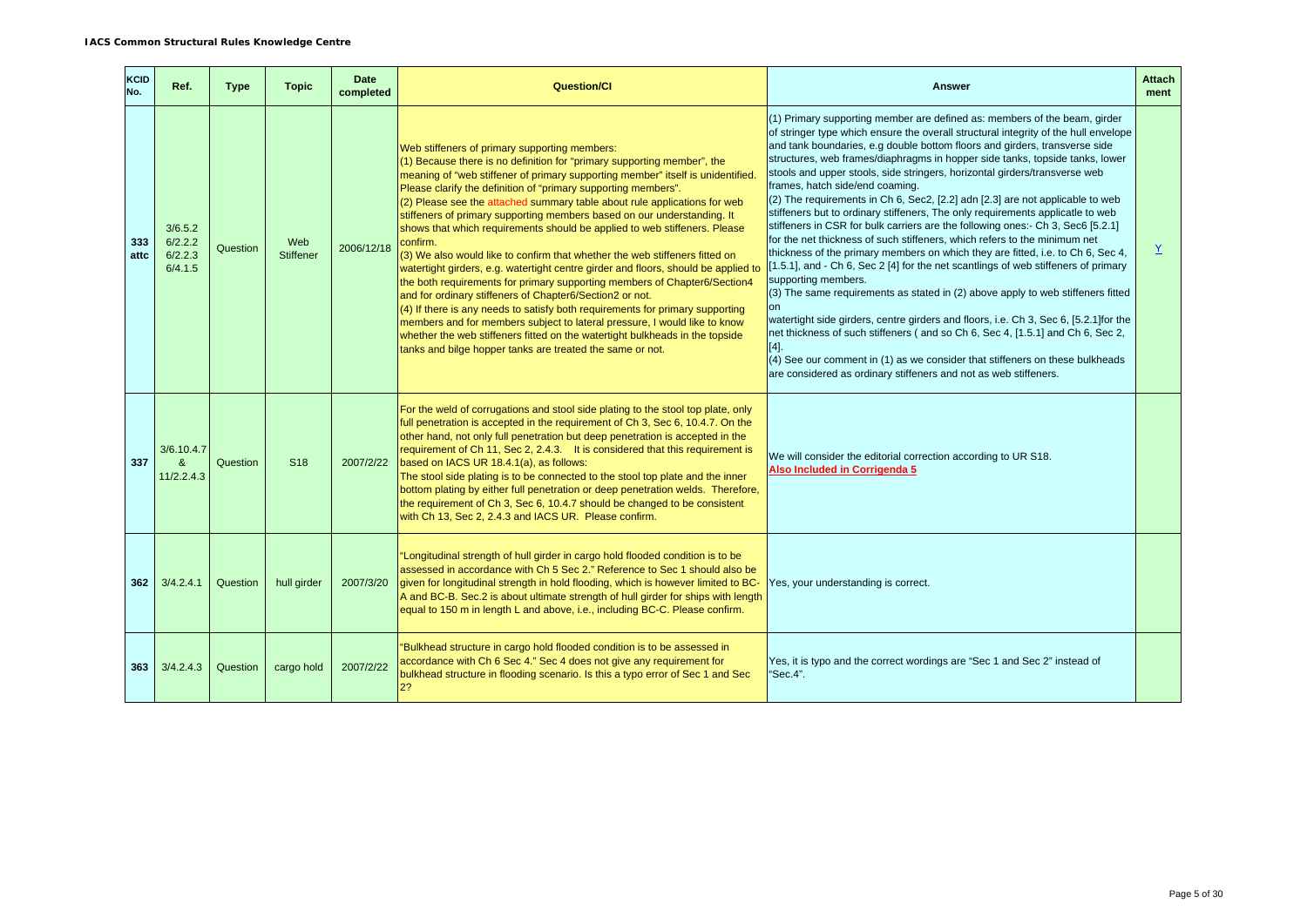| KCID<br>No. | Ref.           | <b>Type</b> | <b>Topic</b>             | <b>Date</b><br>completed | <b>Question/Cl</b>                                                                                                                                                                                                                                                                                                                                                                                                                                                                                                                                                                                                                                                                                                                                                                                                                                                                                                                                                                | <b>Answer</b>                                                                                                                                                                                                                                                                                                                                                                                                                                                                                                                                                                                                                                                                                                                                                                                                                                                                                                                                                                                                                                                                                                                   | <b>Attach</b><br>ment |
|-------------|----------------|-------------|--------------------------|--------------------------|-----------------------------------------------------------------------------------------------------------------------------------------------------------------------------------------------------------------------------------------------------------------------------------------------------------------------------------------------------------------------------------------------------------------------------------------------------------------------------------------------------------------------------------------------------------------------------------------------------------------------------------------------------------------------------------------------------------------------------------------------------------------------------------------------------------------------------------------------------------------------------------------------------------------------------------------------------------------------------------|---------------------------------------------------------------------------------------------------------------------------------------------------------------------------------------------------------------------------------------------------------------------------------------------------------------------------------------------------------------------------------------------------------------------------------------------------------------------------------------------------------------------------------------------------------------------------------------------------------------------------------------------------------------------------------------------------------------------------------------------------------------------------------------------------------------------------------------------------------------------------------------------------------------------------------------------------------------------------------------------------------------------------------------------------------------------------------------------------------------------------------|-----------------------|
| 388         | 3/5.1.2.2      | Question    | <b>PSPC</b>              | 2007/2/5                 | Since PSPC has been adopted by IACS as of Dec. 8, 2006, not by IMO, if the<br>Builder and Ship owner agreed not to apply PSPC, is it acceptable to the Class<br>or not?                                                                                                                                                                                                                                                                                                                                                                                                                                                                                                                                                                                                                                                                                                                                                                                                           | On 8 December 2006, IMO adopted amendments to SOLAS by resolution<br>MSC. 216(82) which mandate compliance with the new IMO "Performance<br>Standard for Protective Coatings for dedicated seawater ballast tanks in all<br>types of ships and double-side skin spaces of bulk carriers", (IMO PSPC,<br>Resolution MSC. 215(82)). Compliance with the IMO PSPC is required by the<br>IACS Common Structural Rules for Bulk Carriers and for Oil Tankers for ships<br>subject to those Rules which are contracted for construction between ship<br>builder and ship owner on or after 8 December 2006.  The relevant Rule<br>references are the following:<br>IACS CSR for Bulk Carriers Chapter 3, Section 5, 1.2.2;<br>IACS CSR for double hull oil tankers, Section 6, 2.1.1.2. Therefore, for such<br>ships (i.e. ships subject to CSR) the answer is "PSPC is to be applied if they<br>are contracted for construction between ship builder and ship owner on or after<br>8 December 2006". For other ships, the answer is that PSPC is to be applied<br>in accordance with IMO Resolution MSC 215(82) and IMO MSC 216(82). |                       |
| 398<br>attc | 3/6.2.3.1      | Question    | Structural<br>Design     | 2007/6/15                | According to this requirement, structural members welded to the strength deck<br>or bottom plating is to be made of the same higher tensile steel of strength<br>deck or bottom plating. The same requirement is applicable for non continuous<br>longitudinal stiffeners welded on the web of a primary member contributing to<br>the hull girder longitudinal strength. However, it is not clear which member<br>should be applied to this requirement. Please confirm if our understanding of<br>this requirement is correct as summarized in the attached Table.                                                                                                                                                                                                                                                                                                                                                                                                              | Ch 3, Sec 6, [2.3.1] could be considered as the requirements in general. If the<br>stress level due to hull girder bending, in longitudinal member not contributing<br>to hull girder longitudinal strength, should be verified as to satisfy the<br>requirement in Ch 5, Sec 1, [3.1.1], application of the requirements in Ch 3,<br>Sec 6, [2.3.1] might be mitigated.<br>As a matter of opening the door, the word "generally" should be added<br>between "The same requirement" and "is applicable".                                                                                                                                                                                                                                                                                                                                                                                                                                                                                                                                                                                                                        | $\underline{Y}$       |
| 400         | 3/5.1          | <b>CI</b>   | <b>Ballast Hold</b>      | 2007/3/16                | 1) In CSR for BC, Ch 3, Sec 5, [1.2], there are already mentioned areas which<br>are to comply with IMO PSPC. This means that IMO PSPC shall be applied to<br>all dedicated seawater ballast tanks and void double skin spaces in bulk<br>carriers. Therefore, we believe that the cating for the ballast hold spaces<br>described in [1.4.1] is not related to PSPC, we would like to request the<br>background for the interpretation.<br>(2) Additionally, the ballast hold spaces are keeping in dry condition as other<br>holds in sea-going condition. also, after cargo unloading, the tank bottom will<br>be damaged due to unloading action. Therefore, we would like to recommend<br>that the coating for tank bottom of all cargo hold spaces sahll not be painted as<br>described in [1.3]<br>(3) Furthermore, please clarify whether the partially floodable hold spaces are<br>the ballast hold spaces or mornal cargo hold spaces in respect of coating<br>issues. | (1) Ballast hold used in heavy weather condition and partially floodable holds<br>used in harbour condition for loading/unloading operations are not considered<br>as dedicated sea water ballast tanks and need not comply with IMO PSPC.<br>(2) Regarding [1.4.1], an effective protective coating is not required to inner<br>bottom in ballast hold by the CSR/Bulker.<br>(3) The partially floodable holds used in harbour condition for loading/unloading<br>operations are not to be considered as ballast hold spaces in respect of<br>coating issues.                                                                                                                                                                                                                                                                                                                                                                                                                                                                                                                                                                  |                       |
|             | 403 3/6.10.4.2 | CI          | <b>Bending</b><br>Radius | 2007/4/10                | According to CSR-Bulker Ch.3 Sec.6 [10.4.2], the bending radius R is not less<br>than 3.0 t but using net plate thickness. If the intention is to control cold<br>forming, is it reasonable to use as-built thickness? For sake of clarity, the<br>bending radius R should be defined as the "radius of inner plate surface" as<br>illustrated in Figure 3.6.28.                                                                                                                                                                                                                                                                                                                                                                                                                                                                                                                                                                                                                  | The intention of this requirement is to control the cold forming. As described in<br>IACS Rec. No.47, the minimum bending radius is 3 x t, where t is the gross<br>thickness. The definition of "R" is defined as he "radius of inner plate surface".<br>Threrefore, we will consider the editorial correction according to your<br>suggestion.                                                                                                                                                                                                                                                                                                                                                                                                                                                                                                                                                                                                                                                                                                                                                                                 |                       |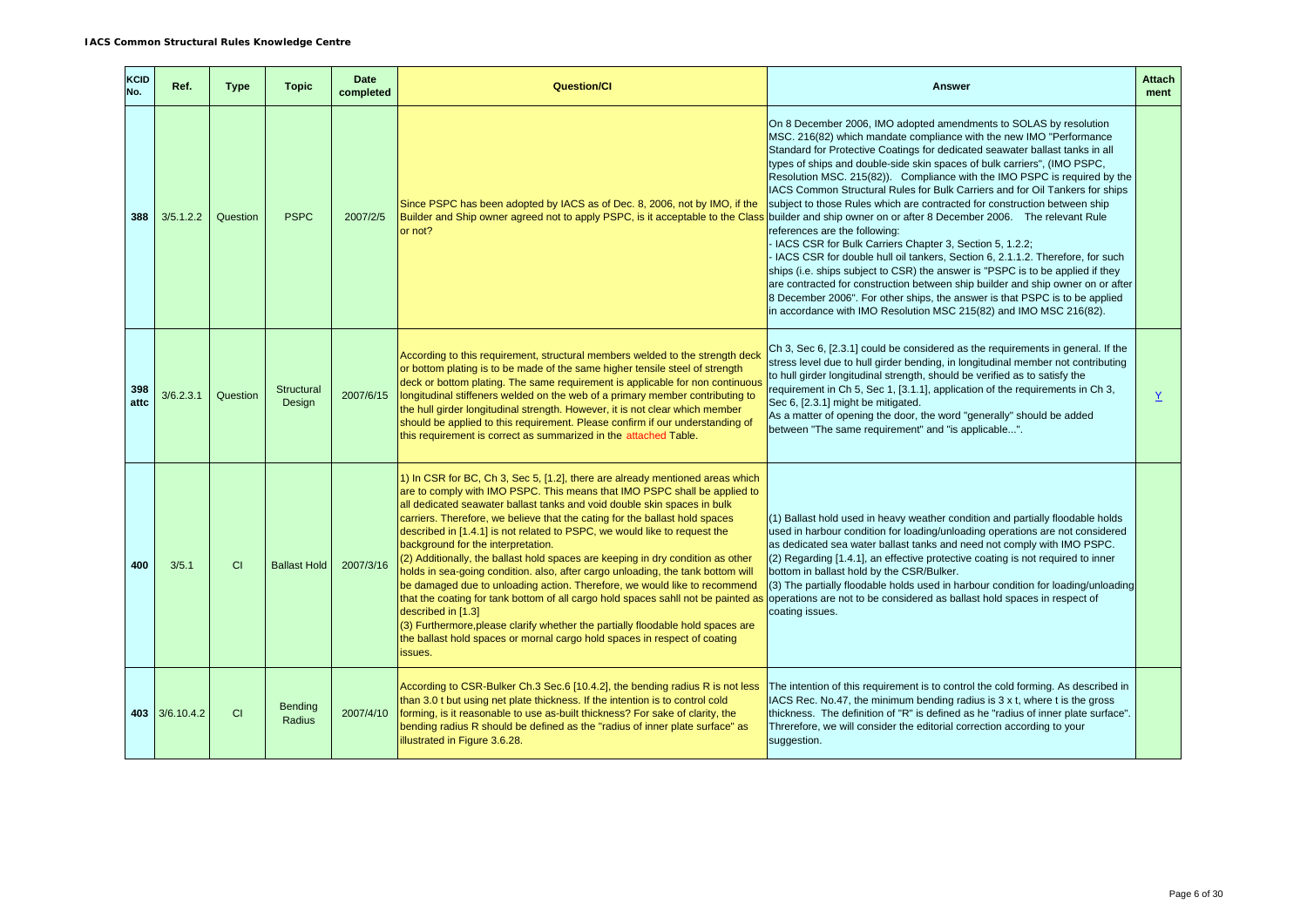| <b>KCID</b><br>No. | Ref.                      | <b>Type</b> | <b>Topic</b>                 | <b>Date</b><br>completed | <b>Question/CI</b>                                                                                                                                                                                                                                                                                                                                                                                                                                                                                                                                                                                                                                                                                                                                                                                                                                                                                                                                                                                                                                                                                                                                                                                                                                                                                                                                           | <b>Answer</b>                                                                                                                                                                                                                                                                                                                                                                                                                                                                                                                                                                                                                                               | <b>Attach</b><br>ment |
|--------------------|---------------------------|-------------|------------------------------|--------------------------|--------------------------------------------------------------------------------------------------------------------------------------------------------------------------------------------------------------------------------------------------------------------------------------------------------------------------------------------------------------------------------------------------------------------------------------------------------------------------------------------------------------------------------------------------------------------------------------------------------------------------------------------------------------------------------------------------------------------------------------------------------------------------------------------------------------------------------------------------------------------------------------------------------------------------------------------------------------------------------------------------------------------------------------------------------------------------------------------------------------------------------------------------------------------------------------------------------------------------------------------------------------------------------------------------------------------------------------------------------------|-------------------------------------------------------------------------------------------------------------------------------------------------------------------------------------------------------------------------------------------------------------------------------------------------------------------------------------------------------------------------------------------------------------------------------------------------------------------------------------------------------------------------------------------------------------------------------------------------------------------------------------------------------------|-----------------------|
| 414                | 3/6.1                     | CI          | Cargo hold<br>areas          | 2007/7/11                | Ch.3Sec.6 [1]<br>The requirements in section [6] are only applicable for the cargo hold area. Our<br>opinion is that the subsections dealing with general principles, plating,<br>stiffeners and primary supporting members should also apply to other<br>structures, as we can not find any corresponding requirements in Ch.9. Please<br>advise.                                                                                                                                                                                                                                                                                                                                                                                                                                                                                                                                                                                                                                                                                                                                                                                                                                                                                                                                                                                                           | The requirements in Ch.3 Sec.6 are applicable to not only cargo hold area but<br>also other areas, where the application is appropriate, including the areas<br>related to Ch.9 in general, as defined in Ch.1 Sec.1 Table.1. Actually some<br>subsections in Ch.3 Sec.6 specify the requirements to the structures outside of<br>cargo hold area.<br>However where the requirements in Ch.9 should contradict those in Ch.3<br>Sec.6 the former should govern.                                                                                                                                                                                             |                       |
| 415                | 3/6.2.2.5                 | <b>CI</b>   | Plating<br><b>Thickness</b>  | 2007/4/2                 | A change in plating thickness is not to exceed 50% of thicker plate thickness<br>for load carrying direction." Please specify whether the requirement is based<br>on gross or net thickness.                                                                                                                                                                                                                                                                                                                                                                                                                                                                                                                                                                                                                                                                                                                                                                                                                                                                                                                                                                                                                                                                                                                                                                 | In this case, Plating thickness means the as-built thickness of plating. We will<br>consider the Editorial Change.                                                                                                                                                                                                                                                                                                                                                                                                                                                                                                                                          |                       |
| 416<br>attc        | 3/6.10.5.1<br>& 3/6.5.2.1 | <b>CI</b>   | Depth of<br><b>Stiffener</b> | 2007/5/14                | Ch.3Sec.6 [10.5.1] and Ch.3Sec.6 [5.2.1]. The requirement "Depth of stiffener<br>is to be more than 1/12 of stiffener length". Case 1: Typical web spacing is<br>$(3x800$ mm) = 2.4 meter. A flat bar on longitudinal girder is then required to be<br>200mm. With a ship length of 200meters, utilizing the interpretation KC#328 in<br>a typical pipe duct (tc=2), the required thickness is $(3+0.015x200+2=)$ 8mm.<br>That is minimum FB 200x8. Current comparable design is FB150x12. Case 2:<br>Wash bulkhead in way of ER with a height of 4.5 m. Minimum height of<br>supporting stiffeners is 375mm. Current comparable design is HP200x9.<br>Q1: Please explain background of these requirements.<br>Q2: With reference to Case1. The minimum required scantling is high and<br>slender. Compared to current design the cross sectional area is smaller,<br>$(200x8 = 16cm2 \text{ vs. } (150x12=) 18cm2$ . The slender profile will be more prone<br>to tripping. It is also outside the slenderness requirement for ordinary<br>stiffeners listed in Ch. 6 Sec. 2 [2.3.1]. We consider the original scantling to be<br>a better choice. Please advise.<br>Q3: With reference to Case 2. The dimensions required for the wash bulkhead<br>stiffeners will be larger than for a comparable water tight bulkhead. This does<br>not seem reasonable. | A1. The requirement of 5.2.1 has been based on the modified one of the<br>current classification rules, taking into account the net scantling concept. This<br>requirement is provided to ensure the appropriate scantling and rigidity of web<br>stiffener for the purpose of avoiding the buckling of web plate of primary<br>supporting member based on the experiences.<br>Please refer to the attached documents for the background of the requirement<br>of 5.2.1 of Ch 3 Sec 5.<br>A2 and A3: Such stiffeners as described in the question are to be considered<br>as ordinary stiffeners, with application of the full requirements of Ch 6, Sec 2. | Y                     |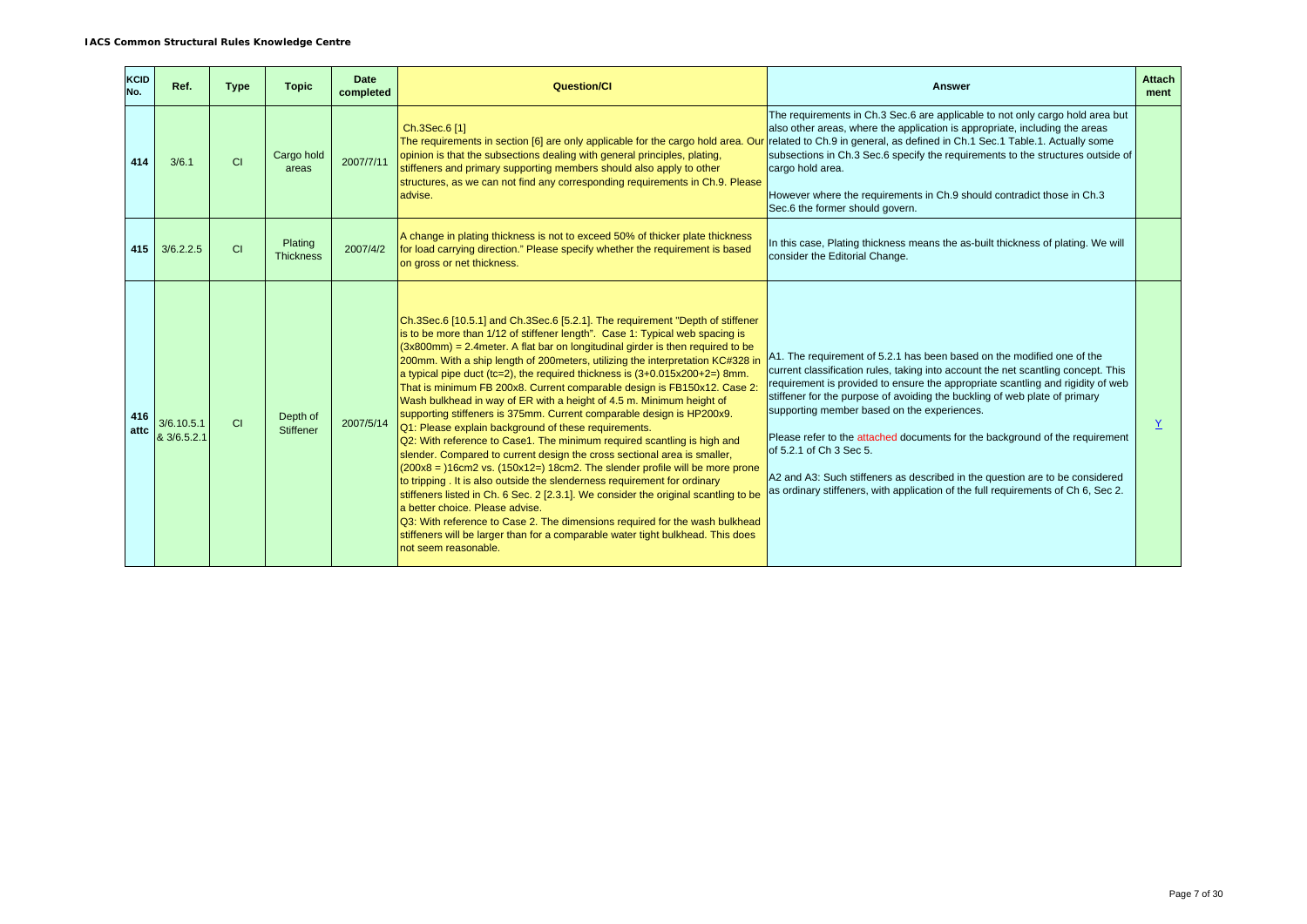| <b>KCID</b><br>No. | Ref.                            | <b>Type</b>    | Topic                        | <b>Date</b><br>completed | <b>Question/CI</b>                                                                                                                                                                                                                                                                                                                                                                                                                                                                                                                         | <b>Answer</b>                                                                                                                                                                                                                                                                                                                                                                                                                                                                                                                                                                                                                                                       | <b>Attach</b><br>ment |
|--------------------|---------------------------------|----------------|------------------------------|--------------------------|--------------------------------------------------------------------------------------------------------------------------------------------------------------------------------------------------------------------------------------------------------------------------------------------------------------------------------------------------------------------------------------------------------------------------------------------------------------------------------------------------------------------------------------------|---------------------------------------------------------------------------------------------------------------------------------------------------------------------------------------------------------------------------------------------------------------------------------------------------------------------------------------------------------------------------------------------------------------------------------------------------------------------------------------------------------------------------------------------------------------------------------------------------------------------------------------------------------------------|-----------------------|
| 417                | Ch <sub>3</sub> Sec<br>6/10.5.1 | C1             | <b>Bulkhead</b><br>Stiffener | 2007/5/14                | The requirement "The net thickness of bulkhead stiffener is not to be less than<br>the minimum thickness required for the considered bulkhead plate". With<br>reference to KC #328 approved 22/01/07 regarding web stiffeners on primary<br>supporting members. Can the same interpretation be applied to [10.5.1]?                                                                                                                                                                                                                        | Yes, the same interpretation specified in KC 328 can be applied to [10.5.1].<br>This interpretation is the following one:<br>It is agreed that the requirement asking that "the net thickness of bulkhead<br>stiffener is not to be less than the minimum net thickness required for the<br>considered bulkhead plate" seems quite severe.<br>The interpretation is that "the net thickness of bulkhead stiffener is not to be<br>less than the minimum net thickness defined in Ch 6, Sec 2, [2.2.1]", i.e. the<br>minimum thickness of ordinary stiffeners $(3 + 0.015 \text{ L2})$ .<br>We will consider the Rule Change according to our interpretation.        |                       |
| 422                | 3/5.1.2.2                       | C <sub>1</sub> | <b>Measuremen</b><br>ts      | 2007/3/7                 | What is the interpretation of whether under CSR the ballast tanks and the<br>double side skin spaves of bulk carriers is for length of 150m and upwards.<br>CSR say" For ships contracted the coating of internal spaces subject to the<br>amended SOLAS regulations are to satisfy the requirements of the IMO<br>performance standard". this would indicate that this is applicable to 150 L for<br>both the ballast tanks and the double side skin spaces of bulk carrier; although<br>the CSR for bulk carriers si for 90m and upwards | IMO PSPC is applicable for all ballast tanks of new ships of 500gt above and<br>double side skin spaces of new bulk carriers of 150m above. CSR BC makes<br>IMO PSPC effective for CSR bulk carriers contacted for construction on and<br>after 8 Dec 06. Therefore, under CSR BC, IMO PSPC is applicable for all<br>ballast tanks of bulk carriers of 90m above and double side skin space of bulk<br>carriers of 150m above. If double side skin space is of ballast tank, PSPC is<br>applicable for such space of bulk carriers of 90m above. If double side skin<br>space is of void space, PSPC is applicable to such space of bulk carriers of<br>150m above. |                       |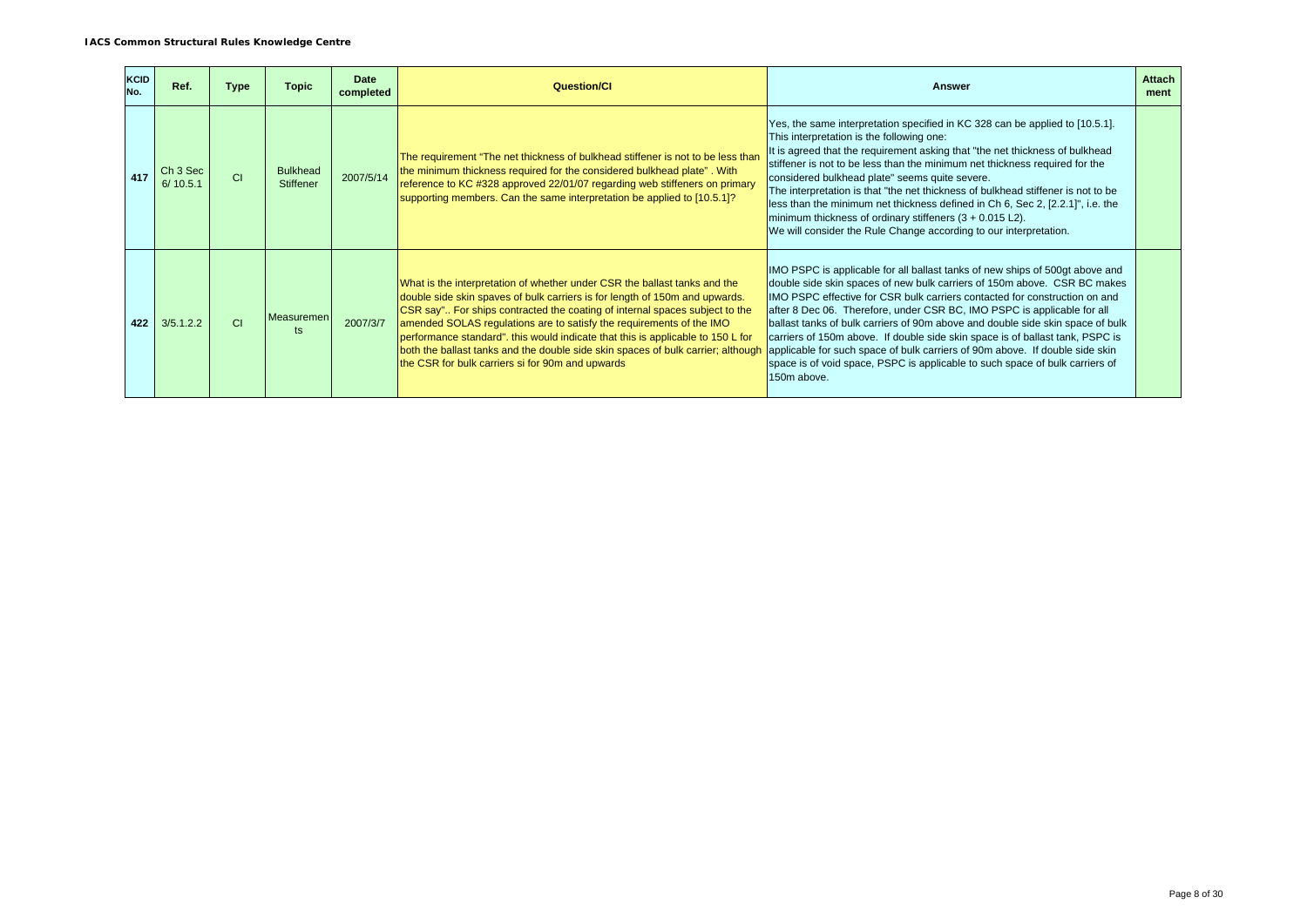| <b>KCID</b><br>No. | Ref.                                       | <b>Type</b> | <b>Topic</b>                              | <b>Date</b><br>completed | <b>Question/CI</b>                                                                                                                                                                                                                                                                                                                                                                                                                                                                                                                                                                                                                                                                                                                                                                                                                                                                                                                                                                                                                                                                                                                                                                                                                                                                                                                                                                                                                                                                                                                                                                                                                                                                                                                                                                                                                                                                                                                                                                                                                                                                                                                                                                                                                                                                                                                                                                                                                                                                                                                                                         | <b>Answer</b>                                                                                                                                                                                                                                                                                                                                                                                                                                                                                                                                             | <b>Attach</b><br>ment |
|--------------------|--------------------------------------------|-------------|-------------------------------------------|--------------------------|----------------------------------------------------------------------------------------------------------------------------------------------------------------------------------------------------------------------------------------------------------------------------------------------------------------------------------------------------------------------------------------------------------------------------------------------------------------------------------------------------------------------------------------------------------------------------------------------------------------------------------------------------------------------------------------------------------------------------------------------------------------------------------------------------------------------------------------------------------------------------------------------------------------------------------------------------------------------------------------------------------------------------------------------------------------------------------------------------------------------------------------------------------------------------------------------------------------------------------------------------------------------------------------------------------------------------------------------------------------------------------------------------------------------------------------------------------------------------------------------------------------------------------------------------------------------------------------------------------------------------------------------------------------------------------------------------------------------------------------------------------------------------------------------------------------------------------------------------------------------------------------------------------------------------------------------------------------------------------------------------------------------------------------------------------------------------------------------------------------------------------------------------------------------------------------------------------------------------------------------------------------------------------------------------------------------------------------------------------------------------------------------------------------------------------------------------------------------------------------------------------------------------------------------------------------------------|-----------------------------------------------------------------------------------------------------------------------------------------------------------------------------------------------------------------------------------------------------------------------------------------------------------------------------------------------------------------------------------------------------------------------------------------------------------------------------------------------------------------------------------------------------------|-----------------------|
| 424                | $3/6.10.4.2$ .<br>3/6.10.4.4<br>3/6.10.4.8 | <b>CI</b>   | definition of<br>corrugation<br>span "l": | 2007/3/9                 | [Q1] "Note" in IACS UR S18 Figure 2b indicates the following restrictions for<br>the definition of corrugation span "I":<br>"For the definition of I, the internal end of the upper stool is not to be taken<br>more than a distance from the deck at the centre line equal to:<br>- 3 times the depth of corrugation, in general<br>- 2 times the depth of corrugation, for rectangular stool "<br>Instead, neither CSR for BC Ch.3 Sec.6 /10.4.4 nor Figure 29 has such<br>restrictions. If the intent of CSR is the same as IACS UR S18, such restrictions<br>should be clearly indicated in the Rules.<br>[Q2] On the other hand, CSR for BC Ch.3 Sec.6 /10.4.4 indicates "For the<br>definition of Ic, the height of the upper and lower stools may not be taken<br>smaller than the values specified in [10.4.7] and [10.4.8]".<br>This is just the opposite from IACS UR S18. Presume that this sentence<br>should read "For the definition of Ic, the height of the upper and lower stools<br>may not be taken GREATER than the values specified in [10.4.7] and<br>[10.4.8]". Please confirm.<br>[Q3] If the restrictions in [Q1] are applicable to CSR, please further advise on<br>the relation 'between the upper stool width at top and maximum 'effective<br>depth for the calculation of corrugation span "Ic".<br>CSR Ch.3 Sec.6/10.4.8 indicates "The stool top of non-rectangular stools is to<br>have a width not less than twice the depth of corrugations". In this connection,<br>in case of a non-rectangular upper stool has a width at top of 1.5d and height<br>of 3d, where d is the depth of corrugation, how to measure the corrugation<br>span? There may be two options as follows. Which option (or any other else) is<br>to be applied?<br>Option 1: Treat this as a rectangular stool since the width at top is less than<br>2d, and take into account 2d for the calculation of "Ic".<br>Option 2: Calculate "Ic" by linear interpolation between rectangular stool and<br>non-rectangular stool having a width at top of 2d. In case of this example, 2.5d<br>is used for the calculation of "Ic".<br>[Q4] CSR Ch.3 Sec.6 /10.4.2 indicates that the thickness of the middle part of<br>corrugations is to be maintained for a distance from the deck (if no upper stool<br>is fitted) or the bottom of the upper stool not greater than 0.3lc. In case "Ic" is<br>adjusted by [Q1], is "0.3lc" to be measured from the upper end of corrugation<br>span "Ic" or may be measured from the actual upper stool bottom? Please<br>advise. | The intent of these requirement is the same as IACS UR S18. Namely, for the<br>definition of Ic, the lower end of the upper stool is not to be taken more than a<br>distance from the deck at the center line equal to:<br>3 times the depth of corrugation, for non-rectangular stool<br>- 2 times the depth of corrugation, for rectangular stool.<br>[A2]Same reply as in [A1].<br>[A3] Option 1 should be used for calculation "Ic".<br>[A4] "0.3lc" should be measured from the upper end of corrugation span "lc".<br>Also Included in Corrigenda 5 |                       |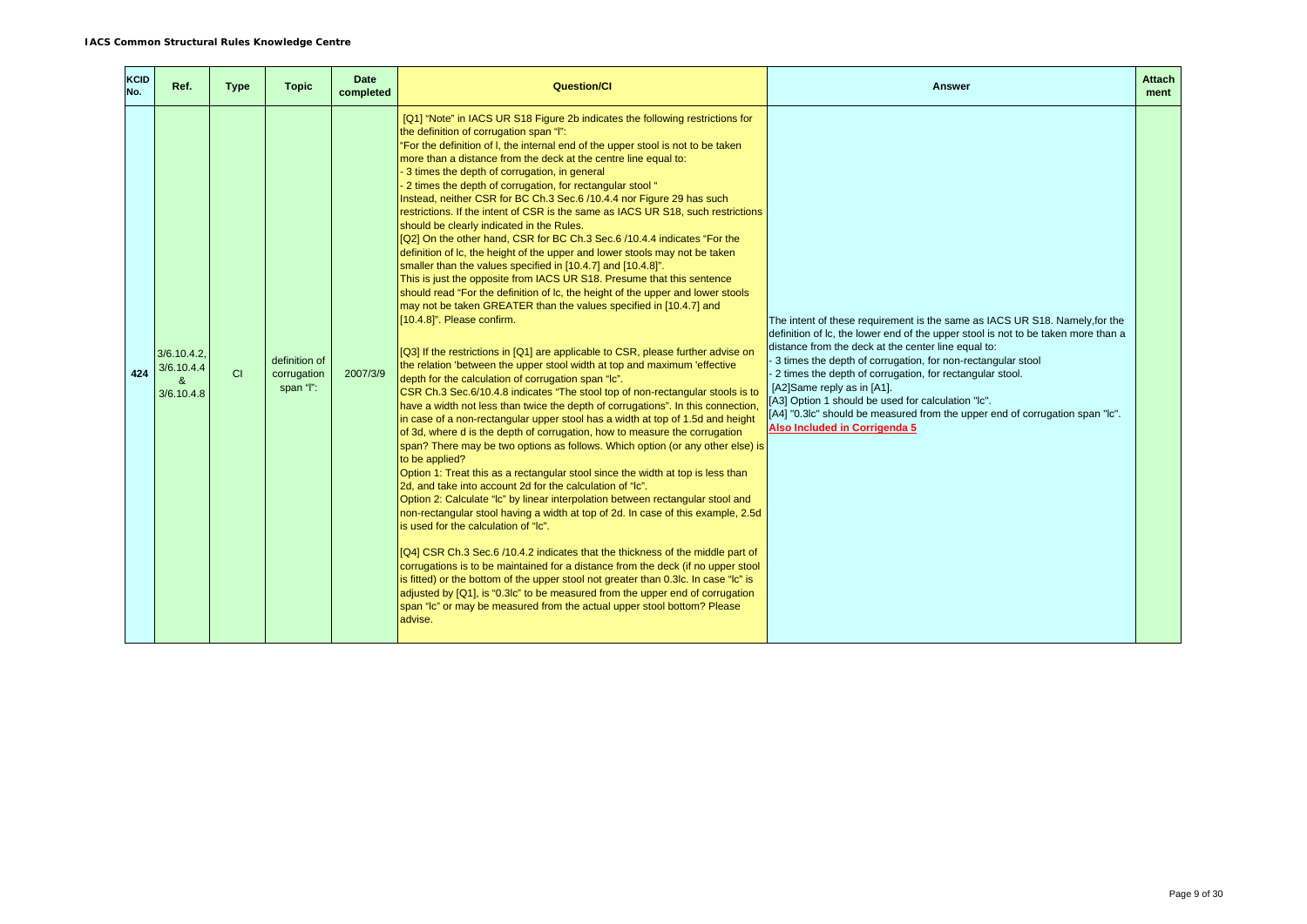| KCID<br>No. | Ref.         | <b>Type</b> | <b>Topic</b>                     | <b>Date</b><br>completed | <b>Question/CI</b>                                                                                                                                                                                                                                                                                                                                                                                                                                                                                                                                                                                                                                                                                                                                                                                                                                                                                                         | <b>Answer</b>                                                                                                                                                                                                                                                                                                                                                                                                                                                                                                                                                                                                            | <b>Attach</b><br>ment |
|-------------|--------------|-------------|----------------------------------|--------------------------|----------------------------------------------------------------------------------------------------------------------------------------------------------------------------------------------------------------------------------------------------------------------------------------------------------------------------------------------------------------------------------------------------------------------------------------------------------------------------------------------------------------------------------------------------------------------------------------------------------------------------------------------------------------------------------------------------------------------------------------------------------------------------------------------------------------------------------------------------------------------------------------------------------------------------|--------------------------------------------------------------------------------------------------------------------------------------------------------------------------------------------------------------------------------------------------------------------------------------------------------------------------------------------------------------------------------------------------------------------------------------------------------------------------------------------------------------------------------------------------------------------------------------------------------------------------|-----------------------|
| 426         | 3/5.1.2.1    | CI          | Double side<br><b>Skin Space</b> | 2007/5/14                | Ref. Ch. 3 Sec. 5 [1.2.1]<br>"All dedicated seawater ballast tanks and void double side skin spaces are to<br>have an efficient corrosion prevention system ()" Please advice on below<br>related questions. Q1: Could you please clarify "double side skin spaces". Is<br>this only covering cargo hold area or entire ship?<br>Q2: If a ship is arranged with double side in machinery space enclosing void<br>spaces, should such spaces have corrosion prevention according to [1.2]? Q3:<br>If you have a top wing tank that is a fuel oil tank the new Marpol require that<br>you add a cofferdam toward the side skin, will this then be considered as a<br>double side skin space in bulk carriers? Or when you have fuel oil tanks in the<br>engine room that is, for the same reason fitted with a coffrdam towards the<br>side, is this a double side space in bulk carriers?                                   | A1. Chapter 1 Section 1 [1.1.1] of CSR for Bulk Carrier describe "With bulk<br>carrier and with single or double side skin construction cargo length area<br>". Accordingly, the double side skin spaces specified in Ch 3 Sec 5 [1.2.1]<br>are covering the cargo hold length spaces.<br>A2. The double side spaces in machinery space is not necessary to apply to<br>the requirement of [1.2]<br>A3. Yes, such spaces arranged in cargo length area are considered as a<br>double side skin spaces but such spaces arranged in spaces other than cargo<br>ength area are not considered as a double side skin spaces. |                       |
| 429         | $\mathbf{3}$ | Question    | Port<br>ballasting               | 2009/10/6                | Currently CSR Bulk has no requirement/mention of port use ballasting of<br>ordinary dry cargo holds which is a common practice of large bulk carriers<br>typically Capesize. In our opinion, the following items (may not be exhaustive)<br>should be clarified urgently:<br>1. In the past, acceptable filling height was determined for the given scantlings<br>and based on design formula and criteria for ballast tanks. The same approach<br>may be used in CSR for local plates and stiffeners, hold frames and all internal<br>members, i.e., boundaries of topside and hopper tanks, inner bottom and<br>bulkhead stools.<br>2. In an extreme case, the hold in question may have to be filled up to the<br>hatchtop, then we definitely should check the strength of various members<br>bounding the hold in question unless it is a dedicated heavy ballast hold.<br>3. How much dynamic load to be considered? | We note your comments and requirements for the treatment of port use ballast<br>hold will be included in the rules at a future revision.                                                                                                                                                                                                                                                                                                                                                                                                                                                                                 |                       |
|             |              |             |                                  |                          | 4. For corrugations and primary support members, scantlings have to be<br>verified by a hold FEA with a separate "intact-harbour" load case because<br>there is no formula for corrugation in intact condition vaide for ships above 150<br>meters. (Ref. Ch. 6 Sec. 2 [3.2.4])<br>5. Any requirements against over filling, alarms, etc. if partial filling?<br>6. Should tank test be required?<br>7. What should be stated in the Loading Manual?<br>8. According to Chapter 3, Section 5 [1.4.1], all internal and external surace of<br>hatch coamings and hatch covers, and all internal surfaces of ballast holds are<br>to have an effictive protective coating.<br>Is Chapter 3, Section 5 [1.4.1] applicable to port filled ballast holds?                                                                                                                                                                       |                                                                                                                                                                                                                                                                                                                                                                                                                                                                                                                                                                                                                          |                       |
| 444         | 3/6.7.2.1    | <b>CI</b>   | Structural<br>Design             | 2007/6/11                | In Chapter 3, Section 6, [7.2.1] it is stated that "Where the double side space<br>is void, the structural members bounding this space are to be structurally<br>designed as a water ballast tank according to Ch.6. In such case the<br>corresponding airpipe is considered as extending 0.76m above the freeboard<br>deck at side"<br>Does this requirement apply to both scontling and welding design?.                                                                                                                                                                                                                                                                                                                                                                                                                                                                                                                 | Yes, this requirement applies both to the scantling and welding designs.                                                                                                                                                                                                                                                                                                                                                                                                                                                                                                                                                 |                       |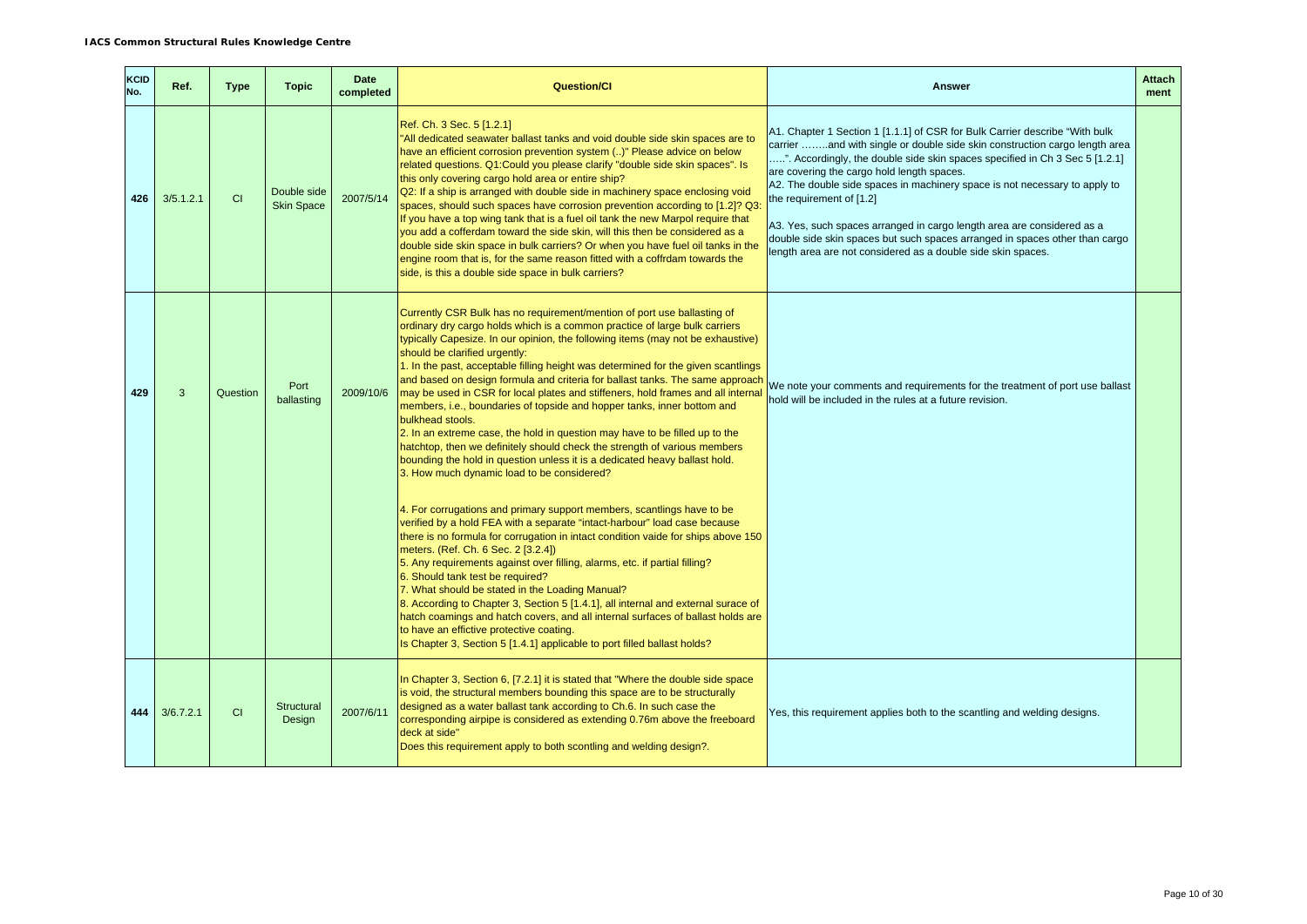| <b>KCID</b><br>No. | Ref.           | <b>Type</b> | <b>Topic</b>                                       | <b>Date</b><br>completed | <b>Question/Cl</b>                                                                                                                                                                                                                                                                                                                                                                                                                                                                                                                                                                                                                                                                                                                                                                                                                                           | Answer                                                                                                                                                                                                                                                                                                                                                                                                                                                                                                                                                                                                                                                                                                                                                         | <b>Attach</b><br>ment |
|--------------------|----------------|-------------|----------------------------------------------------|--------------------------|--------------------------------------------------------------------------------------------------------------------------------------------------------------------------------------------------------------------------------------------------------------------------------------------------------------------------------------------------------------------------------------------------------------------------------------------------------------------------------------------------------------------------------------------------------------------------------------------------------------------------------------------------------------------------------------------------------------------------------------------------------------------------------------------------------------------------------------------------------------|----------------------------------------------------------------------------------------------------------------------------------------------------------------------------------------------------------------------------------------------------------------------------------------------------------------------------------------------------------------------------------------------------------------------------------------------------------------------------------------------------------------------------------------------------------------------------------------------------------------------------------------------------------------------------------------------------------------------------------------------------------------|-----------------------|
|                    | 445 3/6.10.4.4 | <b>RCP</b>  | Span of<br>corrugations                            | 2007/7/11                | In Chapter 3, Section 6, [10.4.4]- Span of corrugations", it is stated that "The<br>span Ic of the corrugations is to be taken as the distance shown in Fig 29. For<br>the definition of Ic, the height of the upper and lower stools may not be taken<br>smaller that the values specified in [10.4.7] and [10.4.8]".<br>On the basis of UR S18-fig 2b and its note, it seems that the word "smaller"<br>could be replaced by "greater".                                                                                                                                                                                                                                                                                                                                                                                                                    | The intent of these requirement is the same as IACS UR S18. Namely, for the<br>definition of Ic, the lower end of the upper stool is not to be taken more than a<br>distance from the deck at the center line equal to:<br>3 times the depth of corrugation, for non-rectangular stool<br>2 times the depth of corrugation, for rectangular stool.<br>The draft Corrigenda for clarification of this requirement will be issued.<br>Also Included in Corrigenda 5                                                                                                                                                                                                                                                                                              |                       |
| 446                | 3/6.2.3.1      | Question    | <b>Hull Girder</b><br><b>Bending</b>               | 2007/6/11                | According to the answer of question #208 of IACS CSR KC, is the material of<br>mild steel for the flat bar on the double bottom girders accepted?                                                                                                                                                                                                                                                                                                                                                                                                                                                                                                                                                                                                                                                                                                            | It is accepted, provided that the stress level due to hull girder bending in such<br>flat bar complies with the requirements in Chapter 5, section 1, [3.1.1]                                                                                                                                                                                                                                                                                                                                                                                                                                                                                                                                                                                                  |                       |
| 447                | 3/6.5.2.1      | CI          | Depth of<br><b>Stiffener</b>                       | 2007/7/11                | The last sentence "Depth of stiffener is to be more than 1/12 of stiffener<br>length".<br>What is the definition of "depth of stiffener"?<br>Does it mean the web height + flange thickness if any?                                                                                                                                                                                                                                                                                                                                                                                                                                                                                                                                                                                                                                                          | Answer:<br>In order to be in line woth the Chapter 6, section 2, [2.3] the depth of stiffener<br>should be considered as only the height of its web.                                                                                                                                                                                                                                                                                                                                                                                                                                                                                                                                                                                                           |                       |
| 450<br>attc        | 3/6.10.4.7     | CI          | <b>Net</b><br>Thickness &<br>Corrugation<br>Flange | 2007/5/14                | Would you give me a clear interpretation for CSR BC Rule Ch.3 Sec. 6, 10.4.7.<br>The quoted para. is as below. "The net thickness and material of the stool top<br>plate are to be not less than those required for the bulkhead plating above.<br>The thickness and material properties of the upper portion of vertical or sloping<br>stool side plating within the depth equal to the corrugation flange width from<br>the stool top are to be not less than the required flange plate thickness and<br>material to meet the bulkhead stiffness requirement at the lower end of the<br>corrugation." My interpretation is (t_S_TOP)net >= (t_BHD)net and<br>(t_S_SIDE)gross >= (t_BHD)gross. (refer to the attached picture) It is because<br>lower stool side plate has lower corrosion addition that transverse BHD plate.<br>Do I interpret correctly? | First, all the requirement (coming from UR S18.4.1) should be given in net<br>thickness. Secondly, the word "flange" in the text means "flange of the<br>corrugation of the transverse bulkhead".<br>Consequently, the text should be modified as:<br>The net thickness and material of the stool top plate are to be not less than<br>those required for the bulkhead plating above. The net thickness and material<br>properties of the upper portion of vertical or sloping stool side plating within the<br>depth equal to the corrugation flange width from the stool top are to be not less<br>than the required corrugation flange net plate thickness and material to meet<br>the bulkhead stiffness requirement at the lower end of the corrugation." | $\underline{Y}$       |
| 498<br>attc        | 3/6.5.7.4      | Question    | Primary<br>Support<br><b>Members</b>               | 2007/8/2                 | A] Where opening is provided, as per the attachment, in primary supporting<br>members such as double bottom girders, etc., should Ch.3, Sec.6, [5.7.4] be<br>interpreted as follows regarding distances between the opening and slot<br>openings for longitudinals?<br>1) at the mid-part within 0.5 times of the span of the primary supporting<br>members: $I \le d1$ , $d2$ , $d3$ and $d4$ ,<br>2) at the ends of the span, $k=0.25x(d1, d2, d3$ and $d4)$ .<br>[B] If Ch.3, Sec.6, [5.7.4] should not be applicable to the distances between the<br>opening in primary supporting members and the slot openings, isn't there any<br>restrictions to the distances?                                                                                                                                                                                      | A): Your understanding is correct. You may see Fig. 15 of Ch 3 Sec 6 that the<br>example without collar plate in cut-outs is shown.<br>B] According to the 1st sentence of 5.7.5, the reinforcement of such openings<br>is required.                                                                                                                                                                                                                                                                                                                                                                                                                                                                                                                           | $\underline{Y}$       |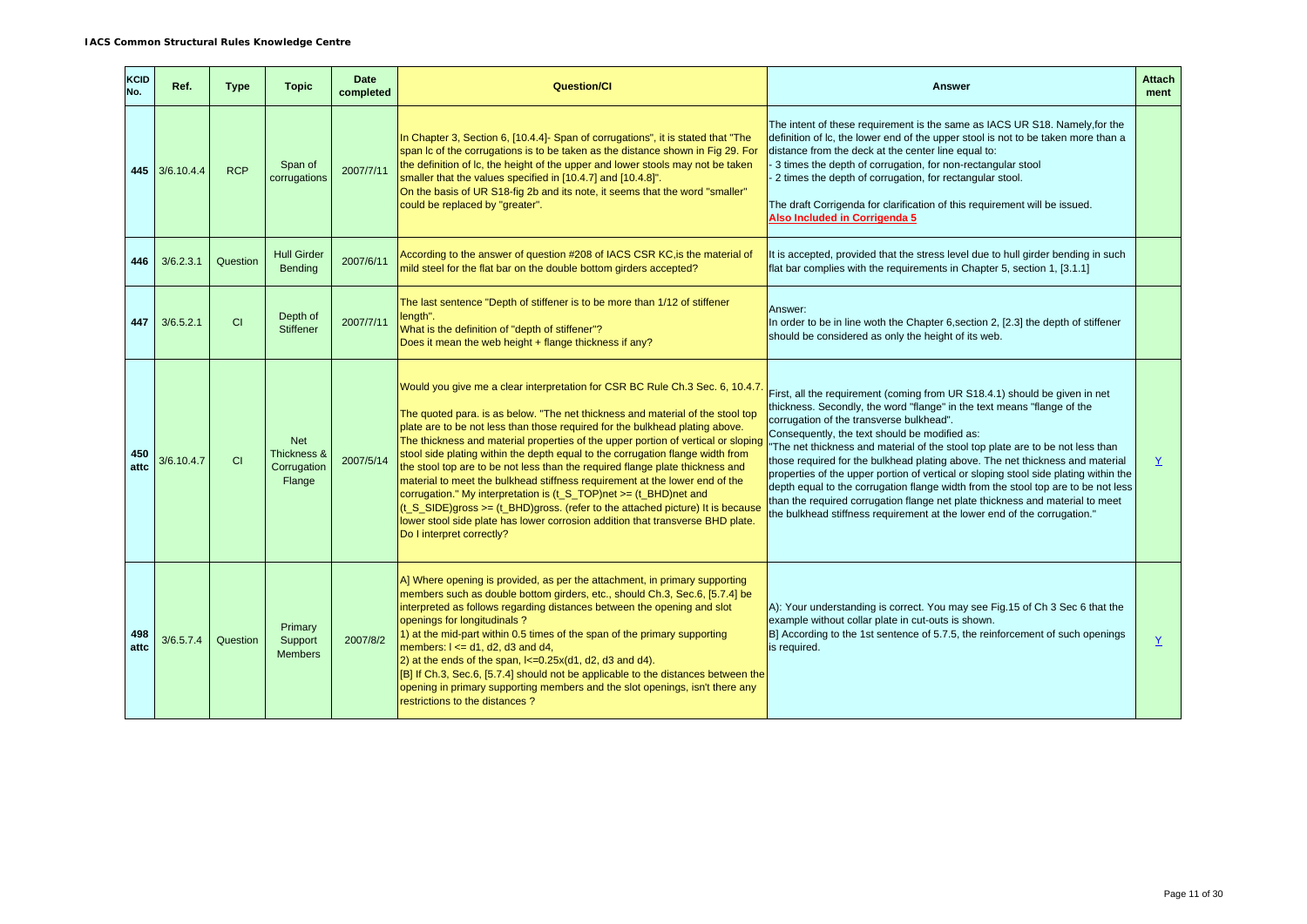| KCID<br>No. | Ref.           | <b>Type</b> | <b>Topic</b>                                                                                                | <b>Date</b><br>completed | <b>Question/Cl</b>                                                                                                                                                                                                                                                                                                                                                                                                                                                                                                                                                                                                                                                                                                                                                                                                                                                                                                                                                                                                                                                                            | <b>Answer</b>                                                                                                                                                                                                                                                                                                                                                                                                                                                                                                                                                                                                                                                                                                                                                         | <b>Attach</b><br>ment    |
|-------------|----------------|-------------|-------------------------------------------------------------------------------------------------------------|--------------------------|-----------------------------------------------------------------------------------------------------------------------------------------------------------------------------------------------------------------------------------------------------------------------------------------------------------------------------------------------------------------------------------------------------------------------------------------------------------------------------------------------------------------------------------------------------------------------------------------------------------------------------------------------------------------------------------------------------------------------------------------------------------------------------------------------------------------------------------------------------------------------------------------------------------------------------------------------------------------------------------------------------------------------------------------------------------------------------------------------|-----------------------------------------------------------------------------------------------------------------------------------------------------------------------------------------------------------------------------------------------------------------------------------------------------------------------------------------------------------------------------------------------------------------------------------------------------------------------------------------------------------------------------------------------------------------------------------------------------------------------------------------------------------------------------------------------------------------------------------------------------------------------|--------------------------|
| 502         | Table<br>3.1.4 | Question    | Steel grade<br>of lower<br>bracket. of<br>hold frames.<br>of single side<br><b>BCA/BCB</b><br>bulk carriers | 2007/8/2                 | Steel grade of lower bracket of hold frames of single side BCA/BCB bulk<br>carriers. Reference is made to Chapter 3 Section 1 Table 4. The requirement<br>is originating from SOLAS XII/6.5.3. Please advice if the requirement should<br>be applied to lower bracket web and flange or web plate only.                                                                                                                                                                                                                                                                                                                                                                                                                                                                                                                                                                                                                                                                                                                                                                                       | This requirement is applied to web plate of lower bracket only.<br>It is considered that this answer is an interpretation but there is no change of<br>technical background and no scantling impact.<br>Therefore, in order to clarify this matter, the corrigenda will be issued.<br>Also Included in Corrigenda 5                                                                                                                                                                                                                                                                                                                                                                                                                                                   |                          |
| 510<br>attc | 3/6.7.2.1      | Question    | <b>Upper and</b><br>Double side<br>Void Space                                                               | 2007/8/3                 | In the attached document is a cross section of a DSS-BC shown, which has a<br>void space in the area of the top wing tank to separate a FOT from the side<br>shell. Is this upper part of the void spaces a double side void space according<br>CH3, Sec6, 7.2.1, which has to be treated like a water ballast tank?                                                                                                                                                                                                                                                                                                                                                                                                                                                                                                                                                                                                                                                                                                                                                                          | the area dashed in red in the attached document should be designed as a<br>water ballast tank, as specified in the text of Ch 3 Sec 6 7.2.1.                                                                                                                                                                                                                                                                                                                                                                                                                                                                                                                                                                                                                          | Y                        |
| 534<br>attc | 3/6.6.1.3      | <b>CI</b>   | Position of<br>the main<br>propulsion<br>machinery                                                          | 2007/10/23               | The position where the main propulsion machinery is seated is normally<br>recessed from the main double bottom structure in engine room. And the<br>baseline of this seating can be located at which the height from the baseline is<br>less than required. Please refer to the sketch as an example (Moulded of this<br>ship is 45m).<br>In this circumstance, we would like to have your confirmation whether the<br>above arrangement is acceptable or not for the SOLAS and CSR points of<br>view.<br>In addition, we would like to have your general interpretation on the above<br>regulations such as the extent of exemption, necessity of bottom damage<br>calculation, etc.                                                                                                                                                                                                                                                                                                                                                                                                         | The minimum height for the double bottom is defined in CH9, Sec3, 2.1.2.<br>The proposed arrangement with a reduced double bottom height in way of the<br>main engine is acceptable provided the lateral extent is limited to the M/E<br>breadth and by lateral tight girders for the CSR for bulk carriers view point and<br>provided the Administration agrees for SOLAS view point.<br>The rigidity of the engine seating and the surrounding bottom structure must<br>be adequate to keep the deformations of the system due to the loads<br>within the permissible limits, given by the engine manufactures. In special<br>cases, proof of deformations and stresses may be required.                                                                            | $\underline{\mathsf{Y}}$ |
|             | 540 3/6.6.5.2  | Question    | The bilge<br>keel length                                                                                    | 2007/10/19               | The last sentence in the 1st paragraph of Ch.3 Sec.6 [6.5.2] reads:" The bilge<br>keel with a length greater than 0.15L is to be made with the same grade of<br>steel as the one of bilge strake." In this connection please confirm that the<br>intermediate flat is not required to be made with the same grade of steel as the<br>one of bilge strake regardless of the length of the intermediate flat.                                                                                                                                                                                                                                                                                                                                                                                                                                                                                                                                                                                                                                                                                   | The intermediate flat is also to be of the same steel grade as the bilge strake<br>and the bilge keel in case of a bilge keel length > 0.15L.                                                                                                                                                                                                                                                                                                                                                                                                                                                                                                                                                                                                                         |                          |
| 560         | 3/6.5.7.2      | <b>RCP</b>  | Lightenign<br>holes in<br>primary<br>supporting<br>members                                                  | 2008/4/11                | The first sentence of Ch 3, Sec 6, 5.7.2 states:<br>"Where openings such as lightening holes are cut in primary supporting<br>members, they are to be equidistant from the face plate and corners of cut-<br>outs."<br>Even though the above, the distance from the opening to the face plate of the<br>primary supporting member is larger than the ones to the corners of the cuts-<br>out as "a" indicated in Fig 15.<br>At the same time, the location of the opening is restricted by the note,<br>"h<=d/2", as indicated in Fig 15.<br>We consider that this requirement is obviously impractical.<br>Therefore, the word "the face plate and" should be deleted from the 1st<br>sentence of 5.7.2.<br>Furthermore, we would like to confirm the following:<br>(a) this requirement is not applicable to the access hole;<br>(b) "phi" in the figure means the width of the lightening hole, not the height of<br>the hole:<br>$(c)$ even if the arrangement of holes in primary supporting member does not<br>meet Ch 3, Sec 6, 5.7.2, it can be accepted based on the results of DSA. | We will consider a rule change with considering your comment.<br>The answers to the items (a) to (c) in the question are as follows.<br>(a) This requirement is not applicable to the access hole.<br>(b) "phi" is the diameter of lightening hole, neither height nor width of openings.<br>(c) As there are too many locations to be assessed, it is considered<br>impracticable to determine the arrangement by FEA. Therefore, the<br>arrangement of holes in primary supporting member meets this requirement as<br>a principle. However, since it might be possible to determine the arrangement<br>of hole in primary supporting member based on the results of FEA, it could be<br>accepted based on the FEA at the discretion of the Classification Society. |                          |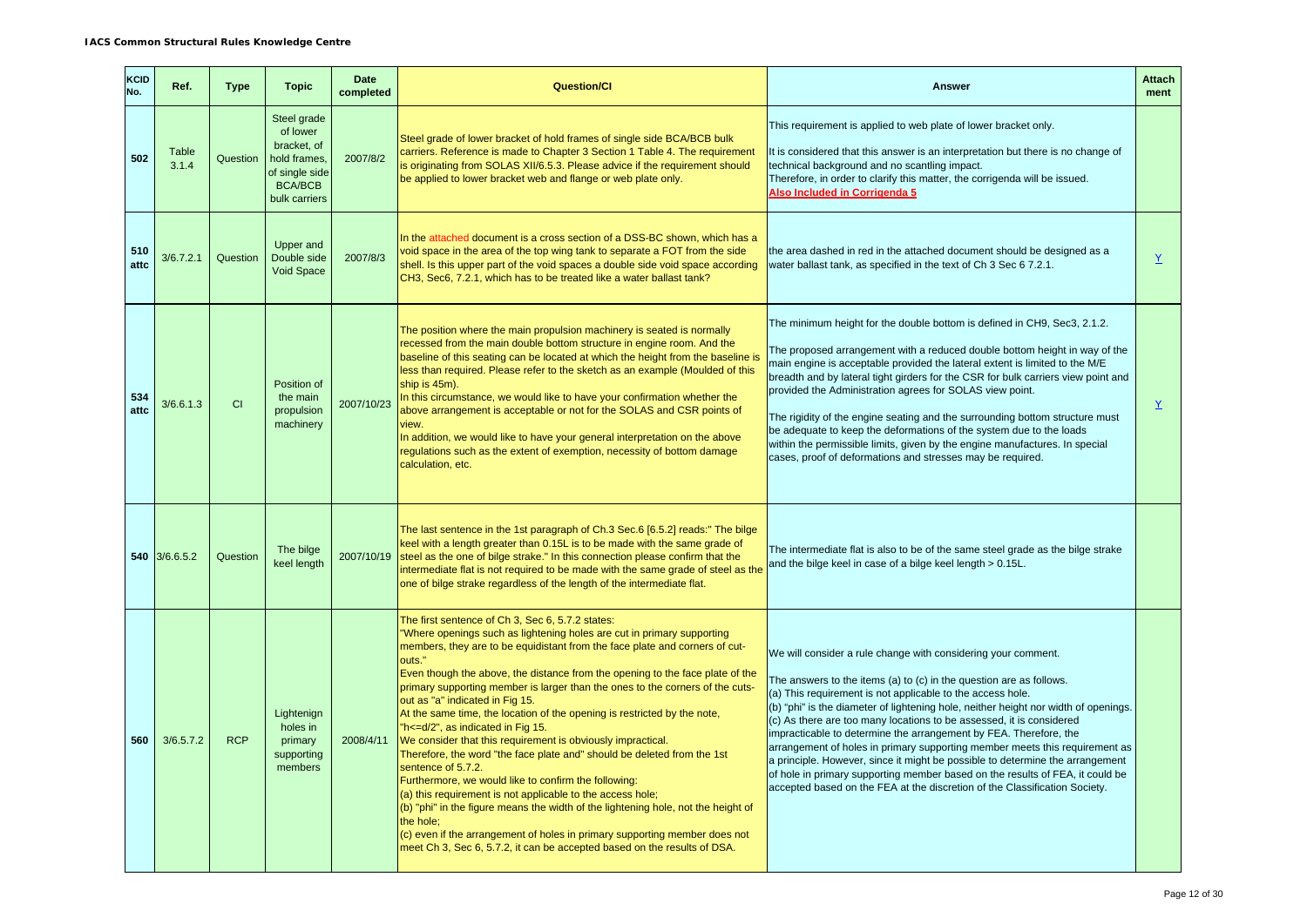| <b>KCID</b><br>No. | Ref.            | <b>Type</b> | <b>Topic</b>                                                  | Date<br>completed | <b>Question/CI</b>                                                                                                                                                                                                                                                                                                                                                                                                                                                                                                                                                                                                                                                                                                                                                                                                                                                                                                                                                                                                                                                                               | <b>Answer</b>                                                                                                                                                                                                                                                                                                                                                                | <b>Attach</b><br>ment |
|--------------------|-----------------|-------------|---------------------------------------------------------------|-------------------|--------------------------------------------------------------------------------------------------------------------------------------------------------------------------------------------------------------------------------------------------------------------------------------------------------------------------------------------------------------------------------------------------------------------------------------------------------------------------------------------------------------------------------------------------------------------------------------------------------------------------------------------------------------------------------------------------------------------------------------------------------------------------------------------------------------------------------------------------------------------------------------------------------------------------------------------------------------------------------------------------------------------------------------------------------------------------------------------------|------------------------------------------------------------------------------------------------------------------------------------------------------------------------------------------------------------------------------------------------------------------------------------------------------------------------------------------------------------------------------|-----------------------|
|                    | $564$ 3/6.8.3.1 | Question    | <b>Side Frames</b><br>- General                               | 2007/11/2         | Reference is made to Ch. 3 Sec. 6 [8.3.1] Side frames - general<br>This requirement is originating from UR S12.5.<br>In CSR the formula states $r = 0.3$ x () wihile in UR S12.5 $r = 0.4$ x ().<br>Is this a typo? If not, what is the reason for the formula change.                                                                                                                                                                                                                                                                                                                                                                                                                                                                                                                                                                                                                                                                                                                                                                                                                           | We will consider the rule change in order to be in line with IACS UR S12.<br>Also Included In Corrigenda 5                                                                                                                                                                                                                                                                   |                       |
| 590<br>attc        | 3/6.5.4.1       | Question    | Definition of<br>Attached<br>platins of<br>primary<br>members | 2008/5/28         | The main concern is on the definition of ATTACHED PLATINGS of primary<br>members (girders/ webs etc). I have been using a LOGICAL spreadsheet to<br>calculate the Effective width of attached plating for Primary members (as for<br>secondary members the effective width is the normal frame spacing and is well<br>defined). The spreadsheet I have been using for the same is attached for your<br>reference.<br>Based on the Latest ABS CSR 2006 requirement the definition says"<br>effective breadth of attached plating of primary supporting member to be<br>considered in the actual net section modulus for the yielding check is to be<br>taken as the mean spacing between adjacent primary members."<br>This would mean that the primary would be stronger if the spacing of the<br>primary is higher (in some cases). I have attached a case study on the<br>Effective Width of plating considered based on IACS requirement and earlier<br>Ship Rules. The summary is also attached in the same.<br>I would request if you could arrange to clarify my little query on the same. | The definition of the effective breadth in CH3, Sec6, 5.4.1 is an antagonism to<br>the definition, given in CH6, Sec4 Symbols. In this paragraph it is clearly stated<br>that the effective breadth b_p is defined according CH3, Sec6, 4.3, which is<br>$b_p = min(s, 0.2l)$ .<br>The definition given in CH3, Sec6, 5.4.1 will be corrected accordingly.                   | Y                     |
|                    | 598 3/6.6.3.3   | Question    | Ordinary<br>stiffener<br>spacing                              | 2008/1/10         | According to CH3, Sec6, 6.3.3 a spacing of MIN (4.5m; 5x ordinary stiffener<br>spacing) is required DB side girders in case of longitudinal framed double<br>bottom.<br>According to the GL rules and our experience, a spacing of maximum 2x<br>ordinary stiffener spacing is appropriate in the strengthening forward area of a<br>vessel.<br>According CH9, Sec1, 5.4.1. the spacing "S" is not limited. is this limitation<br>missing for the strengthening forward part?                                                                                                                                                                                                                                                                                                                                                                                                                                                                                                                                                                                                                    | In CSR of BC, the scantlings of girders and floors in the strengthened bottom<br>forward are determined by the scantling formulae which in turn define the<br>spans and spacing of the floors and girders. Therefore, by using the scantling<br>formulae, there is no need to separately define the spacing of the girders and<br>floors in the strengthened bottom forward. |                       |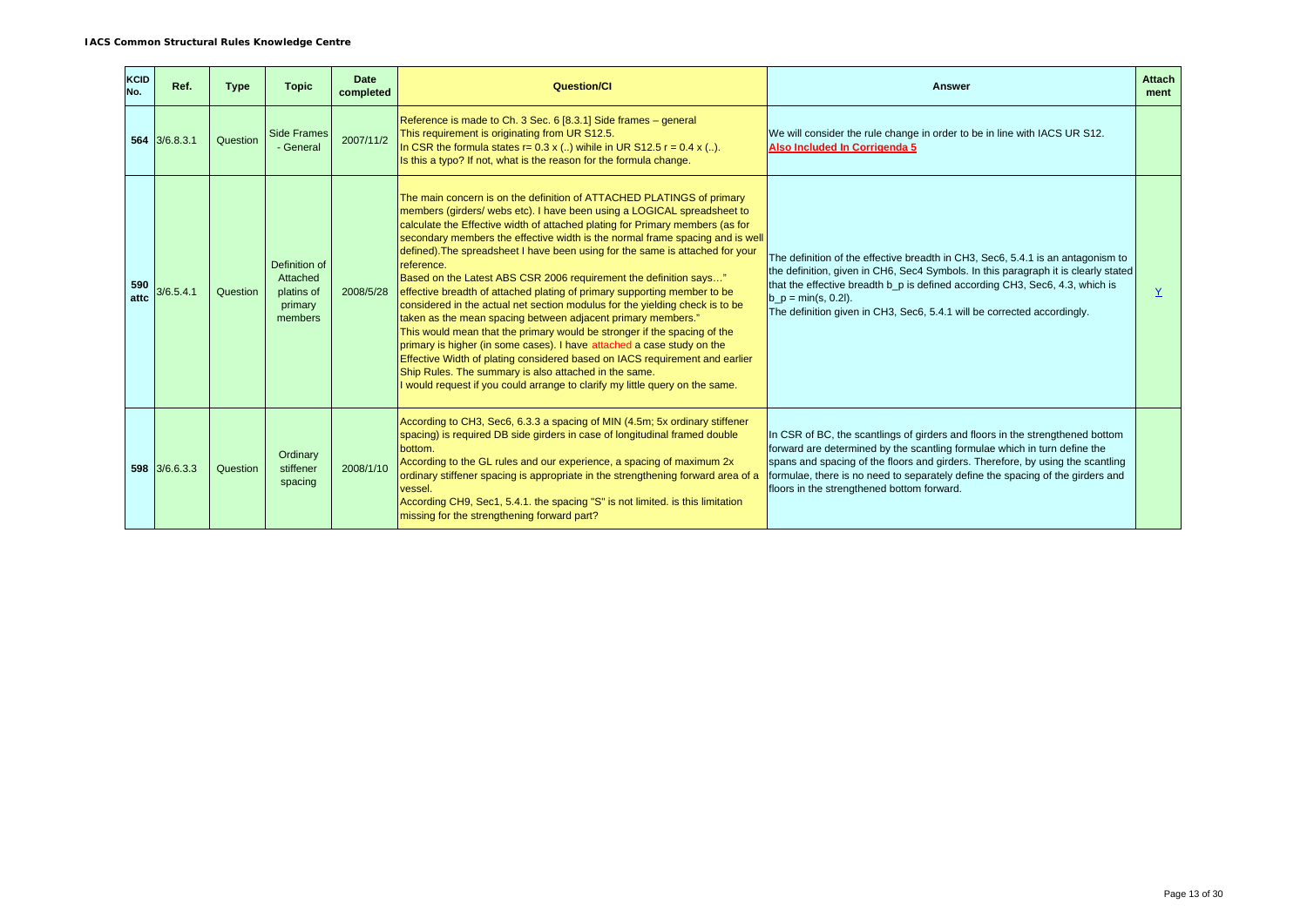| KCID<br>No. | Ref.                                  | <b>Type</b> | <b>Topic</b>                                     | Date<br>completed | <b>Question/CI</b>                                                                                                                                                                                                                                                                                                                                                                                                                                                                                                                                                                                                                                                                                                                                                                                      | <b>Answer</b>                                                                                                                                                                                                                                                                                                                                                                                                                                                                                                                                                                                                                                                                                                                                                                                                                                                                                                                                                                    | <b>Attach</b><br>ment |
|-------------|---------------------------------------|-------------|--------------------------------------------------|-------------------|---------------------------------------------------------------------------------------------------------------------------------------------------------------------------------------------------------------------------------------------------------------------------------------------------------------------------------------------------------------------------------------------------------------------------------------------------------------------------------------------------------------------------------------------------------------------------------------------------------------------------------------------------------------------------------------------------------------------------------------------------------------------------------------------------------|----------------------------------------------------------------------------------------------------------------------------------------------------------------------------------------------------------------------------------------------------------------------------------------------------------------------------------------------------------------------------------------------------------------------------------------------------------------------------------------------------------------------------------------------------------------------------------------------------------------------------------------------------------------------------------------------------------------------------------------------------------------------------------------------------------------------------------------------------------------------------------------------------------------------------------------------------------------------------------|-----------------------|
|             | $3/6.9.6.3$ &<br>612 Figure<br>3.6.25 | Question    | <b>Extreme</b><br>corners of<br>end<br>hatchways | 2008/5/30         | [Q1] C3S6[9.6.3] reads in its 3rd last paragraph: "For the extreme corners of<br>end hatchways,"<br>Please clarify the location of "the extreme corners of end hatchways".<br>[Q2] According to C3S6[9.6.3], for the extreme corners of end hatchways, the<br>thickness of insert plates is to be 60% greater than the actual thickness of the<br>adjacent deck plating. Is this requirement also applicable to hatch corners with<br>the elliptical or parabolic profile?<br>[Q3] For the dimension requirements of hatch corner inserts as specified in<br>Fig.25 of C3S6[9.6.3], is this requirement also applicable to the corner inserts<br>with the elliptical or parabolic profile? If yes, how to determine the value of "R"<br>as indicated in Fig.25 for the elliptical or parabolic profile? | [A1] The extreme corners of end hatchways are:<br>a) the fore end hatch corners of foremost hatch, and<br>b) the aft end hatch corners of aftmost hatch.<br>[A2] Please refer to 4th paragraph in Ch.3 Sec.6 [9.6.3] which reads:"For<br>hatchwaysinsert plates are, in general, not required where the plating cut-<br>out has an elliptical or parabolic profile and the half  twice the transverse<br>dimension, in the fore and aft direction."<br>According to this paragraph "60% greater" requirement needs not be applied<br>if the afore-quoted condition of 4th paragraph is satisfied.<br>In case the condition is not satisfied a strake or an insert plate containing the<br>hatch corner needs to comply with the requirements of thickness in [9.6.3]<br>including "60% greater" requirement.                                                                                                                                                                     |                       |
|             |                                       |             |                                                  |                   | [Q4] With regard to the question [Q3], since the required material class of<br>hatch corner plating is Class III and that for adjacent deck plating is Class II,<br>the insert plate may be required in some cases even if the corner profile is an<br>elliptical or parabolic profile. In this case, are there any dimension<br>requirements for such inserts? Are the requirements in Fig.25 of C3S6[9.6.3]<br>applicable and if yes, how is the value of "R" shown in fig. 25 determined?                                                                                                                                                                                                                                                                                                            | [A3] Dimension requirements of Fig.25 needs not be applied to the elliptical or<br>parabolic profile which complies with the half axes and half lengths<br>requirements of 4th paragraph of C3S6[9.6.3]. In case the foregoing 4th<br>paragraph requirements are not satisfied a strake or an insert plate containing<br>the hatch corner needs to comply with the dimension requirements of Fig.25.<br>In such a case the starting points of d2 and d3 are to be taken from the radii's<br>ends of the elliptical or parabolic profile.                                                                                                                                                                                                                                                                                                                                                                                                                                         |                       |
|             |                                       |             |                                                  |                   |                                                                                                                                                                                                                                                                                                                                                                                                                                                                                                                                                                                                                                                                                                                                                                                                         | [A4] Please consider separately the steel grade from insert plate. In case a<br>strake or an insert plate within 0.4L amidship includes the hatch corner, grade<br>III or grade E/EH is to be applied. In case a strake or an insert plate does not<br>contain the hatch corner and is not the stringer plate, grade II is to be applied.<br>Dimension requirements for insert plate need not be applied to an elliptical or<br>parabolic profile which complies with half axes and half length requirements of<br>4th paragraph of C3S6[9.6.3]. Fig.25 needs to be applied only when insert<br>plate is required by [9.6.3]. If elliptical or parabolic profile does not satisfy the<br>requirements of half axes and half length requirements, a strake or an insert<br>plate containing the hatch corner needs to comply with the dimension<br>requirement of Fig.25. Then the steel grade of the strake or the insert plate<br>within 0.4L amidship to be III or grade E/EH. |                       |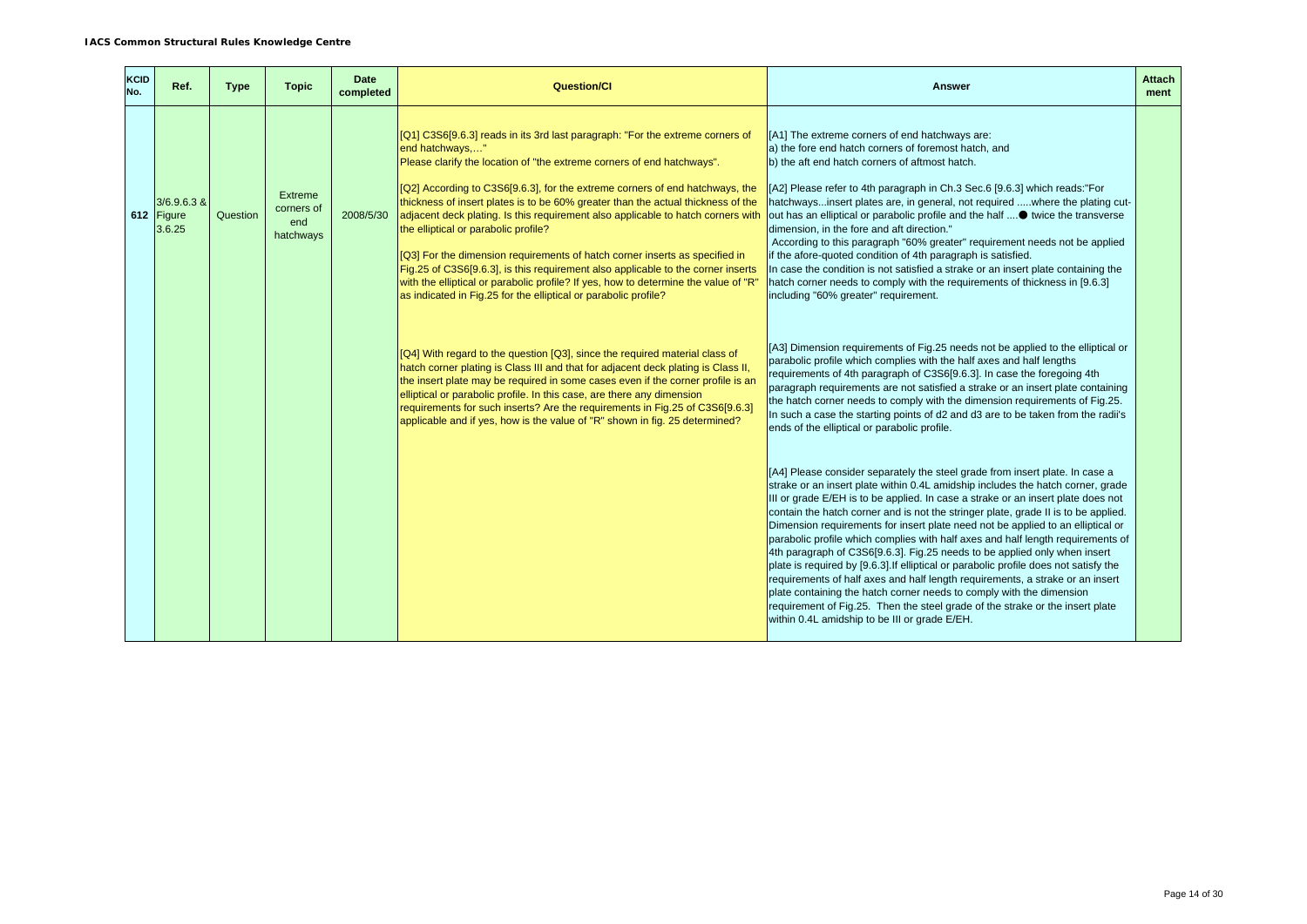| KCID<br>No. | Ref.          | <b>Type</b> | <b>Topic</b>                                                                    | <b>Date</b><br>completed | <b>Question/CI</b>                                                                                                                                                                                                                                                                                                                                                                                                                                                                                                                                                                                                                                                                                                                                                                                                                                                                                                                                                                                                                                                                                                                                                                                                                                                                                                                                                                                                                                                                                                                                                                                                                                                             | <b>Answer</b>                                                                                                                                                                                                                                                                                                                                                                                                                                                                                       | <b>Attach</b><br>ment |
|-------------|---------------|-------------|---------------------------------------------------------------------------------|--------------------------|--------------------------------------------------------------------------------------------------------------------------------------------------------------------------------------------------------------------------------------------------------------------------------------------------------------------------------------------------------------------------------------------------------------------------------------------------------------------------------------------------------------------------------------------------------------------------------------------------------------------------------------------------------------------------------------------------------------------------------------------------------------------------------------------------------------------------------------------------------------------------------------------------------------------------------------------------------------------------------------------------------------------------------------------------------------------------------------------------------------------------------------------------------------------------------------------------------------------------------------------------------------------------------------------------------------------------------------------------------------------------------------------------------------------------------------------------------------------------------------------------------------------------------------------------------------------------------------------------------------------------------------------------------------------------------|-----------------------------------------------------------------------------------------------------------------------------------------------------------------------------------------------------------------------------------------------------------------------------------------------------------------------------------------------------------------------------------------------------------------------------------------------------------------------------------------------------|-----------------------|
| 614<br>attc | 3/5.1.2.1     | Question    | Coating<br>equirements<br>of double-<br>side skin<br>spaces of<br>bulk carriers | 2008/5/6                 | Comment to the answer. A3 of KC#426<br>Since coating requirements of double-side skin spaces of bulk carriers in<br>regulation 3/5.1.2.1 of CSR for Bulk Carriers are developed based on the<br>former SOLAS regulation XII/6.3, definition of "double-side skin" should be in<br>accordance with SOLAS regulation XII/1.4.<br>**quote***<br>Former SOLAS Regulation XII/6.3 (Resolution MSC.170(79))<br>Double-side skin spaces and dedicated seawater ballast tanks arranged in bulk<br>carriers of 150 m in length and upwards constructed on or after 1 July 2006<br>shall be coated in accordance with the requirements of regulation II-1/3-2 and<br>also based on the Performance standards for coatings* to be adopted by the<br>Organization.<br>SOLAS Regulation XII/1.4 (Resolution MSC.170(79))<br>Double-side skin means a configuration where each ship side is constructed<br>by the side shell and a longitudinal bulkhead connecting the double bottom and<br>the deck. Hopper side tanks and top-side tanks may, where fitted, be integral<br>parts of the double-side skin configuration.<br>***unquote***<br>Accordingly, the said regulation 3/5.1.2.1 is only applicable to void spaces<br>when located within cargo length area in bulk carriers of double-side skin<br>construction.<br>Therefore, the asked void spaces arranged as a part of top-side tank, when<br>provided in bulk carriers of single-side skin construction, need not to be<br>considered as a double-side skin space.<br>The attached interpretation would be effective to the amended SOLAS<br>regulation II-1/3-2 (resolution MSC.216(82)).<br>Please clarify the above again. | We agree to your interpretation.                                                                                                                                                                                                                                                                                                                                                                                                                                                                    | $\underline{Y}$       |
|             | 617 3/1.2.3.9 | <b>CI</b>   | Welded<br>attachments<br>on hull<br>plating                                     | 2008/5/30                | Ch3, Sec1, 2.3.9 states as below;<br>"Rolled products used for welded attachments on hull plating, such as gutter<br>bars, are to be of the same grade as<br>that used for the hull plating in way."<br>Is it applicable to small members, such as coaming plates fitted around<br>mooring winch on upper deck?<br>Please clarify the applicability of this requirement.                                                                                                                                                                                                                                                                                                                                                                                                                                                                                                                                                                                                                                                                                                                                                                                                                                                                                                                                                                                                                                                                                                                                                                                                                                                                                                       | This requirement applies to the longitudinal members attached to hull plating<br>except internal members and which are considered in the longitudinal strength<br>calculation such as gutter bars.                                                                                                                                                                                                                                                                                                  |                       |
|             | 630 3/6.9.2.3 | CI          | Cross deck<br>beams                                                             | 2008/6/19                | Regarding Ch.3, Sec.6-9.2.3, the following question and suggestion are<br>offered for reply.<br>1. The passage says, ', beams are to be adequately supported by girders<br>and extended up to the second longitudinal from the hatch side girders<br>towards the bulwark'. Clarification of the beams is requested as to whether it<br>means hatch end beam only or ordinary cross deck beams inclusive. A bulwark<br>is not always arranged hence rewording such as 'deck side' is suggested.<br>2. In case that ordinary cross deck beams are inclusive, the paragraph does<br>not seem to reflect practical design. It is therefore proposed that the extension<br>of beams up to the second longitudinalscan be waived provided a direct<br>strength analysis in compliance with the requirements in Ch.7 be found<br>satisfactory.                                                                                                                                                                                                                                                                                                                                                                                                                                                                                                                                                                                                                                                                                                                                                                                                                                        | A1: The continuity of structures and integration is the purpose of this section.<br>Base on the original intention, it is considered that the beams means not only<br>hatch end beams but also cross deck beams.<br>We agree to editorial correction that bulwark is changed to deck side.<br>A2: As mentioned by the questioner, this requirement does not seem to match<br>the recent practice of design.<br>We will consider the rule change proposal in order to match the practical<br>design. |                       |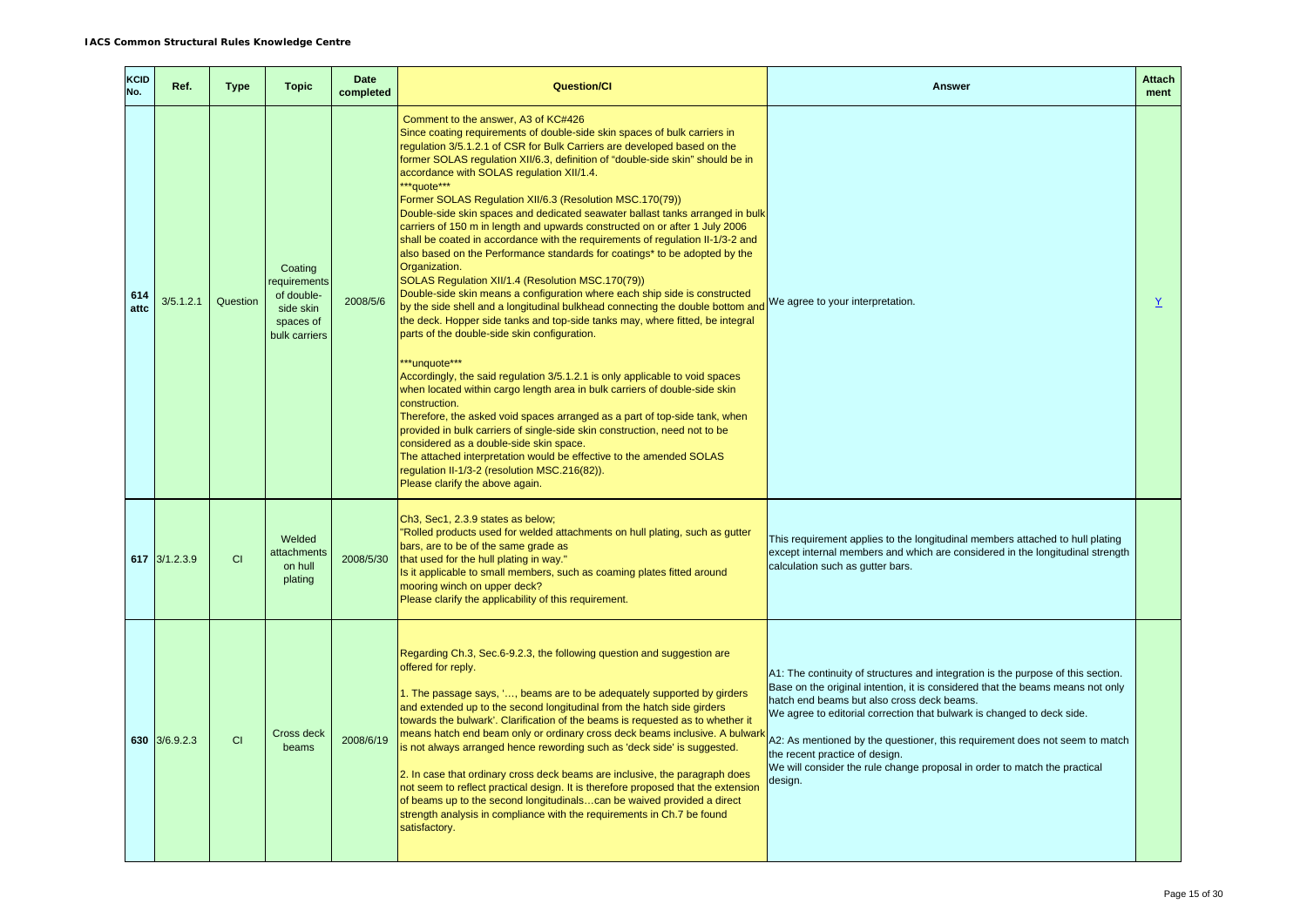| <b>KCID</b><br>No. | Ref.                            | Type          | <b>Topic</b>                                        | Date<br>completed | <b>Question/CI</b>                                                                                                                                                                                                                                                                                                                                                                                                                                                                                                                                                                                                                                                                                                                                                                                                                                                                                                                                                                                                                                                                                                                                                                                         | <b>Answer</b>                                                                                                                                                                                                                                                                                                                                                                                                                                           | <b>Attach</b><br>ment |
|--------------------|---------------------------------|---------------|-----------------------------------------------------|-------------------|------------------------------------------------------------------------------------------------------------------------------------------------------------------------------------------------------------------------------------------------------------------------------------------------------------------------------------------------------------------------------------------------------------------------------------------------------------------------------------------------------------------------------------------------------------------------------------------------------------------------------------------------------------------------------------------------------------------------------------------------------------------------------------------------------------------------------------------------------------------------------------------------------------------------------------------------------------------------------------------------------------------------------------------------------------------------------------------------------------------------------------------------------------------------------------------------------------|---------------------------------------------------------------------------------------------------------------------------------------------------------------------------------------------------------------------------------------------------------------------------------------------------------------------------------------------------------------------------------------------------------------------------------------------------------|-----------------------|
| 638<br>attc        | $3/3.1.2.1$ &<br>Table<br>3.3.1 | <sub>CI</sub> | Corrosion<br>addition for<br>ballast water<br>tanks | 2008/4/22         | Regarding corrosion addition for ballast water tank within 3 m below the top of<br>tank in Table 1 in Ch.3, Sec.3 of CSR BC Rule, our interpretation is that it<br>should be applicable only to ballast tanks with weather deck as the tank top.<br>This interpretation is in line with Table 3 of Technical Background on Corrosion<br>addition and Note 1, of Table 6.3.1 of CSR for Double Hull Oil Tanker Rule.<br>Please confirm if our interpretation is correct.<br>According to Table 3 of the attached Technical Background, the corrosion<br>value of 1.7 is shown for topside tank in WBT when the tank is subject to high<br>temperature. The high temperature is expected for the members in ballast<br>water tank with weather deck as the tank top.<br>Therefore, a tank top of WBT which is not weather deck, e.g. the tank top of<br>WBT(APT) below steering gear room, should be treated not as 'within 3 m<br>below the top of tank' but as 'elsewhere' in Table 1 in Ch.3, Sec.3 of CSR BC<br>Rule.<br>In addition, if this interpretation is acceptable, an answer of KC ID 206<br>(corrosion addition of hopper side tank not connected to top side WBT) should<br>be re-considered. | We examined the thickness measurement data regarding the position of<br>structural members in bilge hopper within 3m below from the tank top. As the<br>result, the corrosion diminution of structural members within 3m below from the<br>tank top was not different from other than those.<br>Therefore, we will consider the rule change proposal based on the results of<br>the examination.<br>Accordingly, we will modify the answer in KC ID 206 |                       |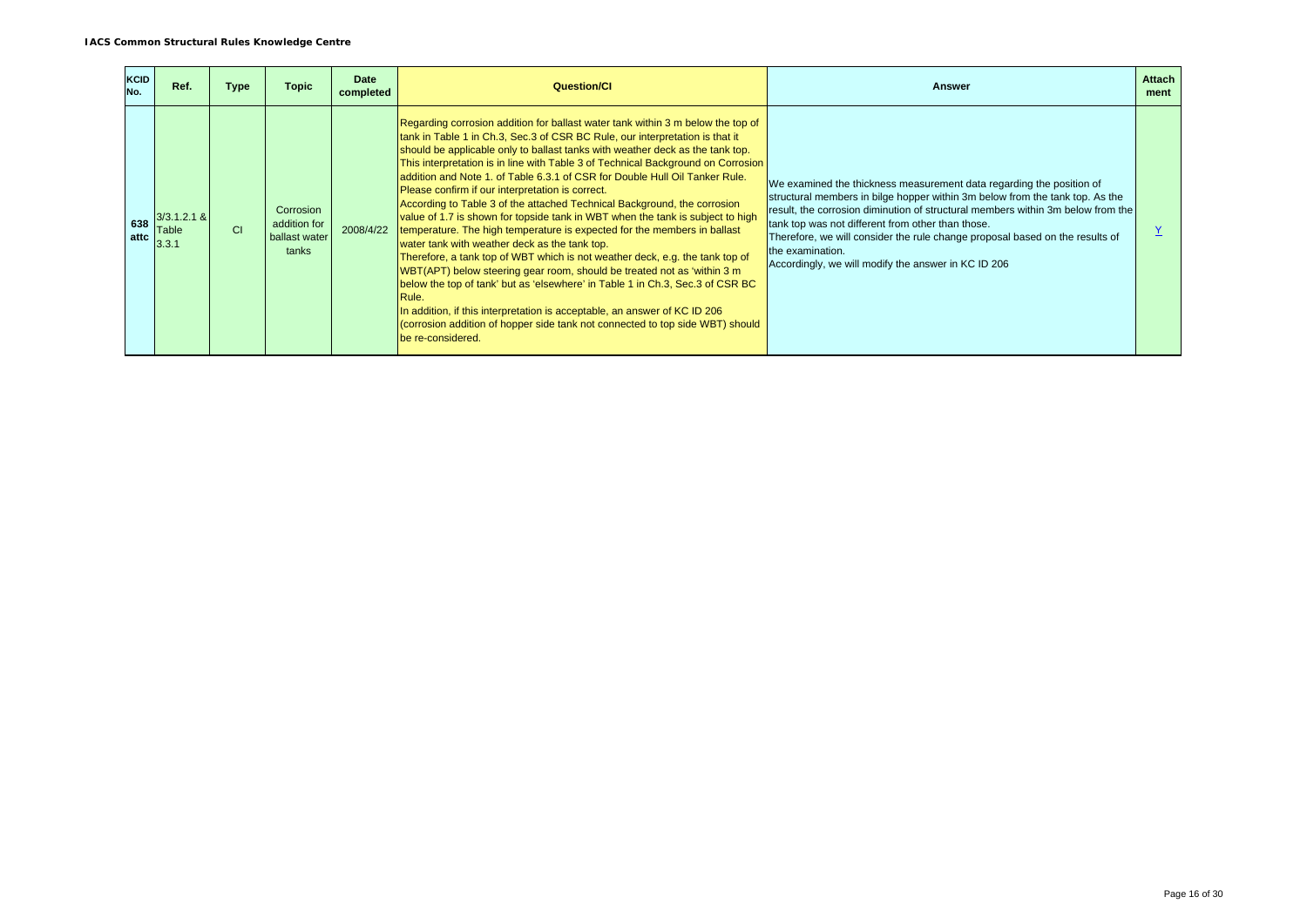| KCID<br>No. | Ref.            | <b>Type</b> | <b>Topic</b>                                              | <b>Date</b><br>completed | <b>Question/Cl</b>                                                                                                                                                                                                                                                                                                                                                                                                                                                                                                                                                                                                                                                                                                                                                                                                                                                                                                                                                                                                                                                                                                                                                                                                                                                                                                                                                                                                                                            | <b>Answer</b>                                                                                                                                                                                                                                                                                                                                                                                                                                                                                                                                                                                                                                                                                                                                                                                                                                                                                                                                                                                                                                                                                                                                    | <b>Attach</b><br>ment |
|-------------|-----------------|-------------|-----------------------------------------------------------|--------------------------|---------------------------------------------------------------------------------------------------------------------------------------------------------------------------------------------------------------------------------------------------------------------------------------------------------------------------------------------------------------------------------------------------------------------------------------------------------------------------------------------------------------------------------------------------------------------------------------------------------------------------------------------------------------------------------------------------------------------------------------------------------------------------------------------------------------------------------------------------------------------------------------------------------------------------------------------------------------------------------------------------------------------------------------------------------------------------------------------------------------------------------------------------------------------------------------------------------------------------------------------------------------------------------------------------------------------------------------------------------------------------------------------------------------------------------------------------------------|--------------------------------------------------------------------------------------------------------------------------------------------------------------------------------------------------------------------------------------------------------------------------------------------------------------------------------------------------------------------------------------------------------------------------------------------------------------------------------------------------------------------------------------------------------------------------------------------------------------------------------------------------------------------------------------------------------------------------------------------------------------------------------------------------------------------------------------------------------------------------------------------------------------------------------------------------------------------------------------------------------------------------------------------------------------------------------------------------------------------------------------------------|-----------------------|
| 646         | Figure<br>3.6.2 | <b>RCP</b>  | Span length<br>definition for<br>ordinary<br>stiffeners   | 2008/5/28                | Reference is made to Chapter 3 Section 6 Figure 2 "Span length definition for<br>ordinary stiffeners."<br>The span I of ordinary stiffeners is to be measured as shown in Figure 2, Ch.3<br>Sec. 34.2.1. The fourth sketch of Figure 2 indicates that the span length on<br>one side is to be related to the end bracket fitted on that side and on the other<br>side related to the depth of the web stiffener fitted on the other side. There is<br>no indication in the figure that the span reduction should be symmetrical, which<br>implies that an unbalance moment will be set up at the support. There is,<br>however, not found any requirement in the rules that may ascertain that the<br>unbalance moment can be supported by the web stiffener or the girder. There<br>is also not found any requirement formulation that ensures that the rotational<br>stiffness of such a support is such that the unbalance moment will be<br>generated.                                                                                                                                                                                                                                                                                                                                                                                                                                                                                                    | We will review your question and proposal in the course of harmonization<br>process with CSR for Tanker.                                                                                                                                                                                                                                                                                                                                                                                                                                                                                                                                                                                                                                                                                                                                                                                                                                                                                                                                                                                                                                         |                       |
|             |                 |             |                                                           |                          | Proposal:<br>Sketch 4 of Figure 2 in Ch.3 Sec.6 4.2.1 is amended to show that the span<br>reduction on either side is not to be taken larger than the smaller of the span<br>reduction by the bracket and the depth of the web stiffener. Refer also to CSR<br>Tank Figure 4.2.2 b)                                                                                                                                                                                                                                                                                                                                                                                                                                                                                                                                                                                                                                                                                                                                                                                                                                                                                                                                                                                                                                                                                                                                                                           |                                                                                                                                                                                                                                                                                                                                                                                                                                                                                                                                                                                                                                                                                                                                                                                                                                                                                                                                                                                                                                                                                                                                                  |                       |
| 647<br>attc | 3/6.5.2.1       | <b>RCP</b>  | Web<br>Stiffeners on<br>primary<br>supporting<br>members  | 2008/5/13                | Applicable requirements to Web stiffeners on primary supporting members.<br>Reference is made to KC 204/328/333/416/419 which all considers the<br>requirements to web stiffeners on primary supporting members.<br>We have looked into the above 5 KC items in order to gain a complete<br>overview. To us it seem like the some of the KC is out of date and some are<br>contradictory. Summary of our findings is enclosed in Excel spreadsheet.<br>Based on the summary findings, we would like KC to clarify and update the<br>rules on the following items:<br>1. Update if Ch.3Sec.6 with clear definition of web stiffeners with clear sketches<br>showing the arrangement and table referring to applicable requirements. (KC<br>also refer to buckling stiffeners.)<br>2. Update of Ch.3Sec.6 with clear definition of ordinary stiffeners with sketches<br>and table referring to applicable requirements.<br>3. Ref. KC id416 where PT advice that Ch3Sec.6 5.2.1 is  "to ensure the<br>appropriate scantling and rigidity of web stiffeners for the purpose of avoiding<br>the buckling of web plate()".<br>If the buckling stiffeners are calculated for buckling according to Ch.6 Sec.3<br>and minimum scantlings according to Ch.6 Sec.2, can the requirement of Ch.3<br>Sec. 6 5.2.1 be waived? If so, this should be clearly written in the rules.<br>4. Please delete/consolidate above 5 KC items in order to avoid future<br>confusion. | The answers given to all KC items relevant to this subject (scantlings of web<br>stiffeners - KC 204/328/333/416/419) are considered are being self-<br>explanatory.<br>However, the following is reminded:<br>1 - It is clearly mentioned in Ch 3, Sec 6, [5.2.1] that this requirement applies<br>to stiffening arrangement of primary supporting members. No additional sketch<br>or definition is needed.<br>2 - In addition, the answer to KC#419 states clearly that web stiffeners of<br>primary supporting members are not to be considered as "ordinary stiffeners".<br>3 - Then both the answers (b) in KC#204 and (2) in KC#333 states that only<br>the following requirements are applicable to web stiffeners:<br>Ch 3, Sec 6, [5.2.1] for the net thickness of such stiffeners, which refers to<br>the minimum net thickness of the primary members on which they are fitted,<br>i.e. to Ch 6, Sec 4, [1.5.1], and<br>Ch 6, Sec 2, [4] for the net scantlings of web stiffeners of primary supporting<br>members.<br>In conclusion, we agree that all the KC items on this matter should be<br>consolidated in a future corrigenda | Y                     |
|             | 661 3/6.6.5.2   | <b>RCP</b>  | <b>Net</b><br>Thickness of<br>the<br>intermediate<br>flat | 2008/5/9                 | Ch3, Sect6,6.5.2 of the subject rules states "The net thickness of the<br>intermediate flat is to be equal to that of the bilge strake. However, thickness<br>may generally not be greater that 15mm."<br>It is understood that the 15mm maximum should be the 'as-built' thickness, in<br>keeping with previous rule sets.<br>We propose the following corrigenda to clarify this:<br>The net thickness of the intermediate flat is to be equal to that of the bilge<br>strake. However, the gross thickness need not be greater than 15mm."                                                                                                                                                                                                                                                                                                                                                                                                                                                                                                                                                                                                                                                                                                                                                                                                                                                                                                                 | Yes, the 15mm maxumum should be the "as-built' thickness.<br>We will consider the editorial correction in order to clarify this.                                                                                                                                                                                                                                                                                                                                                                                                                                                                                                                                                                                                                                                                                                                                                                                                                                                                                                                                                                                                                 |                       |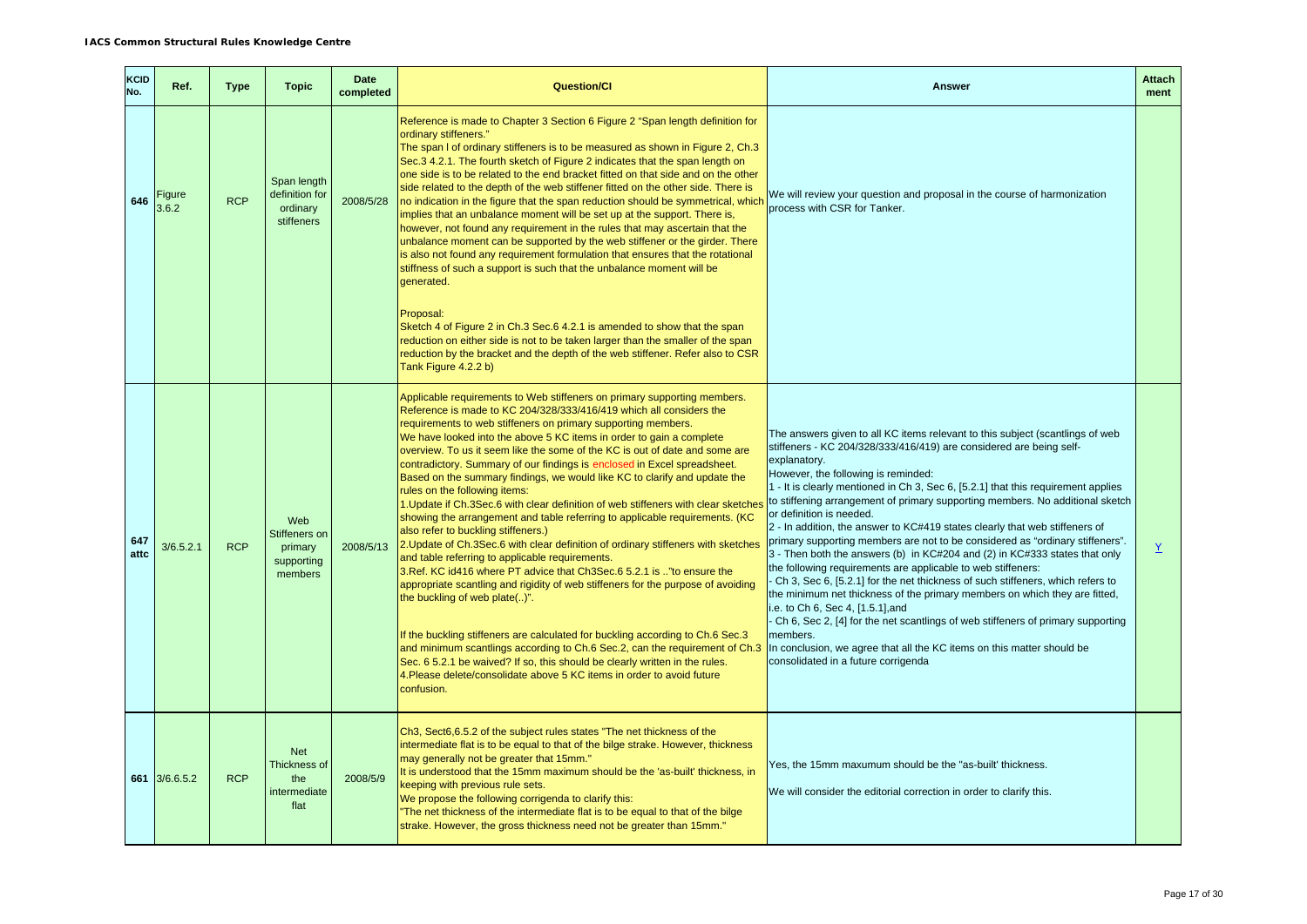| <b>KCID</b><br>No. | Ref.           | Type     | <b>Topic</b>                                                     | <b>Date</b><br>completed | <b>Question/CI</b>                                                                                                                                                                                                                                                                                                                                                                                                                                                                                                                                                                                                                                                                                                                                                                                                                                                                                        | <b>Answer</b>                                                                                                                                                                                                                                                                                                                                                                                                                                                    | <b>Attach</b><br>ment |
|--------------------|----------------|----------|------------------------------------------------------------------|--------------------------|-----------------------------------------------------------------------------------------------------------------------------------------------------------------------------------------------------------------------------------------------------------------------------------------------------------------------------------------------------------------------------------------------------------------------------------------------------------------------------------------------------------------------------------------------------------------------------------------------------------------------------------------------------------------------------------------------------------------------------------------------------------------------------------------------------------------------------------------------------------------------------------------------------------|------------------------------------------------------------------------------------------------------------------------------------------------------------------------------------------------------------------------------------------------------------------------------------------------------------------------------------------------------------------------------------------------------------------------------------------------------------------|-----------------------|
|                    | 674 3/6.7.2.1  | CI       | <b>DSS BC</b>                                                    | 2008/4/24                | In case of a DSS BC which hopper and double side space forming a single sea<br>water ballast tank, whereas the topside tank is a dry compartment, we have<br>the following question:<br>1 - In relation to KC#510, should this topside tank be considered as a water<br>ballast compartment for the purpose of net scantling and fatigue assessment?<br>In case of yes:<br>2 - Should this topside tank be considered as a separated water ballast tank or A3- It is considered as a dry compartment for corrosion addition tc as similar to<br>continuous with the double side tank?<br>3 - Since it is for the purpose of NET scantling, does that mean that corrosion<br>thickness tc should be considered as that of the actual dry compartment<br>instead of the virtual water ballast compartment?                                                                                                  | Answer or Interpretation:<br>A1- The topside tank in this case (dry compartment from the water ballast tank<br>in double side space) should be considered as a dry compartment since it is<br>physicaly separated from the double side space.<br>A2- Not relevant<br>the design principle specified in Ch 3 Sec 6 7.2.1.                                                                                                                                         |                       |
|                    | 689 3/6.7.2.1  | CI.      | Where the<br>double side<br>space is void                        | 2008/5/28                | Chapter 3 Section 6 Par 7.2.1 states as follows:<br>Where the double side space is void, the structural members bounding this<br>space are to be structurally designed<br>as a water ballast tank according to Ch 6. In such case the corresponding air<br>pipe is considered as extending 0.76<br>m above the freeboard deck at side."<br>Is therefore to be interpreted that in fatigue calculations, performed according<br>to Chapter 8, these spaces are to be considered void? This is reasonable<br>because such spaces are actually void in operating conditions. If confirmed, it<br>could be useful to give explicit mention of this in Ch 3 Sec 6 Par 7.2.1.                                                                                                                                                                                                                                   | Where the double side space is void, the requirement in Ch 3, Sec 6, [7.2.1] is<br>clear enough as it requires only the application of Ch 6 as water ballast tank<br>and doesn't require anything for fatigue. It is confirmed that these spaces are<br>to be considered as void for the fatique assessment.                                                                                                                                                     |                       |
| 701                | Table<br>3.3.1 | Question | Corrosion<br>addition on<br>one side of<br>structural<br>members | 2008/5/28                | Ch3 Sec3, Table 1 regulates the corrosion addition on one side of structural<br>members.<br>Please advise which corrosiion addition in Table 1 should be applied to the<br>inner side of hollow pillar.                                                                                                                                                                                                                                                                                                                                                                                                                                                                                                                                                                                                                                                                                                   | A hollow pillar or the space behind a shedder or gusset plate is airtight closed.<br>This means that oxygen will be dissipated in the first corrosion process and will<br>be not replaced by new one. This is different from void spaces, where irregular<br>inspections are carried out through man holes.<br>Therefore, the corrosion addition for the inside of a hollow pillar and gusset or<br>shedder plate is to be taken equal to 0.5mm as a void space. |                       |
| 702<br>attc        | 3/6.4.5.2      | Question | Ordinary<br>stiffeners                                           | 2008/5/30                | Ch3 Sec6, 4.5.2 regulates as follows;<br>Where ordinary stiffeners are cut at primary supporting members, brackets are<br>to be fitted to ensure structural continuity. In this case, the net section modulus<br>and net sectional area of the brackets are to be not less than those of the<br>ordinary stiffener.<br>Please confirm the definition of "the net section modulus and net sectional<br>area of the brackets" as follows.<br>1. The section of the bracket and the stiffener;<br>1-a. at the end of the stiffener.<br>1-b. at the mid-point of the free edge of the bracket.<br>In case 1, is the snipped flange of the stiffener included in the calculations?<br>2. The section of the bracket;<br>2-a. normal to the free edge of the bracket.<br>2-b. at the end of the stiffener.<br>2-c. attached to the stiffener.<br>2-d. smaller of 2-b and 2-c.<br>(Refer to the attached sketch) | When web and/or flange of stiffener is welded to primary supporting member<br>(1-a) may be taken. For other cases (2-b) should be taken.                                                                                                                                                                                                                                                                                                                         | $\underline{Y}$       |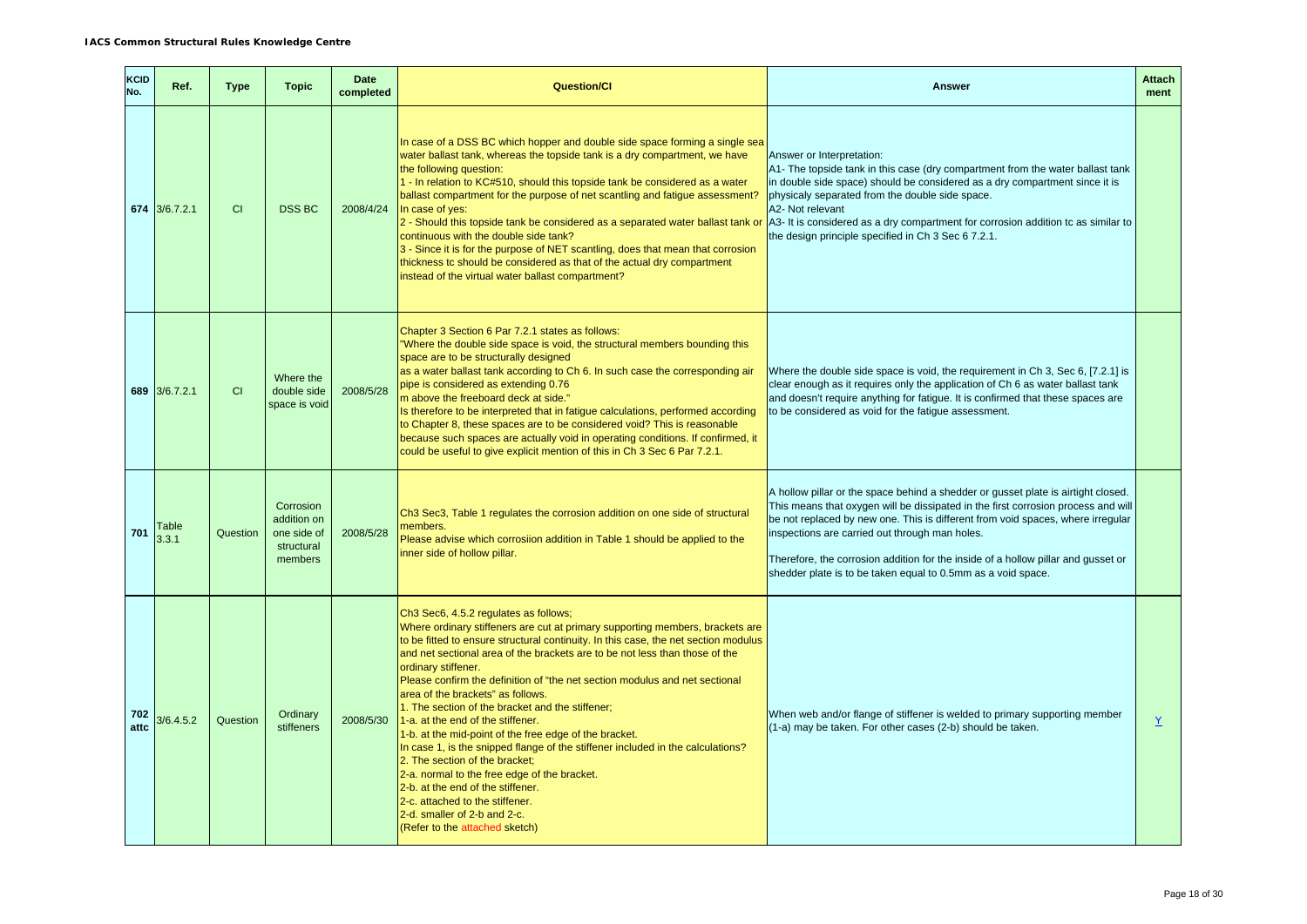| KCID<br>No. | Ref.                       | <b>Type</b> | <b>Topic</b>                               | <b>Date</b><br>completed | <b>Question/Cl</b>                                                                                                                                                                                                                                                                                                                                                                                                                                                                                                                                                                                                                                                                                                                                                                            | <b>Answer</b>                                                                                                                                                                                                                                                                                                                                                                   | <b>Attach</b><br>ment |
|-------------|----------------------------|-------------|--------------------------------------------|--------------------------|-----------------------------------------------------------------------------------------------------------------------------------------------------------------------------------------------------------------------------------------------------------------------------------------------------------------------------------------------------------------------------------------------------------------------------------------------------------------------------------------------------------------------------------------------------------------------------------------------------------------------------------------------------------------------------------------------------------------------------------------------------------------------------------------------|---------------------------------------------------------------------------------------------------------------------------------------------------------------------------------------------------------------------------------------------------------------------------------------------------------------------------------------------------------------------------------|-----------------------|
|             | $711 \overline{3/1.2.3.3}$ | CI          | Steel grade<br>of bedplates                | 2008/5/28                | Technical Background document says that Ch.3, Sec.1-2.3.3 is derived from<br>BV Rule Part B, Ch.4, Sec.1, Note 2 of Table 3. The requirement of Ch.3,<br>Sec.1-2.3.3 is, however, different from the latest BV Rule, saying:<br>'The steel grade of bedplates of seats for propulsion and auxiliary engines<br>inserted in the inner bottom is not to be less than A/AH for plate thickness<br>lower than 40 mm. For plate thickness greater than 40 mm, different grades<br>may be required by the Society on a case by case basis'.<br>Hence the requirement of CSR BC Rule should be interpreted as same as the<br>latest BV Rule. Please confirm                                                                                                                                          | The requirement in CSR is correct. Referring to Class I (Tab3), it means that<br>A/AH is required for thicknesses up to 30 mm, then B/AH up to 40 mm and<br>D/DH up to 50 mm.<br>In BV Rules it was required A/AH up to 40 mm and requirement "on a case by<br>case basis" above 40 mm.<br>We think that the requirement in CSR-BC is more clear and more easily<br>applicable. |                       |
|             | 720 3/1.2.3.9              | Question    | Grades of<br>steel                         | 2009/6/2                 | What kind of plate member shall be considered here? Is it also applied to<br>small plate members such as oil spill coaming at mooring winches?                                                                                                                                                                                                                                                                                                                                                                                                                                                                                                                                                                                                                                                | This requirement applies to the longitudinal members attached to the outside<br>plating of the hull and which have lengths greater than 0.15L such as gutter<br>bars. For example, an isolated oil spill coaming at mooring winches is not in<br>the range of the application.                                                                                                  |                       |
|             | 756 3/6.5.2.4              | <b>RCP</b>  | Symbol<br>missing in<br>the 2nd<br>Formula | 2008/5/30                | A symbol, b, is missing in the 2nd formula in Ch3 Sec6, 5.2.4.<br>Ch3 Sec6, 5.2.4. requires the arm length of tripping brackets, where originates<br>in 4.7.6, Section 3, Chapter, 4, Part B of the BV Rules.<br>Please correct it.                                                                                                                                                                                                                                                                                                                                                                                                                                                                                                                                                           | This is a typo. we will consider the editorial correction.                                                                                                                                                                                                                                                                                                                      |                       |
| 758<br>attc | 3/6.6.1.3                  | CI          | Minimum<br>height of<br>double<br>bottom   | 2008/7/16                | 1st sentence of Ch 3 Sec 6 [6.1.3] requires the minimum height of double<br>bottom.<br>There are attached designs where the double bottom height varies according<br>to the transverse locations. This is due to that bottom shell is not kept flat over<br>the extent of inner bottom width.<br>Please advise whether the foregoing requirement means:<br>a) only double bottom height at centerline (h_CL) is to be kept to be not less<br>than B/20 or 2m whichever is lesser, or<br>b) B/20 or 2m whichever is the lesser is to be kept over the extent of inner<br>bottom width including h_s.                                                                                                                                                                                           | The double bottom height h, measured vertically from the plane parallel with<br>keel line to inner bottom, is not to be less than B/20 or 2 m whichever is the<br>lesser. However, in no case is the value of h to be less than 760 mm.                                                                                                                                         | $\underline{Y}$       |
|             | 760 3/6.5.2.1              | <b>CI</b>   | web stiffners                              | 2009/3/3                 | Applicability of minimum thickness requirement to web stiffeners: Regarding<br>applicability of minimum thickness requirement to web stiffeners, the type of<br>web stiffeners is referred at the end in the question in KC328, however, the<br>answers in KC328 and KC647, relevant to KC328, are not clear to web<br>stiffener type.<br>The requirements of minimum thickness of web stiffener are as follows;<br>-Ch3 Sec6, 5.2.1: minimum net thickness of primary support members,<br>referred to Ch6 Sec4, 1.5.1.<br>-Ch6 Sec2, 2.2.1 : minimum net thickness of web of ordinary stiffeners<br>The types of web stiffeners are as follows;<br>Flat bar type<br>Angle or T type<br>Please clarify the applicability of the above two requirements to the two types<br>of web stiffeners. | Ch 3 Sec 6 [5.2.1] is only applicable to web stiffener with flat bar type.<br>The minimum net web thickness for web stiffener with angle or T type is to be<br>not less that that for ordinary stiffener specified in Ch 6 Sec 2 [2.2.1].                                                                                                                                       |                       |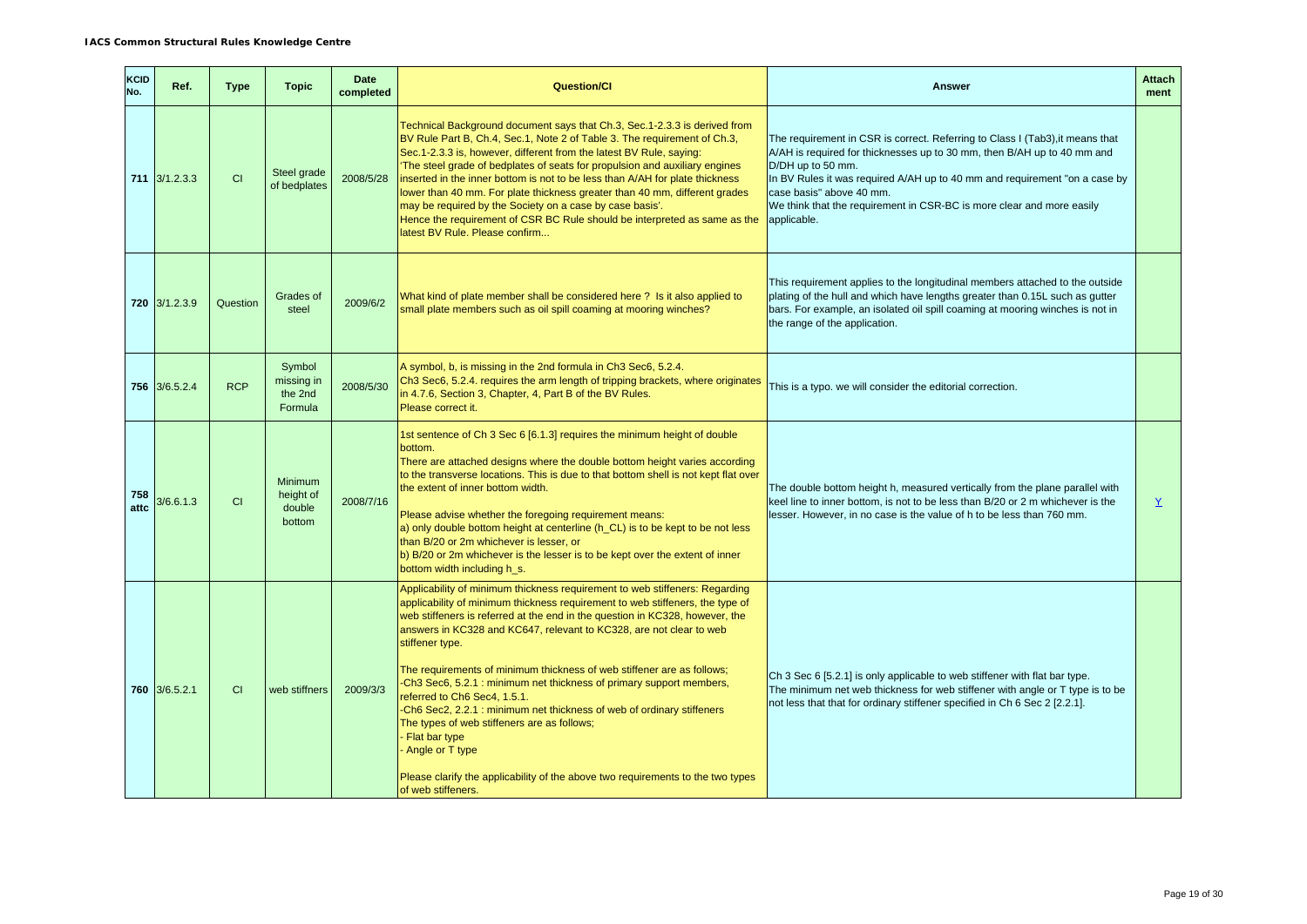| <b>KCID</b><br>No. | Ref.          | <b>Type</b>   | <b>Topic</b>                                             | Date<br>completed | Question/Cl                                                                                                                                                                                                                                                                                                                                                                                                                                                                                                                                                                                                           | <b>Answer</b>                                                                                                                                                                                                                                                                                                                                                                                                                                                                              | <b>Attach</b><br>ment |
|--------------------|---------------|---------------|----------------------------------------------------------|-------------------|-----------------------------------------------------------------------------------------------------------------------------------------------------------------------------------------------------------------------------------------------------------------------------------------------------------------------------------------------------------------------------------------------------------------------------------------------------------------------------------------------------------------------------------------------------------------------------------------------------------------------|--------------------------------------------------------------------------------------------------------------------------------------------------------------------------------------------------------------------------------------------------------------------------------------------------------------------------------------------------------------------------------------------------------------------------------------------------------------------------------------------|-----------------------|
|                    | 761 3/6.5.6.2 | <sub>CI</sub> | end bracket<br>hight of<br>primary<br>support<br>members | 2009/6/26         | Ch3 Sec6,5.6.2 requires that the end bracket height of primary support<br>members should be not less than that of the primary supporting member. With<br>reference to the interpretation of KC414, the requirements in Ch3 Sec6 are<br>applicable not only cargo hold area but also other areas, where the application<br>is appropriate. Please confirm whether the above requirement in Ch3<br>Sec6,5.6.2 is applicable to side transverse web in steering gear room. If<br>applicable, providing large bracket according to the above requirement<br>interrupts the arrangement of fittings in steering gear room. | The mandatory requirements for the scantlings of the end connection is given<br>with the sentence "The scantlings of end brackets are to be such that the<br>section modulus of the PSM with end brackets is not less than that of the PSM<br>at mid-span". An editorial change will be made by introducing the word<br>"generally" in the sentence in Ch3 Sec6,5.6.2, stating that "the height of end<br>bracket is generally to be not less than that of the primary supporting member". |                       |
|                    | 762 3/6.6.3.1 | <b>CI</b>     | centre girder                                            | 2009/3/3          | Ch3 Sec6, 6.3.1 requires tightness of center girders as follows: Where double<br>bottom compartments are used for the carriage of fuel oil, fresh water or<br>ballast water, the centre girder is to be watertight, except for the case such as<br>narrow tanks at the end parts or when other watertight girders are provided<br>within 0.25B from the centreline, etc.<br>With reference to "etc" at the end, it seems that the CSR permit non-tight<br>center girders under specific conditions. Please indicate the conditions in<br>which non-tight center girders are permitted.                                | The word "etc." means the case of small watertight compartments that free<br>surface effects thereof are considered very small, compared with the<br>arrangement specified in this requirement.                                                                                                                                                                                                                                                                                            |                       |
|                    | 765 Text 3/6  | Question      | continuity of<br>strength                                | 2009/3/3          | Please confirm that the requirements in Ch <sub>3</sub> Sec <sub>6</sub> are not required to be<br>applied to areas other than cargo hold area, provided there is no cross<br>reference to Ch3 Sec6 in the requirements to those areas specified in the<br>relevant chapters, such as Ch9, etc                                                                                                                                                                                                                                                                                                                        | According to Ch 3 Sec 6 [1], the requirements of this section apply to the cargo<br>hold area. For other areas, the requirements of Ch 9 Sec 1 to Ch 9 Sec 4 are<br>to be applied.<br>In fact some requirements are applicable in the whole ship, e.g. CH3, Sec6,<br>5.1.1 "Continuity of strength". We will make a rule change proposal in order to<br>clarify the applicability of this chapter.                                                                                         |                       |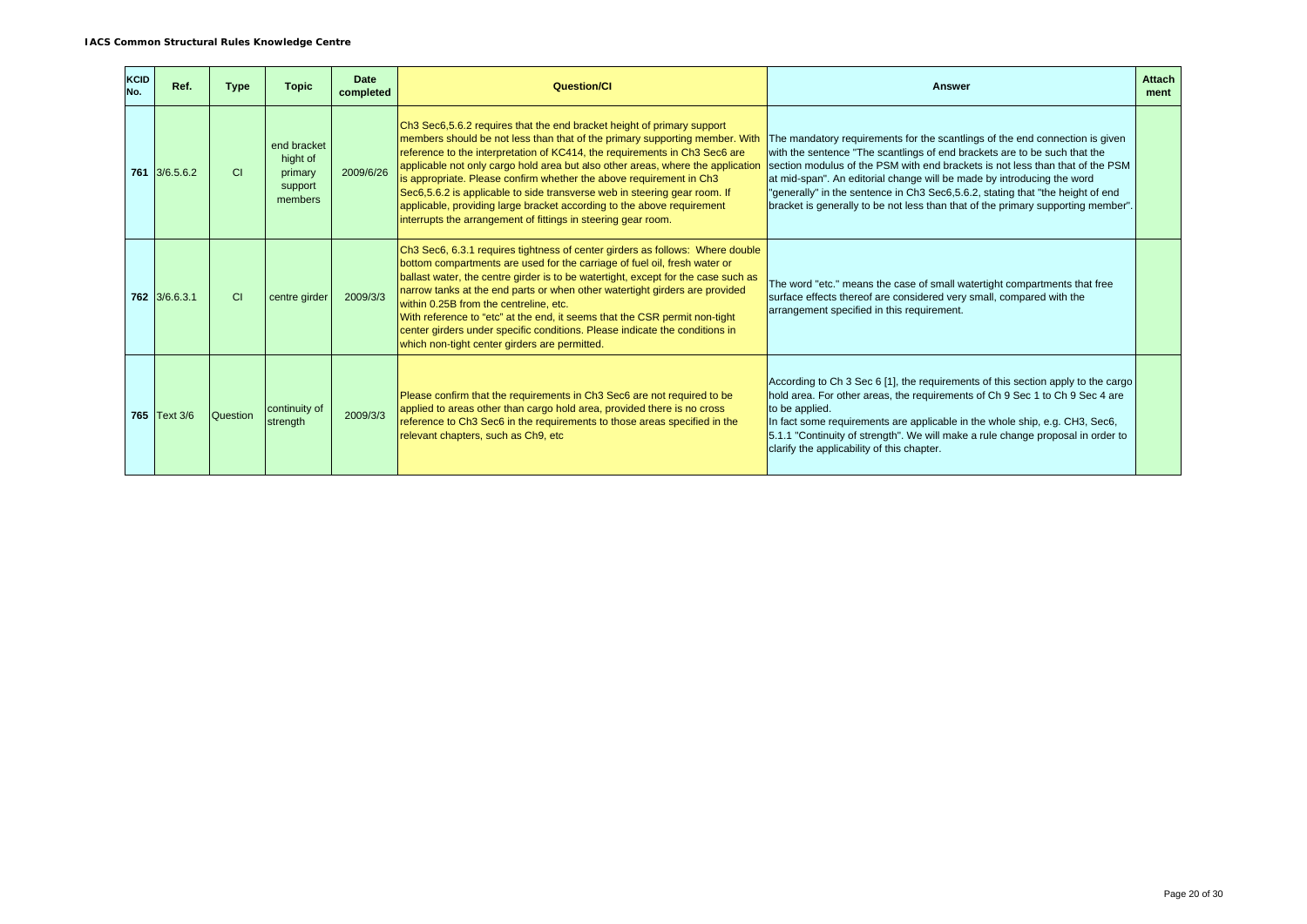| KCID<br>No. | Ref.                                             | <b>Type</b> | <b>Topic</b>                                         | <b>Date</b><br>completed | <b>Question/Cl</b>                                                                                                                                                                                                                                                                                                                                                                                                                                                                                                                                                                                                                                | <b>Answer</b>                                                                                                                                                                                                                                                                                                                                                                                                                                                                                                                                                                                                                              | <b>Attach</b><br>ment |
|-------------|--------------------------------------------------|-------------|------------------------------------------------------|--------------------------|---------------------------------------------------------------------------------------------------------------------------------------------------------------------------------------------------------------------------------------------------------------------------------------------------------------------------------------------------------------------------------------------------------------------------------------------------------------------------------------------------------------------------------------------------------------------------------------------------------------------------------------------------|--------------------------------------------------------------------------------------------------------------------------------------------------------------------------------------------------------------------------------------------------------------------------------------------------------------------------------------------------------------------------------------------------------------------------------------------------------------------------------------------------------------------------------------------------------------------------------------------------------------------------------------------|-----------------------|
| 769         | Table<br>3.1.4                                   | <b>RCP</b>  | Application of<br>material<br>classes and<br>grades  | 2008/10/15               | With respect to CSR-BC, Ch.3, Sec.1, Table 4: Application of material classes<br>and grades, it is proposed that the following parts in Special structural member<br>category be editorially corrected.<br>1. The terms, 'ore carriers' and 'combination carriers' are inapproriate in view<br>of the application set out in Ch.1, Sec.1, 1.1.2 where these ships are cleary<br>ruled out. The text being a transcription from C5 in Table 1 as available in<br>IACS URS6, Rev.5, this column should be more appropriated to CSR bulk<br>carriers hence can only be changed to 'Strength deck plating at corners of<br>cargo hatch openings (2)'. | 1. We agree to your proposal.<br>2. Our understanding is that the bottom column of table 4 is applicable to bulk<br>carrier having the longitudinal hatch coamings of length greater than 0.15L.<br>This is in line with the third column from the bottom of the table. In order to<br>clarify these items and to cover the revision of IACS UR S6 Rev. 5, we will<br>consider the RCP.                                                                                                                                                                                                                                                    |                       |
|             |                                                  |             |                                                      |                          | 2. The bottom of the category specifying 'End brackets and deck house<br>transition of longitudinal cargo hatch coamings (5)' is most likely to be proper<br>to container ships and not to bulk carriers. Should this be the case, please<br>delete this column. If this should not be the case and applicable to CSR bulk<br>carriers, clarification is requested as to whether the column refers to end<br>brackets of discontinuous hatch side coamings having the length less than<br>0.15L. Otherwise, grade D/DH would be irrationally mandatory even for small<br>bulk carriers.                                                           |                                                                                                                                                                                                                                                                                                                                                                                                                                                                                                                                                                                                                                            |                       |
| 772         | 3/6.8.6.1                                        | Question    | brackets<br>supporting<br>longitudinal<br>stiffeners | 2008/10/15               | According to Ch3 Sec6, 8.6.1 of Bulker CSR, brackets above the side frames<br>in every frame space are fitted to ensure structural continuity. Consequently at<br>east one side of the lowest longitudinal stiffeners on topside slant plates are<br>normally supported by the brackets in every frame space. Please clarify how to note that spacing, s, is to be a half longitudinal spacing between the adjacent<br>take into account the effect of such brackets supporting longitudinal stiffeners<br>with a view to determining the longiudinal stiffener span.                                                                             | Span, "I", is the spacing of bracket or the distance between the transverse web<br>in bilge hopper tank or topside tank, as applicable, and the adjacent bracket,<br>when applying the formulas in Ch.6, Sec.2,[3.2.3], [3.2.5] or [3.2.7]. Please<br>longitudinal plus the half distance between the longitudinal and the connection<br>of topside tank/bilge hopper tank sloping plate and side shell.                                                                                                                                                                                                                                   |                       |
| 773         | <b>Table</b><br>3.3.1                            | <b>RCP</b>  | Corrosion<br>addition in<br>way of a<br><b>WBT</b>   | 2008/10/10               | This issue relates to the application of Table.1 in Ch3 Sec3 with respect to the<br>corrosion addition in way of a WBT (particulary, Top Side Tank) within 3m of<br>the tank top. If only the part of face plate of an ordinary stiffener is located<br>within 3m of the tank top while the web plate of the ordinary stiffener is located<br>outside 3m from the tank top, which corrosion addition applies to such a<br>stiffener?<br>(1) Corrosion addition in way of a WBT within 3m of the tank top, or<br>(2) Corrosion addition in way of a WBT oustside 3m from the tank top. Please<br>clarify it.                                       | According to the 2nd sentence from the bottom of Ch 3 Sec 3 [1.2.1], where a<br>streuctural member are affected by more than one value of the corrosion<br>addition, the scantling criteria are generally to be applied considering the<br>severest value of corrosion addition applicable to the member. This is a<br>general principle. Normally, the location of stiffener is judged from the<br>coordinate at the conection of the attached plate. Therefore, for the case in<br>question, corrosion addition in way of a WBT oustside 3m below the tank top.<br>In order to clarify this, we will consider the RCP.                   |                       |
| 777         | Tanker<br>12/1.1.3 &<br><b>Bulker</b><br>3/2.3.3 | CI          | as-built<br>thickness                                | 2009/5/19                | The plans to be supplied onboard the ship are to include both the as-built and<br>the renewal thickness. Does this mean all thicknesses on all drawings shall<br>nclude as-built and renewal thickess ? Is it sufficient that renewal thickness<br>are shown on main drawing or in a separate document?                                                                                                                                                                                                                                                                                                                                           | The submitted structural drawings (Section 3, 2.2.2.1, (a) & (c) in CSR-<br>Tankers and Ch 3 Sec 2, 3.3 in CSR-BC) is to show renewal thickness and as-<br>built thickness. Any owner's extra thickness is also to be clearly indicated. For<br>the plans to be supplied on board the ship, see Section 3/2.2.3 in CSR-<br>Tankers. Alternatively, it is acceptable to present renewal thickness in a<br>separate plan ("Renewal thickness plan") in which the as-built thickness may<br>not be presented, and any owner's extra thickness is also to be clearly<br>indicated. This plan is to be approved and supplied on board the ship. |                       |
|             | 780 3/6.8.2.1                                    | Question    | air pipes                                            | 2009/3/3                 | The 2nd sentence in Ch.3 Sec.6 [8.2.1] reads: "If air pipes are passing<br>through the cargo hold, they are to be protected by appropriate measures to<br>avoid a mechanical damage." Please advise what the appropriate<br>measures are.                                                                                                                                                                                                                                                                                                                                                                                                         | Appropriate measures to avoid mechanical damages to air pipes passing<br>through the cargo hold should be subjected to the Class Society.                                                                                                                                                                                                                                                                                                                                                                                                                                                                                                  |                       |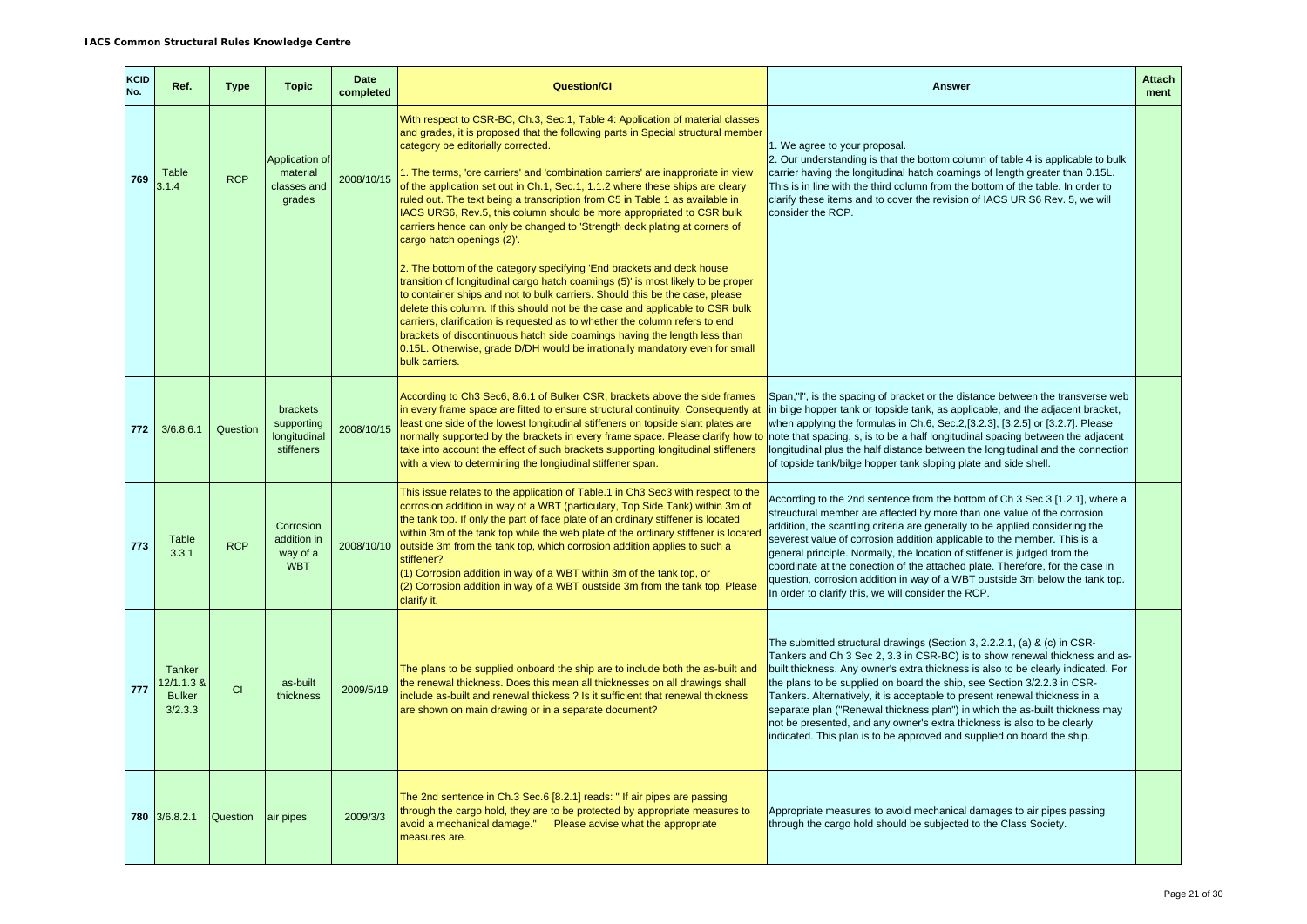| KCID<br>No. | Ref.      | <b>Type</b> | <b>Topic</b>                                        | <b>Date</b><br>completed | <b>Question/CI</b>                                                                                                                                                                                                                                                                                                                                                                                                                                                                                                                                                                                                                                                                                                                                                                                                                                                                                                                                                                                                                                                                                  | <b>Answer</b>                                                                                                                                                                                                                             | <b>Attach</b><br>ment |
|-------------|-----------|-------------|-----------------------------------------------------|--------------------------|-----------------------------------------------------------------------------------------------------------------------------------------------------------------------------------------------------------------------------------------------------------------------------------------------------------------------------------------------------------------------------------------------------------------------------------------------------------------------------------------------------------------------------------------------------------------------------------------------------------------------------------------------------------------------------------------------------------------------------------------------------------------------------------------------------------------------------------------------------------------------------------------------------------------------------------------------------------------------------------------------------------------------------------------------------------------------------------------------------|-------------------------------------------------------------------------------------------------------------------------------------------------------------------------------------------------------------------------------------------|-----------------------|
| 786         | 3/6.4.1.1 | Question    | bulb profile                                        | 2008/9/10                | In CSR-BC, Ch 3 Sec 6, [4.1.1], the thickness tw of the web of the built-up<br>section equivalent to a bulb profile is not defined. We assume that the<br>thickness of the web is taken equal to the thickness t'w of the web of the bulb<br>profile. Please confirm our interpretion.                                                                                                                                                                                                                                                                                                                                                                                                                                                                                                                                                                                                                                                                                                                                                                                                              | Your interpretation is correct: in CSR-BC, Ch 3, Sec 6, [4.1.1] the thickness tw<br>of the web of the built-up section equivalent to a bulb profile is to be taken<br>equal to the original thickness t'w of the web of the bulb profile. |                       |
| 787         | 3/1.2.3   | Question    | <b>UR S6</b>                                        | 2008/9/10                | Considering Rev.5 (Sept 2007) of IACS UR S6, it seems necessary to update<br>CSR-BC Ch 3, Sec 1, [2.3] to be in accordance with this revision.                                                                                                                                                                                                                                                                                                                                                                                                                                                                                                                                                                                                                                                                                                                                                                                                                                                                                                                                                      | We agree with your comment. The requirements in CSR-BC Ch 3, Sec 1, [2.3]<br>will be updated to be in line with Rev.5 (sept2007) of IACS UR S6.                                                                                           |                       |
| 794         | 3/1.2.3.3 | CI          | top plate of<br>engine seats<br>- material<br>grade | 2009/4/1                 | 1. Reference is made to IACS KC ID: 711 regarding the material grade of the<br>top plate of main engine seats inserted into inner bottom.<br>2. It is understood that a thicker top plate of main engine seats is required to<br>suit securing the engine bolts on installation of a main engine, then, it is<br>considered to be a very local strength item.<br>3. Consequently it is also understood that Grade A/AH is acceptable for the top<br>plate of the engine seats located outside 0.6L amidships of any plate thickness<br>and the requirement of Ch. 3, Sec.1, Para. 2.3.3 of the CSR BC is applicable<br>to the top plate of the engine seats located inside 0.6L amidships.<br>4. For information, LR Rules accept A/AH for the top plate of the engine seats<br>outside 0.6L amidships and few damage has been reported for it so far. Most<br>of the classification societies' Rules are understood to be in line with this<br>requirement.<br>5.A prompt confirmation on Para. 3 as above would be very much appreciated.                                                         | This question will be addressed within the harmonisation process of both CSR<br>BC and CSR OT.                                                                                                                                            |                       |
| 808         | 3/6.6.4.2 | <b>RCP</b>  | alignment                                           | 2009/3/3                 | Ch3 Sec6, 6.4.2 requires that the net thickness and material of floors in way of<br>lower stools should not be less than those of lower stool side plating. The<br>requirement originates from the requirement of UR S18.4.1 (c)-"Alignment",<br>which requires the net thickness and material of floors in way of corrugate<br>bulkheads not to be less than those of corrugation flanges, in cases without<br>lower stools. In cases without lower stools, the floor supports bulkhead<br>corrugation and the necessities of equal net thickness and material of the floor<br>are understandable from a structural viewpoint.<br>In cases with lower stools, however, bulkhead corrugation is supported by such<br>lower stools and the floor supports the stool side plating. Accordingly, any<br>connections between lower stool side plating and floors are considered to be<br>continuous enough by assuring equal thickness. Therefore, we would like to<br>request a rule change stating that the material of floors will not be required in<br>Ch3 Sec6, 6.4.2 in cases with lower stools. | This issues are included in RCP4 (Rule Change Notice 1, 2009) which has<br>been reviewed according to PR32.                                                                                                                               |                       |
| 817         | 3/6.5.2.2 | Question    | tripping<br>brackets                                | 2009/3/10                | Ch3 Sec6, 5.2.2 generally requires tripping brackets welded to the face plates.<br>In addition, the last sentence in Ch3 Sec6, 5.2.2 also requires that the face<br>plates of the primary supporting members, which exceed 180 mm on either<br>side, should be supported by tripping brackets. We are of the opinion that the<br>tripping brackets shoud only support the face plate of PSM in case where such<br>face plates exceed either side of the web. Please confirm the above.                                                                                                                                                                                                                                                                                                                                                                                                                                                                                                                                                                                                              | Ch.3 Sec.6 [5.2.2] means that the side of the flange should be supported when<br>the size of the side exceeds 180mm.                                                                                                                      |                       |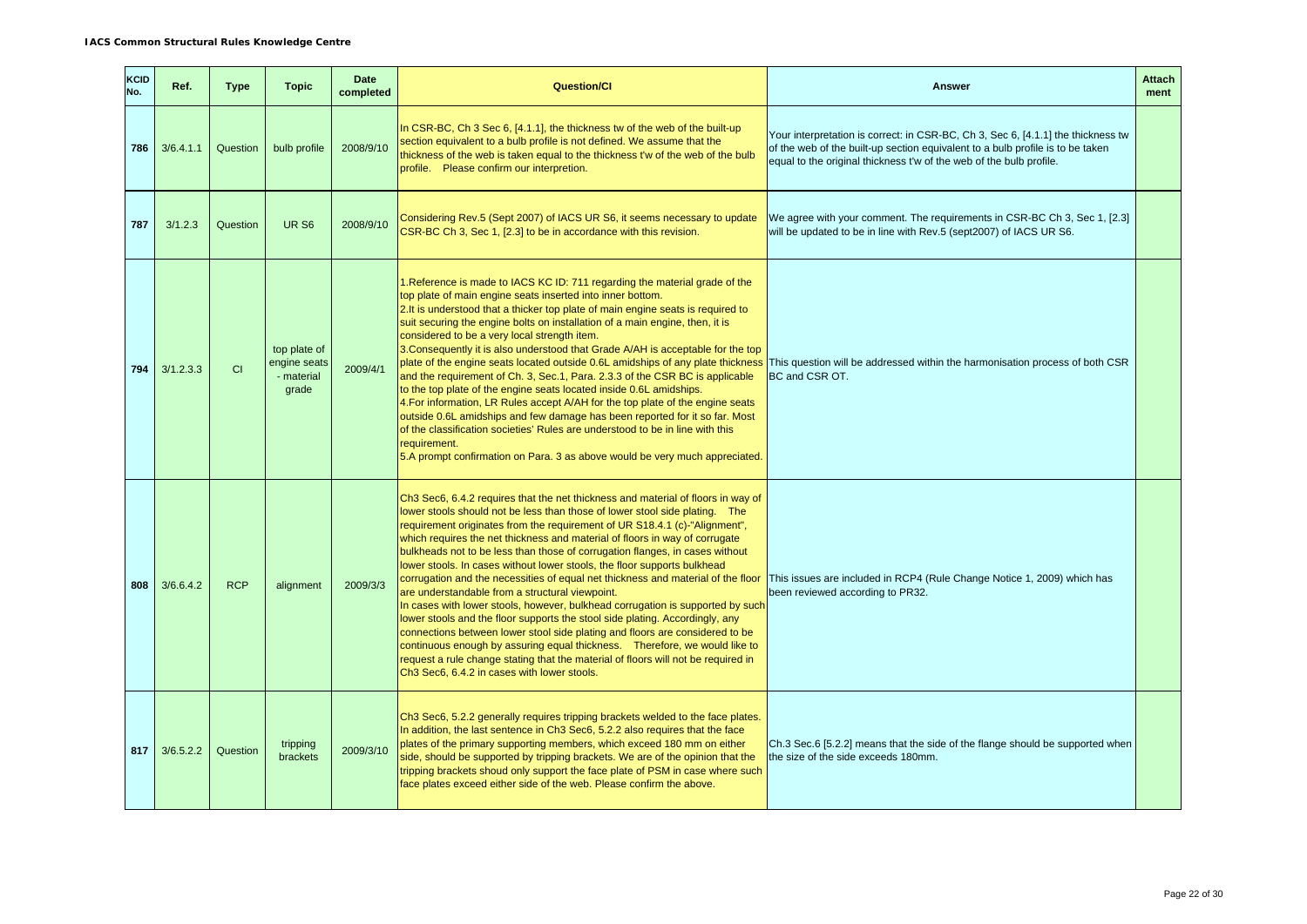| <b>KCID</b><br>No. | Ref.              | <b>Type</b> | <b>Topic</b>          | <b>Date</b><br>completed | <b>Question/Cl</b>                                                                                                                                                                                                                                                                                                                                                                                                                                                                                                                                                                                                                                                                                                                                                                                                                                                                                                                                                              | <b>Answer</b>                                                                                                                                                                                                                                                                                                                                                                                                                                                                                 | <b>Attach</b><br>ment |
|--------------------|-------------------|-------------|-----------------------|--------------------------|---------------------------------------------------------------------------------------------------------------------------------------------------------------------------------------------------------------------------------------------------------------------------------------------------------------------------------------------------------------------------------------------------------------------------------------------------------------------------------------------------------------------------------------------------------------------------------------------------------------------------------------------------------------------------------------------------------------------------------------------------------------------------------------------------------------------------------------------------------------------------------------------------------------------------------------------------------------------------------|-----------------------------------------------------------------------------------------------------------------------------------------------------------------------------------------------------------------------------------------------------------------------------------------------------------------------------------------------------------------------------------------------------------------------------------------------------------------------------------------------|-----------------------|
| 827<br>attc        | 3/6.7.2.1         | <b>CI</b>   | void space            | 2009/3/3                 | Please refer to the attached sketch of a bulk carrier with double side skin<br>construction. This bulk carrier has FOT and pipe trunk in the topside area. The<br>pipe trunk is considered as void space.<br>Ch3 Sec6, 7.2.1 requires as follows; Where the double side space is void,<br>the structural members bounding this space are to be structurally designed as<br>a water ballast tank according to Ch 6.<br>In the bulk carrier, FOTs are arranged with cargo hold length and the pipe<br>trunk is running through whole the cargo area length. According to our<br>calculation based on the above, the dynamic pressure in the long pipe trunk is<br>estimated about twice the large pressure in FOTs and excessive scantlings are<br>required by the calculation based on the pipe trunk pressure. However,<br>taking into account the technical background of Ch3 Sec6, 7.2.1 as quoted<br>below, requiring the above-mentioned excessive scantling is irrational; | It was not the intention of the CSR to derive irrational dimensions for void<br>bounding structures. We suggest to use the corresponding cargo hold length<br>for I_H in the formula for inertial water ballast pressure.<br>We will make a rule change proposal to eliminate this drawback.                                                                                                                                                                                                  | Y                     |
|                    |                   |             |                       |                          | If the double side skin part is to be used as a void space, and cargo of high<br>density is to be carried in the cargo holds, then local loads are not presumed to<br>act on the side structure of the cargo hold on the double skin side. Even in<br>such cases, appropriate thickness exceeding the minimum thickness is<br>considered necessary. As a conclusion, even if the double skin side part is a<br>void space, it is treated as a ballast tank and assessment of local strength is<br>specified.<br>In this bulk carrier, the longitudinal bulkhead can be considered appropriately<br>by the estimation of the pressure in FOT.<br>Therefore, we are of the opinion that the longitudinal bulkhead between the<br>pipe trunk and the FOT has an appropriate construction by calculating FOT<br>internal pressure, therefore, the bulk carrier is in compliance with Ch3 Sec6,<br>7.2.1, without calculation of the pipe trunk internal pressure.                   |                                                                                                                                                                                                                                                                                                                                                                                                                                                                                               |                       |
| 842                | 3/6.5             | Question    | curved face<br>plates | 2009/7/6                 | Ch.3 Sec.6 [5]<br>In CSR Tanker rules 4/2.3.4 there is a correction formula for the effective<br>flange area of curved primary supporting members. In CSR Bulk there is no<br>such formula. Does this mean that curved flanges, e.g. in the top wing webs<br>and bilge webs, are to be considered 100% effective?                                                                                                                                                                                                                                                                                                                                                                                                                                                                                                                                                                                                                                                               | There is no formula to evaluate the effectiveness of the curved part in the<br>curved flange in CSR-BC. The formula to evaluate the effective breadth or<br>effective area of curved flange is necessary in order to take into account the<br>effect due to cross bending phenomenon.<br>Therefore, this matter should be submitted to the Hull Panel to make a<br>harmonized interpretation.<br>Furthermore, the RCP will be considered in accordance with the harmonized<br>interpretation. |                       |
| 843                | Text<br>3/6.2.2.5 | Question    | tapering              | 2009/6/25                | Ch.3 Sec.6 [2.2.5] Change in plating thickness<br>Main machinery seatings are typically more than double the thickness of the<br>inner bottom. In case the seating is included in the double bottom strucure, is<br>the requirement Ch.3 Sec.6 [2.2.5] to be complied with? If this is the case,<br>insert plates will often be required in the inner bottom plating.<br>In our opinion it is sufficient to use tapering in accordance with Ch.11 Sec.2<br>[2.2.2]. Please advise.                                                                                                                                                                                                                                                                                                                                                                                                                                                                                              | The meaning of "load" in "load carrying direction" in Ch. 3 Sec. 6 [2.2.5] is<br>considered to be of a global type, such as hull girder loads. Where global loads<br>are considered small or can be ignored, e.g. machinery seatings or reinforced<br>openings in bulkhead, tapering according to Ch.11 Sec. 2 [2.2.2] is considered<br>sufficient.                                                                                                                                           |                       |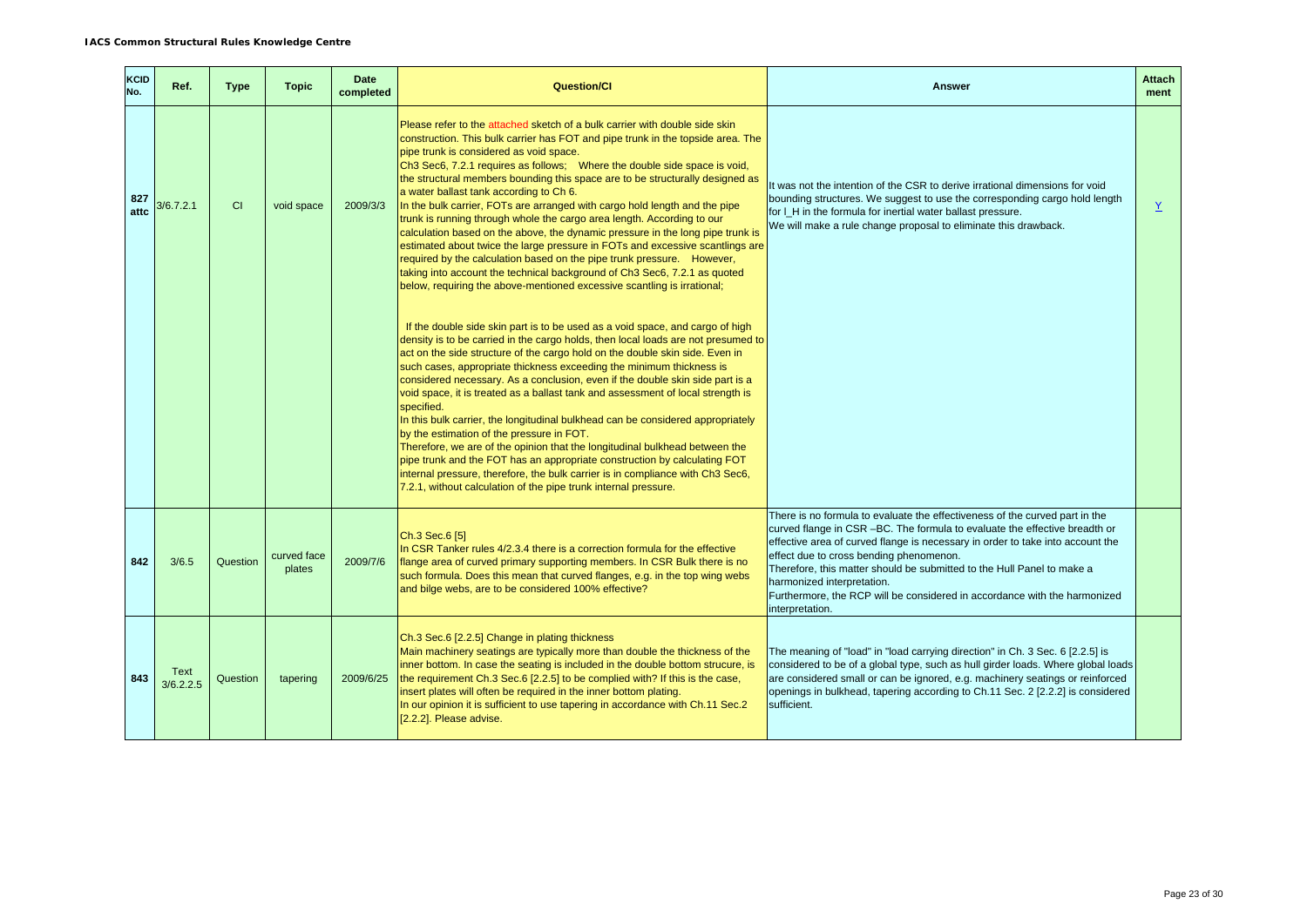| <b>KCID</b><br>No. | Ref.                    | Type | <b>Topic</b>                                          | <b>Date</b><br>completed | <b>Question/CI</b>                                                                                                                                                                                                                                                                                                                                                                                                                                                                                                                                                                                              | <b>Answer</b>                                                                                                                                                                                                              | <b>Attach</b><br>ment |
|--------------------|-------------------------|------|-------------------------------------------------------|--------------------------|-----------------------------------------------------------------------------------------------------------------------------------------------------------------------------------------------------------------------------------------------------------------------------------------------------------------------------------------------------------------------------------------------------------------------------------------------------------------------------------------------------------------------------------------------------------------------------------------------------------------|----------------------------------------------------------------------------------------------------------------------------------------------------------------------------------------------------------------------------|-----------------------|
|                    | 844 3/6.10.3.4 Question |      | <b>Stiffener</b><br>brackets on<br>plane<br>bulkheads | 2010/1/18                | $ Ch.3$ Sec. 6 $[10.3.4]$<br>The requirement for arm length a for stiffener brackets is very large for long<br>stiffeners not subject to pressure.<br>Example: Bulkhead in engine room between platform deck and upper deck.<br>Length is 5.5 m. 9 mm plating is stiffened with HP140x8 stiffeners. The<br>requirement to the arm length a then becomes 550 mm for the lower brackets<br>and 440 mm for the upper brackets. The actual arm length a is 250 mm.<br>In our opinion the bracket size should be decided based on the required<br>section modulus for the stiffener, not the length. Please comment. | You are right. The bracket size should be decided based on the required<br>section modulus for the stiffener, not the length. We will consider a rule change<br>proposal in order to harmonize CSR for BC with CSR for OT. |                       |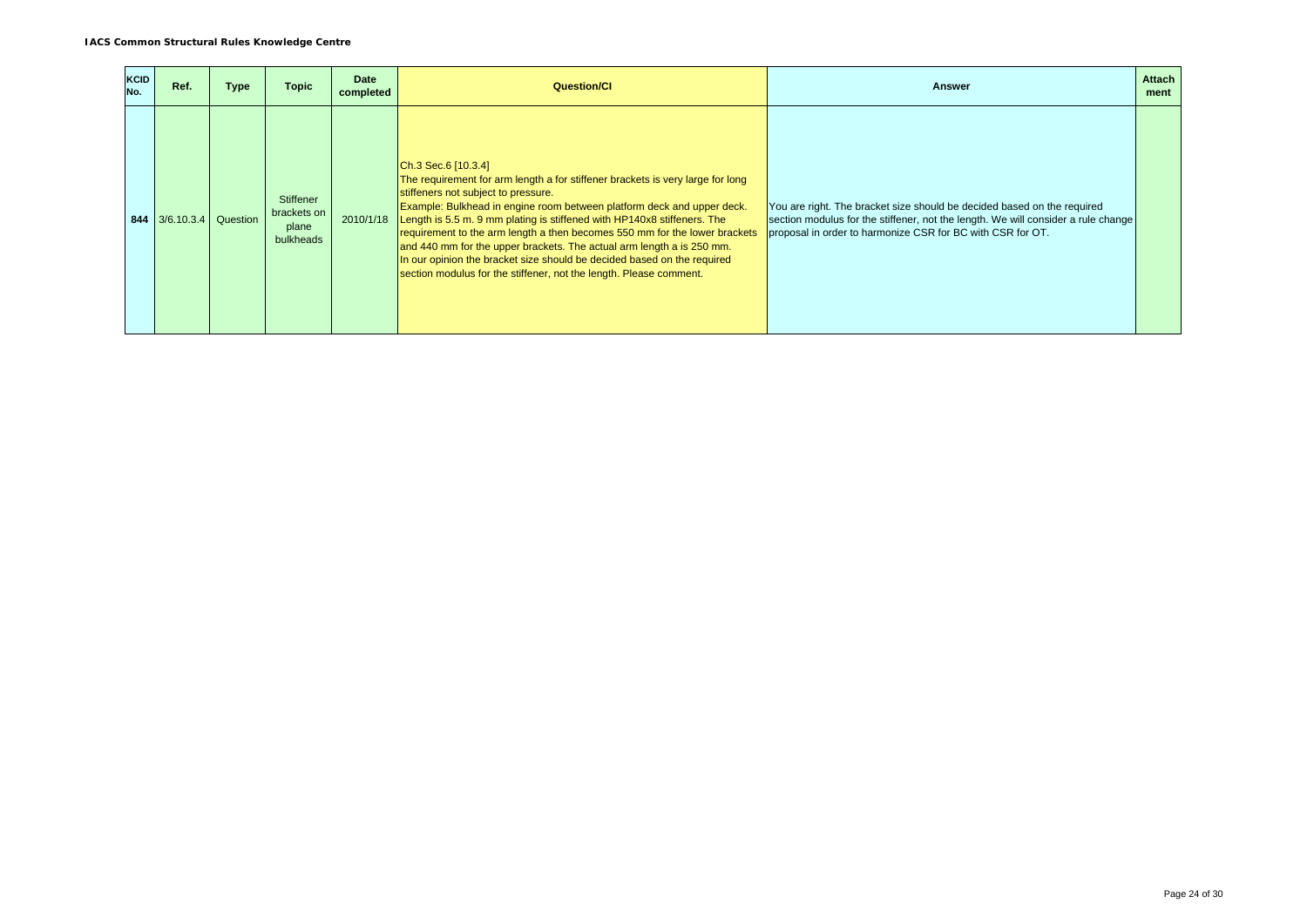| <b>KCID</b><br>No. | Ref.              | <b>Type</b> | <b>Topic</b>                                                    | <b>Date</b><br>completed | <b>Question/Cl</b>                                                                                                                                                                                                                                                                                                                                                                                                                                                                                                                                                                                                                                                                                                                                                                                                    | <b>Answer</b>                                                                                                                                                                                                                                                                                                                                                                                    | <b>Attach</b><br>ment |
|--------------------|-------------------|-------------|-----------------------------------------------------------------|--------------------------|-----------------------------------------------------------------------------------------------------------------------------------------------------------------------------------------------------------------------------------------------------------------------------------------------------------------------------------------------------------------------------------------------------------------------------------------------------------------------------------------------------------------------------------------------------------------------------------------------------------------------------------------------------------------------------------------------------------------------------------------------------------------------------------------------------------------------|--------------------------------------------------------------------------------------------------------------------------------------------------------------------------------------------------------------------------------------------------------------------------------------------------------------------------------------------------------------------------------------------------|-----------------------|
| 871<br>attc        | 3/6.10.4.7        | Question    | S 18                                                            | 2009/5/13                | See the attached comment/question forwarded by ABS re BC CSR<br>Ch.3/6.10.4.7.                                                                                                                                                                                                                                                                                                                                                                                                                                                                                                                                                                                                                                                                                                                                        | The requirement of Ch3/Sec6/[10.4.7] comes from S18, and is in line with<br>SOLAS Ch. XII - SOLAS/CONF.4-Resolution of the Conference of Contracting<br>Governments to the International Convention for Safety of Life at Sea, 1974-<br>(November 1997) - Resolution3 - Recommendation on Compliance with<br>SOLAS Regulation XII/5 - (Adopted on 27 November 1997). We should keep it<br>as is. | $\underline{Y}$       |
| 884                | Text<br>3/2.3.3.1 | question    | net scantling<br>approach                                       | 2009/6/24                | From a viewpoint of net scantling approach, Ch3 Sec2, 3.3.1 requires that<br>renewal thicknesses of structural members be indicated on the structural<br>drawing. A renewal thickness is defined in Ch13 Sec2 as follows;<br>$t$ _renewal = $t$ _as_built - $t$ _C - $t$ _voluntary_addition<br>On the other hand, superstructures and deck houses required in Ch9 Sec4 are<br>based on gross scantling as indicated in Ch3 Sec2, 2.1.1. Accordingly, it is<br>considered that renewal thicknesses of superstructures and deck houses are<br>not in line with the above definition and consequently follow that specified in<br>each Class Rules. Therefore, we consider it unnecessary to indicate renewal<br>thicknesses of superstructures and deck houses on the structural drawing.<br>Please confirm the above. | Renewal of structures of superstructures and deck houses is to be left to<br>discretion of each classification society. The same goes to all structures listed<br>in Ch.3 Sec.2 [2.1.1].                                                                                                                                                                                                         |                       |
| 885                | Table<br>3.3.1    | Question    | collision<br>bulkhead &<br>machinery<br>space front<br>bulkhead | 2009/8/27                | The question is on collision bulkhead and machinery space front bulkhead<br>without upper stool and lower stool.<br>Please confirm that only "Transverse bulkhead"-"Other parts" & "Upper parts"<br>of "Structural member" category, in Ch.3 Sec.3 Table 1, are to be applied to the<br>corrosion addition on cargo hold side of these bulkheads but that "Lower stool<br>sloping plate, vertical plate and top plate" category needs not be applied.                                                                                                                                                                                                                                                                                                                                                                 | The corrosion addition for lower stool plates intend to deal with the high level of<br>corrosion that takes place within the lower stool space. As there is no lower<br>stool, the corrosion addition to be considered here is the "Transverse bulkhead<br>other parts".                                                                                                                         |                       |
|                    | $920$ 3/6.10.4.5  | Question    | corrugated<br><b>BHD</b>                                        | 2009/7/16                | In Ch.3 Sec.6 [10.4.5], it is stated that "In general, the first vertical corrugation<br>connected to the boundary structures is to have a width not smaller than<br>typical width of corrugation flange".<br>Q1. We assume that "boundary structures" is side shell plate.<br>Please advise correct interpretation of "boundary structure".<br>Q2. We understand that the width of first vertical corrugation connected to side<br>shell plate is more than typical width of corrugation flange.<br>Please clarify the meaning of above paragraph whether our understading is<br>correct or not.                                                                                                                                                                                                                     | A1: Boundary structure is the ship side structure.<br>A2: The first corrugation is to be at least as width as a "typical" corrugation of<br>the bulkhead. A larger width is not mandatory.                                                                                                                                                                                                       |                       |
| 926                | Text<br>3/6.4.1.1 | question    | built-up<br>stiffener                                           | 2009/6/24                | Ch.3 Sec.6 [4.1.1] Bulb section, equivalent built-up stiffener.<br>It is not clear if the text and Fig.1 are referring to net or gross dimensions of<br>the bulb profile and the equivalent built-up profile. Please clarify if t'w, tw, h'w,<br>bf and tf are net or gross dimensions                                                                                                                                                                                                                                                                                                                                                                                                                                                                                                                                | t'w, tw, h'w, bf and tf used in Ch.3 Sec.6 [4.1.1] are net dimensions. A<br>corrigenda will be prepared to clarify it.                                                                                                                                                                                                                                                                           |                       |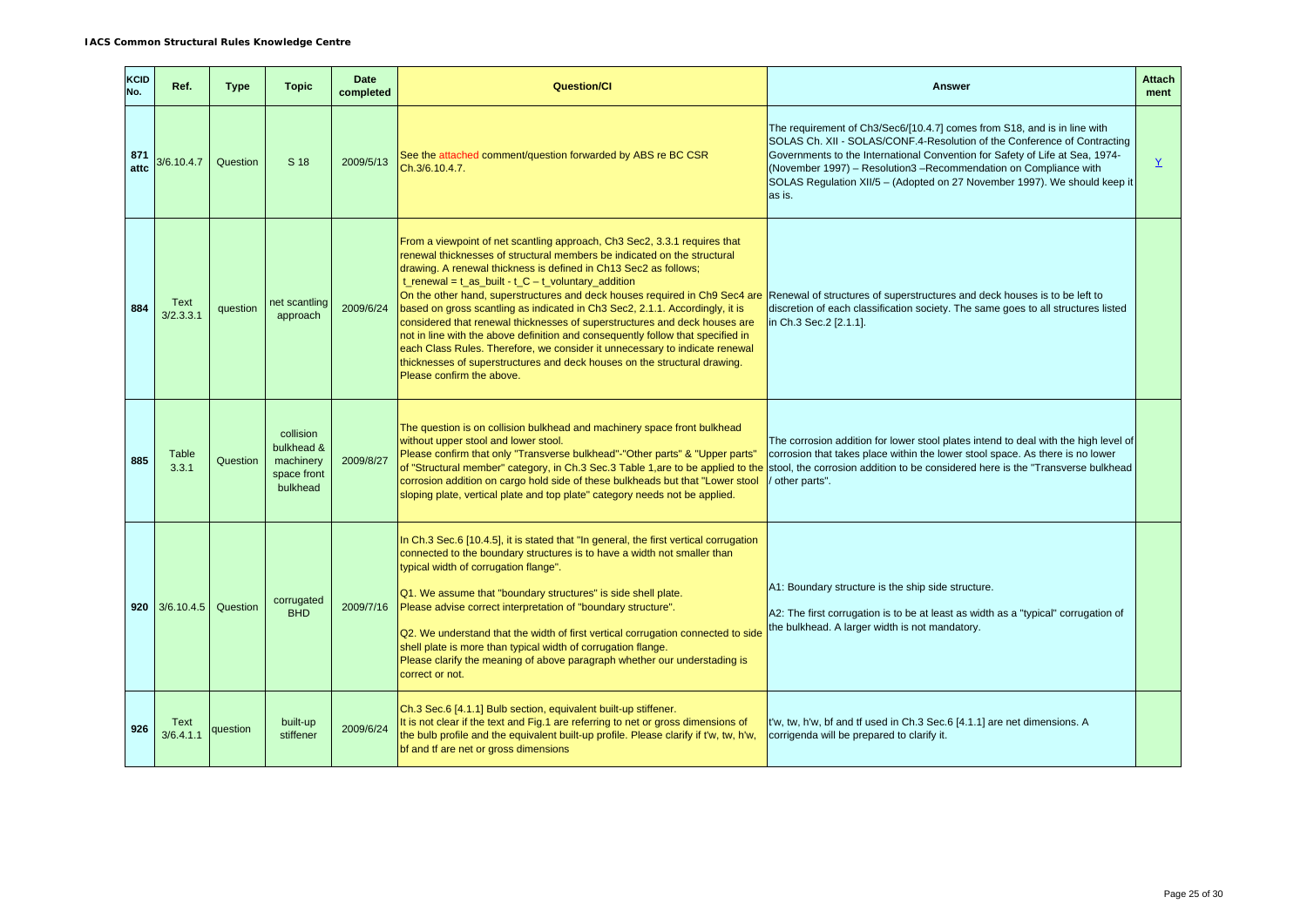| KCID<br>No. | Ref.                  | <b>Type</b> | <b>Topic</b>                           | <b>Date</b><br>completed | <b>Question/Cl</b>                                                                                                                                                                                                                                                                                                                                                                                                                                                                                                                                                                                                                                                                                                                                                                                                                                                                                                                                                                                                                                                                                    | Answer                                                                                                                                                                                                                                                                                                                                                                                                                                                                                                                                                                                                                                                                                                                                                                                                                                                                                                                   | <b>Attach</b><br>ment |
|-------------|-----------------------|-------------|----------------------------------------|--------------------------|-------------------------------------------------------------------------------------------------------------------------------------------------------------------------------------------------------------------------------------------------------------------------------------------------------------------------------------------------------------------------------------------------------------------------------------------------------------------------------------------------------------------------------------------------------------------------------------------------------------------------------------------------------------------------------------------------------------------------------------------------------------------------------------------------------------------------------------------------------------------------------------------------------------------------------------------------------------------------------------------------------------------------------------------------------------------------------------------------------|--------------------------------------------------------------------------------------------------------------------------------------------------------------------------------------------------------------------------------------------------------------------------------------------------------------------------------------------------------------------------------------------------------------------------------------------------------------------------------------------------------------------------------------------------------------------------------------------------------------------------------------------------------------------------------------------------------------------------------------------------------------------------------------------------------------------------------------------------------------------------------------------------------------------------|-----------------------|
| 931         | <b>Table</b><br>3.3.1 | Question    | corrosion<br>addition                  | 2009/7/24                | Please clarify the corrosion addition for bilge tank/drainage store tank.                                                                                                                                                                                                                                                                                                                                                                                                                                                                                                                                                                                                                                                                                                                                                                                                                                                                                                                                                                                                                             | This question has to be considered within the scope of the harmonisation. The<br>position expressed by ABS hereafter will be submitted to the relevant<br>harmonisation team.<br>ABS proposal:<br>Bilge and drainage store tanks would generally contain a combination of oil<br>and water.<br>However, in the extreme case they may contain salt water only. Considering<br>stiffeners of FOT the two sided corrosion addition (without t-reserve) is 1.4mm<br>-> 1.5mm and in the case of a Ballast Tank the two sided corrosion addition<br>would be $2.4$ mm $\rightarrow$ $2.5$ mm.<br>It is believed that a two sided corrosion addition of 2.0mm to 2.5mm would be<br>appropriate.<br>Considering the amount of the structure to which this would be applied, and<br>"fitting" of this category of tank into the existing categories of compartments it<br>is recommended that these be treated as Ballast Tanks. |                       |
| 933<br>attc | 3/5.1.3.4             | CI          | cargo hold<br>painting spec            | 2009/7/16                | We, from HHIC-Phil had a discussion regarding the Painting Specification of<br>our Bulk Carrier which will be constructed in our yard by next year. The<br>Painting Specification was prepared in accordance with the CSR and PSPC<br>Rules together with the paint maker's recommendation and building<br>specification. Regarding this matter we encountered a problem on the<br>interpretation of the CSR for Bulk Carriers on the Transverse bulkhead Areas<br>to be coated. If we apply the CSR strictly, the painting demarcation line of the<br>transverse bulkhead will vary according to the position of the frame end<br>brackets.<br>We would like to request an interpretation of the Common Structural Rules<br>(CSR) regarding the cargo hold painting demarcation line for Single Side Bulk<br>Carrier. Please see the attachment to give us some clarification on the painted<br>areas and no-painting areas of the cargo hold corrugated transverse bulkhead<br>and the likes.<br>Thank You very much in advance. Your kind attention and prompt reply would<br>be much appreciated. | your interpretation is correct.                                                                                                                                                                                                                                                                                                                                                                                                                                                                                                                                                                                                                                                                                                                                                                                                                                                                                          | $\underline{Y}$       |
| 944<br>attc | Table<br>3.1.4        | Question    | categories of<br>structural<br>members | 2009/9/1                 | Ch.3 Sec.1 Table 4 defines the category of structural member, regarding<br>which, Q1: Is the deck plate strake (Deck Plate 2 in the attachment) in way of<br>hatch side girder to be regarded as of "PRIMARY" category?<br>Q2: The design is provided with longitudinal watertight bulkhead separating the<br>topside space into two compartments. Is the deck plate strake (Deck Plate 1 in<br>the attachment) above longitudinal bulkhead to be regarded as of "PRIMARY"<br>category? Please advise.                                                                                                                                                                                                                                                                                                                                                                                                                                                                                                                                                                                                | Q1: Yes, your understanding is correct and "Deck Plate 2" is regarded as<br>"PRIMARY" category, except that "Deck Plate 2" is to be regarded as of<br>"SPECIAL" category when the strake contains the strength deck plating at the<br>corners of cargo hatch openings.<br>Q2: In the Table 4 "Deck plate at longitudinal bulkhead" is categorized as<br>"SPECIAL". However UR S6 (Rev.4), which is the basis of Table 4, adds the<br>Note [2] to "Deck plate at longitudinal bulkhead" as follows: "Excluding deck<br>plating in way of inner-skin bulkhead of double hull ships". This exception may<br>be applied similarly to the longitudinal bulkhead in the topside space in the<br>attachment. Accordingly "Deck Plate 1" may be regarded as of "PRIMARY"<br>category.                                                                                                                                            | Y                     |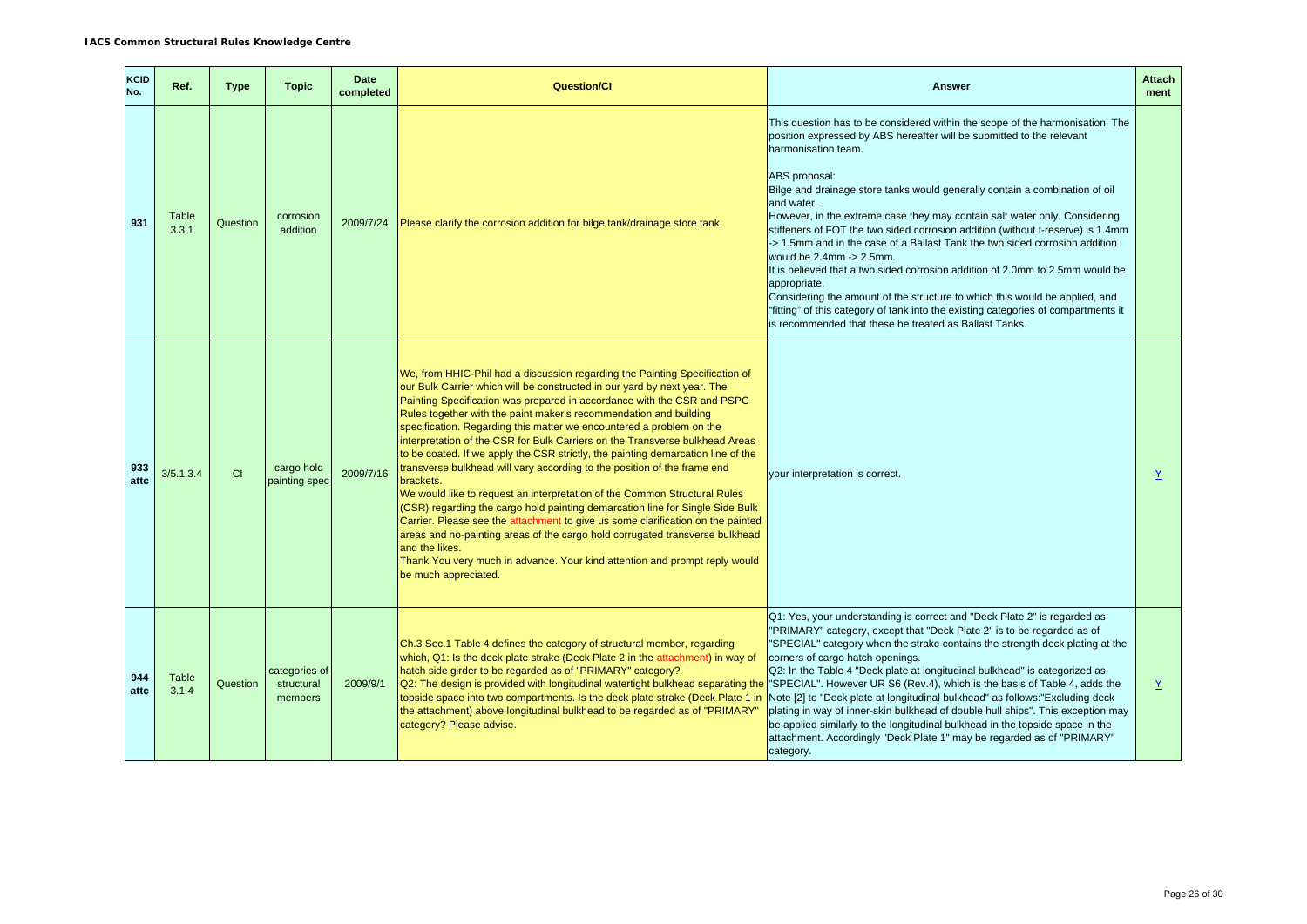| <b>KCID</b><br>No. | Ref.      | <b>Type</b>    | <b>Topic</b>                                  | Date<br>completed | <b>Question/Cl</b>                                                                                                                                                                                                                                                                                                                                                                                                                                                                                                                                                                                                                                                                                                                                                                                                                                                                                                                                                                                                                                                                                                                | Answer                                                                                                                                                                                                                                                                                                                                                                                                                                                                                                                                           | <b>Attach</b><br>ment |
|--------------------|-----------|----------------|-----------------------------------------------|-------------------|-----------------------------------------------------------------------------------------------------------------------------------------------------------------------------------------------------------------------------------------------------------------------------------------------------------------------------------------------------------------------------------------------------------------------------------------------------------------------------------------------------------------------------------------------------------------------------------------------------------------------------------------------------------------------------------------------------------------------------------------------------------------------------------------------------------------------------------------------------------------------------------------------------------------------------------------------------------------------------------------------------------------------------------------------------------------------------------------------------------------------------------|--------------------------------------------------------------------------------------------------------------------------------------------------------------------------------------------------------------------------------------------------------------------------------------------------------------------------------------------------------------------------------------------------------------------------------------------------------------------------------------------------------------------------------------------------|-----------------------|
| 945                | 3/6.9.5.4 | <b>RCP</b>     | protection of<br>hatches                      | 2009/7/30         | We noticed that paragraph 9.5.4 of Ch3, Sec6 is not in line with IACS UI<br><b>SC208.</b><br>The requirement stated in the CSR-BC<br><b>QUOTE</b><br>9.5.4<br>Wire rope grooving in way of cargo holds openings is to be prevented by fitting<br>suitable protection such as halfround bar on the hatch side girders (i.e. upper<br>portion of top side tank plates)/hatch end beams in cargo hold or upper portion<br>of hatch coamings.<br><b>UNQUOTE</b><br>leads to the wrong assumption that exclusive protection of hatch girder OR<br>hatch coaming is sufficient.                                                                                                                                                                                                                                                                                                                                                                                                                                                                                                                                                         | The correction of this paragraph to be in line with IACS UI SC208 is already<br>included in the RCP2-6". It will be changed as follows:<br>For ships with holds designed for loading / discharging by grabs and having<br>the additional class notation GRAB[X], wire rope grooving in way of cargo<br>holds openings is to be prevented by fitting suitable protection such as half-<br>round bar on the hatch side girders (i.e. upper portion of top side tank<br>plates)/hatch end beams in cargo hold and upper portion of hatch coamings." |                       |
| 949                | 3/5.1.3.4 | C <sub>1</sub> | coating of<br>transverse<br>bulkhead<br>areas | 2009/9/3          | It is specified in CSR Background Document that the requirements of 1.3.3<br>and 1.3.4 are in accordance with UR Z 9. According to 1.3.4, some area of<br>transverse bulkhead (below horizontal level located at distance of 300 mm<br>below the frame end bracket for single side bulk carriers or below the hopper<br>tank upper end for double side bulk carriers) may not be coated. But according<br>to UR Z 9, all area of tranverse bulkhead including stool are to be coated.<br>Please clarify the coating area.<br>Quote: UR $Z$ 9 $\sim$ and all internal surfaces of the cargo holds, excluding the flat<br>tank top areas and the hopper tanks sloping plating approximately 300 mm<br>below the side shell frame and brackets, are to have an efficient protective<br>coating ~ Unquote<br>Quote: CSR Bulk Carriers Ch3 Sec 5 1.3.4 The areas of transverse bulkheads<br>to be coated are all the areas located above an horizontal level located at a<br>distance of 300 mm below the frame end bracket for single side bulk carriers<br>or below the hopper tank upper end for double side bulk carriers. Unquote | The coating of transverse bulkhead is to be considered as per Ch.3 Sec.5<br>[1.3.4] as the requirement of UR Z9 should be applicable to the stool plating,<br>sloped or not.                                                                                                                                                                                                                                                                                                                                                                     |                       |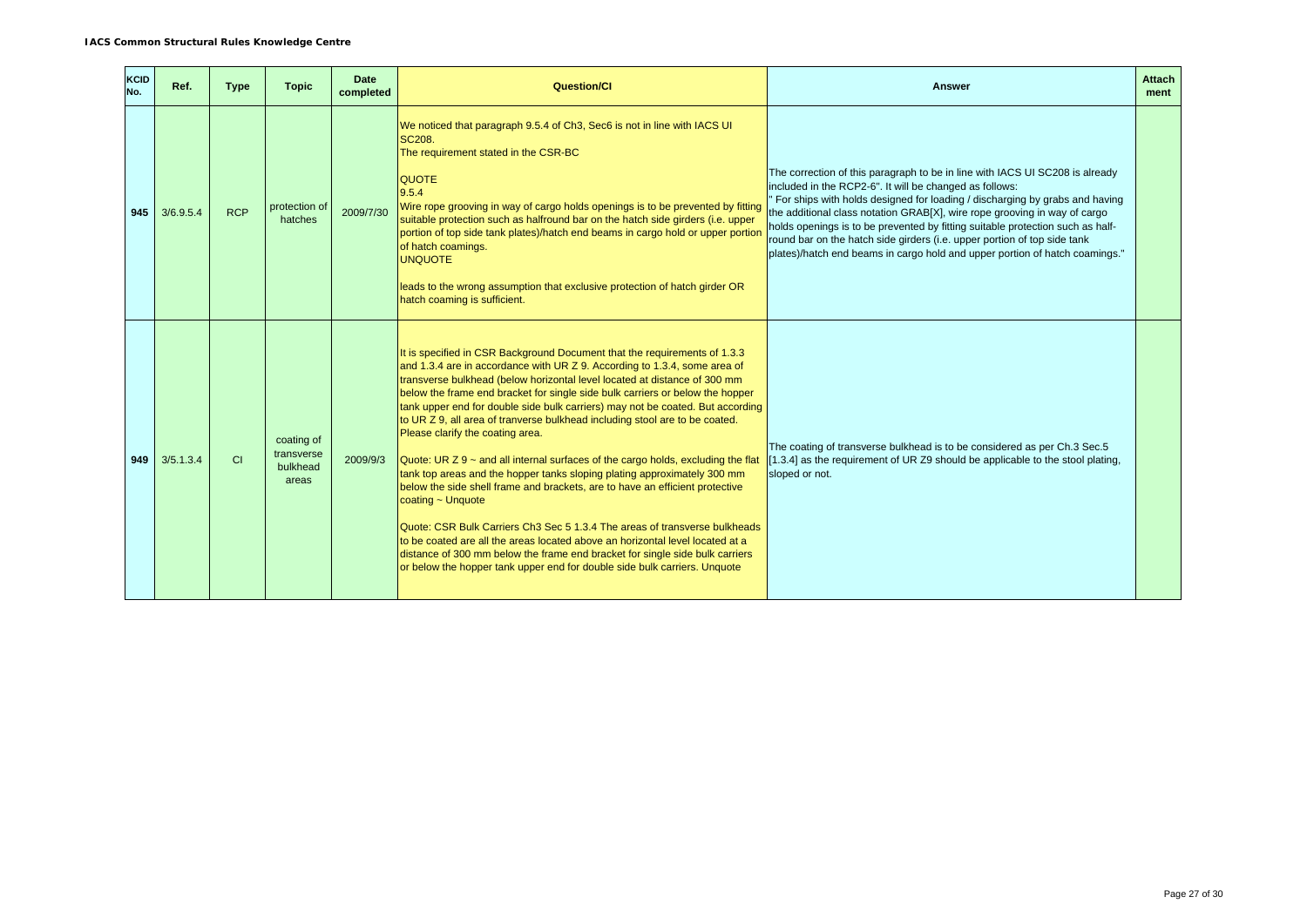| <b>KCID</b><br>No. | Ref.           | <b>Type</b> | <b>Topic</b>                              | Date<br>completed | <b>Question/CI</b>                                                                                                                                                                                                                                                                                                                                                                                                                                                                                                                                                                                                                                                                                                                                                                                     | Answer                                                                                                                                                                                                                                                                                                                                                                                                                                                                                                                                                                        | <b>Attach</b><br>ment |
|--------------------|----------------|-------------|-------------------------------------------|-------------------|--------------------------------------------------------------------------------------------------------------------------------------------------------------------------------------------------------------------------------------------------------------------------------------------------------------------------------------------------------------------------------------------------------------------------------------------------------------------------------------------------------------------------------------------------------------------------------------------------------------------------------------------------------------------------------------------------------------------------------------------------------------------------------------------------------|-------------------------------------------------------------------------------------------------------------------------------------------------------------------------------------------------------------------------------------------------------------------------------------------------------------------------------------------------------------------------------------------------------------------------------------------------------------------------------------------------------------------------------------------------------------------------------|-----------------------|
|                    | 950 3/6.10.4.9 | <b>CI</b>   | welding<br>requirements                   | 2009/9/4          | This requirement comes from of UR S 18 like as 10.4.7 and 10.4.8. But I think<br>that the requirement specified below quotations is different from UR S 18.<br>According to UR S 18, full or deep penetration welding can be used for<br>connection between plating of supporting floor and inner bottom. But in Ch 3<br>Sec.6 10.4.9, only full penetration welding can be used for it. On the other<br>hand, not only full penetration but deep penetration is accepted in the<br>requirement of Ch 11, Sec 2, 2.4.4. Please clarify which type of welding is<br>right.                                                                                                                                                                                                                              | You are right: both full and deep penetration welding can be used for<br>connection between plating of supporting floor and inner bottom. The<br>sentence, "The weld of corrugations and floors or girders to the inner bottom<br>plating are to be full penetration ones", in Ch3 Sec6 10.4.9 will be revised as:<br>Corrugated bulkhead plating is to be connected to the inner bottom plating by<br>full penetration welds. The plating of supporting floors or girders is to be<br>connected to the inner bottom by either full penetration or deep penetration<br>welds. |                       |
|                    |                |             |                                           |                   | Quote: UR S 18, 4, 1 (c) Alignment At bottom, if no stool is fitted, the<br>corrugation flanges are to be in line with the supporting floors. Corrugated<br>bulkhead plating is to be connected to the inner bottom plating by full<br>penetration welds. The plating of supporting floors is to be connected to the<br>inner bottom by either full penetration or deep penetration welds. Unquote<br>Quote: CSR Bulk Carriers Ch3 Sec 6 10.4.9 At bottom, if no lower stool is<br>fitted, the corrugation flanges are to be in line with the supporting floors or<br>girders. The weld of corrugations and floors or girders to the inner bottom<br>plating are to be full penetration ones. Unquote                                                                                                  |                                                                                                                                                                                                                                                                                                                                                                                                                                                                                                                                                                               |                       |
| 952                | 3/1.2.3.1      | <b>RCP</b>  | Grades of<br>steel                        | 2009/7/21         | Correction of wrong reference number.<br>The last sentence of Ch.3 Sec.1 [2.3.1] states;<br>"For strength members not mentioned in Tab 3, grade A/AH may be used."<br>Please correct the reference "Tab 3" into "Tab 4".                                                                                                                                                                                                                                                                                                                                                                                                                                                                                                                                                                               | You are right. The strength members are considered in Table 4, not in Table 3.<br>We will prepare corrigenda to correct it as following:<br>For strength members not mentioned in Tab 4, grade A/AH may be used.                                                                                                                                                                                                                                                                                                                                                              |                       |
| 954                | 3/6.4.4        | CI          | Ordinary<br>stiffeners -<br>shear section | 2009/9/10         | For the yielding check of shear sectional area Ash of ordinary stiffeners as<br>required in Ch 6, Sec 2, [3] of CSR-BC, the actual shear sectional area of the<br>ordinary stiffener needs to be calculated. However, it is not stated in CSR-BC<br>(Ch 3, Sec 6, [4.4]) how to calculate the actual shear sectional area of such<br>stiffener, and in particular if the net thicknesses of attached plate and flange, if<br>any, are to be included in this calculation. In CSR-OT (Ref Section 4, 2.4.2.2),<br>thicknesses of attached plate and flange, if any, are included in the<br>determination of the "effective shear depth dshr" used for the yielding check of<br>the shear sectional area. Our interpretation is that both CSRs should have the<br>same approach, i.e. the one of CSR-OT. | It is agreed that the way to calculate the actual shear sectional area of ordinary<br>stiffener should be defined in CSR-BC Ch 3, Sec 6, [4.4]. It is also agreed that<br>both CSRs should have the same approach, i.e. the one of CSR-OT. It means<br>that the thicknesses of attached plate and flange, if any, are to be considered<br>for the calculation of the actual shear sectional area of an ordinary stiffener.                                                                                                                                                    |                       |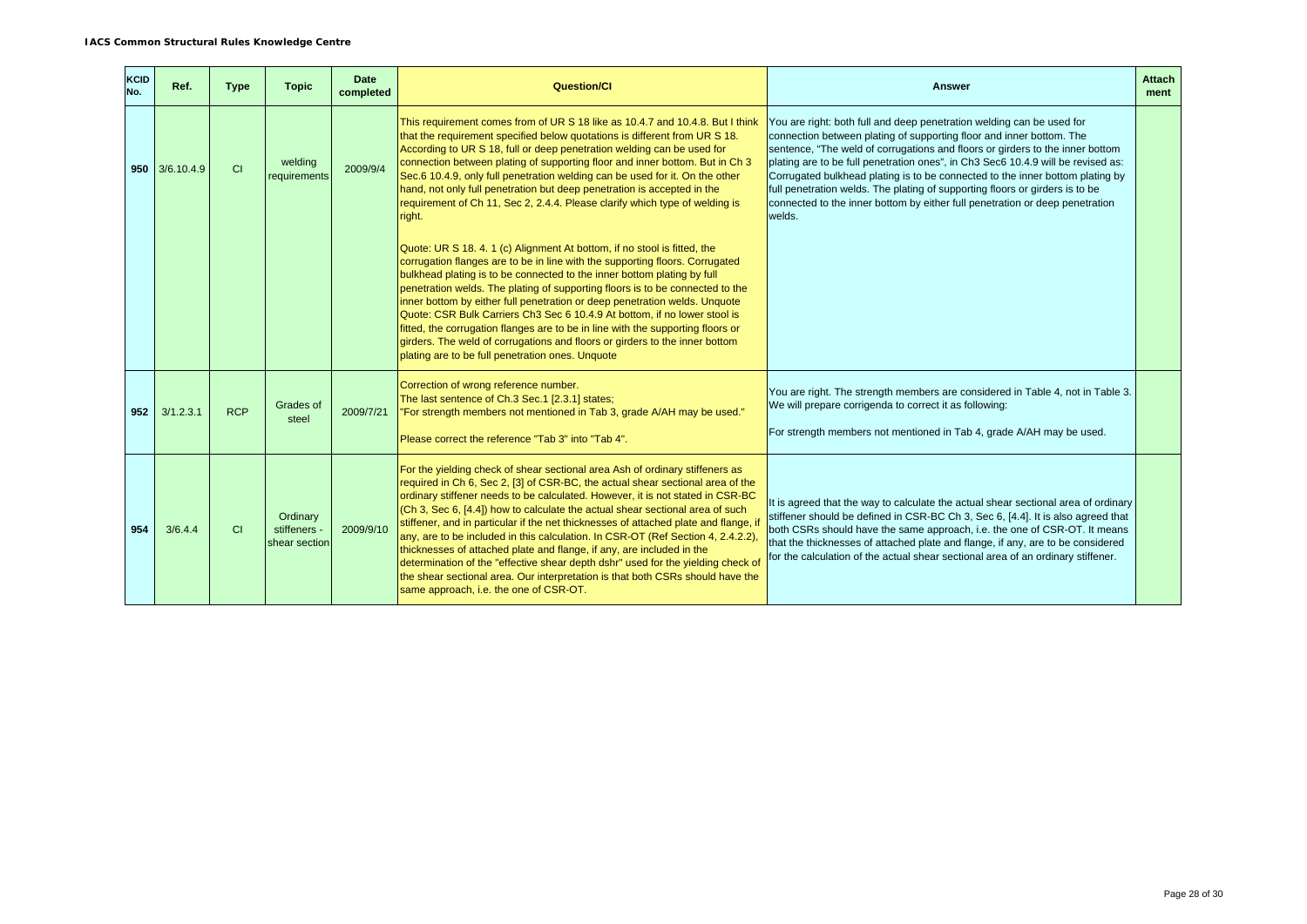| KCID<br>No. | Ref.           | <b>Type</b>        | <b>Topic</b>                              | <b>Date</b><br>completed | <b>Question/Cl</b>                                                                                                                                                                                                                                                                                                                                                                                                                                                                                                                                                                                                                                                                                                                                                                                                                                    | <b>Answer</b>                                                                                                                                                                                                                                  | <b>Attach</b><br>ment |
|-------------|----------------|--------------------|-------------------------------------------|--------------------------|-------------------------------------------------------------------------------------------------------------------------------------------------------------------------------------------------------------------------------------------------------------------------------------------------------------------------------------------------------------------------------------------------------------------------------------------------------------------------------------------------------------------------------------------------------------------------------------------------------------------------------------------------------------------------------------------------------------------------------------------------------------------------------------------------------------------------------------------------------|------------------------------------------------------------------------------------------------------------------------------------------------------------------------------------------------------------------------------------------------|-----------------------|
| 961         | Table<br>3.3.1 | Question           | Normal<br>ballast<br>draught              | 2009/9/3                 | Definition of "normal ballast draught" According to Ch.3, Sec.3, Table1 Note<br>(7), "Outer side shell between normal ballast draught and scantling draught is<br>to be increased by 0.5mm".<br>We understand that the definition of "normal ballast draught" is same as that in<br>Ch.6, Sec.1 [2.2.1], which has been interpreted as the minimum design lowest<br>ballast waterline amidships in KC ID409. Please confirm the above.                                                                                                                                                                                                                                                                                                                                                                                                                | Your interpretation is correct.                                                                                                                                                                                                                |                       |
| 978         | Table<br>3.3.1 | Interpretati<br>on | Corrosion<br>addition for<br>lower stool  | 2010/3/30                | Ch <sub>3</sub> Sec <sub>3</sub> Table 1. Corrosion addition for lower stool<br>Reference is made to KC 243. The corrosion addition for hopper plating is<br>smaller than for the lower stool plating. Our understanding is that the reason<br>for this difference is that the hopper plating is cooled down by the ballast water<br>inside in ballast conditions. The lower stool is normally void, so the lower stool<br>plating will not experience the same cooling effect.<br>Based on the above, it seems reasonable to apply tc=3.7 mm instead of tc=5.2<br>mm to the lower stool plating if the stool is arranged as ballast water tank.<br>Please confirm our interpretation.                                                                                                                                                                | We agree with your interpretation.                                                                                                                                                                                                             |                       |
| 1004        | 3/6.4.1.1      |                    | Question bulb sections 2009/12/16         |                          | In CSR BC, a bulb section may be taken as equivalent to an angle section,<br>which is defined in Ch.3 Sec.6 [4.1.1]. From our experience, for some kinds of<br>bulb sections, the section properties of bulb sections are comparable to those<br>of equivalent angle sections; for others, they are not.<br>For example: the inertial moment about the horizontal neutral axis of a bulb<br>200x10<br>1. Equivalent to an angle section, I=1019cm4.<br>2. Direct method. For Holland Profile, I=1017cm4.<br>For Russian Profile, I=1083cm4.<br>In CSR OT RCN2, the descriptive method, calculating the section properties of<br>a bulb section, is deleted, and a direct method should be adopted.<br>The two set of rules should be harmonized.                                                                                                      | Your comment is noted. Ch.3, Sec.6, [4.1.1] will be modified. The following<br>paragraph will be included in [4.1.1]: The sections properties of bulb profiles<br>should be determined by direct calculations. Otherwise [4.1.1 as it is now]. |                       |
|             | 1030 3/5.1.4.1 | <b>RCP</b>         | Protective<br>coating in<br>ballast holds | 2010/4/14                | Regarding the protective coating in ballast holds, the paragraph of 3/5.1.4<br>should be deleted in order to be in line with IACS UR Z9.<br>CSR for Bulk Carriers January 2006 Background Document Chapter 3 says<br>that "This regulation (3/5.1.4.1 Protection of ballast hold spaces) is in<br>accordance with IACS UR Z9." And Z9 stipulates the same requirement of<br>protective coating in both ballast holds and other cargo holds, which is<br>equivalent to 3/5.1.3 of CSR BC Rules.<br>However, 3/5.1.4 requires that all internal surfaces of ballast holds are to have<br>an effective protective coating (It is noted that IACS KC 400 exempts inner<br>bottoms in ballast holds.), and are beyond the requirement of Z9.<br>Therefore, 3/5.1.4 should be deleted so that 3/5.1.3 can cover both ballast<br>holds and other cargo holds | This KC is same as KC400, that is, Ch.3 Sec.5 [1.3] should have be modified<br>to include dry cargo holds which may carry water ballast and [1.4] should be<br>deleted. A corrigenda will be considered.                                       |                       |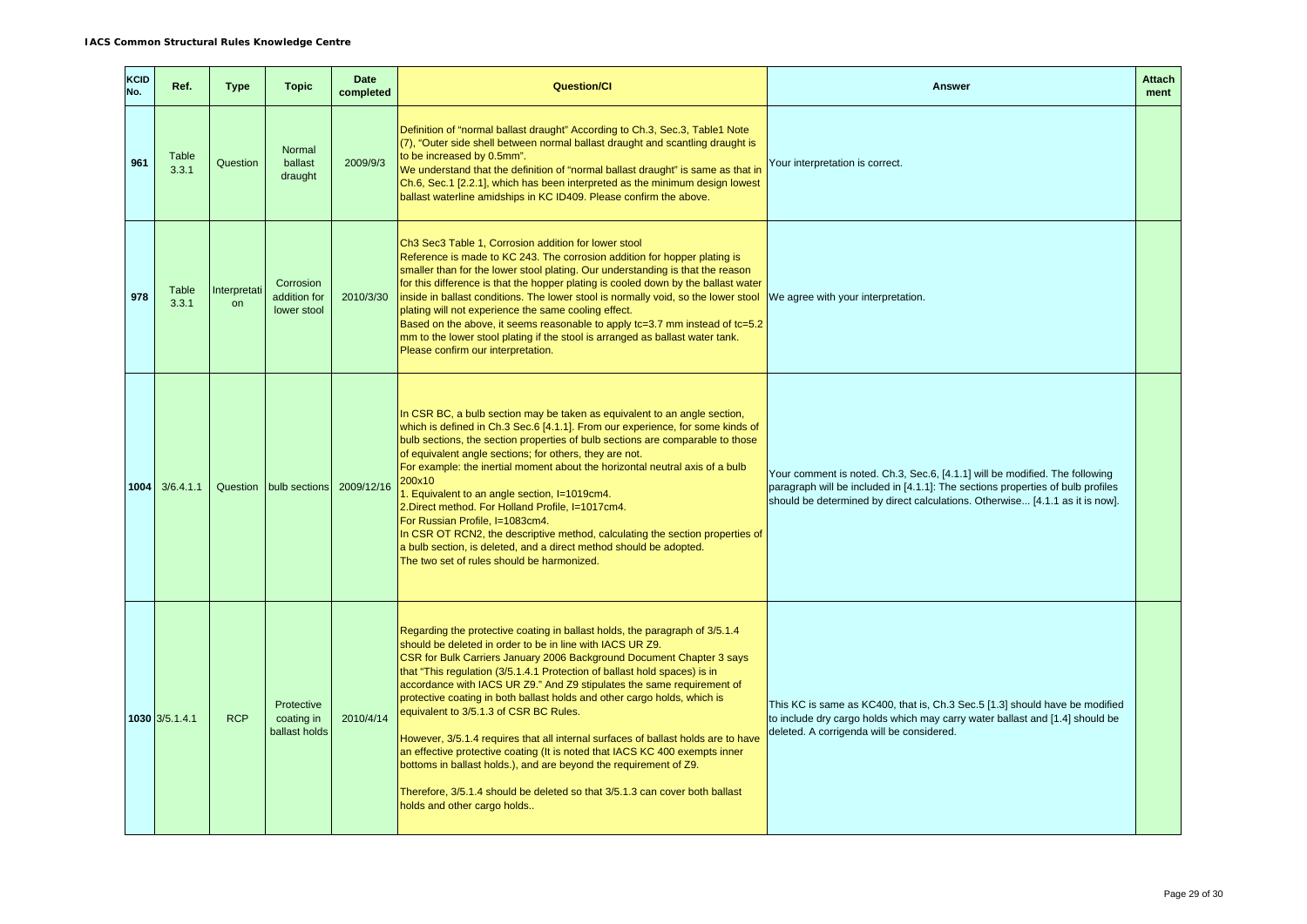| KCID<br>No.  | Ref.                     | <b>Type</b>         | <b>Topic</b>                                                                        | Date<br>completed | <b>Question/Cl</b>                                                                                                                                                                                                                                                                                                                                                                                                                                                                                                                                                                                                                                                                               | <b>Answer</b>                                                                                                                                                                                                                                                                                                                                                                                                                                                                                                                                                                                                                                                                                                     | <b>Attach</b><br>ment |
|--------------|--------------------------|---------------------|-------------------------------------------------------------------------------------|-------------------|--------------------------------------------------------------------------------------------------------------------------------------------------------------------------------------------------------------------------------------------------------------------------------------------------------------------------------------------------------------------------------------------------------------------------------------------------------------------------------------------------------------------------------------------------------------------------------------------------------------------------------------------------------------------------------------------------|-------------------------------------------------------------------------------------------------------------------------------------------------------------------------------------------------------------------------------------------------------------------------------------------------------------------------------------------------------------------------------------------------------------------------------------------------------------------------------------------------------------------------------------------------------------------------------------------------------------------------------------------------------------------------------------------------------------------|-----------------------|
|              | 1046 3/6.6.52            | Question            | Steel grade<br>requirement<br>of Bilge Keel                                         | 2010/8/4          | CSR-B Ch.3, Sec.6, 6.5.2 Bilge keel<br>The following requirement is to prevent cracks propagated to bilge strakes<br>from these occurred in bilge keels due to longitudinal bending moments.<br>"The bilge keel and intermediate flat are to be made of steel with the same<br>yield stress as the one of the bilge strake."<br>For bilge strakes, even when the use of HT steel is not required by Ch.5,<br>Sec.1, 4.5 for longitudinal strength consideration, HT steel may be used for<br>convenience of design.<br>However, in light of the above, we consider that this requirement may be<br>dispensed with if bilge keels are not located in the HT zones specified Ch.5,<br>Sec. 1, 4.5. | Since a large number of comments from shipowners have been received about<br>bilge keel and prevention of damage to its ends, it was decided that the<br>material of the bilge keel should have the same strength as the bilge strake.<br>Similar to long hatch side coamings of 0.15L specified in the IACS UR S6, if<br>the length of the bilge keel is greater than 0.15L, the material of the bilge keel<br>is required to be the same as that of the bilge strake.<br>The material requirement for the bilge keel is also found in Ch3/Sec6/[2.3.1].<br>The intermediate flat is to be made of steel with the same yield stress as the<br>one of the bilge strake in order to ensure continuity of material. |                       |
| 1065         | 3/2.3.3.1                | Interpretati<br>on. | Indication of<br>gross and<br>renewal<br>thickness in<br>the structural<br>drawings | 2010/11/15        | Refer to Chapter 3/ Section 2.<br>Quoted<br>3.3 Available information on structural drawings<br>3.3.1 The structural drawings are to indicate for each structural element<br>the gross scantling and the renewal thickness as specified in Ch 13, Sec 2.2".<br><b>Unquoted</b><br>Our understanding of this paragraph could only be interpreted that all<br>structural drawings submitted to the IACS class are to indicate for each<br>structural member the Gross and RENEWAL THICKNESS.<br>We would appreciate if our understanding is correct.                                                                                                                                               | As you mention, Chapter 3 Section 2 3.3.1 states that for each structural<br>member, gross scantling and renewal thickness should be indicated.<br>However, for clarification of extension and alternative methods we refer to<br>KC777, KC948 and KC1058.<br>A common position will be issued by the harmonization project.                                                                                                                                                                                                                                                                                                                                                                                      |                       |
| 1077<br>attc | <b>Bulker</b><br>3/6.5.7 | Question            | Depth of cut-<br>outs                                                               | 2010/11/10        | Harmonisation request for depth of cut-outs and naming of cut-outs/slots?<br>(Original request: Please refer to attachment)                                                                                                                                                                                                                                                                                                                                                                                                                                                                                                                                                                      | Your comment is noted. We will retain your comment for consideration during<br>the harmonisation of the two CSR Rules.                                                                                                                                                                                                                                                                                                                                                                                                                                                                                                                                                                                            | $\underline{Y}$       |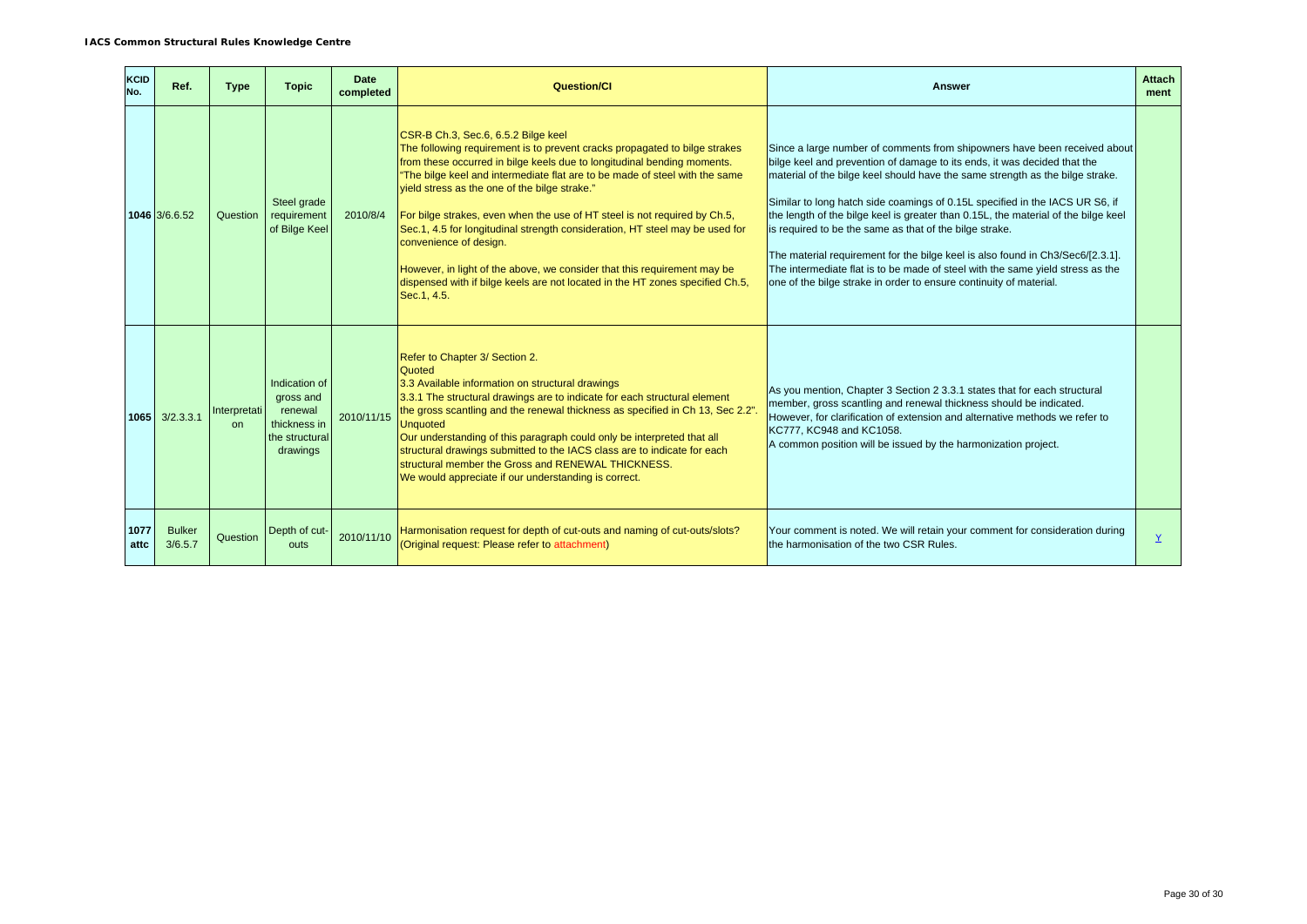# **Requirements for web stiffeners attached primary supporting members**

|             |       | Chapter 6 | Capter 3  | Capter 6         |
|-------------|-------|-----------|-----------|------------------|
|             |       | Section 2 | Section 6 | Section 4        |
| <b>Type</b> | 22    | 2.3       | 5.2       | 1.5              |
| Water tight | Apply | Apply     |           | Apply or N. A. ? |
| Non tight   | N. A  | N A       |           | Apply            |

| Rule      |                                            |         | Title                                                       |
|-----------|--------------------------------------------|---------|-------------------------------------------------------------|
| Chapter 6 | Scetion 2                                  | 2.2     | Minimum net thickness of webs of ordinary stiffeners        |
|           |                                            | 2.3     | Net Dimensions of ordinary stiffeners                       |
| Chapter 3 | 5.2<br>Stiffening arrangement<br>Section 6 |         |                                                             |
| Chapter 6 | Section 4                                  | $1.5\,$ | Minimum net thickness of webs of primary supporting members |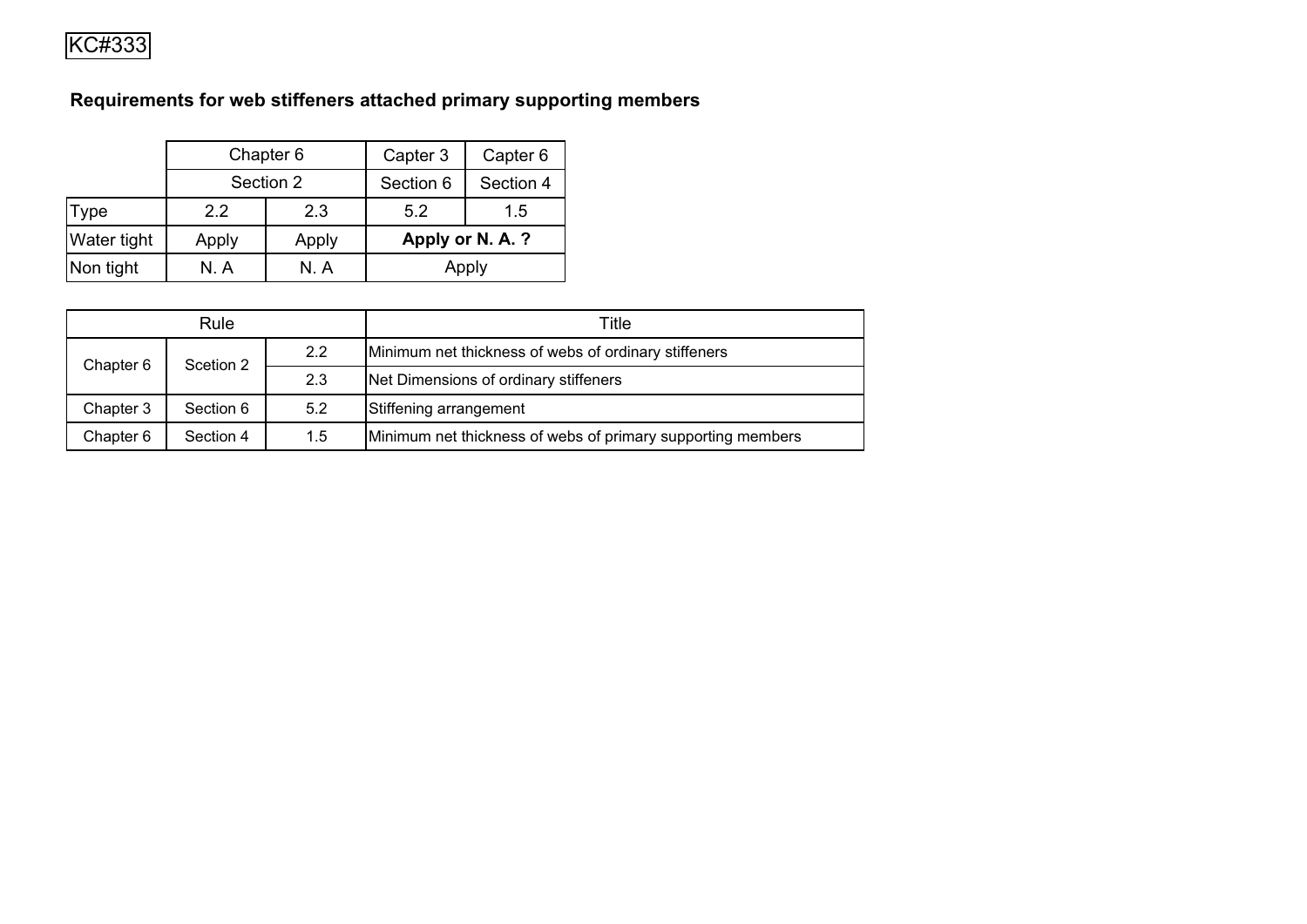Ch 3, Sec 6, 2.3.1 – Connections with higher tensile steel

According to this requirement, structural members welded to the strength deck or bottom plating is to be made of the same higher tensile steel of strength deck or bottom plating. The same requirement is applicable for non continuous longitudinal stiffeners welded on the web of a primary member contributing to the hull girder longitudinal strength.

However, it is not clear which member should be applied to this requirement.

Please confirm if our understanding of this requirement is correct as summarized in the table below.

<Summary of connections with higher tensile steel>

| Item                                                                                                             |                    | Application |
|------------------------------------------------------------------------------------------------------------------|--------------------|-------------|
| 1. Longitudinal members not contributing to the hull girder longitudinal strength                                |                    |             |
|                                                                                                                  | Web plate          | X           |
| (a) Longitudinal hatch coamings (length $< 0.15L$ )                                                              | Top plate          | ??          |
|                                                                                                                  | Web plate          | ??          |
| (b) End bracket                                                                                                  | Face plate, if any | ??          |
|                                                                                                                  | Web plate          | X           |
| (c) Gutter bar, strengthening of deck opening, bilge keel                                                        | Face plate, if any | ??          |
| 2. Members contributing to the hull girder longitudinal strength                                                 |                    |             |
|                                                                                                                  | Web plate          | <b>NA</b>   |
| (a) Longitudinal hatch coamings (length $\geq 0.15$ L)                                                           | Top plate          | <b>NA</b>   |
| (b) Stringers and girders                                                                                        | Web plate          | <b>NA</b>   |
| 3. Members welded on the web of a primary member                                                                 |                    |             |
| (a) Non continuous longitudinal stiffeners welded on the<br>web of a primary member not contributing hull girder | Web plate          | <b>NA</b>   |
| longitudinal strength                                                                                            | Face plate, if any | <b>NA</b>   |
| (b) Non continuous longitudinal stiffeners welded on the<br>web of a primary member contributing hull girder     | Web plate          | X           |
| longitudinal strength                                                                                            | Face plate, if any | ??          |

Notes:

X : applicable

NA : not applicable

?? : unclear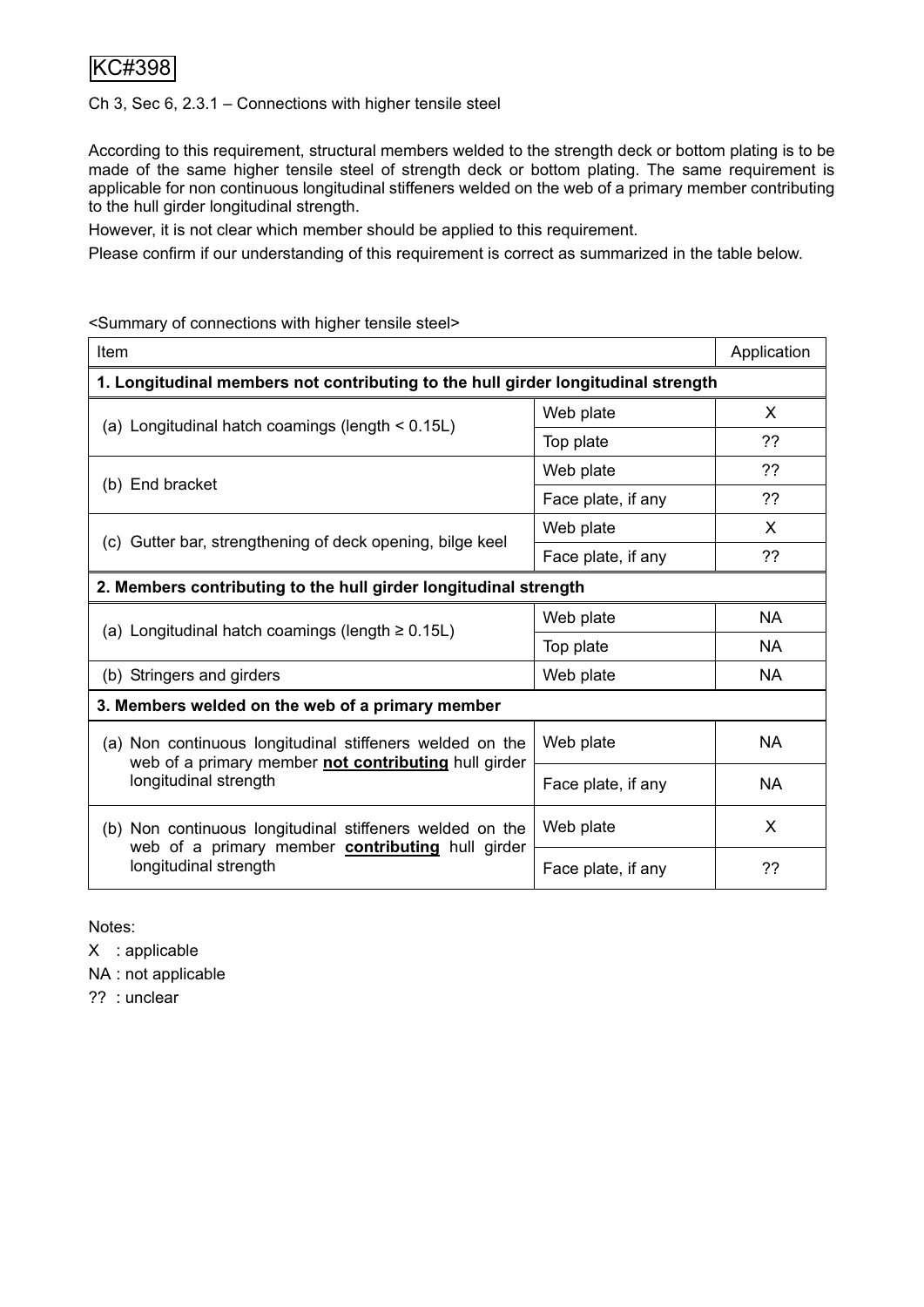## Technical Background of Ch 3 Sec 6 [5.2.1] of CSR for Bulker

The web stiffener of the primary supporting member (PSM) is provided to prevent the buckling failure of the web plate of PSM.

Even if the buckling failure occurs in the web plate of PSM, the web stiffener has to withstand the buckling loads. For that reason, the stiffness of the web stiffener is always larger than that of the web plate of PSM.

Now, the ratio of the stiffness of the web stiffener to that of the web plate of PSM sets to C and the web stiffener is assumed to be of flat bar with thickness "t" and depth "h"



The critical value "C" can be obtained by the following formula;

$$
C = \frac{Eth^3/3}{Et^3/12(1-v^2)b} = 3.64 \frac{t}{b} \left(\frac{h}{t}\right)^3
$$

The critical value C varies depending on the aspect ratio of web plate. Here, the critical value C is taken to 20, based on the actual designs. Then, we can get the following formula.

$$
\frac{h}{b} = 1.77 \left(\frac{t}{h}\right)^{2/3}
$$

The ratio of thickness and height of flat bar varies to 135 to 80 which are obtained from the

current design, then,  $\frac{h}{b} = 0.067$  to  $0.095 \approx \frac{1}{15}$  to  $\frac{1}{10}$ 15  $0.067$  *to*  $0.095 \approx \frac{1}{15}$  *to b*  $\frac{h}{I}$  = 0.067 to 0.095  $\approx \frac{1}{16}$  to  $\frac{1}{10}$  can be obtained.

The value "1/12" is the average value of  $\frac{h}{b}$  above.

Considering the actual design, it was found that this relationship between web stiffener height and panel length can apply to web stiffeners with flat bar fitted to all PSM.

Then, to simplify this relationship, the web stiffener length l has been used instead of b.

As a conclusion, CSR has been adopted the last sentence of the requirement of Ch 3 Sec 6 5.1.2 that the depth of web stiffener is to be more than 1/12 of stiffener length.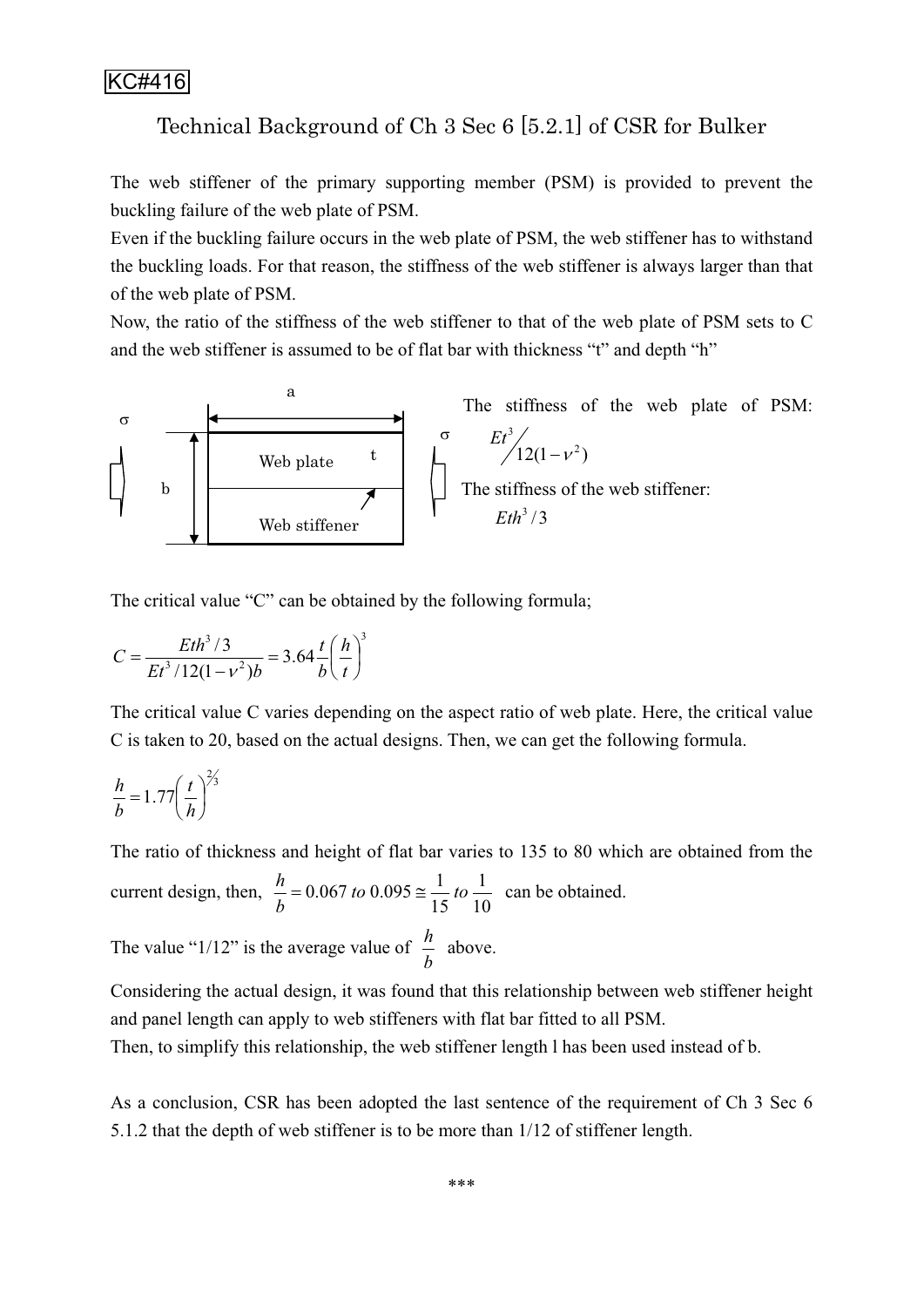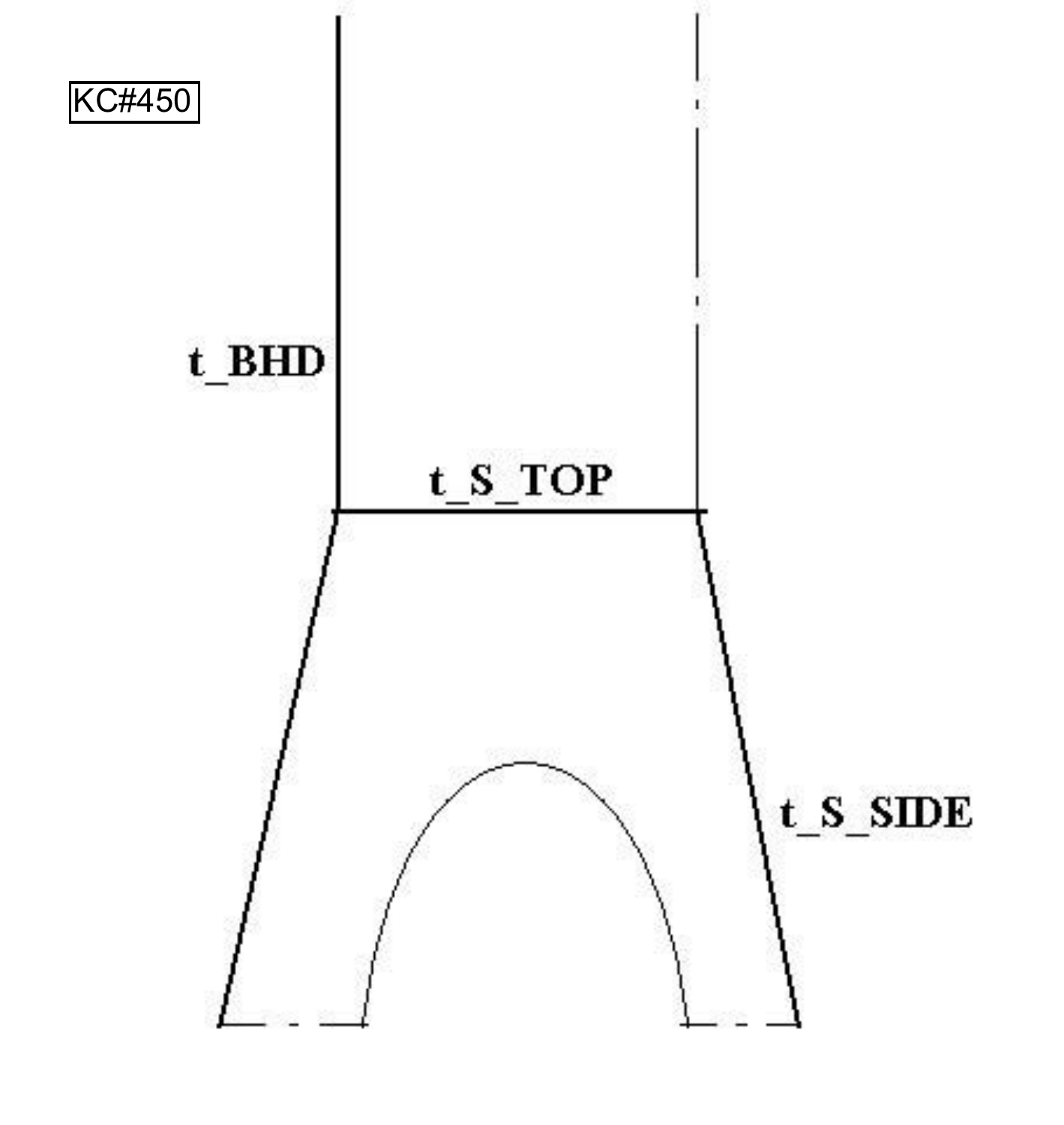KC#498

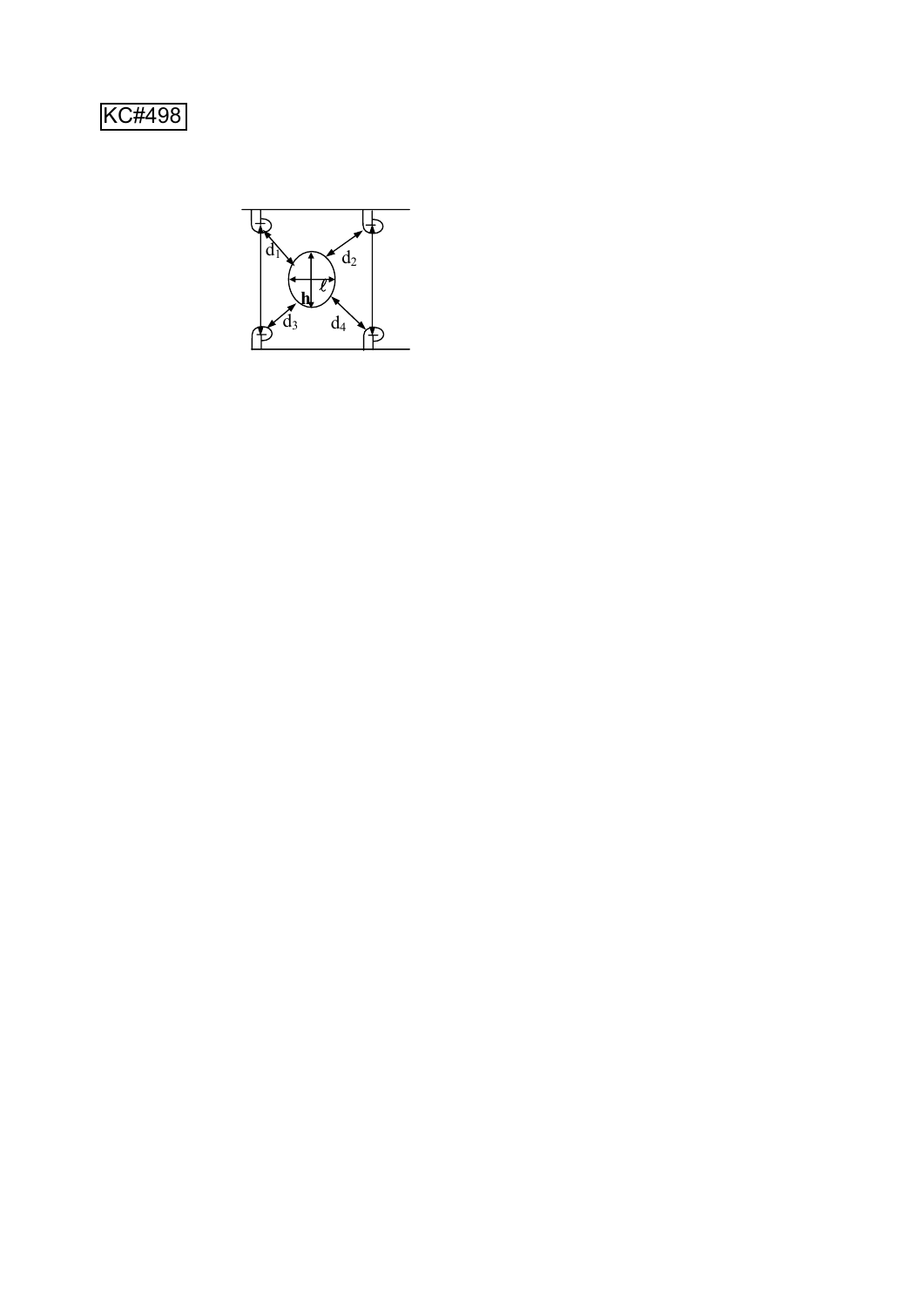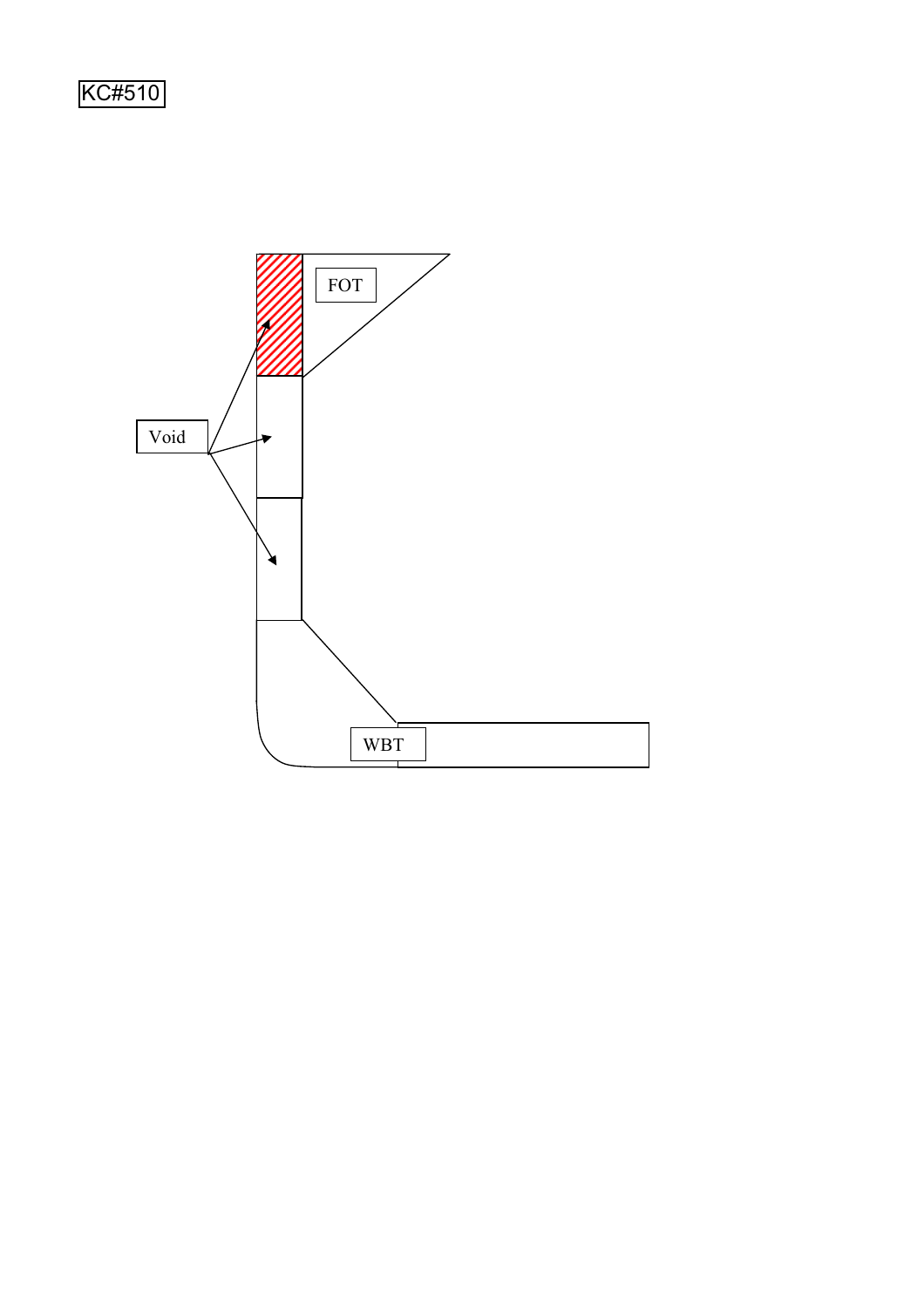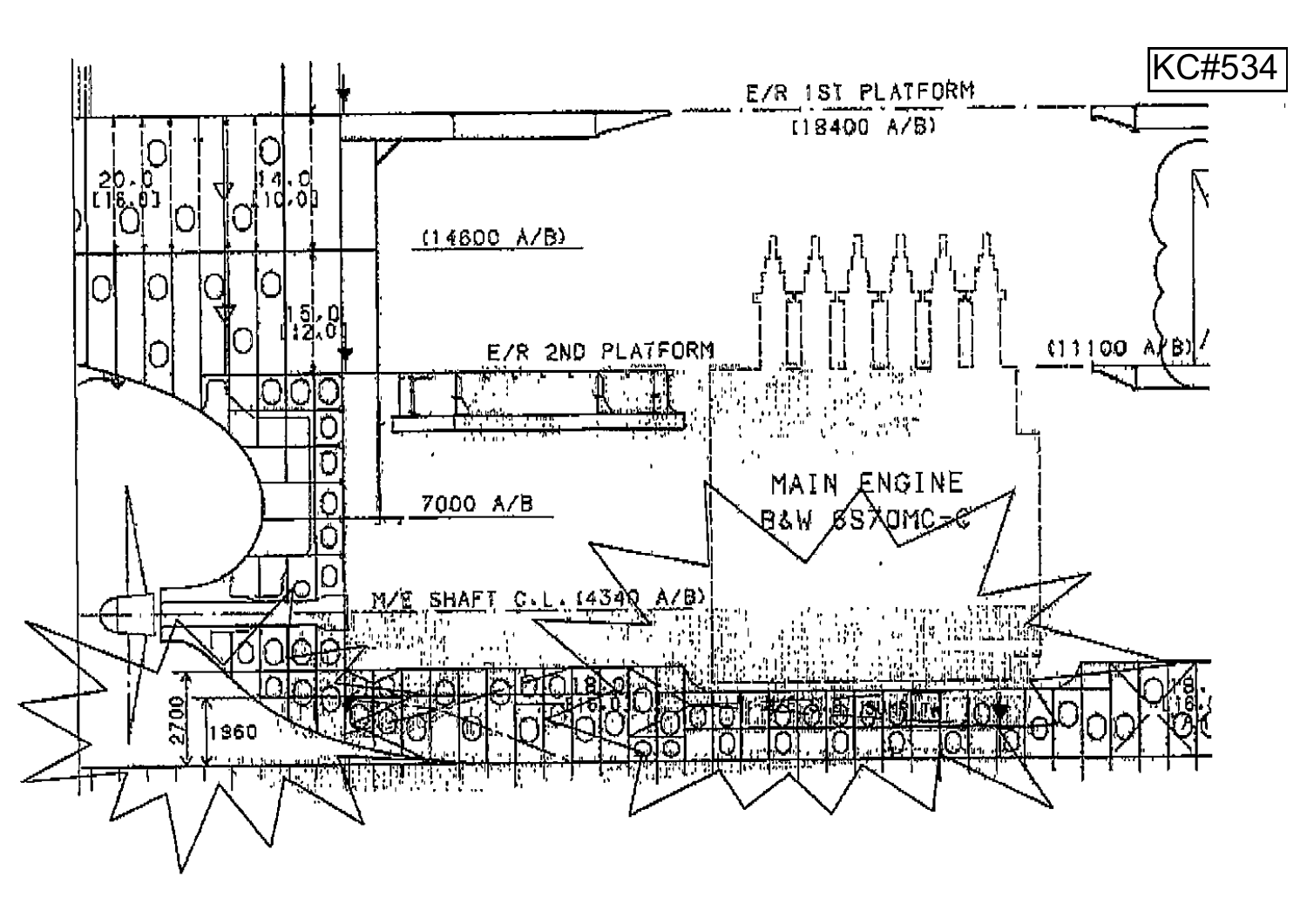|                                                                                  |                           | SECTION MODULUS CALCULATION (IRS, Part 3, Chapter 3, Section 4)    |                    |                 |                                                                                                                                                                                               |                                                        |              |                |
|----------------------------------------------------------------------------------|---------------------------|--------------------------------------------------------------------|--------------------|-----------------|-----------------------------------------------------------------------------------------------------------------------------------------------------------------------------------------------|--------------------------------------------------------|--------------|----------------|
| Project:-<br>aaaaa                                                               |                           |                                                                    |                    |                 |                                                                                                                                                                                               |                                                        |              |                |
| t2<br>d                                                                          | < <primary>&gt;</primary> | t2                                                                 | d                  |                 | For Bracket Design (LR) CLICK>><br>For Corossion allowance to SM CLICK>>>                                                                                                                     |                                                        |              |                |
| $t3\frac{1}{\blacktriangle}$<br>< <double d="" flange,="" sided="">&gt;</double> |                           | < <single flange,="" s="" sided="">&gt;</single>                   |                    |                 | NOTE: Openings in primary WEB to be REINFORCED ALONG<br>EDGE OF OPENING if the Opening depth>d/4 (or) 300mm<br>(AND) Opening length>web depth,d (OR) Opening length >60%<br>Secondary spacing |                                                        |              |                |
| Flange (S,D for Single, Double sided flange)                                     |                           |                                                                    | <b>INPUTS</b><br>S |                 |                                                                                                                                                                                               | << <provide brackets="" tripping="">&gt;&gt;</provide> |              |                |
| Type number of equally spaced load point on member                               |                           |                                                                    | $\mathbf 0$        |                 |                                                                                                                                                                                               | << <web required="" stiffening="">&gt;&gt;</web>       |              |                |
| Input 0 for stiffener/ secondary; 1 for girder/ primary                          |                           |                                                                    | $\mathbf{1}$       |                 | Web Stiff FB (Regd.)=                                                                                                                                                                         |                                                        | 56 X 10      |                |
| Thickness of attached Plating (t1) mm                                            |                           |                                                                    | 10                 |                 |                                                                                                                                                                                               |                                                        | d/t2 STATUS  |                |
| Depth of Web (d)mm                                                               |                           |                                                                    | 560                | $d/t2=$         |                                                                                                                                                                                               | 56.00 Check d/t2                                       |              | Max.55         |
| Thickness of Web (t2)mm                                                          |                           |                                                                    | $\overline{10}$    |                 |                                                                                                                                                                                               |                                                        | wf/t3 STATUS |                |
| Width of flange (wf)mm                                                           |                           |                                                                    | 150                | $wf/t3, D =$    |                                                                                                                                                                                               | 15.00 <i>Wf</i> /t3 OK                                 |              | N/A            |
| Thickness of flange (t3), mm                                                     |                           |                                                                    | 10 <sup>1</sup>    | $wf/t3, S=$     |                                                                                                                                                                                               | 15.00 <i>Wf</i> /t3 OK                                 |              | <b>Max. 15</b> |
|                                                                                  |                           | Span of member (mm)                                                |                    | 4410 C1Value=   | 0.77                                                                                                                                                                                          |                                                        |              | 0.77           |
|                                                                                  |                           | Spacing of member (mm)                                             |                    | 1830 C2Value=   | 0.46                                                                                                                                                                                          |                                                        |              | 0.46           |
| Effective Width of attached plating (w)mm                                        |                           |                                                                    |                    | 838.99 C Value= | 0.46                                                                                                                                                                                          |                                                        |              |                |
|                                                                                  |                           |                                                                    |                    |                 |                                                                                                                                                                                               |                                                        |              |                |
|                                                                                  |                           | A (sqmm)                                                           | L(mm)              | AL              | <b>ALL</b>                                                                                                                                                                                    | lown                                                   |              |                |
| Width atached pltg (mm)                                                          | 838.992273                | 8389.92                                                            | 565                | 4740306         | 2678273082                                                                                                                                                                                    | 69916.02                                               |              |                |
| Thk. Attached pltg (mm)                                                          | 10                        |                                                                    |                    |                 |                                                                                                                                                                                               |                                                        |              |                |
| Depth of web (mm)                                                                | 550                       | 5500.00                                                            | 285                | 1567500         | 446737500                                                                                                                                                                                     | 138645833.33                                           |              |                |
| Thk. Of web (mm)                                                                 | 10                        |                                                                    |                    |                 |                                                                                                                                                                                               |                                                        |              |                |
| Width of flange (mm)                                                             | 150                       | 1500.00                                                            | 5                  | 7500            | 37500                                                                                                                                                                                         | 12500.00                                               |              |                |
| Thk. Of flange (mm)                                                              | 10                        |                                                                    |                    |                 |                                                                                                                                                                                               |                                                        |              |                |
|                                                                                  | Area Total                | 15389.92                                                           |                    | 6315306         | 3125048082                                                                                                                                                                                    | 138728249.36                                           |              |                |
|                                                                                  |                           |                                                                    |                    |                 |                                                                                                                                                                                               |                                                        |              |                |
| Height Of N/A from BaseLine (mm)                                                 |                           | 410.35 Ymin=                                                       |                    | 159.6467        |                                                                                                                                                                                               |                                                        |              |                |
| Height Of N/A from TopLine (mm)                                                  |                           |                                                                    | 159.65 Ymax=       | 410.3533        |                                                                                                                                                                                               | Note Kg/m below is EXCLUDING ATTACHED PLTG             |              |                |
| MOI about BaseLine (mm^4)                                                        |                           | 3263776331.76                                                      |                    |                 |                                                                                                                                                                                               | 55.74 Kg/m (Stiffener OR Primary ONLY)                 |              |                |
| MOI about Neutral Axis (mm^4)                                                    |                           | 672269221.34                                                       |                    |                 | 67226.92 cm^4                                                                                                                                                                                 |                                                        |              | I N/A          |
| Zmax (mm^3)=I NA/Ymin                                                            |                           | 4210982 mm^3                                                       |                    |                 | 4210.98 cm^3                                                                                                                                                                                  |                                                        |              |                |
| Zmin (mm^3)=I NA/Ymax                                                            |                           | 1638269 mm^3                                                       |                    |                 | 1638.27 cm^3                                                                                                                                                                                  |                                                        |              | Z min.         |
|                                                                                  |                           |                                                                    |                    |                 |                                                                                                                                                                                               |                                                        |              |                |
| <b>Max.Shear Area (Web)</b>                                                      |                           |                                                                    | 5700 mm^2          |                 |                                                                                                                                                                                               | 57.00 cm^2                                             |              | A shear        |
| Total sectional area (Web+Fl.)                                                   |                           |                                                                    | 15390 mm^2         |                 | $153.90$ cm^2                                                                                                                                                                                 |                                                        |              | A total        |
|                                                                                  |                           |                                                                    |                    |                 |                                                                                                                                                                                               |                                                        |              |                |
|                                                                                  |                           | For Clarifications Contact: G.Jayasankar (jayasankar007@yahoo.com) |                    |                 |                                                                                                                                                                                               |                                                        |              |                |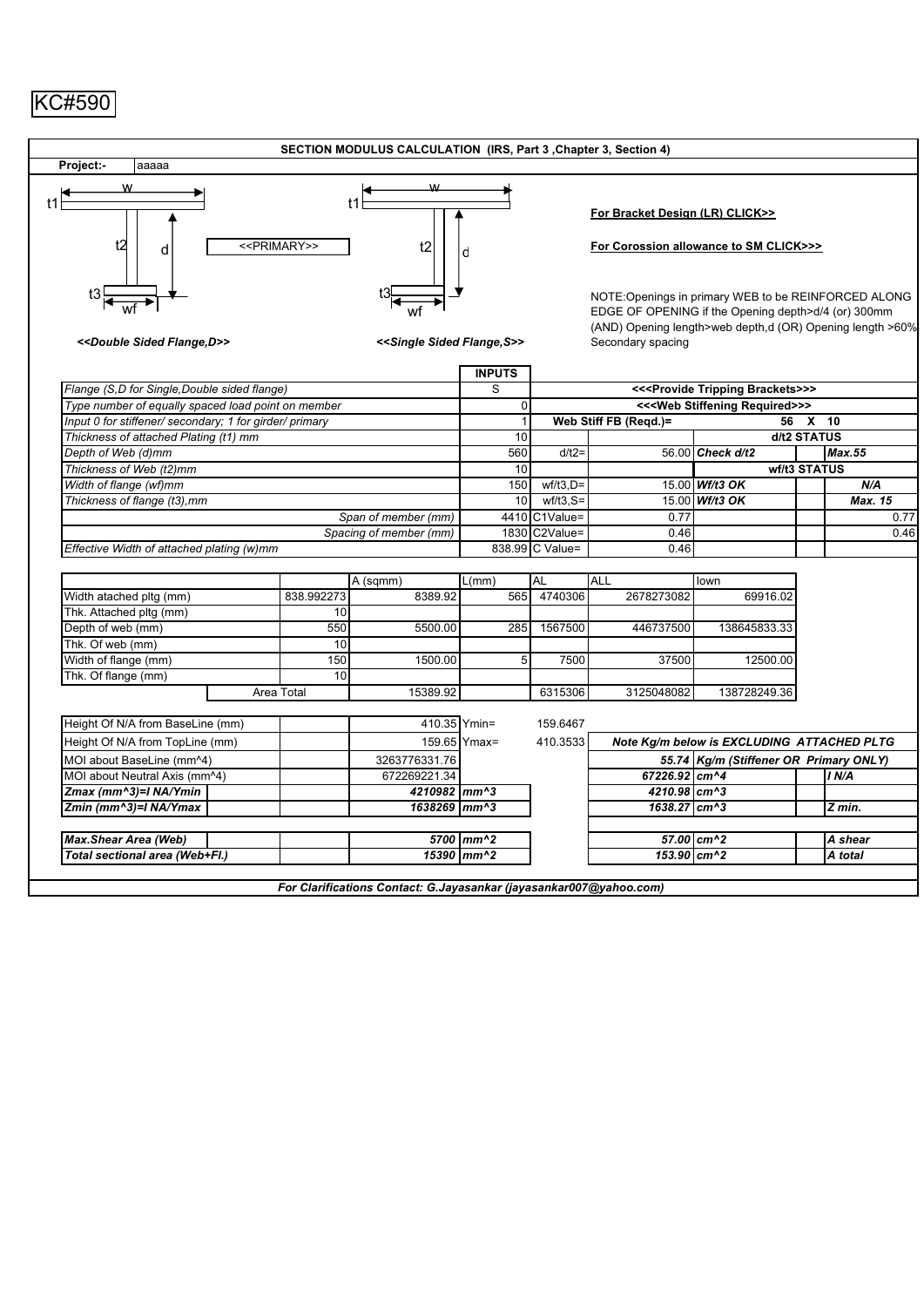#### **SUB: CSR assumption on the Effective Width of attached plating for the Primary Members & Section Modulus values for Primary**.

Please refer to ABS CSR 2006 for Bulk Carriers Part 5B, Chapter 3, Section 6, 5.4.1 Effective Breadth of Primary Supporting member quotes *" effective breadth of the attached plating of a primary supporting member to be considered in the actual net section modulus for the yielding check is to be taken as the mean spacing between adjacent primary supporting members".* 

The ABS Steel Vessels 2007 (also other Ship Rules) Part 3 Chapter 1 Section 2 13.3 stipulates *"…effective width of plating not exceeding one half of the sum of spacing on each side of the member (OR) 33% of the unsupported span of the member whichever is LESS."* 

The Effective width of attached plating for a primary seems to be over estimated in the ABS CSR for the bulk carriers. In some cases this assumption leads to higher differences; especially when the span of the primary < than the primary spacing.

**As an example** assuming a T section primary 900x10/ 150x15 spaced at 3000mm (say 600mm x 5 Spaces) and spanning 2000mm would result in different section modulus values. Attached plating say 12 mm thick.

#### **A) Based on ABS CSR 2006 ;**

Effective width of attached plating : 3000mm (= primary spacing) Corresponding Section Modulus: **4420 cm^3** 

#### **B) Based on ABS Steel Vessels 2007**

Effective width of attached plating : Minimum of (0.33x2000=660mm (or) 3000mm)=660mm Corresponding Section Modulus: **3920 cm^3 (88 % of CSR Section Modulus)** 

## **C) Based on IRS Steel Vessels (With Effective width correction)**

Effective width of attached plating : 437mm Corresponding Section Modulus: **3722 cm^3 (84 % of CSR Section Modulus)** 

**D) Based on LRS Steel Vessels 2003 Part 3 Chapter 3 Section 9**  Effective width of attached plating : 687mm Corresponding Section Modulus: **4009 cm^3 (90 % of CSR Section Modulus)** 

#### **The above difference in the SECTION MODULUS of PRIMARY MEMBERS seems to be significant in some cases and would require your advice.**

**Please arrange to clarify on the above and advice on the EFFECTIVE WIDTH OF ATTACHED PLATING TO BE CONSIDERED FOR PRIMARY MEMBERS.** 

**(The respective calculations A, B, C & D are attached for your reference)**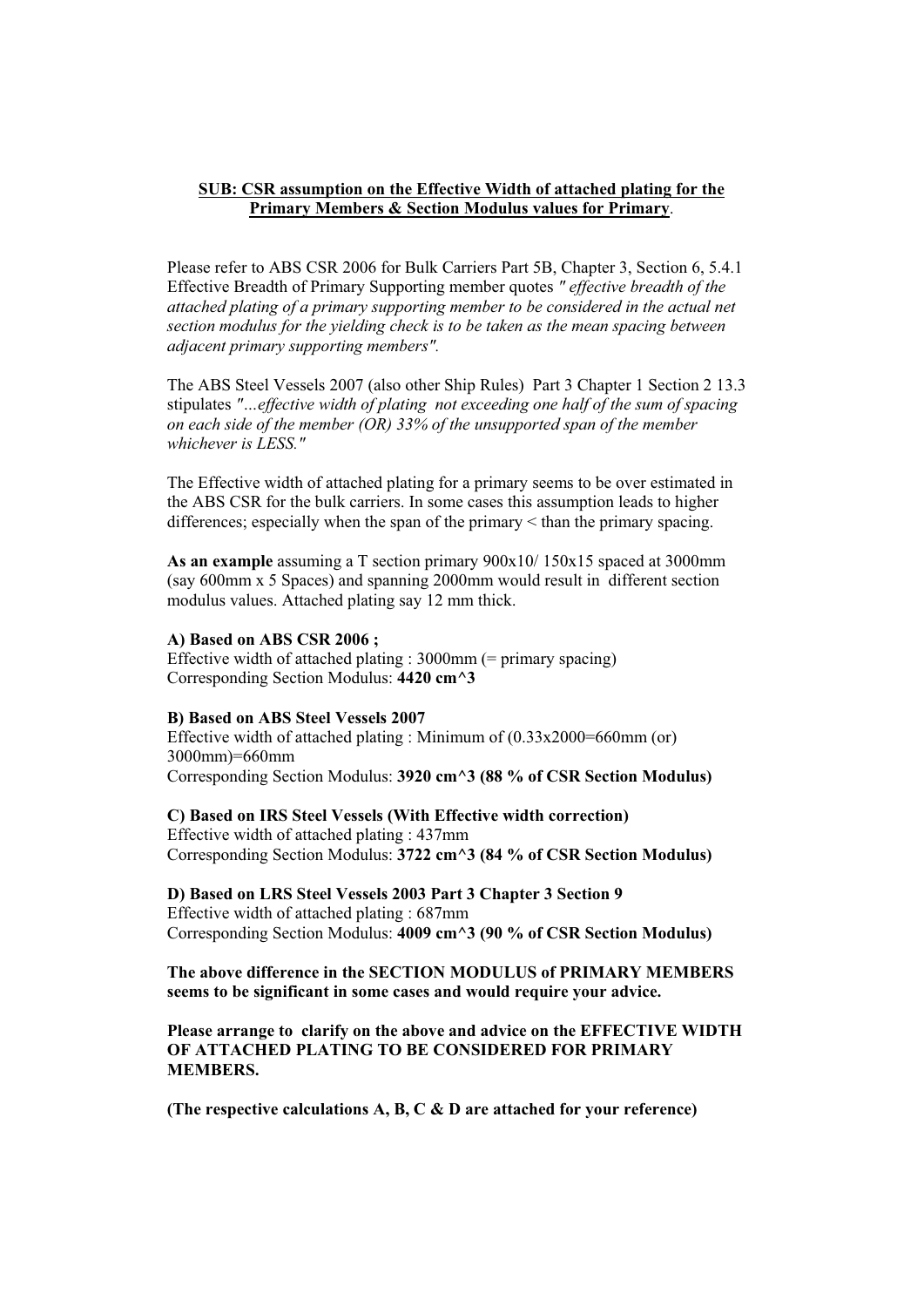## **(A) ABS CSR 2006 Section Modulus Calculation (Effective width of attached plating 3000mm= Primary Spacing)**

|                                                         |            |      |                                                                           | <b>INPUTS</b>                        |                  |                       |                                                  |                |
|---------------------------------------------------------|------------|------|---------------------------------------------------------------------------|--------------------------------------|------------------|-----------------------|--------------------------------------------------|----------------|
| Flange (S,D for Single, Double sided flange)            |            |      |                                                                           | D                                    |                  |                       |                                                  |                |
| Type number of equally spaced load point on member      |            |      |                                                                           | 0                                    |                  |                       | << <web required="" stiffening="">&gt;&gt;</web> |                |
| Input 0 for stiffener/ secondary; 1 for girder/ primary |            |      |                                                                           | 0                                    |                  | Web Stiff FB (Regd.)= |                                                  | $90 \times 10$ |
| Thickness of attached Plating (t1) mm                   |            |      |                                                                           | 12                                   |                  |                       | d/t2 STATUS                                      |                |
| Depth of Web (d)mm                                      |            |      |                                                                           | 900                                  | $dA2=$           |                       | 90.00 Check d/t2                                 | Max.55         |
| Thickness of Web (t2)mm                                 |            |      |                                                                           | 10                                   |                  |                       | wf/t3 STATUS                                     |                |
| Width of flange (wf)mm                                  |            |      |                                                                           | 150                                  | $wfA3.D=$        |                       | 10.00 Wf/t3 OK                                   | Max. 30        |
| Thickness of flange (t3), mm                            |            |      |                                                                           | 15                                   | $wfA3, S=$       |                       | 10.00 Wf/t3 OK                                   | N/A            |
|                                                         |            |      | Span of member (mm)                                                       |                                      | 2000 C1 Value=   | 0.25                  |                                                  | 0.25           |
|                                                         |            |      | Spacing of member (mm)                                                    |                                      | 3000 C2Value=    | 0.15                  |                                                  | 0.15           |
| Effective Width of attached plating (w)mm               |            |      |                                                                           |                                      | 3000.00 C Value= | 0.15                  |                                                  |                |
|                                                         |            |      |                                                                           |                                      |                  |                       |                                                  |                |
|                                                         |            |      | A (sqmm)                                                                  | L(mm)                                | <b>AL</b>        | lall                  | lown                                             |                |
| Width atached pltg (mm)                                 |            | 3000 | 36000.00                                                                  |                                      | 906 32616000     | 29550096000           | 432000.00                                        |                |
| Thk. Attached pitg (mm)                                 |            | 12   |                                                                           |                                      |                  |                       |                                                  |                |
| Depth of web (mm)                                       |            | 900  | 8850.00                                                                   | 457.5                                | 4048875          | 1852360313            | 607500000.00                                     |                |
| Thk. Of web (mm)                                        |            | 10   |                                                                           |                                      |                  |                       |                                                  |                |
| Width of flange (mm)                                    |            | 150  | 2250.00                                                                   | 7.5                                  | 16875            | 126562.5              | 42187.50                                         |                |
| Thk. Of flange (mm)                                     |            | 15   |                                                                           |                                      |                  |                       |                                                  |                |
|                                                         | Area Total |      | 47100.00                                                                  |                                      | 36681750         | 31402582875           | 607974187.50                                     |                |
|                                                         |            |      |                                                                           |                                      |                  |                       |                                                  |                |
| Height Of N/A from BaseLine (mm)                        |            |      | 778.81 Ymin=                                                              |                                      | 133.1943         |                       |                                                  |                |
| Height Of N/A from TopLine (mm)                         |            |      |                                                                           | $133.19$ Ymax=                       | 778.8057         |                       |                                                  |                |
| MOI about BaseLine (mm^4)                               |            |      | 32010557062.50                                                            |                                      |                  |                       |                                                  |                |
| MOI about Neutral Axis (mm^4)                           |            |      | 3442599884.95                                                             |                                      |                  | 344259.99 cm^4        |                                                  | <b>INA</b>     |
| Zmax (mm^3)=INA/Ymin                                    |            |      | 25846457 mm^3                                                             |                                      |                  | 25846.46 cm^3         |                                                  |                |
| Zmin (mm^3)=INA/Ymax                                    |            |      | 4420358 mm^3                                                              |                                      |                  | 4420.36 cm^3          |                                                  | Z min.         |
| <b>Max.Shear Area (Web)</b>                             |            |      |                                                                           | $9120$ mm <sup><math>12</math></sup> |                  |                       | $91.20$ cm <sup><math>12</math></sup>            | <b>A</b> shear |
| Total sectional area (Web+Fl.)                          |            |      |                                                                           | 47100 mm^2                           |                  | 471.00 cm^2           |                                                  | A total        |
| Stiffener (or) Primary ONLY (Web+FI.) Wt/m              |            |      |                                                                           | $87.14$ $k$ a/m                      |                  |                       | $87.14$ Kg/m                                     | <b>Wt/m</b>    |
|                                                         |            |      | <b>For Clarifications Contact: G. Invasankar Gavasankar007@vahoo.com)</b> |                                      |                  |                       |                                                  |                |

**(B) ABS Steel Vessels 2007 Section Modulus Calculation (Effective width of attached plating =Minimum of 1 Primary Spacing OR 33% of Span=.33x2000=660mm)** 

| Flange (S,D for Single, Double sided flange)<br>Type number of equally spaced load point on member<br>Input 0 for stiffener/ secondary; 1 for girder/ primary<br>Thickness of attached Plating (t1) mm<br>Depth of Web (d)mm<br>Thickness of Web (t2)mm<br>Width of flange (wf)mm<br>Thickness of flange (t3), mm<br>Span of member (mm)<br>Spacing of member (mm)<br>Effective Width of attached plating (w)mm<br>A (sqmm)<br>7920.00<br>660<br>Width atached pltg (mm) | D<br>0<br>0<br>12<br>900<br>10<br>150<br>15<br>L(mm)<br>906 | $dA2=$<br>$wtA3,D=$<br>$wfA3.S=$<br>2000 C1 Value=<br>660 C2Value=<br>660.00 C Value=<br>IAL. | Web Stiff FB (Regd.)=<br>0.86<br>0.55<br>0.55<br>ALL | << <web required="" stiffening="">&gt;&gt;<br/>90<br/>d/t2 STATUS<br/>90.00 Check d/t2<br/><b>wf/t3 STATUS</b><br/>10.00 <i>Wf/t3 OK</i><br/>10.00 Wf/t3 OK</web> | ×<br>10<br>Max.55<br><b>Max. 30</b><br>N/A |
|--------------------------------------------------------------------------------------------------------------------------------------------------------------------------------------------------------------------------------------------------------------------------------------------------------------------------------------------------------------------------------------------------------------------------------------------------------------------------|-------------------------------------------------------------|-----------------------------------------------------------------------------------------------|------------------------------------------------------|-------------------------------------------------------------------------------------------------------------------------------------------------------------------|--------------------------------------------|
|                                                                                                                                                                                                                                                                                                                                                                                                                                                                          |                                                             |                                                                                               |                                                      |                                                                                                                                                                   |                                            |
|                                                                                                                                                                                                                                                                                                                                                                                                                                                                          |                                                             |                                                                                               |                                                      |                                                                                                                                                                   |                                            |
|                                                                                                                                                                                                                                                                                                                                                                                                                                                                          |                                                             |                                                                                               |                                                      |                                                                                                                                                                   |                                            |
|                                                                                                                                                                                                                                                                                                                                                                                                                                                                          |                                                             |                                                                                               |                                                      |                                                                                                                                                                   |                                            |
|                                                                                                                                                                                                                                                                                                                                                                                                                                                                          |                                                             |                                                                                               |                                                      |                                                                                                                                                                   |                                            |
|                                                                                                                                                                                                                                                                                                                                                                                                                                                                          |                                                             |                                                                                               |                                                      |                                                                                                                                                                   |                                            |
|                                                                                                                                                                                                                                                                                                                                                                                                                                                                          |                                                             |                                                                                               |                                                      |                                                                                                                                                                   |                                            |
|                                                                                                                                                                                                                                                                                                                                                                                                                                                                          |                                                             |                                                                                               |                                                      |                                                                                                                                                                   |                                            |
|                                                                                                                                                                                                                                                                                                                                                                                                                                                                          |                                                             |                                                                                               |                                                      |                                                                                                                                                                   |                                            |
|                                                                                                                                                                                                                                                                                                                                                                                                                                                                          |                                                             |                                                                                               |                                                      |                                                                                                                                                                   |                                            |
|                                                                                                                                                                                                                                                                                                                                                                                                                                                                          |                                                             |                                                                                               |                                                      |                                                                                                                                                                   |                                            |
|                                                                                                                                                                                                                                                                                                                                                                                                                                                                          |                                                             |                                                                                               |                                                      |                                                                                                                                                                   |                                            |
|                                                                                                                                                                                                                                                                                                                                                                                                                                                                          |                                                             |                                                                                               |                                                      | lown                                                                                                                                                              |                                            |
|                                                                                                                                                                                                                                                                                                                                                                                                                                                                          |                                                             | 7175520                                                                                       | 6501021120                                           | 95040.00                                                                                                                                                          |                                            |
| 12<br>Thk. Attached pltg (mm)                                                                                                                                                                                                                                                                                                                                                                                                                                            |                                                             |                                                                                               |                                                      |                                                                                                                                                                   |                                            |
| 900<br>8850.00<br>Depth of web (mm)                                                                                                                                                                                                                                                                                                                                                                                                                                      | 457.5                                                       | 4048875                                                                                       | 1852360313                                           | 607500000.00                                                                                                                                                      |                                            |
| 10<br>Thk. Of web (mm)                                                                                                                                                                                                                                                                                                                                                                                                                                                   |                                                             |                                                                                               |                                                      |                                                                                                                                                                   |                                            |
| 150<br>Width of flange (mm)<br>2250.00                                                                                                                                                                                                                                                                                                                                                                                                                                   | 7.5                                                         | 16875                                                                                         | 126562.5                                             | 42187.50                                                                                                                                                          |                                            |
| 15<br>Thk. Of flange (mm)                                                                                                                                                                                                                                                                                                                                                                                                                                                |                                                             |                                                                                               |                                                      |                                                                                                                                                                   |                                            |
| Area Total<br>19020.00                                                                                                                                                                                                                                                                                                                                                                                                                                                   |                                                             | 11241270                                                                                      | 8353507995                                           | 607637227.50                                                                                                                                                      |                                            |
|                                                                                                                                                                                                                                                                                                                                                                                                                                                                          |                                                             |                                                                                               |                                                      |                                                                                                                                                                   |                                            |
| Height Of N/A from BaseLine (mm)<br>591.02 Ymin=                                                                                                                                                                                                                                                                                                                                                                                                                         |                                                             | 320.9763                                                                                      |                                                      |                                                                                                                                                                   |                                            |
| 320.98 Ymax=<br>Height Of N/A from TopLine (mm)                                                                                                                                                                                                                                                                                                                                                                                                                          |                                                             | 591.0237                                                                                      |                                                      |                                                                                                                                                                   |                                            |
| MOI about BaseLine (mm^4)<br>8961145222.50                                                                                                                                                                                                                                                                                                                                                                                                                               |                                                             |                                                                                               |                                                      |                                                                                                                                                                   |                                            |
| MOI about Neutral Axis (mm^4)<br>2317288691.85                                                                                                                                                                                                                                                                                                                                                                                                                           |                                                             |                                                                                               | 231728.87 cm^4                                       |                                                                                                                                                                   | li N/A                                     |
| Zmax (mm^3)=INA/Ymin<br>7219500 mm^3                                                                                                                                                                                                                                                                                                                                                                                                                                     |                                                             |                                                                                               | 7219.50 cm^3                                         |                                                                                                                                                                   |                                            |
| Zmin (mm^3)=JNA/Ymax<br>3920805 mm^3                                                                                                                                                                                                                                                                                                                                                                                                                                     |                                                             |                                                                                               | 3920.81 cm^3                                         |                                                                                                                                                                   | Z min.                                     |
|                                                                                                                                                                                                                                                                                                                                                                                                                                                                          |                                                             |                                                                                               |                                                      |                                                                                                                                                                   |                                            |
| <b>Max.Shear Area (Web)</b><br>$9120$ $mm^2$                                                                                                                                                                                                                                                                                                                                                                                                                             |                                                             |                                                                                               | 91.20 $cm^{2}$                                       |                                                                                                                                                                   | A shear                                    |
| 19020 mm^2<br>Total sectional area (Web+Fl.)                                                                                                                                                                                                                                                                                                                                                                                                                             |                                                             |                                                                                               | 190.20 cm^2                                          |                                                                                                                                                                   | A total                                    |
| Stiffener (or) Primary ONLY (Web+FI.) Wt/m<br>$87.14$ $kg/m$<br>For Clarifications Contact: G.Javasankar Gavasankar007@vahoo.com)                                                                                                                                                                                                                                                                                                                                        |                                                             |                                                                                               |                                                      | 87.14 Kg/m                                                                                                                                                        | <b>Wt/m</b>                                |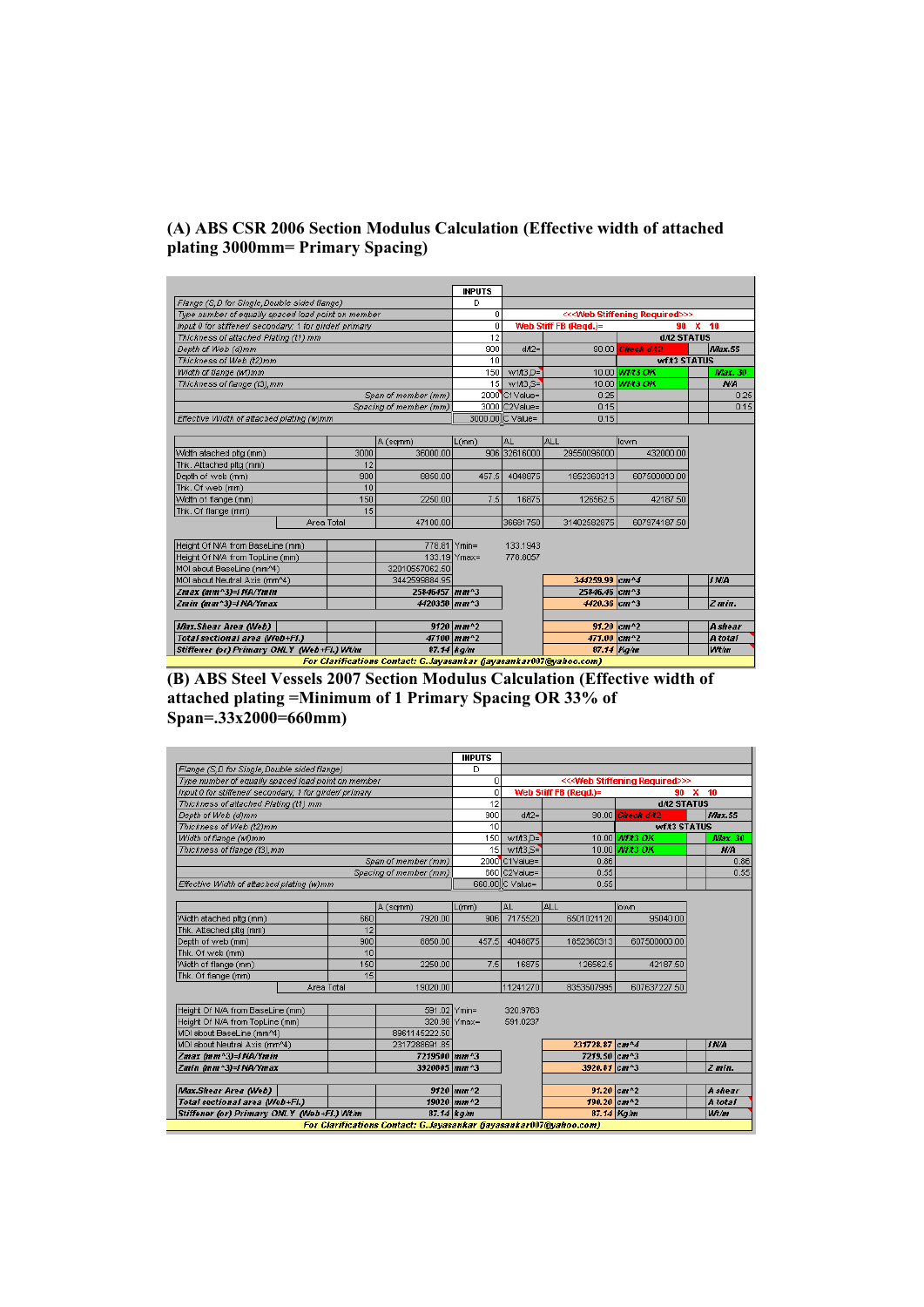## **(C ) IRS Steel Vessels (Effective Width of attached plating of primary= 437mm only)**

|                                                    |                                                         |                                                                                      | <b>INPUTS</b>                                          |                 |                                         |                          |                |
|----------------------------------------------------|---------------------------------------------------------|--------------------------------------------------------------------------------------|--------------------------------------------------------|-----------------|-----------------------------------------|--------------------------|----------------|
| Flange (S.D for Single, Double sided flange)       | D                                                       |                                                                                      | << <provide brackets="" tripping="">&gt;&gt;</provide> |                 |                                         |                          |                |
| Type number of equally spaced load point on member | n                                                       |                                                                                      | << <web required="" stiffening="">&gt;&gt;</web>       |                 |                                         |                          |                |
|                                                    | Input 0 for stiffener/ secondary; 1 for girder/ primary |                                                                                      |                                                        |                 | Web Stiff FB (Reqd.)=<br>$90 \times 10$ |                          |                |
| Thickness of attached Plating (t1) mm              |                                                         |                                                                                      | 12                                                     |                 |                                         | <b>d/t2 STATUS</b>       |                |
| Depth of Web (d)mm                                 |                                                         |                                                                                      | 900                                                    | $dA2=$          |                                         | 90.00 Check d/t2         | <i>Max.55</i>  |
| Thickness of Web (t2)mm                            |                                                         |                                                                                      | 10                                                     |                 |                                         | <b>wf/t3 STATUS</b>      |                |
| Width of flange (wf)mm                             |                                                         |                                                                                      | 150                                                    | $wfA3,D=$       |                                         | 10.00 Wf/t3 OK           | Max. 30        |
| Thickness of flange (t3), mm                       |                                                         |                                                                                      | 15 <sub>l</sub>                                        | $wfA3.S=$       |                                         | 10.00 <i>Wf/t3 OK</i>    | N/A            |
|                                                    |                                                         | Span of member (mm)                                                                  |                                                        | 2000 C1 Value=  | 0.25                                    |                          | 0.25           |
|                                                    |                                                         | Spacing of member (mm)                                                               |                                                        | 3000 C2Value=   | 0.15                                    |                          | 0.15           |
| Effective Width of attached plating (w)mm          |                                                         |                                                                                      |                                                        | 436.89 C Value= | 0.15                                    |                          |                |
|                                                    |                                                         |                                                                                      |                                                        |                 |                                         |                          |                |
|                                                    |                                                         | A (sqmm)                                                                             | L(mm)                                                  | AL              | lall                                    | lown                     |                |
| Width atached pltg (mm)                            | 436.88503                                               | 5242.62                                                                              | 1808                                                   | 4749814         | 4303331505                              | 62911.44                 |                |
| Thk. Attached pltg (mm)                            | 12                                                      |                                                                                      |                                                        |                 |                                         |                          |                |
| Depth of web (mm)                                  | 900                                                     | 8850.00                                                                              | 457.5                                                  | 4048875         | 1852360313                              | 607500000.00             |                |
| Thk. Of web (mm)                                   | 10                                                      |                                                                                      |                                                        |                 |                                         |                          |                |
| Width of flange (mm)                               | 150                                                     | 2250.00                                                                              | 7.5                                                    | 16875           | 126562.5                                | 42187.50                 |                |
| Thk. Of flange (mm)                                | 15                                                      |                                                                                      |                                                        |                 |                                         |                          |                |
|                                                    | Area Total                                              | 16342.62                                                                             |                                                        | 8815564         | 6155818380                              | 607605098.94             |                |
| Height Of N/A from BaseLine (mm)                   |                                                         | 539.42 Ymin=                                                                         |                                                        | 372.5783        |                                         |                          |                |
| Height Of N/A from TopLine (mm)                    |                                                         |                                                                                      | 372.58 Ymax=                                           | 539.4217        |                                         |                          |                |
| MOI about BaseLine (mm^4)                          |                                                         | 6763423478.62                                                                        |                                                        |                 |                                         |                          |                |
| MOI about Neutral Axis (mm^4)                      |                                                         | 2008116957.94                                                                        |                                                        |                 | 200811.70 cm^4                          |                          | <b>J N/A</b>   |
| Zmax (mm^3)=INA/Ymin                               |                                                         | 5389785 mm^3                                                                         |                                                        |                 | 5389.79 cm^3                            |                          |                |
| Zmin (mm^3)=INA/Ymax                               |                                                         | 3722722 mm^3                                                                         |                                                        |                 | 3722.72 cm^3                            |                          | Z min.         |
|                                                    |                                                         |                                                                                      |                                                        |                 |                                         |                          |                |
| <b>Max.Shear Area (Web)</b>                        |                                                         |                                                                                      | $9120$ $mm^2$                                          |                 |                                         | $91.20$ cm <sup>^2</sup> | <b>A</b> shear |
| Total sectional area (Web+Fl.)                     |                                                         |                                                                                      | $16343$ $mm^2$                                         |                 | $163.43$ cm <sup><math>2</math></sup>   |                          | A total        |
| Stiffener (or) Primary ONLY (Web+Fl.) Wt/m         |                                                         | $87.14$ $kg/m$<br>For Clarifications Contact: G. Javasankar Gavasankar007@vahoo.com) |                                                        |                 |                                         | 87.14 Kg/m               | Wt/m           |

## **(D) LRS Steel Vessels 2003 Part 3 Chapter 3 Section 9 (Effective width of attached plating = 687mm)**

|                                                                                         |               | SECTION MODULUS CALCULATION : LLOYD REGISTER RULES                |  |                    |         |
|-----------------------------------------------------------------------------------------|---------------|-------------------------------------------------------------------|--|--------------------|---------|
|                                                                                         |               | (Refer LRS 2003 Part 3 Chapter 3 Section 3)                       |  |                    |         |
|                                                                                         | <b>INPUTS</b> |                                                                   |  | If in doubt askJay |         |
| Primary (OR) Secondary                                                                  | Primary       |                                                                   |  | I/b(1)             | 0.67    |
| $b(m)=$                                                                                 |               | 3 (Half of sum of spacing between adjacent stiffeners)            |  | $\mathsf{lib}(2)$  | 0.67    |
| $1(m)=$                                                                                 |               | 2 (Length of supporting member)                                   |  | $f =$              | 0.23    |
| a(cm^2)=                                                                                |               | 22.5 (Face plate area in cm^2)                                    |  |                    |         |
| dw(mm) Clear Inside Depth=                                                              |               | 900 ((Web depth in mm)                                            |  |                    |         |
| tw (mm)=                                                                                |               | 10 (Web plate thickness in mm)                                    |  |                    |         |
| $tp(mm)$ =                                                                              |               | 12 (Thickness of attached plating in mm)                          |  |                    |         |
| $40x$ tp (mm)=                                                                          | 480           |                                                                   |  |                    |         |
| A (cm^2)=                                                                               | 82.42         | << Effective Area of Attached Plating considered in 8000mm X 12mm |  |                    |         |
| $Z1 =$                                                                                  | 2025.0        |                                                                   |  |                    |         |
| $Z2=$                                                                                   | 1350.00       |                                                                   |  |                    |         |
| $ Z3=$                                                                                  | 1.47          |                                                                   |  |                    |         |
| 686.83<br>Eff. W (m<br>EFFECTIVE WIDTH OF ATTACHED PLATING CONSIDERED IN SM CALC. (mm)= |               |                                                                   |  |                    |         |
|                                                                                         |               | AVAILABLE SECTION MODULUS (PLATE WITH ATTACHED STIFFENER) cm^3=   |  | <b>Z</b> (cm^3)    | 4009.84 |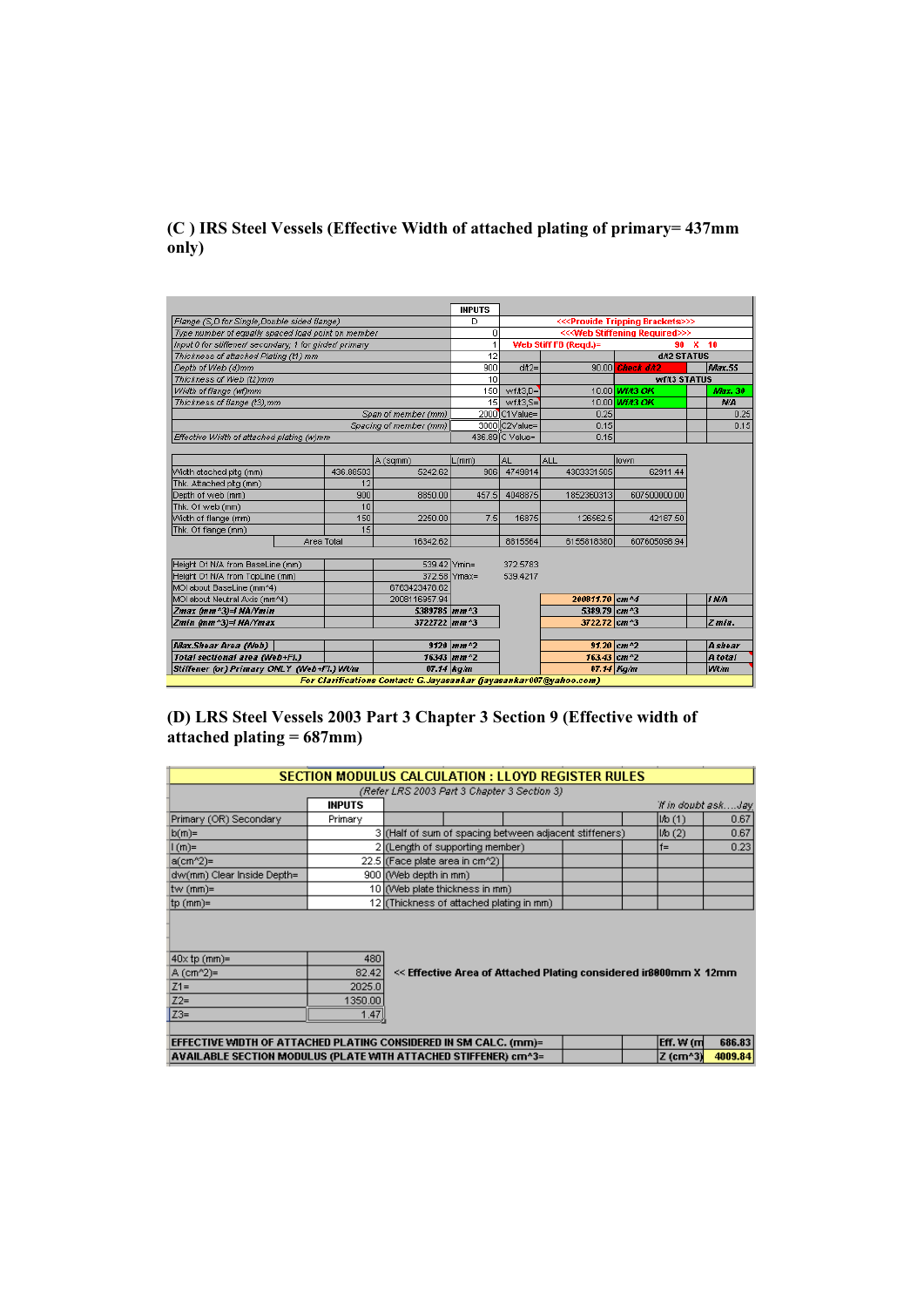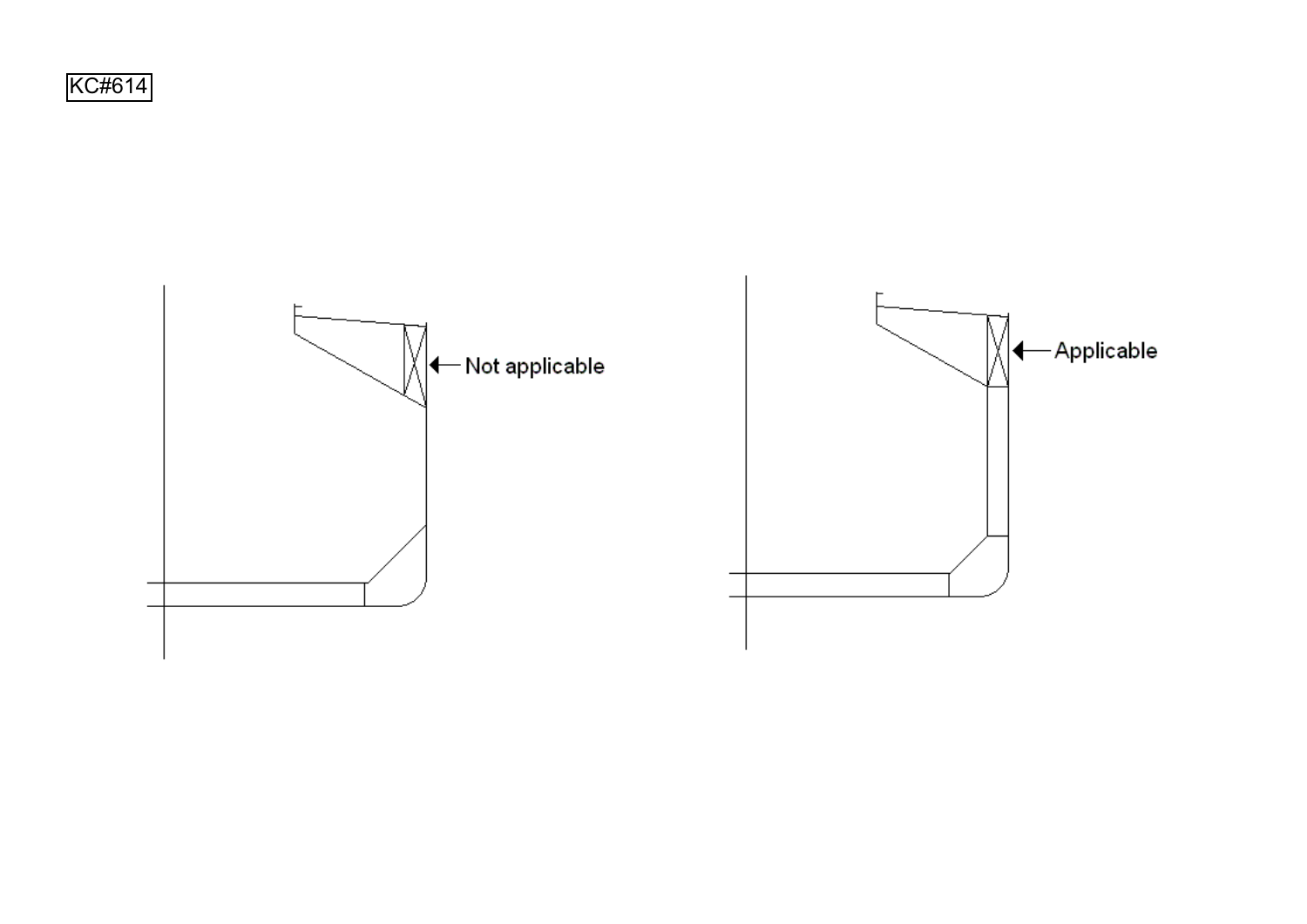## **Technical Background on Corrosion Addition**

**Oct 28, 2004 Rev. Apr. 8 2005 JBP** 

## **Introduction**

The IACS Unified Requirements for strength criteria of structures such as double bottom and bulkheads of single side skin bulk carriers have adopted the "Net Scantling Approach" in which the gross scantling is obtained by adding the net scantling obtained from the structural strength requirement to the thickness diminution due to corrosion. In using the net scantling approach, the following terminology is used.

Net thickness: the thickness required solely based on the structural strength aspect which is the minimum scantling that must be kept throughout the service life of the ship

Wastage allowance: the value of thickness diminution due to corrosion expected during the service life of

the ship obtained by statistical analysis based on the thickness measurement data of ships and the steel renewal criteria which ensure that the net thickness is kept throughout the service life of the ship.

Corrosion additions: the value is obtained from Wastage allowance by adding to the thickness diminution predicted till the next thickness measurement.

In order to introduce this Net Scantling Approach to the hull structural rules, at first, we have to have an accurate grasp of the real thickness diminution. For this, corrosion process from occurrence through propagation were investigated on extensive thickness measurement data, and a corrosion process model was developed based on probabilistic theory thus estimating the thickness diminution of structural members. Based on this, a guideline on corrosion addition for bulk carriers and tankers was developed and was submitted to the IACS Working party on strength (WP/S). The philosophy of Net scantling approach and the corrosion addition values are adapted in the draft IACS Common structural rules for bulk carriers and tankers. This paper describes on how to determine the corrosion addition, how to apply the corrosion addition and how to treat the wastage allowance.

## **1. Corrosion addition**

#### **1.1 Determination of corrosion addition**

The corrosion addition was determined by the following procedure (details can be found in the technical paper published in ClassNK Technical Bulletin, Vol.21, 2003, pp 55-71).

- (1) Gather about 600,000 thickness measurement data sampled from single hull tankers and single side skin bulk carriers of age 5 to 27 years.
- (2) Select the thickness measurement data of single hull tankers complying with MARPOL 73/78 Convention and with no coating of structural members in cargo oil tanks and of bulk carriers with coated structural members in cargo holds required by the existing IACS UR.
- (3) Develop a corrosion propagation model to simulate the realistic corrosion phenomenon based on probabilistic theory and identify the necessary parameters for each structural member using the thickness measurement data.
- (4) Estimate the corrosion diminution at the cumulative probability of 95% for 20 years using the corrosion propagation model.
- (5) Sort out the corrosive environment to which each structural member is exposed and calculate the amount of corrosion of each corrosive environment using the estimated corrosion diminution of each structural member.
- (6) Corrosion addition is determined based on the environment to which each structural member is exposed.

However, the average scrapping age of ships is about 25 years, and the design life of ships is proposed as 25 years by the submission paper on "Goal Based Standard" MSC/78/6/2 of IMO. Therefore the estimation period of corrosion diminution is changed to 25 years from 20 years. Moreover, in the real corrosion phenomena, scatter of thickness diminution depends on the maintenance condition of the individual ship rather than the thickness measurement of each structural member as shown in Figure 1.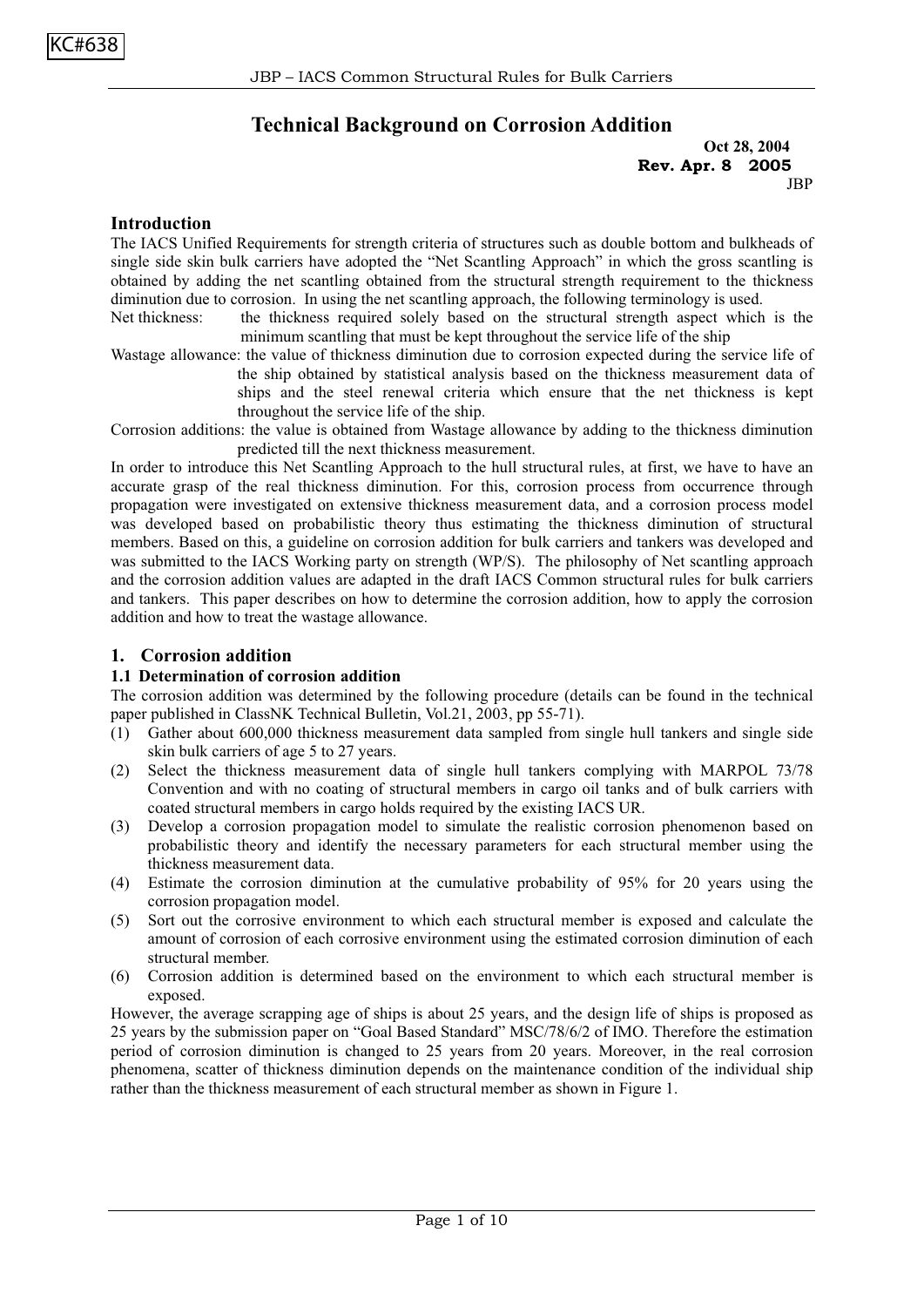

**Figure 1 Statistical analysis of thickness measurement data of structural members of tankers**

The conclusions drawn from the figure are:

- (1) The mean value of thickness diminution of upper deck plating that is exposed to severe corrosive environment exceeds the estimated value at the cumulative probability of 70% in seven ships among 75 ships. And the "mean + 2 times standard deviation" value exceeds the estimated value at the cumulative probability of 98% in only 5 ships.
- (2) The "mean + 2 times standard deviations" value of side shell plating and structural members in ballast water tanks the environment of which is less corrosive than upper deck exceeds the estimated value at the cumulative probability of 98% in none and 1 ship, respectively.
- (3) The individual mean value of thickness measurement for most of the ships is lower than the estimated value at the cumulative probability of 50%.
- (4) The thickness measurement data of structural members other than upper deck plating, side shell plating and internals of ballast water tank also have similar tendencies as in item (2).

These conclusions show that, except for a small number of ships with poor maintenance, steel renewal is not required if structural members have sufficient corrosion additions according to the estimated corrosion value at the cumulative probability of 90% for 25 years. Therefore the corrosion additions are determined based on the estimated corrosion at the cumulative probability of 90% for 25 years.

Tables 1 and 2 show the estimated corrosion at the cumulative probability of 90% for 25 years for structural members of tankers and bulk carriers respectively.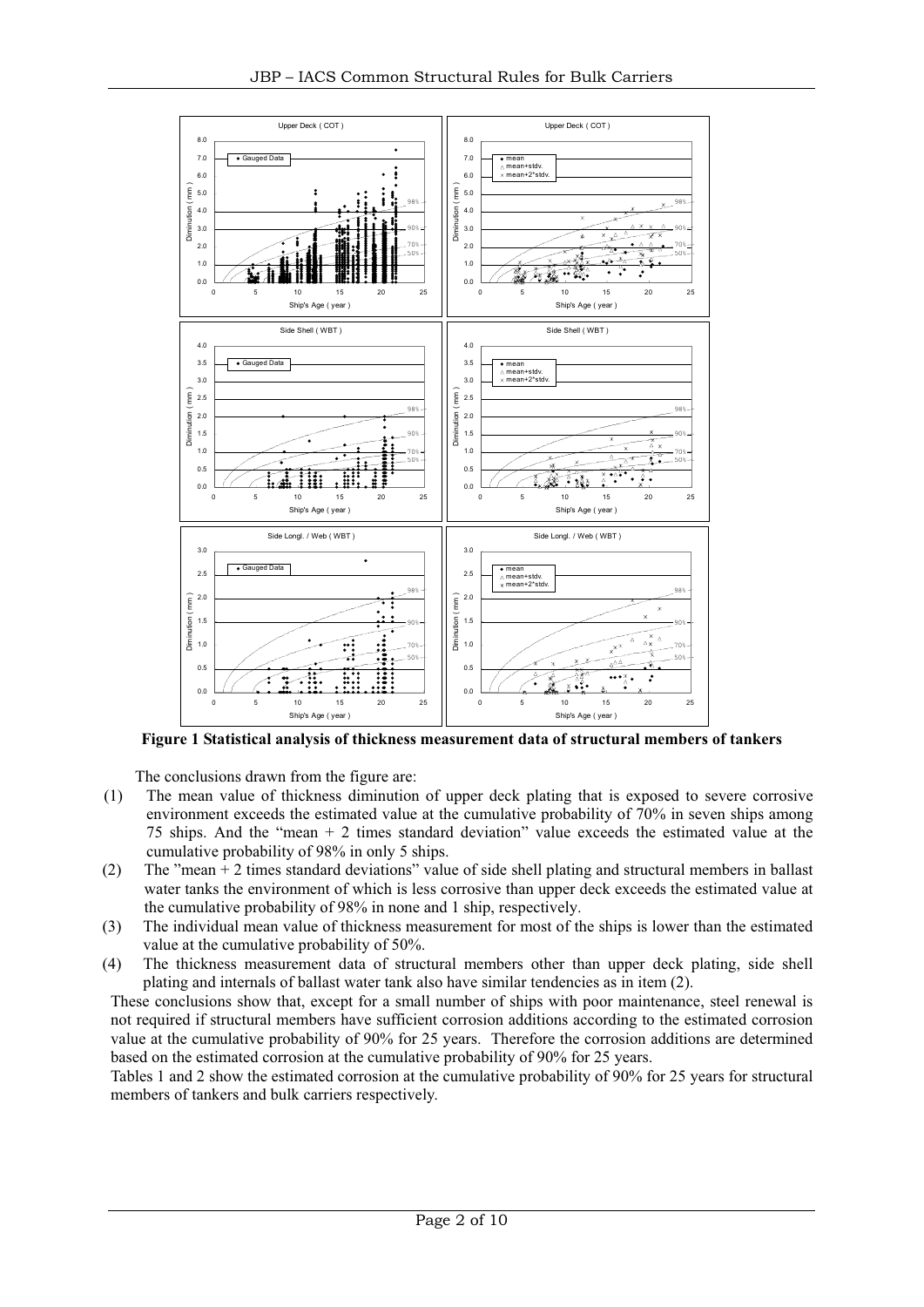| <b>Structural Member</b>     | <b>COT</b>  | <b>WBT</b>  |
|------------------------------|-------------|-------------|
| <b>Upper Deck Plate</b>      | 2.93        | 2.19        |
| Side Shell Plate             | 1.90        | 1.79        |
| <b>Bottom Plate</b>          | 4.05        | 3.15        |
| Longl. Bhd. Plate            | 1.92        | 2.00        |
| Trans. Bhd. Plate            | 2.35        | 2.34        |
| Deck Longl.                  | 1.94        | 1.81        |
| Deck Trans. Web / Face       | 2.07 / 2.36 | 1.90 / 2.73 |
| Horizontal Girder Web / Face | 2.03 / 2.89 | 1.90 / 2.77 |
| Cross Tie Web / Face         | 1.84 / 1.90 | 1.69/1.81   |
| L. Bhd. Longl. Web / Face    | 1.85 / 1.87 | 1.68 / 1.71 |
| L. Bhd. Trans. Web / Face    | 2.50/1.93   | 1.48 / 1.94 |
| Side Longl. Web / Face       | 1.85 / 1.87 | 1.68 / 1.71 |
| Side Trans. Web / Face       | 1.99/2.01   | 2.36 / 2.00 |
| Bottom Trans. Web / Face     | 2.41 / 1.94 | 1.38 / 1.74 |
| Bottom Longl. Web / Face     | 1.88 / 1.90 | 1.73 / 1.74 |

## **Table 1 The estimated corrosion for structural members of tankers** Unit mm

## **Table 2 The estimated corrosion for structural members of bulk carriers** Unit mm

| Structural                | Position |           | Cargo Hold       |                 | <b>Ballast Hold</b> |  |
|---------------------------|----------|-----------|------------------|-----------------|---------------------|--|
| Member                    |          | DW<50,000 | $50,000 \leq DW$ | DW<50,000       | $50,000 \leq DW$    |  |
| Bhd. Plate                | Lower    | 1.98      | 4.35             | $2.06*$         | 3.28                |  |
|                           | Middle   | 1.98      | 4.17             | $2.06*$         | 4.62                |  |
|                           | Upper    | 1.82      | 4.40             | $1.92*$         | 3.14                |  |
| Hold Frame                | Lower    | 2.42      | 3.99             | $2.42*$         | 2.93                |  |
|                           | Middle   | 2.42      | 3.80             | $2.42*$         | 2.85                |  |
|                           | Upper    | 1.92      | 3.49             | $3.62*$         | 3.45                |  |
| Lower Stool               |          | 2.09      | 5.50             | $3.68*$         | 5.53                |  |
|                           |          | DW<50000  |                  | $50000 \leq DW$ |                     |  |
| <b>Upper Deck Plate</b>   |          | 3.82      |                  | 3.66            |                     |  |
| <b>Hatch Coaming</b>      |          |           | 1.71             |                 | 2.79                |  |
| <b>Bottom Plate</b>       |          |           | $\ast$           |                 | 1.92                |  |
| Side Shell Plate          |          |           | $\ast$           |                 | 2.91                |  |
| <b>Inner Bottom Plate</b> |          | 3.29      |                  |                 | 4.86                |  |
| Sloped Plate in TST       |          |           | 1.78             | 2.95            |                     |  |
| Sloped Plate in BHT       |          |           | 2.06             | 3.83            |                     |  |
| Floor                     |          |           | *                | 2.27            |                     |  |
| Girder                    |          |           | $\ast$           | 2.34            |                     |  |
| Longl. in DBT & BHT       |          |           | $\ast$           | 2.17            |                     |  |
| Longl. in TST             |          |           | *                | 3.12            |                     |  |
| Trans. Ring in BHT        |          |           | $\ast$           | 2.39            |                     |  |
| Trans. Ring in TST        |          | $\ast$    |                  | 3.40            |                     |  |

\*: indicates that the estimated value is unreliable or estimation is not possible due to the lack of thickness measurement data or the data is taken from ships of similar age.

Further to the above considerations, corrosion addition of structural members in fuel oil tanks, fresh water tanks and their boundaries are also evaluated so that corrosion addition can be specified for all structural members of the ship. The results are summarized below:

#### **1.1.1 Keel plate and bottom shell plating**

In the current class rules, the keel plate is required to have a thickness 1.0 or 2.0 mm above the adjacent bottom plating thickness. This was provided based on the assumption that the keel plate corrodes faster as it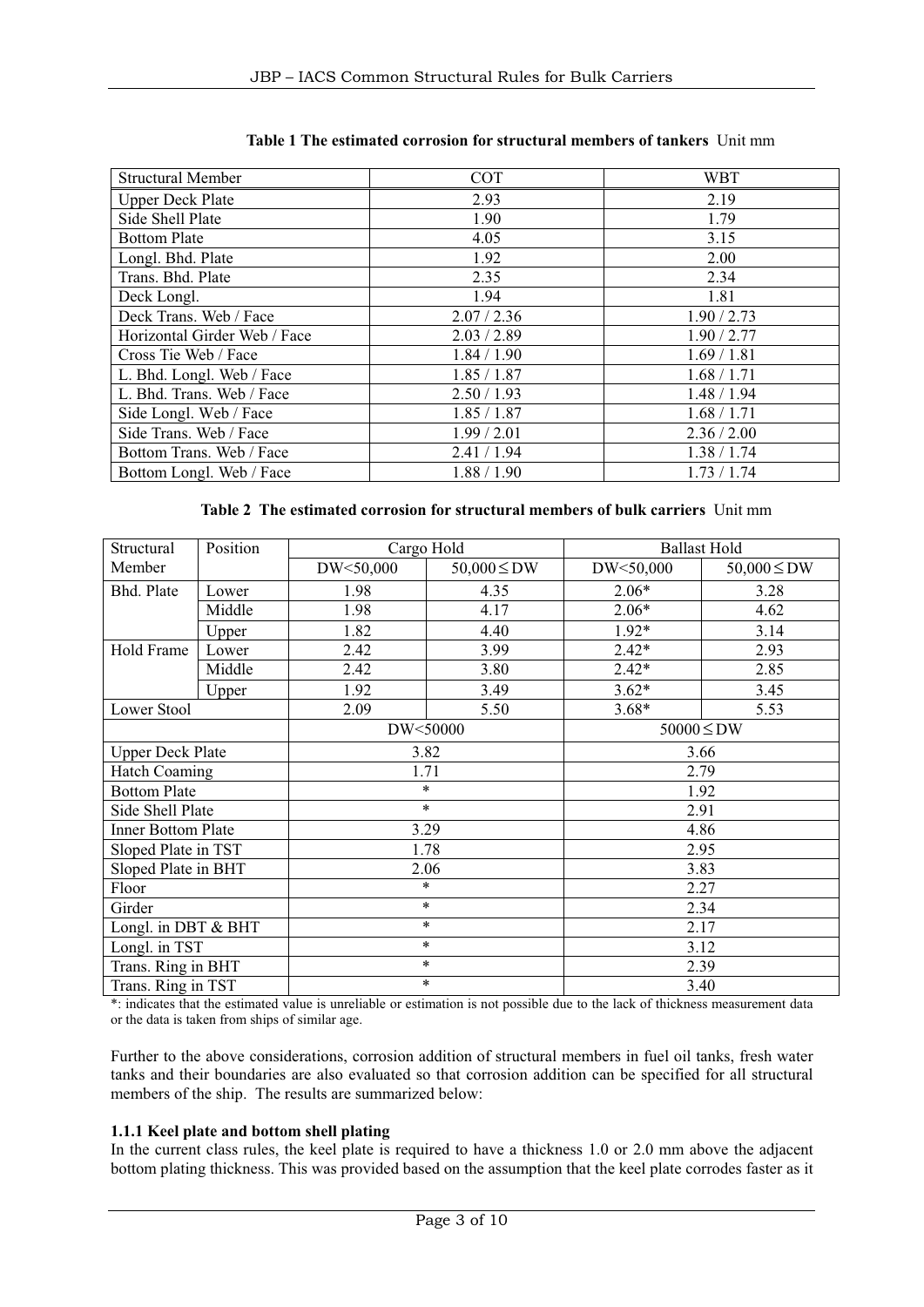is difficult to paint the keel block due to docking blocks in the dry dock. However, this effect could not be observed from the corrosion analysis mentioned above, though the thickness measurement data of keel plate is also included in the bottom plating. Gathering 684 thickness measurement data for bottom plating and 103 data for keel plate of general cargo ships and bulk carriers of age of 14 to 24 years, statistical values like the maximum diminution value, average diminution value, etc are investigated. Figure 2 shows the result of the investigation which clearly indicates that thickness diminution of keel plate is not different from that of bottom plating.



**Figure 2 Thickness diminution of keel plate and bottom plating**

#### **1.1.2 Thickness diminution of structural members in fuel oil tanks (FOTs) and their boundaries**

Structural members in FOTs are generally examined visually for corrosion at periodical surveys, and thickness measurement is dispensed with if the condition is found satisfactory. Therefore, thickness measurement data of structural members in FOTs or lubricated oil tanks are very limited. About 320 thickness measurement data of three general cargo ships of age 12 to 20 years were collected from among the massive thickness measurement data. The maximum diminution was 0.6mm at about 20 years and the average diminution was 0.3mm. A simple extrapolation to 25 years gives the maximum diminution of 1.0mm. From this result, the value for corrosive environment in such oil tanks is considered to be 0.5mm for one side which is the same for void space as given in Table 3.

On the other hand, the boundaries of FOTs, especially the boundary plate between FOT with heated fuel oil and water ballast tank (WBT), have heavier corrosion than those within the tanks. In order to confirm this inference from the thickness measurement data, about 360 thickness measurement data from ten ships of age 12 to 20 years are sampled. A maximum value of 2.7mm, an average value of 1.0mm and a 90 percentile value of 2.4mm at about 20 years are obtained from the statistical analysis of the data. The sampled data are of the boundaries between FOT and WBT within double bottom. This result is shown in Figure 3.



**Figure 3 The thickness diminution of boundaries of FOT loaded with heated oil**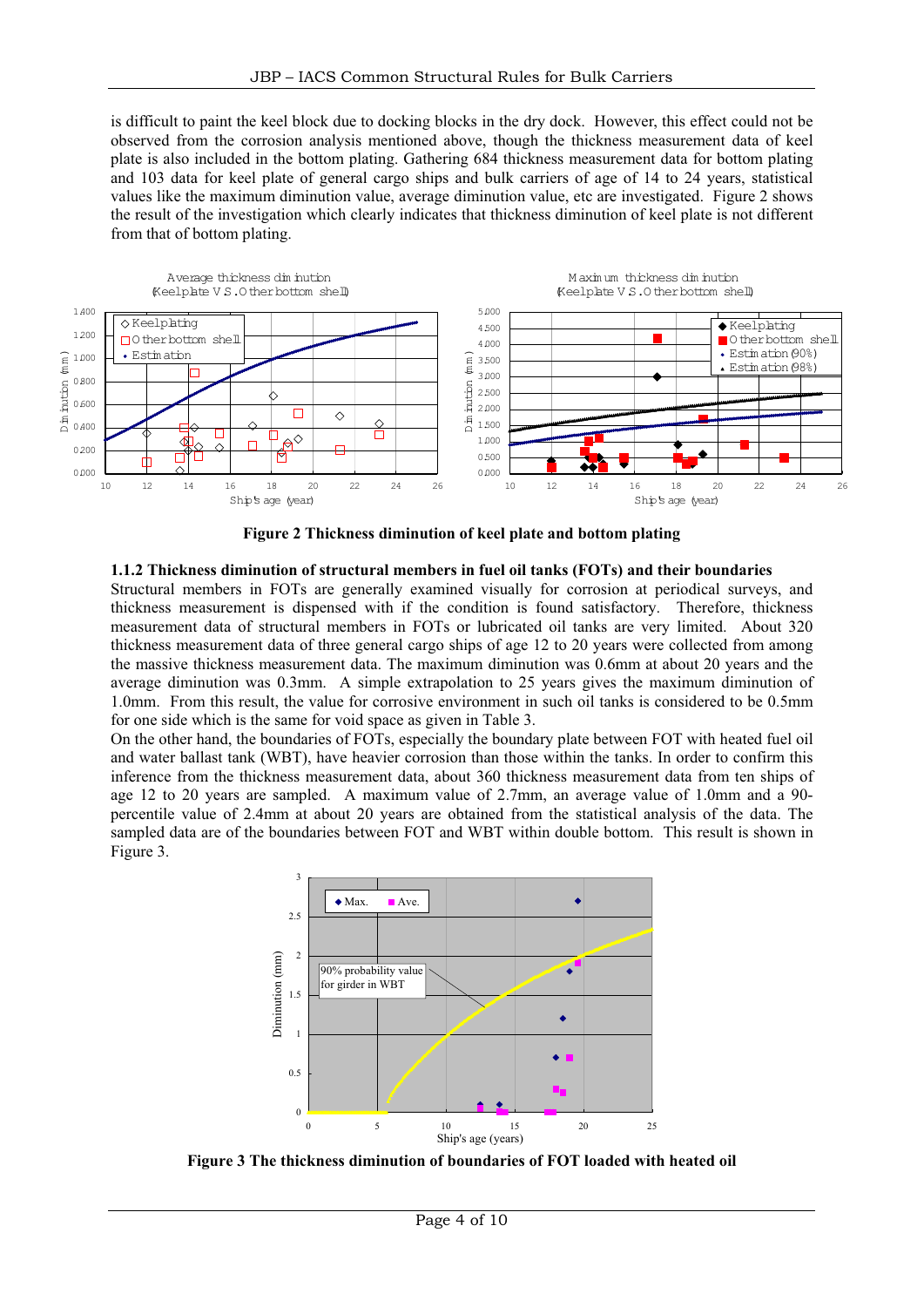An extrapolation to 25 years using this result gives the 90-percentile value of 2.9mm. The value of corrosion addition on one side in WBT is given as 1.2mm from Table 3 and 0.5mm in FOT from the result mentioned above. Therefore, the corrosion value of 1.2mm due to heated fuel oil effect is obtained by reducing 1.2mm for WBT and 0.5mm for FOT from 2.9. This effect is limited to the boundaries between FOTs and WBTs and does not appear in other boundaries such as bottom plate that is always cooled down by seawater.

#### **1.1.3 Fresh water tanks (FWTs)**

Similar to FOTs, thickness measurement of structural members in fresh water tanks is also seldom carried out, and therefore the thickness measurement data of structural members in FWT is very limited. From the sampling of 22 thickness measurement data of three ships of age 12 to 18 years, the maximum diminution was found to be 0.4mm, and the average was 0.1mm at about 18 years. Therefore, the value of corrosive environment in FWTs is considered to be 0.5mm.

#### **1.1.4 Lower bracket of hold frame**

Thickness measurement data of hold frames is classed into 3 categories; upper part, middle part and lower part. Thickness measurement data of the lower part and upper part of hold frame include the data of both webplate and faceplate of frames and their bracket. However, lower brackets of ships of deadweight 50,000 tons and above are considered to be more corroded than lower part of hold frame because stress on the lower bracket is higher than that on the webplate and faceplate of lower part of hold frame. This effect is considered as the additional corrosion effect for lower brackets.

## **1.1.5 Classification of bulk carriers**

Corrosion phenomenon of structural members in cargo holds of bulk carriers strongly depends on the kind of loaded cargo. The kind of cargo is closely related to the deadweight of the ship; ships of deadweight 50,000 tons and above mainly load iron ore and/or coal, and ships of deadweight under 50,000 tons mainly load cargo other than iron ore and coal. However, since the kind of loaded cargo is more related to the ship's length than ship's deadweight, the bulk carriers are classed into 2 categories corresponding to their length; ships of length 200 m and above, and ships under 200m in length.

On the other hand, IACS Unified Requirements S25 (UR/S25) regarding harmonized notations and design loading condition has been adopted in 2002. In this UR, bulk carriers having length of 150m or above are classed into 3 categories with notation BC-A, BC-B and BC-C. Corresponding to this classification of bulk carriers, the draft guideline for corrosion addition of bulk carriers and tankers submitted to IACS WP/S specifies that bulk carriers classed into BC-A and BC-B ships mainly carry iron ore and/or coal, and BC-C ships and ships of length under 150m mainly carry cargo other than iron ore and coal.

Further, ballast hold for all bulk carriers is used both as ballast hold and cargo hold. Since thickness diminution of structural members in ballast hold is smaller than that of cargo hold, corrosion addition of structural members in cargo hold is applied to that in the ballast hold.

Based on these results, the corrosion value of each corrosion environment for double hull tankers and bulk carriers is given in Table 3. The corrosion addition is obtained by summing up the values given in Table 3 corresponding to the environment on the two sides of the structural member plus reserved corrosion margin (0.5mm). This corrosion addition value is corresponding to the value obtained by mean + 2 times standard deviations at 25 years.

In this case, rounding operation to the nearest 0.5mm could not be accepted. This is because the corrosion value is derived based on the corrosive environment corresponding to actual corrosion phenomenon, and rounding off of this figure may result in too large or small value. Therefore, the corrosion addition should be expressed in 0.1 mm increments without rounding off.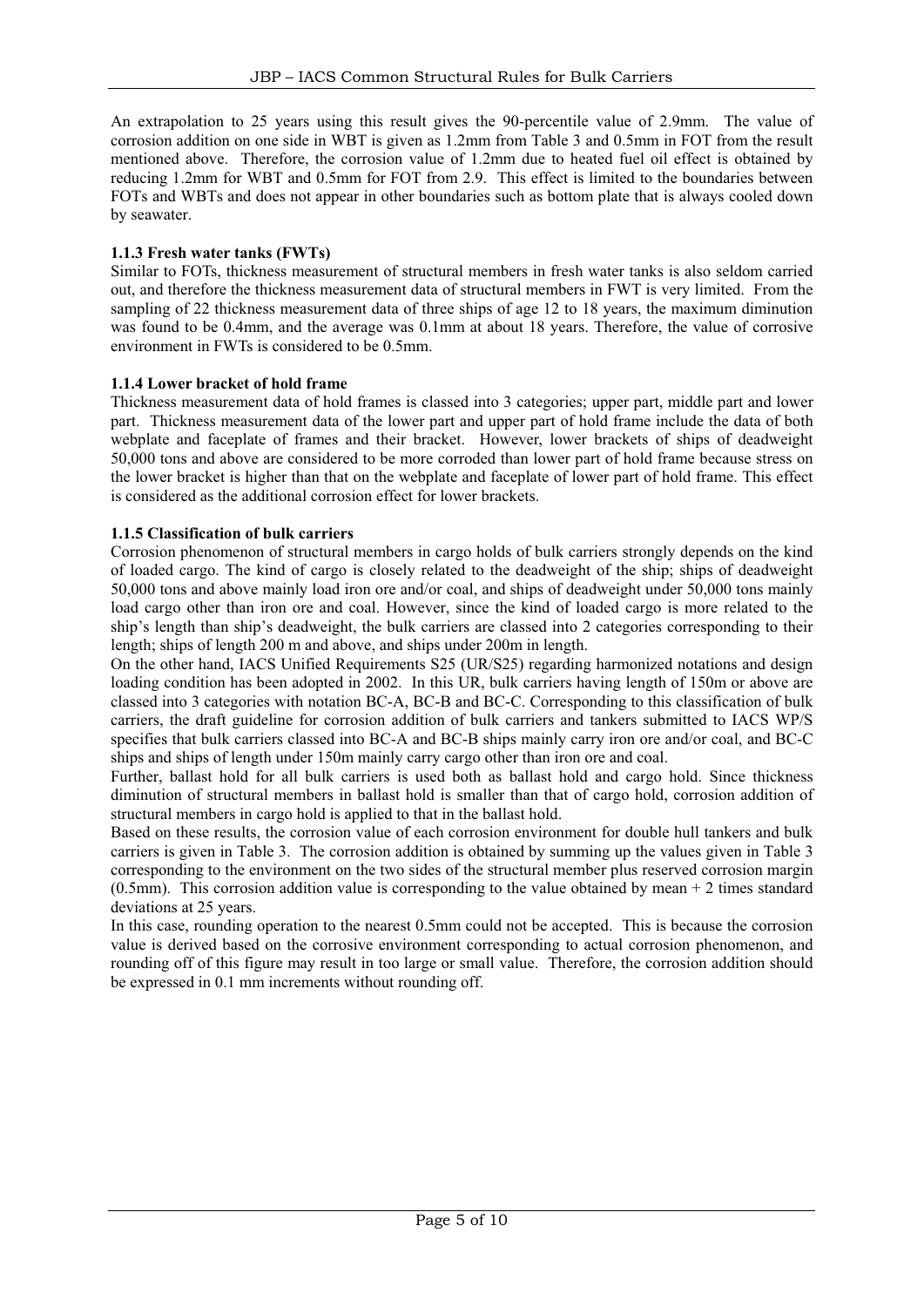| Corrosive environment     |                              |                                    | Corrosion value   | Applicable structural member                              |  |
|---------------------------|------------------------------|------------------------------------|-------------------|-----------------------------------------------------------|--|
| Main environment          |                              | Additional factor                  | (mm)              |                                                           |  |
|                           |                              |                                    | 1.1               | Structural member other than<br>those mentioned below     |  |
| In COT                    |                              | High temperature                   | $1.1 + 0.5$       | Deck plating                                              |  |
|                           |                              | High stress                        | $1.1 + 0.3$       | Faceplates of girders and<br>transverses                  |  |
|                           |                              | Pitting effect                     | $1.1 + 1.6$       | Inner bottom plating                                      |  |
|                           | Topside                      | High temperature                   | 1.7               | Structural member other than<br>those mentioned below     |  |
| In WBT                    | tank                         | High stress                        | $1.7 + 0.3$       | Faceplates of girders and<br>transverses                  |  |
|                           | Other<br>than                |                                    | 1.2               | Structural member other than<br>that mentioned below      |  |
|                           | above                        | High stress                        | $1.2 + 0.3$       | Faceplates of girders and<br>transverses                  |  |
|                           | Upper                        | Members not between<br>cargo holds | 1.8               | Hold frame and inner side<br>skin plating                 |  |
|                           | part                         | Boundary between<br>cargo holds    | 2.0               | Transverse bulkhead                                       |  |
| In cargo hold             | Middle<br>and lower<br>parts | Members not between<br>cargo holds | $1.8 + 0.2$       | Hold frame and inner side<br>skin plating                 |  |
| of BC-A and               |                              | Lower bracket                      | $1.8 + 0.2 + 0.3$ | Lower bracket                                             |  |
| <b>BC-B</b> ships         |                              | Boundary between<br>cargo holds    | $2.0 + 0.2$       | Transverse bulkhead                                       |  |
|                           |                              | Horizontal member                  | $1.8 + 0.2 + 1.7$ | Inner bottom plate, sloping<br>plate of bilge hopper tank |  |
|                           |                              | Slant plate of lower<br>stool      | $2.0 + 0.2 + 2.2$ | Slant plate of lower stool                                |  |
| Upper                     |                              | Members not between<br>cargo holds | 1.0               | Hold frame and inner side<br>skin plating                 |  |
| In cargo hold             | part                         | Boundary between<br>cargo holds    | 1.0               | Transverse bulkhead                                       |  |
| of BC-C<br>ships or ships | Middle                       | Members not between<br>cargo holds | $1.0 + 0.2$       | Hold frame and inner side<br>skin plating                 |  |
| of length<br>below 150m   | part and<br>lower part       | Boundary between<br>cargo holds    | $1.0 + 0.2$       | Transverse bulkhead                                       |  |
|                           |                              | Horizontal member                  | $1.0 + 0.2 + 1.2$ | Inner bottom plate, sloping<br>plate of bilge hopper tank |  |
|                           |                              | Slant plate of lower<br>stool      | $1.0 + 0.2 + 1.0$ | Slant plate of lower stool                                |  |
| Atmosphere                |                              | Horizontal                         | 1.7               | Exposed upper deck plating                                |  |
|                           |                              | Vertical                           | 1.0               | Side shell plating and hatch<br>coaming                   |  |
| Sea water                 |                              |                                    | 1.0               | Side shell and bottom shell<br>plating                    |  |
|                           |                              |                                    | 0.5               | Internal members in FOT                                   |  |
| <b>FOT</b>                |                              | Boundary between<br>FOT and WBT    | 1.7               | Tight girders and floors<br>between FOT and WBT           |  |
| Void spaces, FWT          |                              |                                    | 0.5               | Internals in such spaces                                  |  |

## **Table 3 The corrosion value for different corrosive environments (the values are given for one side of the structural member)**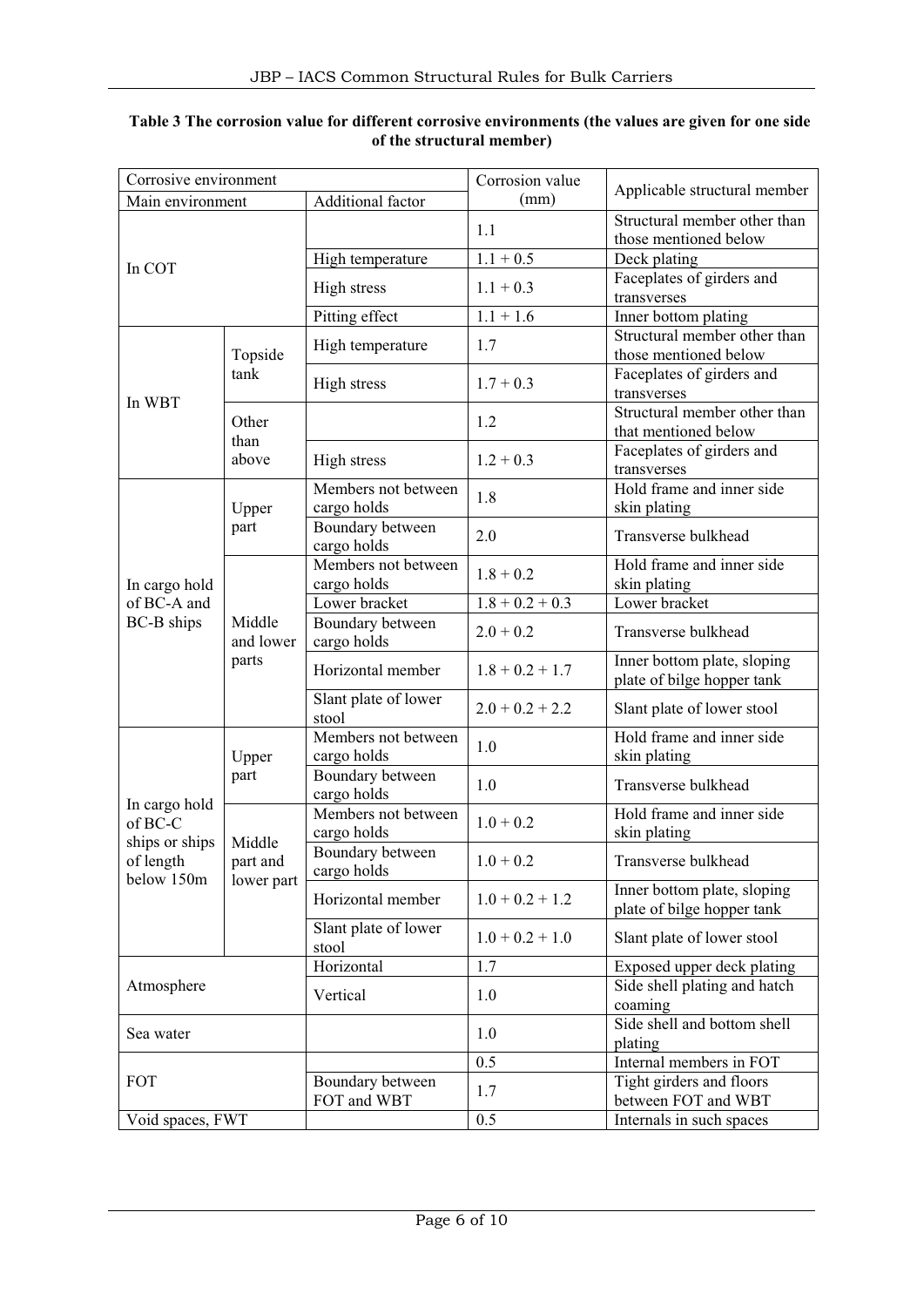## **1.2 Application of corrosion addition**

## **1.2.1 Corrosion addition for local strength members**

Corrosion addition is applied to the local strength member according to the definition of net scantling approach. That is, the necessary minimum scantling of a structural member  $t_{cross}$  *required* is given by adding the necessary scantling from the strength point of view  $t_{N_{\text{ref}}}$  and corrosion addition $t_{C_A}$ . This is obvious from the basic assumption of local strength assessment.

Generally, the necessary scantling from the strength point of view  $t_{N_{e'}}$  given by the scantling formula is expressed in increments of 0.1mm by rounding off the two decimal places to the nearest single digit. Also the corrosion addition  $t_{C4}$  is expressed in increments of 0.1mm as mentioned above. Therefore, the necessary minimum scantling of a structural member  $t_{\text{gross\_required}}$  is also expressed in increments of 0.1mm.

Though current classification rules for hull structure do not allow the actual scantling to be less than that obtained from the rule formula, conventionally classification societies may accept a smaller scantling expressed in increments of 0.5mm obtained by rounding off to the nearest 0.5 mm that may correspond to the nominal thickness of rolled steels which comes in increments of 0.5mm. This is possible because  $t_{\text{gross\_required}}$  is considered to have sufficient safety margin including corrosion, and hence the safety margin

compensates for the reduction in scantling due to rounding down in the current rules. However, in the net scantling approach, such a rounding down will result in the reduction in values of  $t_{net}$  or  $t_{C\text{A}}$  which is not

appropriate. As the solution, the following 3 approaches may be adapted in the new structural rules.

(1)  $t_{\text{cross}}$  is expressed in intervals of 0.1mm and rounding down is not accepted.

(2)  $t_{\text{gross required}}$  is rounded up to the nearest higher 0.5mm unit

(3) Both  $t_{\text{net}}$  and  $t_{\text{net}}$  are rounded up to the nearest 0.5mm unit

Since the approach specified in above (1) is in terms of 0.1mm unit, it will require a great deal to order, produce, and control rolled steels and it will be likely that the problem of minus tolerance of thickness of rolled steels is brought to the scantling requirements. On the other hand, the approach (2) or (3) is not likely to have the above problem. Furthermore, the approach (3) results in scantlings 0.25mm greater than that specified in (2). The designers and some owners may not welcome the approach (3) because of the weight increase due to the addition of 0.25mm on an average, but some owners may welcome this due to the merit of increased wastage allowance. Since the proposed corrosion addition is sufficient to minimize the steel renewal of structural members for a ship which is properly maintained, approach (2) is considered to be an optimal one.

#### **1.2.2 Corrosion addition for global strength members**

The strength assessment of major load carrying structural members such as transverse girders is carried out considering the mutual interaction of such members covering a wide extent of the structure rather than using simplified scantling formula such as for a local strength member. Generally, finite element analysis (FEA) is widely used for the strength assessment of such structures. In FEA, a wide extent of the structure is modeled in order to consider the mutual interaction of primary supporting members and the structural response of the whole structure when the loads act on them is obtained. In this case, when the thickness diminution of one structural component is uniformly reached its corrosion addition value, it is most unlikely that the rest of the structure also has reached its corrosion addition value from the viewpoint of probabilistic theory. Normally, corroded areas and less corroded areas are scattered in the structure at random. The structural response in the corroded condition mentioned above is considered equivalent to that in uniformly corroded condition with average diminution. In this case, it is necessary to consider the average corrosion value of all the structural members, but it is a complicated task to prepare the average corrosion value of each structural member that has a different corrosion addition value. The average corrosion value is nearly equal to half the corrosion addition of each structural member. Therefore, half the corrosion addition value is applied to the structural strength analysis of primary supporting members in using the FEA. Hence the actual structural model for FEA is prepared by reducing half the corrosion addition value from the original scantling in the drawings, and strength assessment is carried out. Hull girder strength assessment and ultimate strength assessment for hull girder when a ship is regarded as a simple girder are also carried out in the same manner.

When assessing the buckling strength of panel elements of shell plating and web plate of primary supporting members, the stress acting on the panel element estimated from the result of the FEA is used.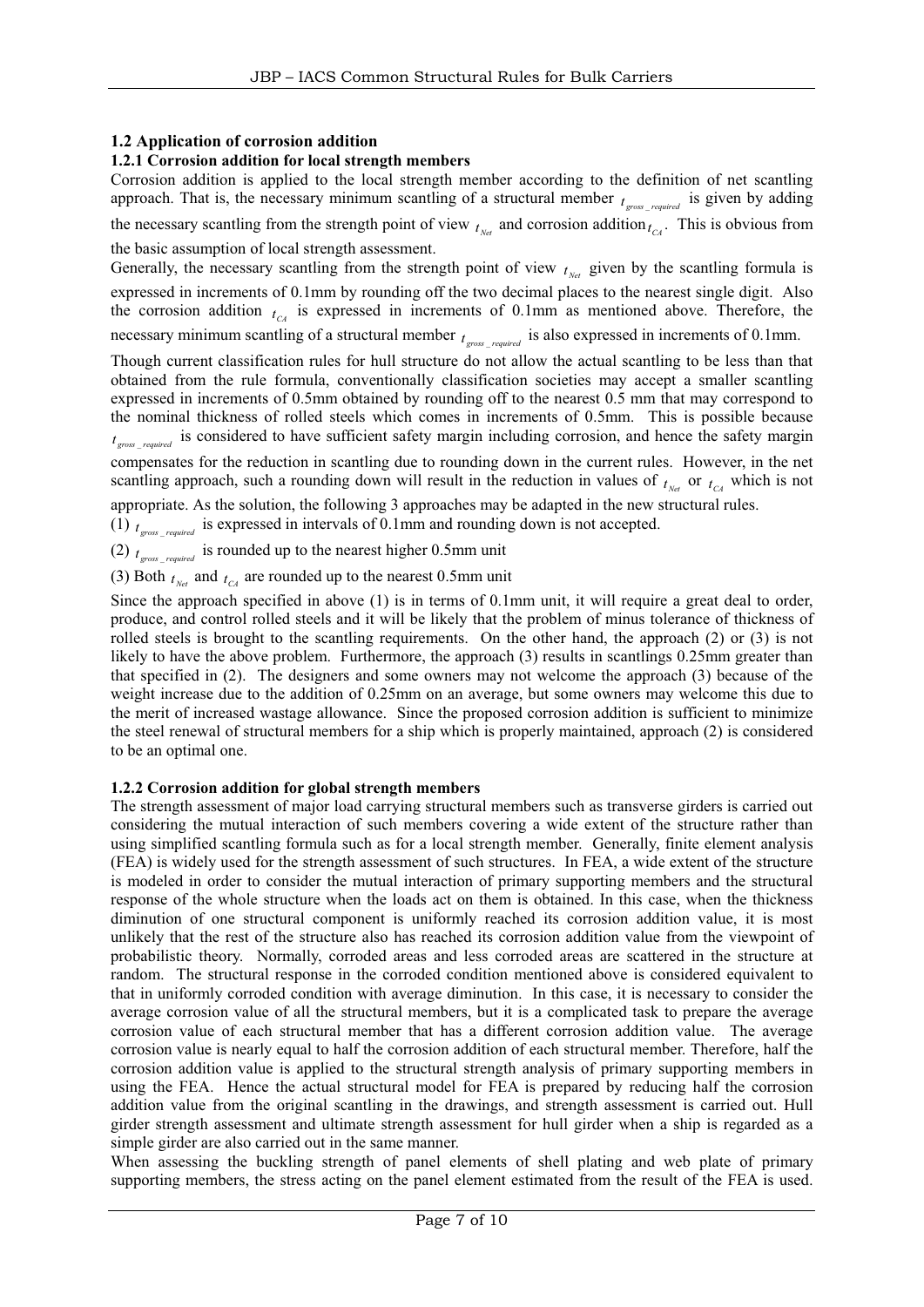However, critical buckling stress of the panel element is calculated using the scantling obtained by reducing the full corrosion addition from the original scantling because the panel element is regarded as a local strength member.

#### **1.2.3 Corrosion addition for fatigue strength assessment**

Fatigue strength of structural members can be assessed by the cumulative damage estimated against the cyclic loads encountered by the ship during her design life. The scantling of the structural member varies from no thickness diminution at the initial stage to thickness diminution equal to the corrosion addition at the end of the design life. However, it is not practical and is very difficult to consider the diminution of the scantling which varies over time in fatigue strength assessment. Therefore fatigue assessment considering the corrosion effect is generally used instead of considering the actual scantling diminution. In this case, it is necessary to consider many coefficients of corrosion effect for every corrosive environment because the corrosion effect depends on the environment to which structural members are exposed. Thus this method is also seemed to be impractical. Assuming that the thickness diminution is zero prior to service and thickness diminution reaches full corrosion addition at the ship's design life, the average diminution can be half the corrosion addition through the ship's design life. Therefore, half the corrosion addition can be applied for fatigue strength assessment.

## **2 Wastage allowance in the current rules and the net scantling approach**

## **2.1 Wastage allowance for the local strength member**

The current classification rules give scantlings that are necessary to prevent structural damage mainly based on extensive experience, but it is not clear what is the actual scantling that is sufficient enough. Further the lower acceptable level of structural strength due to corrosion is also not clear. Surveys of the ships in service have been carried out by experienced surveyors using specified wastage allowance set as a percentage of original thickness based on experience. For that reason, the chances of causing serious problems due to corrosion are very limited.

For example, in the case where the thickness diminution limit of the upper deck plate is 20% of the original thickness at the midship region and the thickness of the whole upper plate is worn out about 20% of the original thickness, the section modulus of the transverse section also reaches 80% of the original. And this case is never accepted from the viewpoint on longitudinal strength of hull girder in the current rules. Therefore wastage allowance criteria for the transverse section modulus are defined in the current classification rules to ensure sufficient hull girder strength. The more critical criteria among the two wastage allowance criteria mentioned above are applied in actual survey of ships in service. For the example case mentioned above, wastage allowance is 10% diminution of the original thickness. The wastage allowance criteria from a similar point of view are also applied to the bottom plates which contribute to the longitudinal strength of hull girder. In case of inner bottom plating, since it is close to the neutral axis of transverse section, the wastage allowance is set as about 20% of the original thickness. Considering the example of a Cape size bulk carrier with deck plating 38mm, inner bottom plating 25mm, and bottom plating 20mm, the wastage allowance and proposed corrosion addition mentioned above is given in Table 4.

|                            | Original<br>thickness              | Wastage allowance<br>from the viewpoint of<br>local strength | Wastage allowance<br>from the viewpoint<br>of longitudinal<br>strength | Proposed<br>wastage<br>allowance | Proposed<br>corrosion<br>addition |
|----------------------------|------------------------------------|--------------------------------------------------------------|------------------------------------------------------------------------|----------------------------------|-----------------------------------|
| Upper deck plating         | 8.6mm $(20\% *t +$<br>38mm<br>1mm) |                                                              | 3.8 <sub>mm</sub>                                                      | $3.5$ mm                         | 3.9 <sub>mm</sub>                 |
| Inner<br>bottom<br>plating | 25 <sub>mm</sub>                   | 6.0mm $(20\% *t +$<br>1mm)                                   | 5.0 <sub>mm</sub>                                                      | 5.0 <sub>mm</sub>                | $5.4$ mm                          |
| Bottom plating             | 20 <sub>mm</sub>                   | 5.0mm (20% $*t+$<br>1mm)                                     | 2.0 <sub>mm</sub>                                                      | 2.5 <sub>mm</sub>                | 2.7 <sub>mm</sub>                 |

**Table 4 Current Wastage allowance and proposed corrosion addition**

In can be concluded that the proposed wastage allowance is approximately equal to the current actual wastage allowance criteria applied in actual survey. Therefore, the proposed wastage allowance and corrosion addition provide a sufficient value considering the actual wastage allowance in the new structural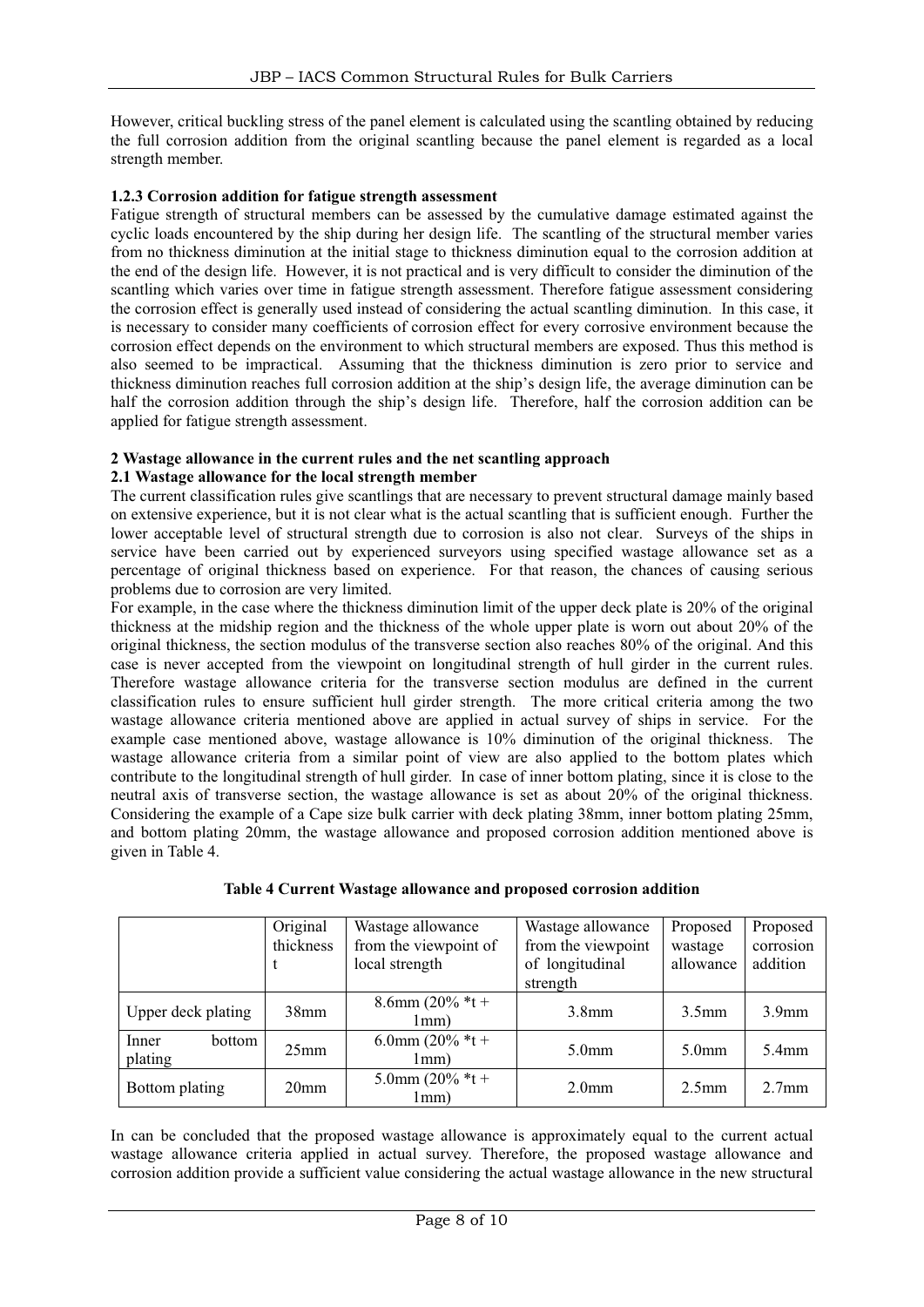rule based on the net scantling approach

#### **2.2 Wastage allowance for the global strength member**

As mentioned before, the global strength of structural members is assessed using scantlings obtained by reducing half the corrosion addition from the original scantling. The result of hull girder strength assessment considering this approach is given in Figure 4 which shows that the transverse section modulus considering half the corrosion addition is nearly equal to 90% of the original value, which can be the wastage limit from the viewpoint of longitudinal strength. Thus the strength assessment of global structural members considering half the corrosion addition implies the strength assessment of structural members whose scantlings reach their wastage limit. In this case, since some structural members are assumed to reach the wastage limit from the viewpoint of local strength, the wastage limit of structural members is dealt with in the same manner as the local strength member. However, the actual wastage limit from the viewpoint of longitudinal strength is judged based on the actual thickness measurement data. Therefore, the treatment of the wastage allowance of global structural members mentioned above depends on accurate thickness measurement.



**Figure 4 Transverse section modulus considering half the corrosion addition**

In using FEA for the strength assessment of global structures such as structures within the cargo hold region, half the corrosion addition is taken as the average thickness diminution. Full corrosion addition is considered for buckling strength assessment. Therefore, the wastage allowance of structural members whose scantling is determined by FEA is also the same as the wastage allowance for local strength member.

#### **3 Conclusions**

The conventional method based on the corrosion rate obtained by dividing the thickness diminution by the elapsed years cannot explain the actual corrosion phenomenon of structural members. However the corrosion progress process model newly developed based on the probabilistic theory can explain the actual corrosion phenomenon. This is because the probabilistic parameters of the corrosion process model are identified by using more than half a million thickness measurement data sampled considering coated ballast tanks and cargo holds, uncoated cargo oil tanks, and maintenance condition of individual ships. The conclusions of this study can be summarized as follows:

(1) The estimation period of corrosion diminution is 25 years which is the average age of scrapped ships.

(2) The estimated corrosion at the cumulative probability of 90% gives a sufficient level because the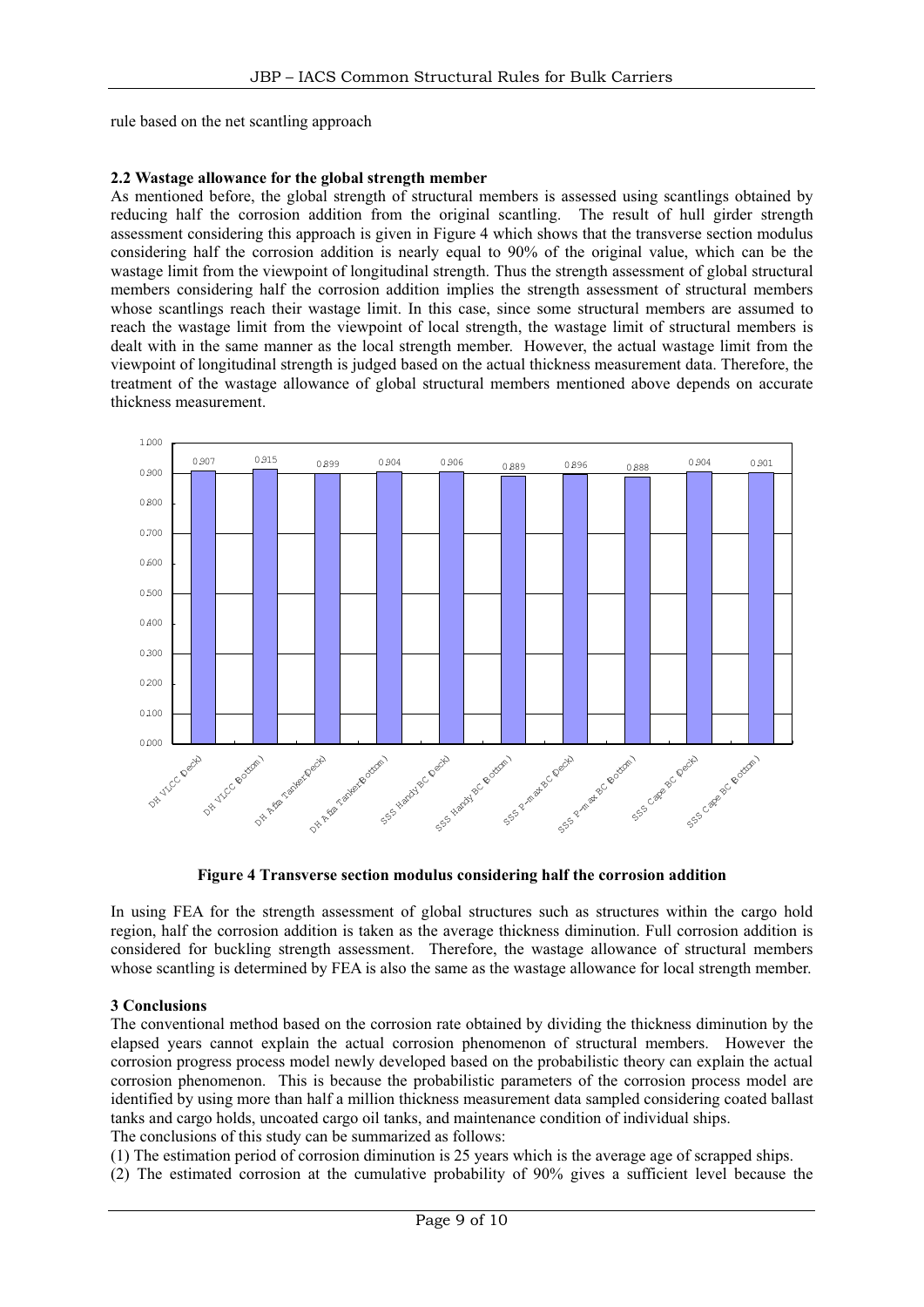thickness diminution of most of the structural members of ships that are properly maintained does not exceed the estimated corrosion values during their life.

(3) Based on the estimated corrosion, the wastage allowance is defined which minimizes the steel renewal of structural members during the ship's design life as given the following formula.

 $t_{wast a} = roundup_{0.5} (t_{CA} + t_{c2})$ 

This wastage allowance is close to the actual current criteria on wastage allowance applied in the survey of ships in service.

(4) The wastage allowance is defined for each side of the structural member as the corrosive environment to which each side is exposed may be different. The total corrosion addition  $t_{C4}$  is obtained by adding

the corrosion addition value of one side  $t_{c1}$  and that of the other side  $t_{c2}$  plus 0.5mm taken as  $t_{reserve}$ , which are expressed in increments of 0.1mm. Where  $t_{reserve}$  (=0.5mm) is the thickness in reserve to account for anticipated maximum thickness diminution t hat may occur during the assumed inspection intervals of 2.5 years after the thickness measurement. Then corrosion addition value is nearly equal to the estimated corrosion diminution taking into account the 2 standard deviation at 25 years.

(5) The scantling of a structural member consists of two necessary minimum components as follows: One is  $t_{\text{N}_{\text{eff}}}$  which is the net scantling required from the structural strength viewpoint that should be kept throughout the design life of the ship. The other is the corrosion addition  $t_{c4}$  which corresponds to the estimated thickness diminution during the design life of the ship plus  $t_{reserve}$ . The estimation of rational corrosion addition makes the introduction of the net scantling approach to the new structural rules.

(6) The required scantling of local structural members  $t_{\text{cross}}$  *offered* is obtained by the following formula.

 $t_{\text{gross} \rightarrow \text{required}} = \text{roundup}_{0.5} (t_{\text{Net}} + t_{\text{CA}})$ 

It is preferable that  $f_{\text{cross}}$  *required* is rounded up to the nearest higher 0.5mm.

- (7) Transverse section modulus considering half the corrosion addition is about 90% of the original value which corresponds to the wastage allowance from the viewpoint of hull girder longitudinal strength. Wastage allowance for global structural members can be obtained using the same formulation as for local structural members.
- (8) Global strength members such as those contributing to the hull girder strength can be assessed by FEA considering half the corrosion addition.
- (9) Fatigue strength of structural details can be assessed considering half the corrosion addition as a mean thickness diminution during the design life of ships.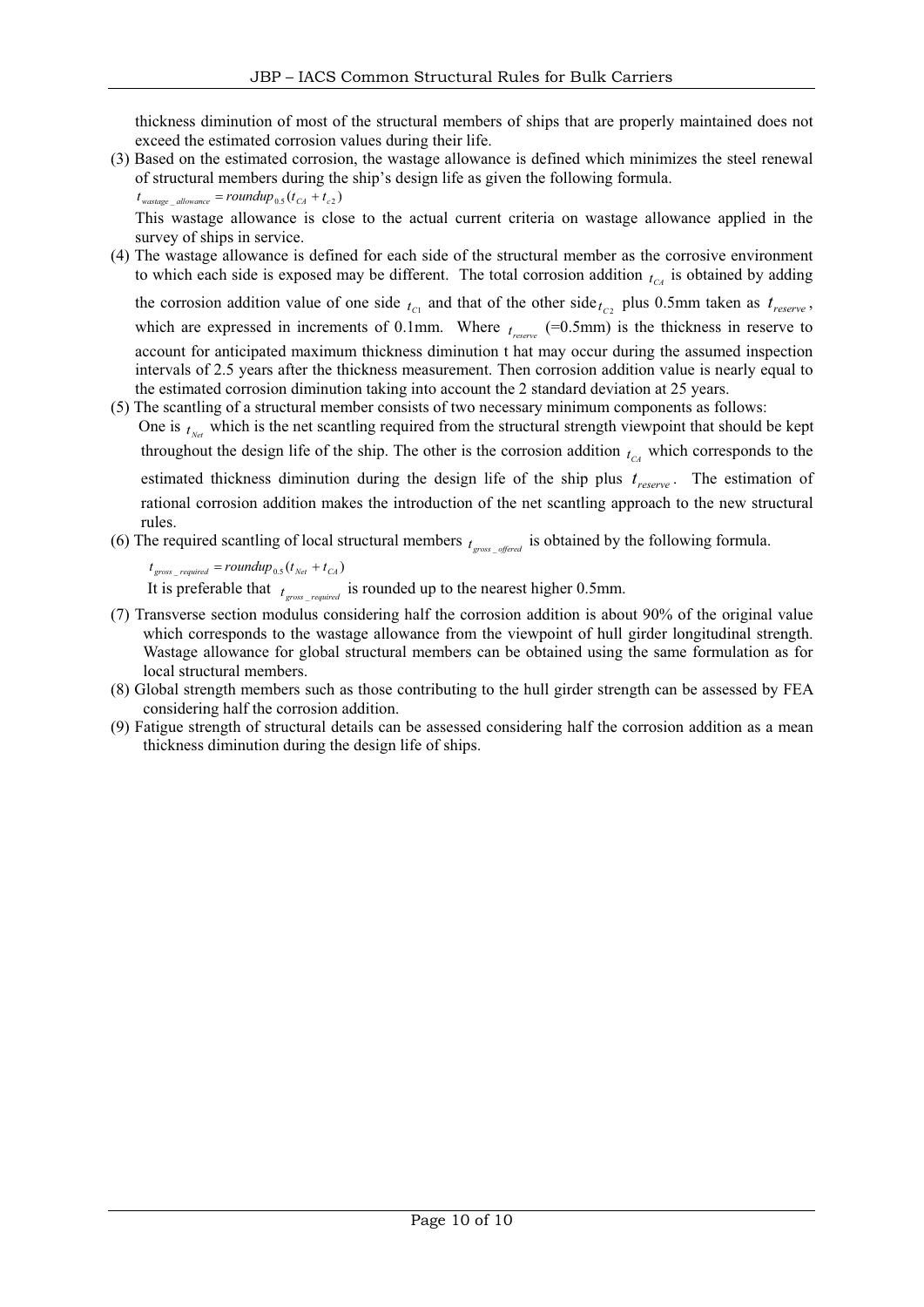|     |                                                                               | Chapter 3                                                           | Chapter 6                                                                                                                                                                 |           |       |           |                                                                                                                                                  |
|-----|-------------------------------------------------------------------------------|---------------------------------------------------------------------|---------------------------------------------------------------------------------------------------------------------------------------------------------------------------|-----------|-------|-----------|--------------------------------------------------------------------------------------------------------------------------------------------------|
|     |                                                                               | Section 6                                                           |                                                                                                                                                                           | Section 2 |       | Section 3 |                                                                                                                                                  |
| KC  | Type                                                                          | 5.2.1                                                               | 4.1.1                                                                                                                                                                     | 4.1.2     | 4.1.3 | 4         | Comment                                                                                                                                          |
|     | Longitudianl buckling<br>204 stiffeners on typical<br>DB girder               | Minimum thick<br>primary supp                                       | N.A.                                                                                                                                                                      | Apply     | N.A.  | Apply     | It is confirmed that Ch. 6 Sec.2.1/2.2/2.3<br>is applicable only to ordinary stiffeners.<br>Which seem contradictory to the answer<br>in item b) |
|     | 328 Minimum thickness of<br>web stiffeners                                    | Change min<br>thick reg. to<br>Ch.6Sec.2                            |                                                                                                                                                                           |           |       |           |                                                                                                                                                  |
|     | Web stiffeners on<br>333 Watertight Primary<br><b>Supporting Members</b>      | Minimum thick<br>primary supp                                       | Apply                                                                                                                                                                     | N.A.      | N.A.  |           |                                                                                                                                                  |
|     | Web stiffeners on Non-<br>333 Watertight Primary<br><b>Supporting Members</b> | Minimum thick<br>primary supp                                       | Apply                                                                                                                                                                     | Apply     | Apply |           |                                                                                                                                                  |
|     | Longitudianl buckling<br>416 stiffeners on typical<br>DB girder               |                                                                     | Stiffener is refferring to the same stiffener as per 204<br>with the minimum thickness as outlined in KC328.<br>Conclusion from PT is that this is an ordinary stiffener. |           |       |           | PT state that the requirement of Ch.3<br>Sec.6 5.2.1 is a buckling requirement<br>based on experience                                            |
| 419 | General definition of<br>lweb stiffener                                       | Confirms that web stiffener is different from ordinary<br>stiffener |                                                                                                                                                                           |           |       |           |                                                                                                                                                  |

5

Summary of KC items on web stiffeners for primary supporting members.

|           | Rule       |        | Title                                                                               |
|-----------|------------|--------|-------------------------------------------------------------------------------------|
| Chapter 3 | Section 6  | 15.2.1 | Requirements to web stiffeners of primary supporting members                        |
| Chapter 6 |            | 14.1.1 | Net sectional area of web stiffener at the web stijfener mid-height                 |
|           | lSection 2 | 4.1.2  | Net section modulus of web stiffeners of non-watertight pimary supporting members   |
|           |            | 14.1.3 | Permissible stress at ends of web stiffeners of primary supporting members in water |
|           | Section 3  |        | Buckling of partial and total panels                                                |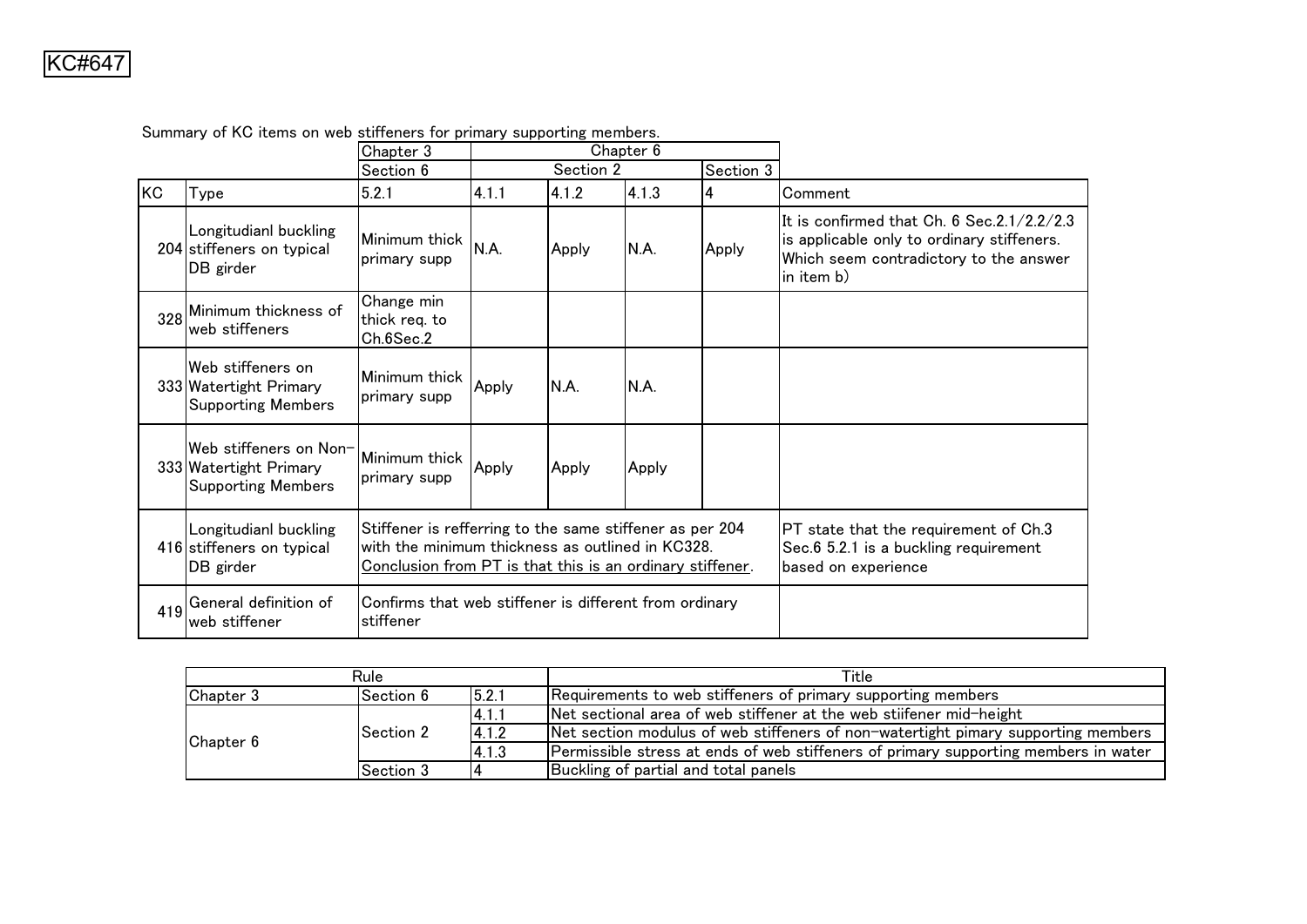

1. The section of the bracket and the stiffener; 1-a. at the end of the stiffener. 1-b. at the mid-point of the free edge of the bracket.

In case 1, is the snipped flange of the stiffener included in the calculations?

- 2. The section of the bracket;
	- 2-a. normal to the free edge of the bracket.
	- 2-b. at the end of the stiffener.
	- 2-c. attached to the stiffener.
	- 2-d. smaller of 2-b and 2-c.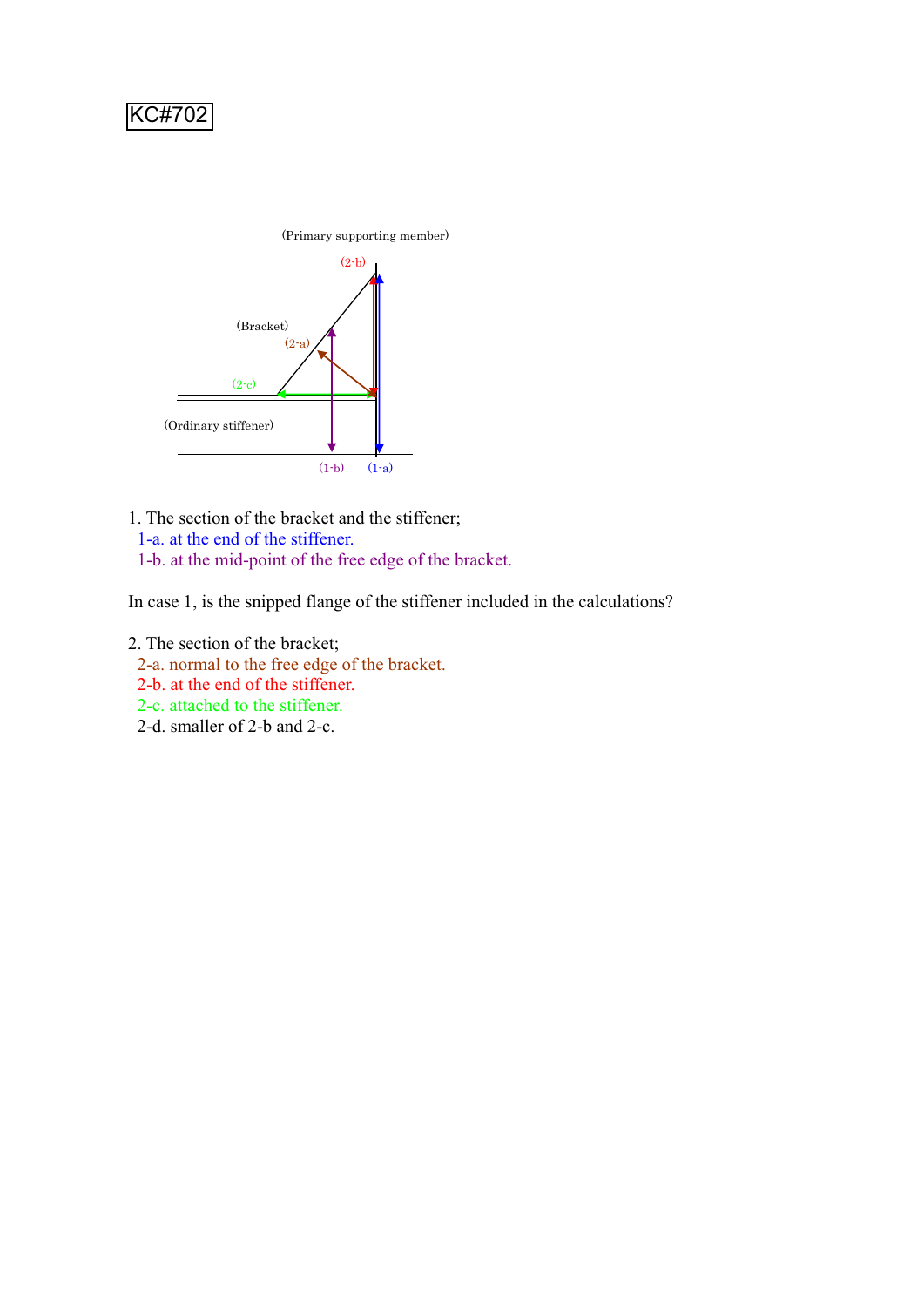

TO BE INCREASED TO 300X17HT32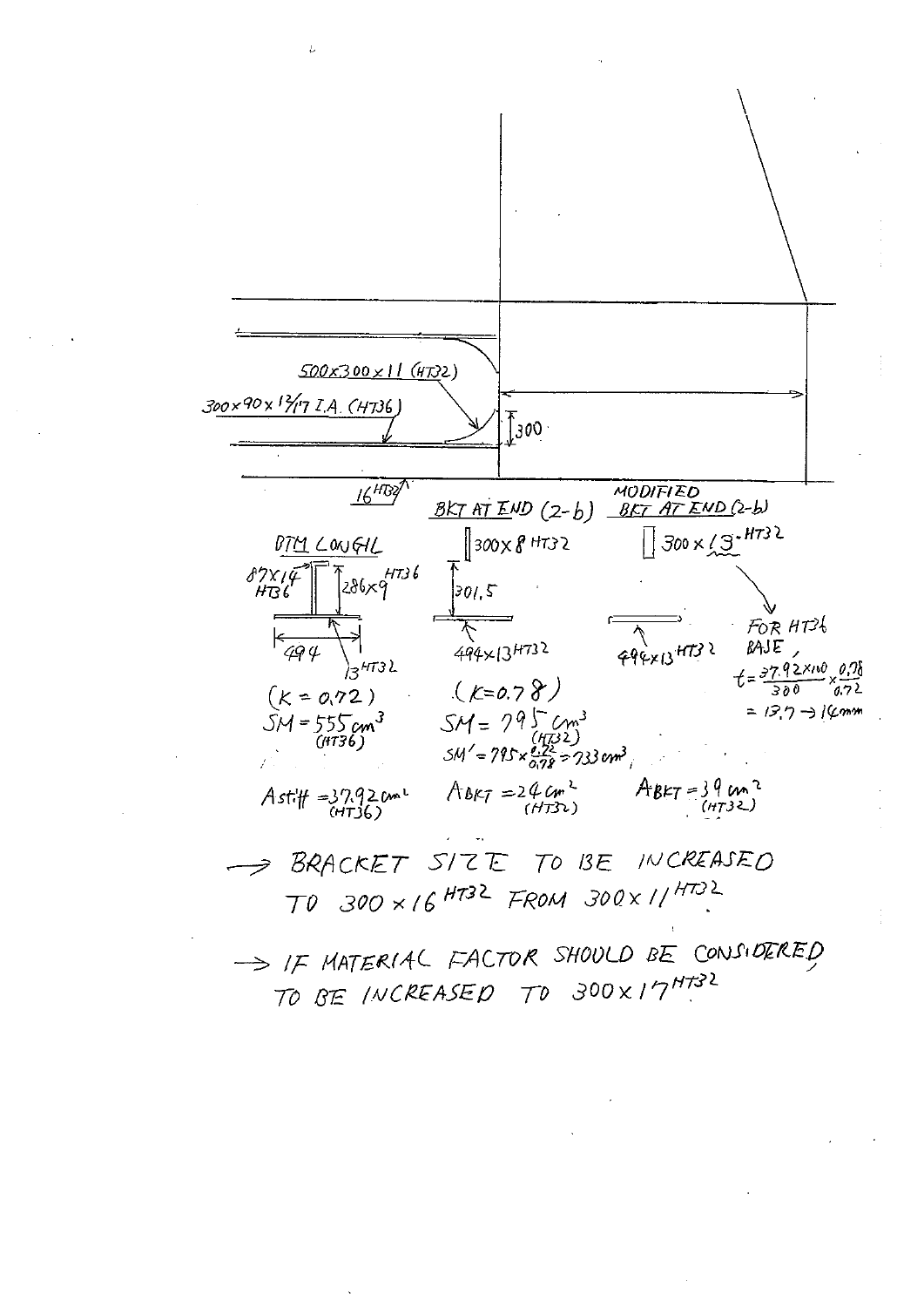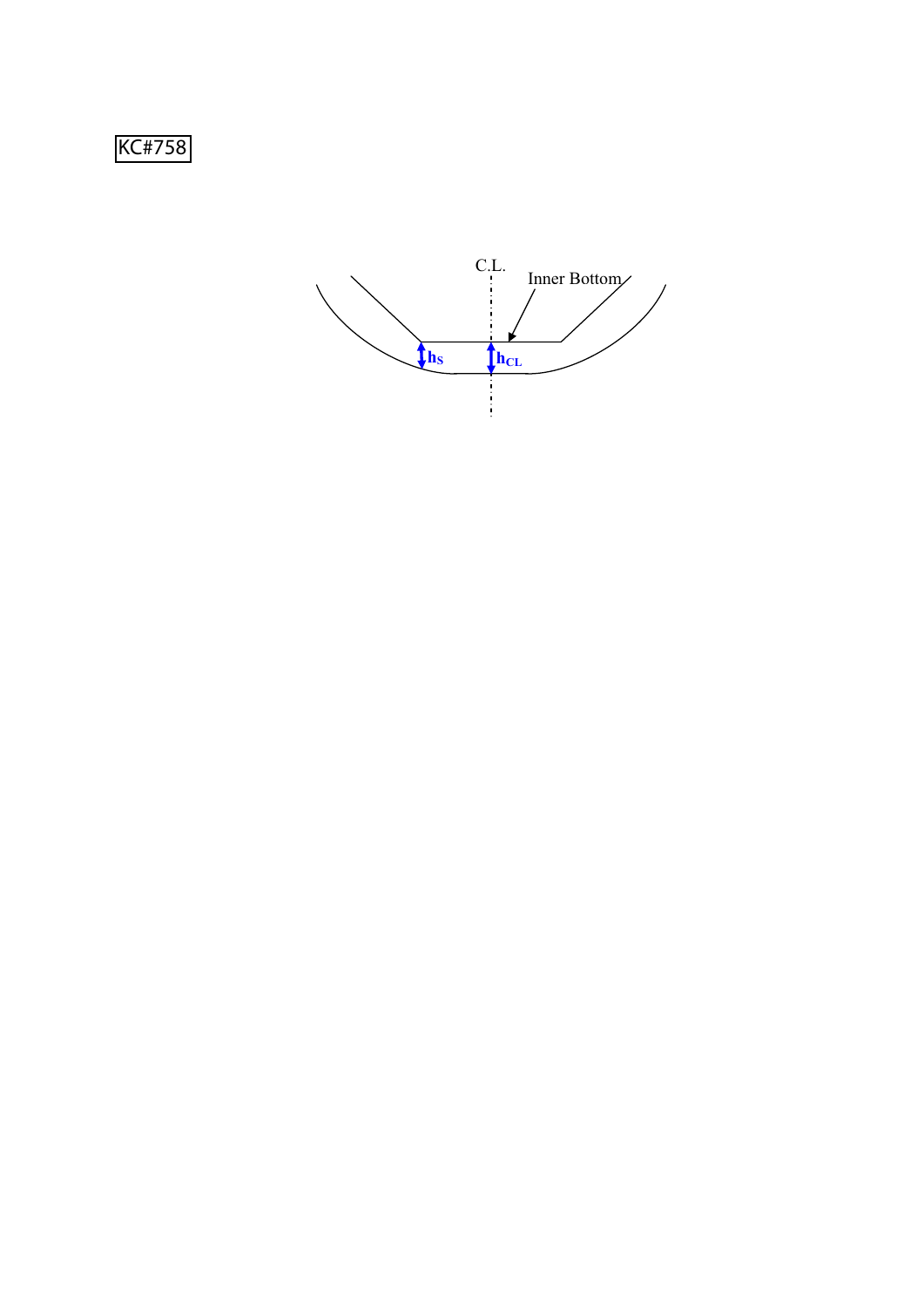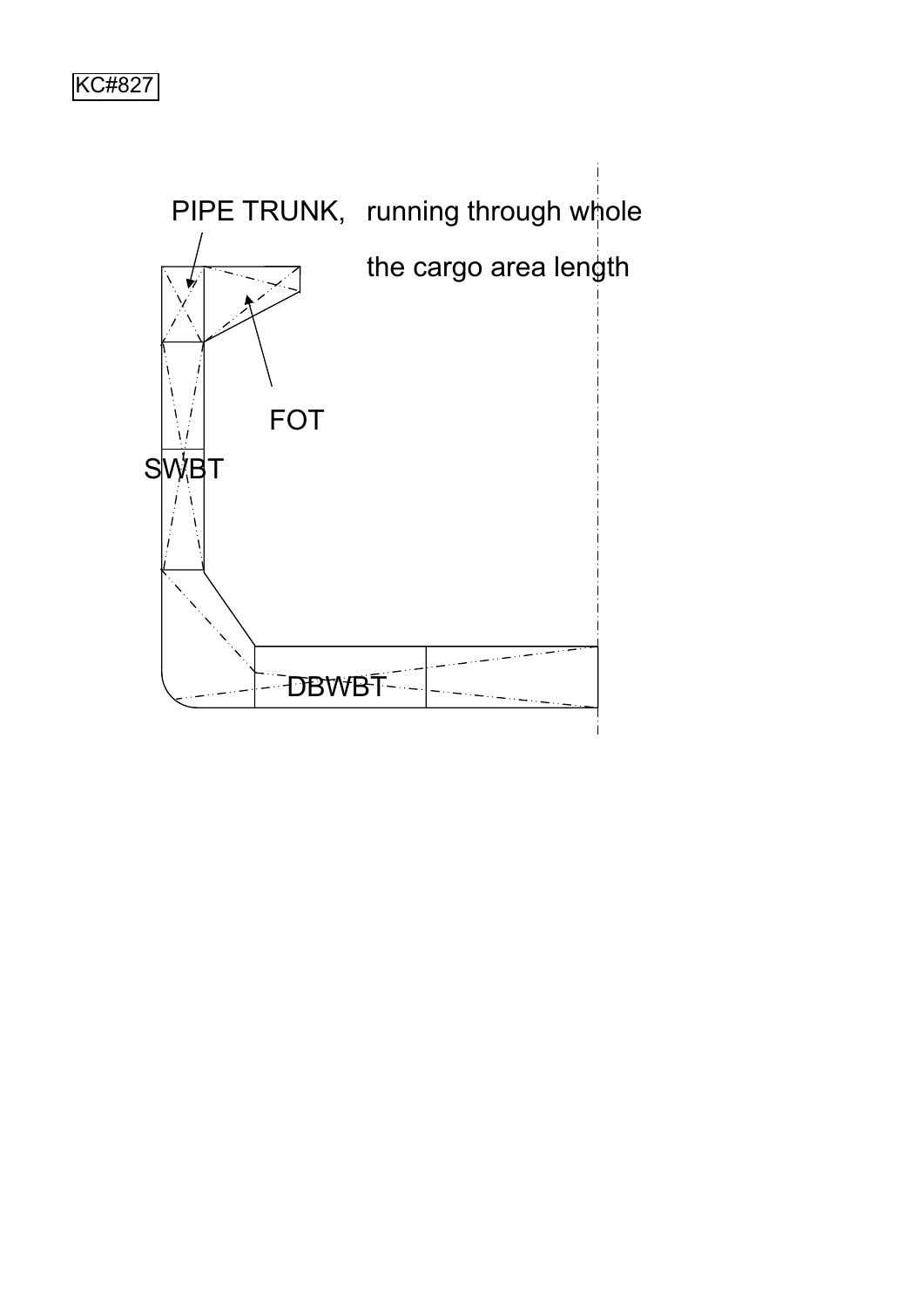Comment/question,  $31<sup>st</sup>$  July 2008

# **Chapter 3 Section 6 "Structural Arrangement Principles"**

Re: 10.4.7 – Lower Stool – Rule includes, the inadequately discussed changes proposed in "Corrigenda 5" as quoted below by ignoring our previous comments:

## *Quote:*

*Where corrugations are cut at the lower stool, corrugated bulkhead plating is to be connected to the stool top plate by full penetration welds. The stool side plating is to be connected to the stool top late and the inner bottom by either full penetration or deep penetration welds. The supporting floors are to be connected to inner bottom by either full penetration or deep penetration weld.* 

## *Unquote*

*Versus the following text as submitted by IACS UR S18 (1998) to IMO for the inception of SOLAS Ch. XII.* 

## *Quote:*

*Where corrugations are cut at the lower stool, corrugations and stool side plating are generally to be connected to the stool top plate by full penetration welds. The plating of lower stool and supporting floors is generally to be connected to the inner bottom by full penetration welds.* 

IACS should really consider very closely their submittals to IMO for the development of SOLAS Ch. XII and assure their similarities and consistency. Unless IACS wishes to resubmit the bulkhead welding requirements to IMO with proposed changes for approval by all IMO Administrations, such changes should be avoided.

Until such time we hereby request IACS to replace the text as per the original CSR wording that is in agreement with IACS UR S18 originally submitted to IMO.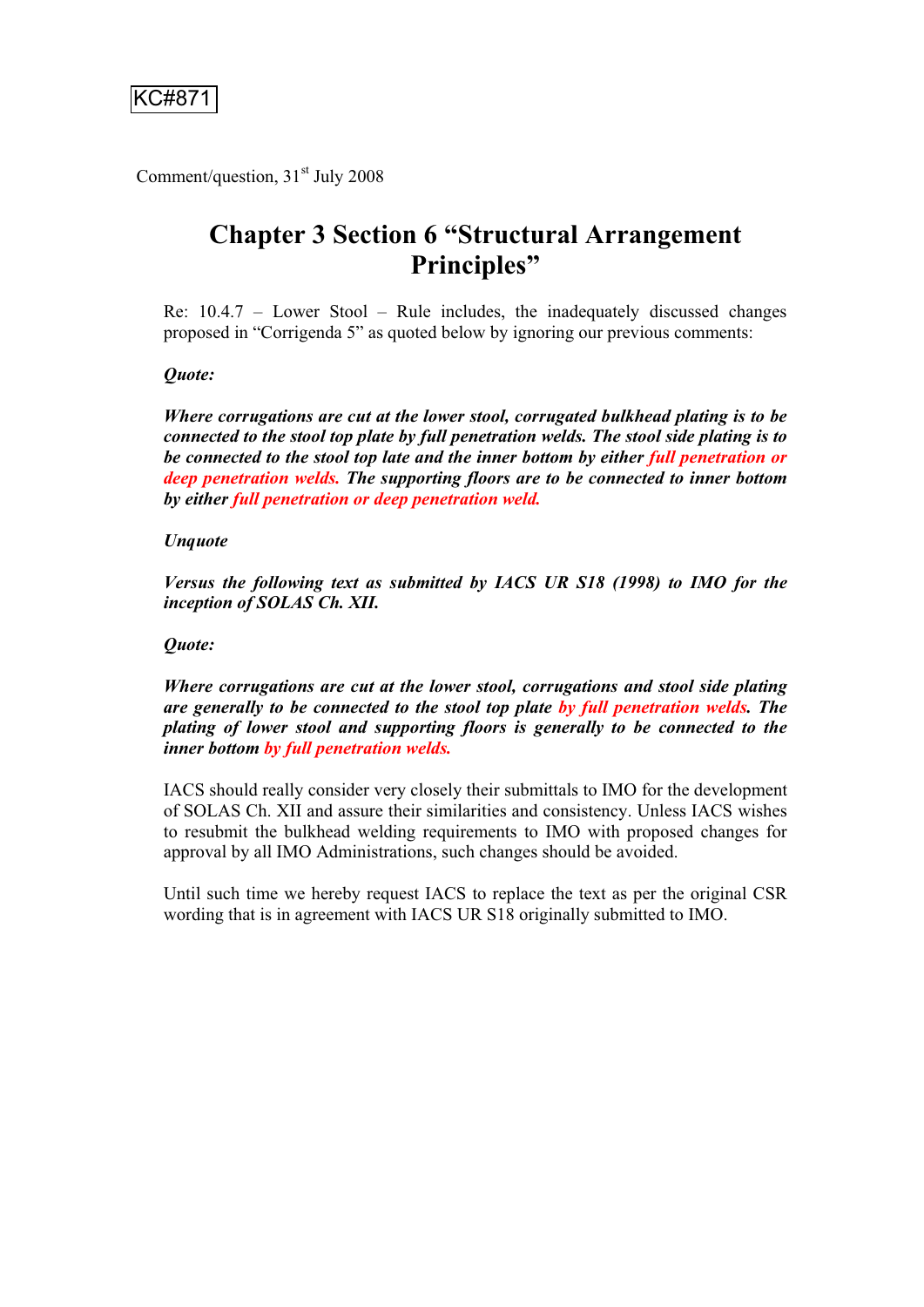

## $\Diamond$  Common Structure Rule for Bulk Carrier (Chapter 3, Section 5 / Page  $25\neg$  6)



Chapter 3, Section 5 Common Structural Rules for Bulk Carriers 1.3.4 Transverse bulkhead areas to be coated The areas of transverse bulkheads to be coated are all the areas located above an horizontal level located at a distance of 300 mm below the frame end bracket for single side bulk carriers or below the hopper tank upper end for double side bulk carriers.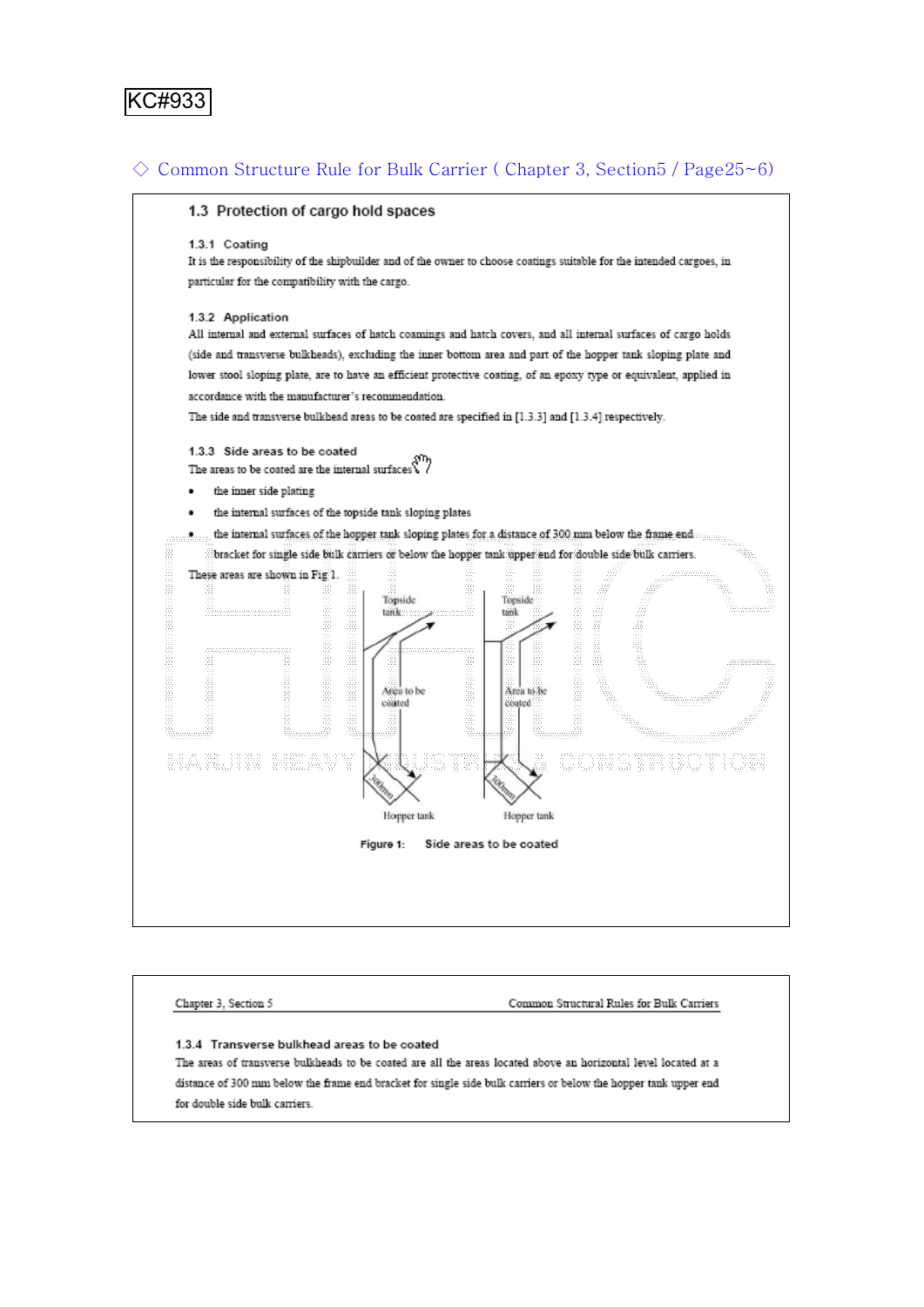## [Our design concept]

- 1) In case of side areas, the areas to be coated are "the inner side plating, the internal surfaces for the topside tank sloping plates" to "the hopper tank sloping plates for a distance of 300mm below the frame end bracket" according to 1.3.3. (Please refer to detail samples as follows)
- 2) In case of transverse bulkhead areas, the areas to be coated are above an horizontal level located at a distance of 300mm below the frame end bracket for single side bulk carrier according to 1.3.4. (Please refer to detail samples as follows)



 $[No.9 C/H$  Front side]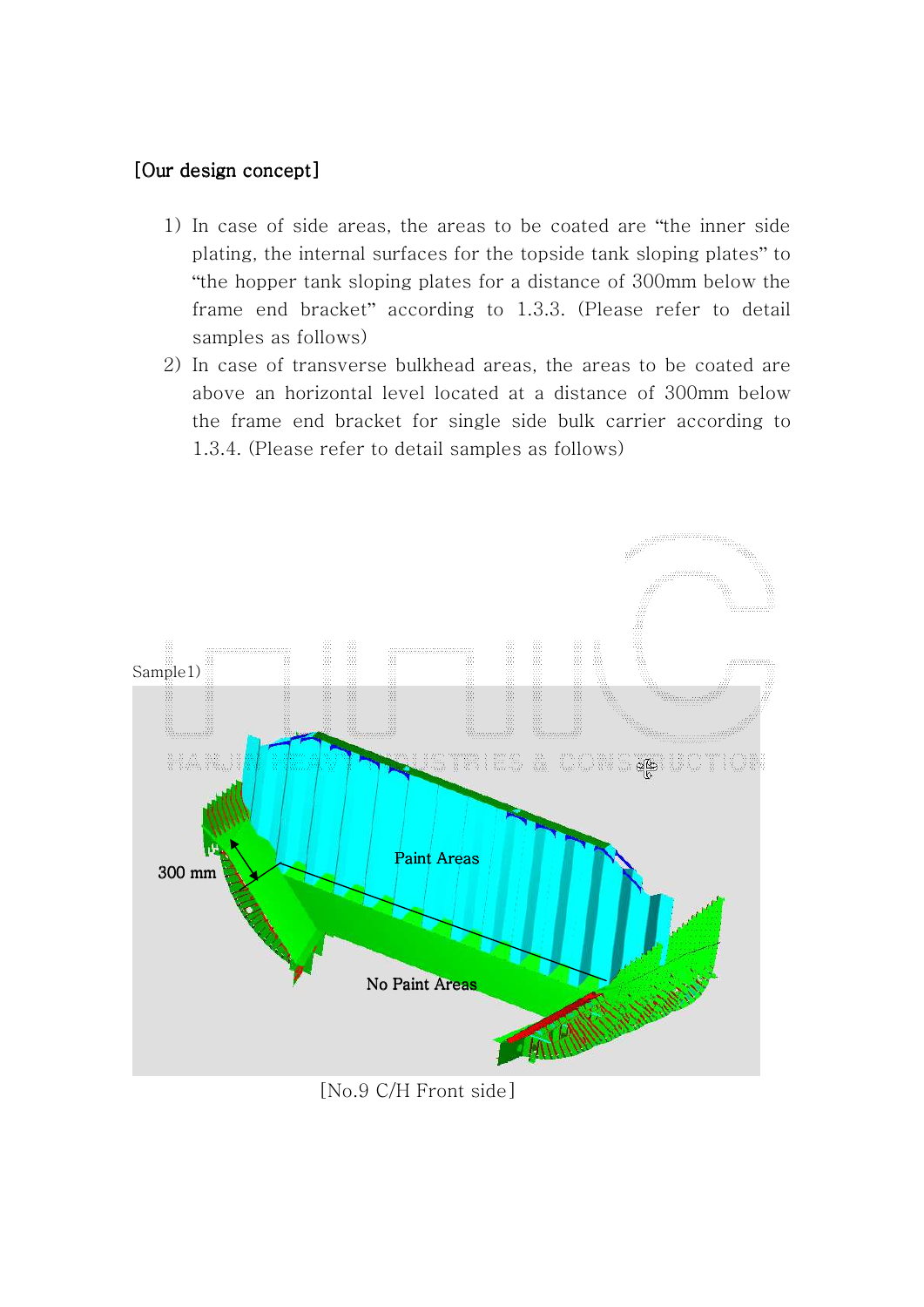



[No.1 C/H Front side]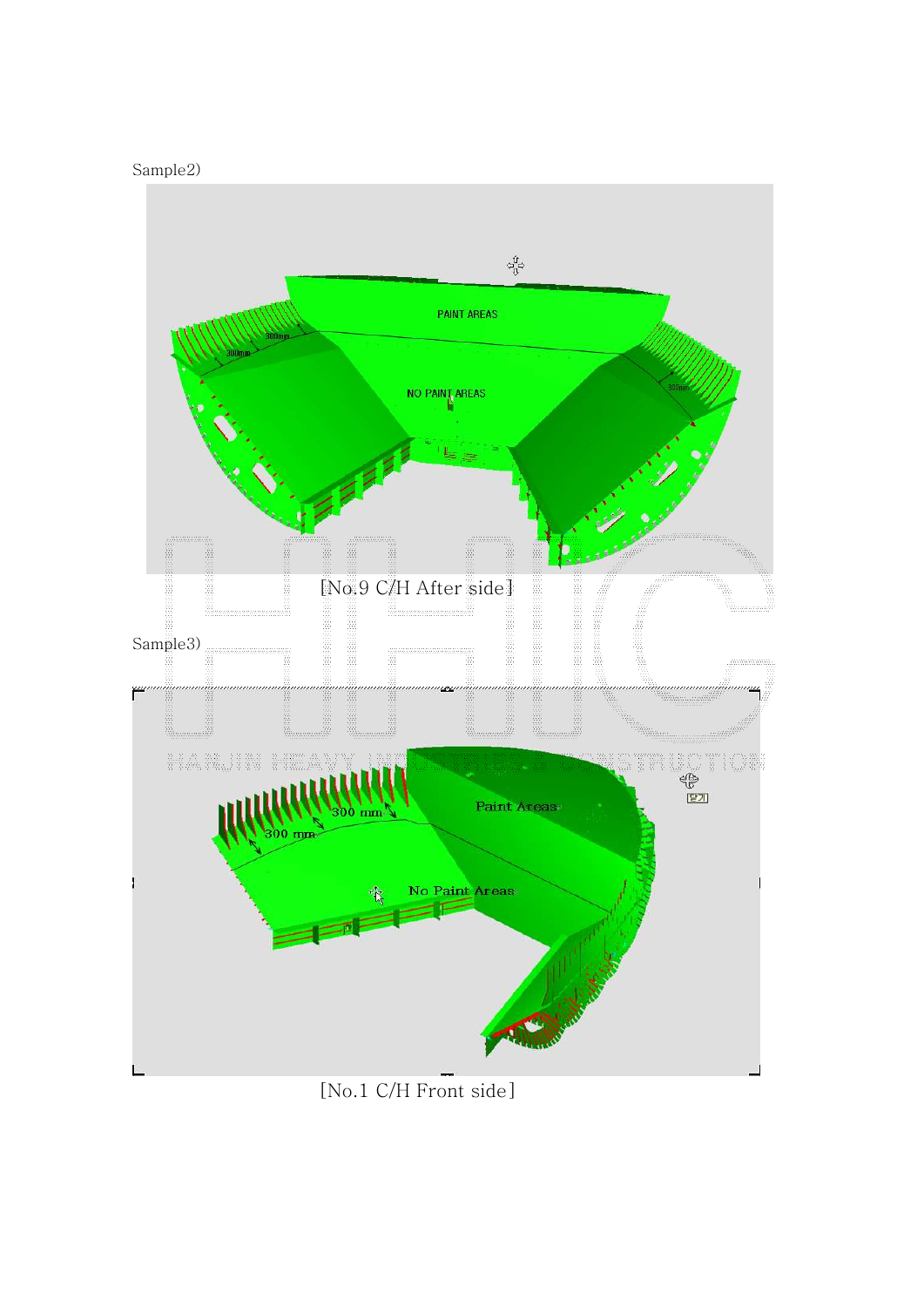